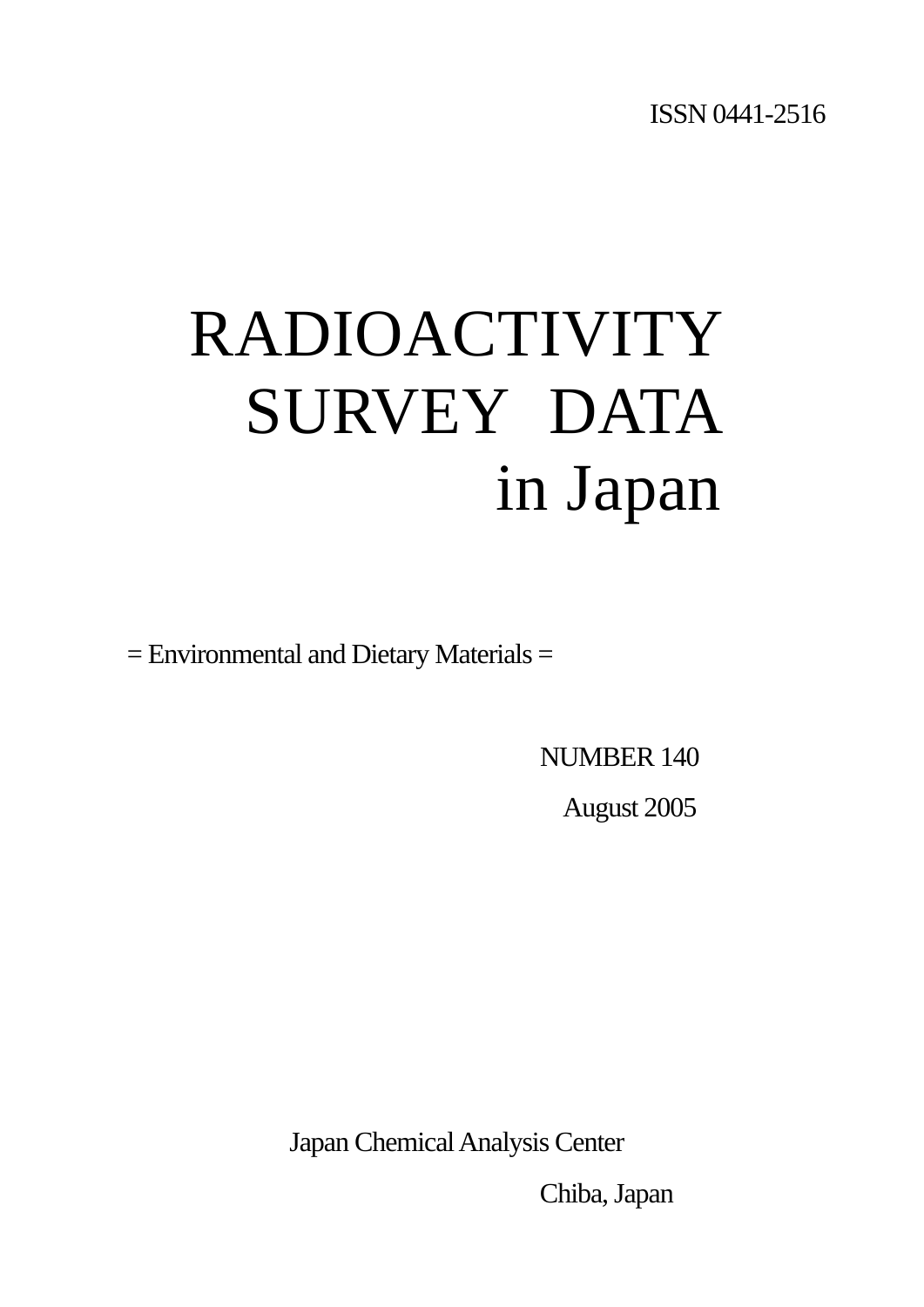## Radioactivity Survey Data in Japan Number 140 August  $2005$  = Environmental and Dietary Materials =

#### **Contents**

|    |            | <b>Environmental and Dietary Materials</b>                                                                                                                                                                                           |  |
|----|------------|--------------------------------------------------------------------------------------------------------------------------------------------------------------------------------------------------------------------------------------|--|
| 1. |            | Sampling and retrieval <b>contract and the contract of the contract of the contract of the contract of the contract of the contract of the contract of the contract of the contract of the contract of the contract of the contr</b> |  |
| 2. |            |                                                                                                                                                                                                                                      |  |
| 3. |            |                                                                                                                                                                                                                                      |  |
| 4. |            | Determination of stable strontium, calcium and potassium <b>material contact and potational contact and potation</b> 3                                                                                                               |  |
| 5. |            |                                                                                                                                                                                                                                      |  |
| 6. |            |                                                                                                                                                                                                                                      |  |
|    | (1)        |                                                                                                                                                                                                                                      |  |
|    | (2)        |                                                                                                                                                                                                                                      |  |
|    | (3)        | Strontium-90 and Cesium-137 in Service water <b>manufacture and contact the Cesium-29</b>                                                                                                                                            |  |
|    | (4)        |                                                                                                                                                                                                                                      |  |
|    | (5)        | Strontium-90 and Cesium-137 in Soil <b>continuum continuum continuum continuum</b> 32                                                                                                                                                |  |
|    | (6)        |                                                                                                                                                                                                                                      |  |
|    | (7)        | Strontium-90 and Cesium-137 in Sea sediments <b>manufactures</b> and contain a strong and Cesium-137 in Sea sediments <b>manufactures</b>                                                                                            |  |
|    | (8)        |                                                                                                                                                                                                                                      |  |
|    | $(9)-1$    |                                                                                                                                                                                                                                      |  |
|    | $(9)-2$    |                                                                                                                                                                                                                                      |  |
|    | $(10)-1$   |                                                                                                                                                                                                                                      |  |
|    | $(10)-2$   |                                                                                                                                                                                                                                      |  |
|    | $(10)-3$   |                                                                                                                                                                                                                                      |  |
|    | $(11)-1$   |                                                                                                                                                                                                                                      |  |
|    | $(11) - 2$ |                                                                                                                                                                                                                                      |  |
|    | (12)       |                                                                                                                                                                                                                                      |  |
|    | (13)       |                                                                                                                                                                                                                                      |  |
|    | (14)       | Strontium-90 and Cesium-137 in Freshwater fish ………………………………………………………………………………58                                                                                                                                                      |  |
|    | (15)       |                                                                                                                                                                                                                                      |  |
|    | (16)       |                                                                                                                                                                                                                                      |  |

 Edited by Japan Chemical Analysis Center (JCAC), under the supervision of Ministry of Education, Culture, Sports, Science and Technology of Japan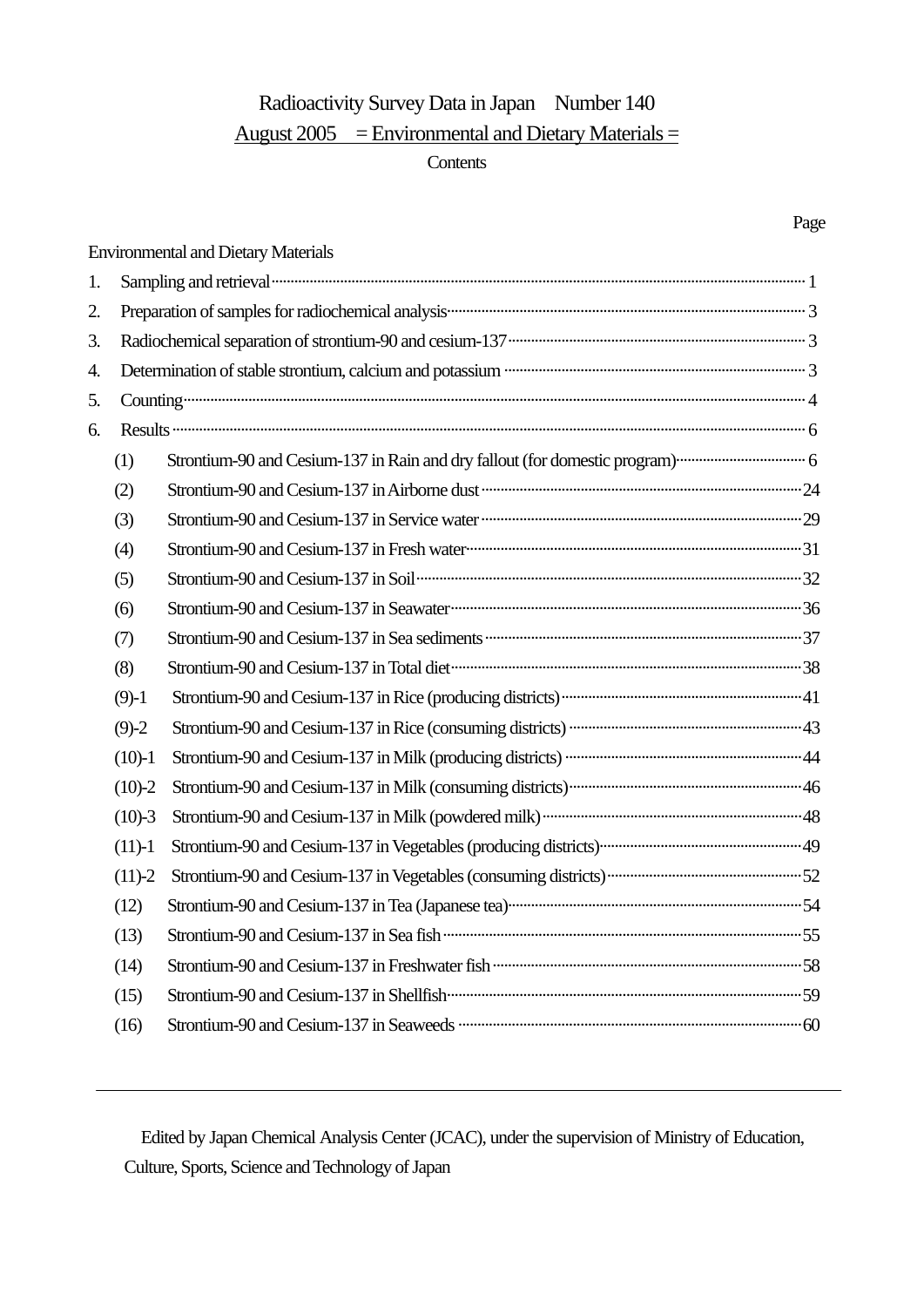Environmental and Dietary Materials

- 1. Sampling and retrieval
- (1) Rain and dry fallout

The collector, which was stainless steel tray, 5000  $\text{cm}^2$  in area, was placed outside on the first of the month and left there for one month. At the beginning of the month, 1 cm depth of water in the tray was kept.

At the end of the month, the water in the tray was transferred to a certain bottle. Water was added to the tray and the side and bottom were scrubbed. The slurry was transferred to the bottle. The washing was repeated with distilled water.

Strontium and cesium carrier solution was added to the sample. The sample solution was evaporated to dryness.

(2) Airborne dust

Airborne dust was collected by an appropriate filter and an air mover. The air mover was operated at a flow rate more than 3000  $m<sup>3</sup>$  per month for three month sampling periods. The filter holder with the filter is mounted on a 1 to 1.5 m stand.

(3) Service water and fresh water

100 L of the water (service water, tap water or fresh water) was collected at the water-treatment plant prior to discharge into the distribution system and at the tap water was left running for five minutes.

Strontium and cesium carrier solution was added to the sample. The sample solution was evaporated to dryness.

(4) Soil

The area selected for sampling was spacious and flat, and then undisturbed for at least the time interval that was of interest. Soil cores were taken to a depth of 5 cm (surface soil) and  $5 - 20$  cm. The samples were dried at  $105 - 110$  °C and then passed through 2 mm sieve after removal of pebbles and plant roots.

(5) Seawater

Seawater was collected at the fixed station using a polyethylene bucket. The seawater was put into 20 L polyethylene containers and was acidified by adding concentrated HCl. Two hundred ml of seawater was also collected at the same station for the determination of chlorinity.

(6) Sediment

Sediment was collected at the same station of seawater collected using a conventional sediment sampler. The sampling station was selected taking the following criteria into account.

- a. The depth of water exceeds 1 m at low tide.
- b. Any significant sediment movement is not found in the vicinity of the sampling station.

The sample collected was spread on a stainless steel dish after filtration of water. The pebbles, shells and other foreign materials were removed. The sample was dried at 105  $°C$ .

(7) Total diet

Total diet is meaning whole dietary food for five people in a day. The sample was dried at 105 ℃ and was reduced to ashes at 450 °C.

(8) Rice

Polished rice was collected or purchased at a rice-producing district or in consuming area.

(9) Milk

Raw milk was collected in producing districts and commercial milk was purchased in consuming area. Milk sample in a stainless or porcelain dish was evaporated to dryness and reduced to ashes at 450  $\degree$ C.

(10) Vegetables

Spinach and Japanese radish were selected as the representatives for edible herbs and for edible roots. After removing soil, the samples were dried at 105 ℃ and reduced to ashes at 450  $\degree$ C in porcelain dishes.

(11) Tea

Manufactured green tea was collected and reduced to ashes in a stainless or porcelain dishes at 450  $°C$ .

(12) Fish, shellfish and seaweeds

a. Sea fish and freshwater fish

Fish was collected or purchased. After removing inedible part of big fish sample, the samples were dried at 105 ℃ and reduced to ashes at 450  $\degree$ C in porcelain dishes.

b. Shellfish

Shellfish was collected or purchased. After removing the shells, the samples were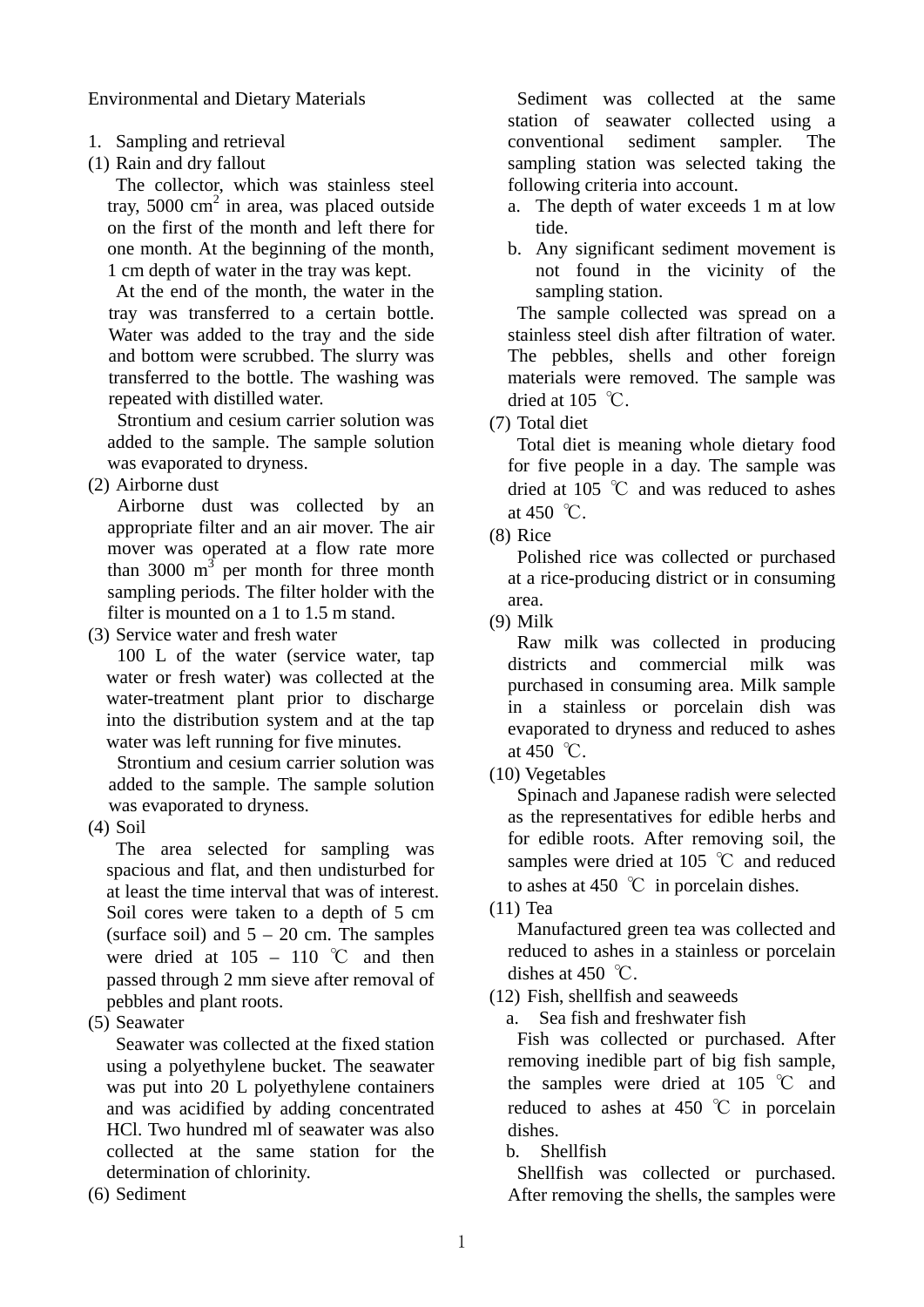dried at 105 ℃ and reduced to ashes at 450 °C in porcelain dishes.

c. Seaweeds

Edible seaweeds were collected. After

removing sand and adhering materials, the samples were dried at 105 ℃ and reduced to ashes at 450 ℃ in porcelain dishes.

| Sample     |                                   | Frequency of sampling                   | Quantity of sample                       |
|------------|-----------------------------------|-----------------------------------------|------------------------------------------|
|            | =Environmental materials=         |                                         |                                          |
|            | (1) Rain and dry fallout          | Monthly                                 |                                          |
|            | 1. For domestic program           |                                         |                                          |
|            | (2) Airborne dust                 | Quarterly                               | $10000 \,\mathrm{m}^3/\mathrm{3}$ months |
|            | (3) Service water and freshwater  |                                         |                                          |
| 1.         | Service water (source water)      | Semiannually                            | 100L                                     |
| 2.         | Service water (tap water)         | Semiannually                            | 100L                                     |
| 3.         | Freshwater                        | Yearly (fishing season)                 | 100L                                     |
| $(4)$ Soil |                                   |                                         |                                          |
|            | 1. $0 \sim 5$ cm                  | Yearly                                  | $4 \text{ kg}$                           |
| 2.         | $5 \sim 20$ cm                    | Yearly                                  | $12 \text{ kg}$                          |
|            | (5) Seawater                      | Yearly                                  | 40L                                      |
|            | (6) Sea sediments                 | Yearly                                  | $4 \text{ kg}$                           |
|            | =Dietary materials=               |                                         |                                          |
|            | (7) Total diet                    | Semiannually                            | daily amount for 5 persons               |
| $(8)$ Rice |                                   |                                         |                                          |
| 1.         | Producing districts               | Yearly (harvesting season)              | 5 kg (polished rice)                     |
| 2.         | Consuming districts               | Yearly (harvesting season)              | 5 kg (polished rice)                     |
| $(9)$ Milk |                                   |                                         |                                          |
|            | Producing districts               | Quarterly (February, May, August and 3L |                                          |
|            |                                   | November)                               |                                          |
| 2.         | Consuming districts               | Semiannually                            | 3L                                       |
|            |                                   | (February and August)                   |                                          |
| 3.         | Powdered milk                     | Semiannually (January and June)         | $2\sim$ 3 kg                             |
|            | (10) Vegetables                   |                                         |                                          |
| 1.         | Producing districts               | Yearly (harvesting season)              | 4 kg                                     |
| 2.         | Consuming districts               | Yearly (harvesting season)              | 4 <sub>kg</sub>                          |
| $(11)$ Tea |                                   | Yearly (the first harvesting season)    | 500 g (manufactured tea)                 |
|            | (12) Fish, shellfish and seaweeds |                                         |                                          |
| 1.         | Sea fish                          | Yearly (fishing season)                 | 4 kg                                     |
| 2.         | Freshwater fish                   | Yearly (fishing season)                 | 4 kg                                     |
| 3.         | Shellfish                         | Yearly (fishing season)                 | $4{\sim}5\,\mathrm{kg}$                  |
| 4.         | <b>Seaweeds</b>                   | Yearly (fishing season)                 | $2\sim3$ kg                              |

#### Table 1 Details of sample collection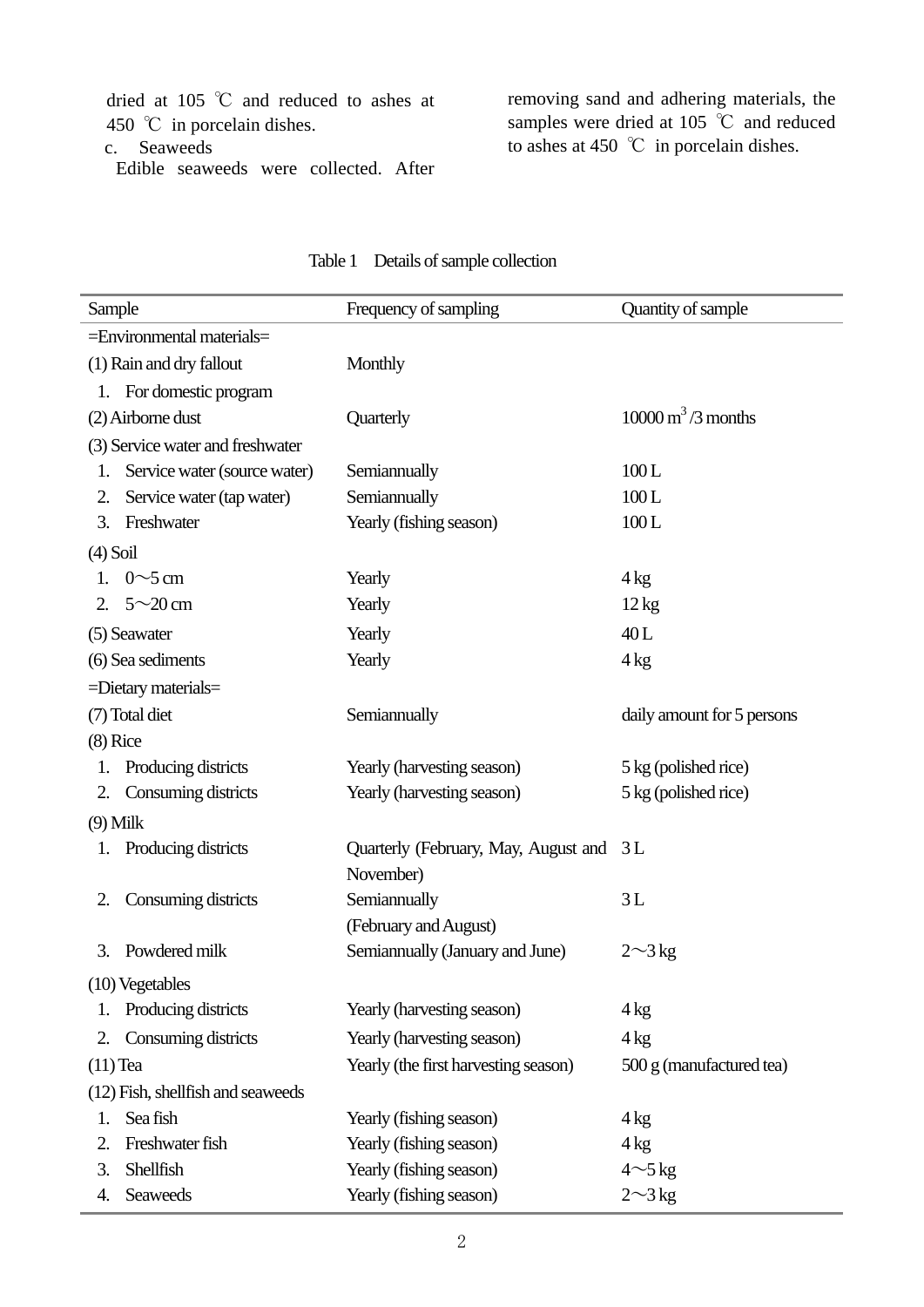- 2. Preparation of samples for radiochemical analysis
- (1) Rain, service water and fresh water

The residue evaporated to dryness was decomposed with nitric acid and dissolved in hydrochloric acid.

(2) Soil and sea sediment

Dried sample was ground into small particle  $(<0.25$  mm in size) using a crusher. The sieved sample was heated in an electric muffle furnace at 450  $\degree$ C. After that, strontium and cesium carrier solution and hydrochloric acid were added to the sample and was heated for three hours. The mixture was sometimes stirred during heating and the solution was filtered.

(3) Rice

The ash sample was ground and passed through a 0.35 mm sieve. After that strontium and cesium carrier solution and aqua regia were added to the sample and the mixture was heated. The sample solution was evaporated to dryness. The residue was decomposed with nitric acid and dissolved in hydrochloric acid. The solution was filtered.

- (4) Airborne dust, total diet, milk, vegetables, shell fish, seaweeds, tea and others The same procedure as described in the section 2 (3) were carried out.
- 3. Radiochemical separation of strontium-90 and cesium-137
- (1) Strontium-90

The acidic sample solution, prepared as in the section 2, was alkalinized with sodium hydroxide. Alkaline earth carbonate was precipitated by adding sodium carbonate. The supernatant was retained for determination of cesium-137.

The carbonate was dissolved in hydrochloric acid. Alkaline earth oxalates was precipitated at pH 4.2 by adding aqueous ammonia. The oxalate was heated in an electric funace at 600 ℃. The residue was dissolved in 0.5M hydrochloric acid. The solution was adsorbed on a chromatographic column containing a cation exchange resin. Strontium was eluted from the column with 2M ammonium acetate. The strontium fraction was evaporated to dryness. The residue was

dissolved in water and iron carrier solution was added. The solution was alkalinized with carbonate-free aqueous ammonia and heated to complete the precipitation. The precipitation was filtered and rejected. The filtrate was made up to an appropriate volume with deionized water and measured strontium by ICP-AES to determine strontium recovery. Iron carrier solution was added. The solution was stored for at least 2 weeks. Yttrium-90 was co-precipitated with ferric hydroxide. The precipitate was filtered through a filter paper and mounted on a planchette with paste.

(2) Cesium-137

After precipitating strontium carbonate, the supernatant was acidified with hydrochloric acid. Ammonium phosphomolybdate was added to adsorb cesium while stirring the mixture for thirty minutes and allowed to stand. After the supernatant was decanted off and discarded, the solid was dissolved in 6M sodium hydroxide. The solution was adjusted to pH 8.2 with hydrochloric acid. The solution was filtered. Ethylenediaminetetraacetic acid tetrasodium solution was added to the filtrate. The solution was adsorbed on a chromatographic column containing a cation exchange resin. Cesium was eluted from the column with 2M hydrochloric acid. The cesium fraction was evaporated to dryness. The residue was dissolved in water. Chloroplatinatic acid was added to the solution to produce cesium precipitate. The precipitate was filtered through a filter paper and weighed to determine the cesium recovery. The precipitate was covered with mylar and mounted on a planchette.

4. Determination of stable strontium, calcium and potassium

An weighed amount of soil or sea sediment was heated in an electric muffle furnace at 450  $\degree$ C and then treated with a hydrochloric acid for extraction. An weighed aliquot of ashed samples of total diet, vegetables, milk, fish, shellfish or seaweeds were decomposed with nitric acid and dissolved in hydrochloric acid. After filtered, the solution was made up to an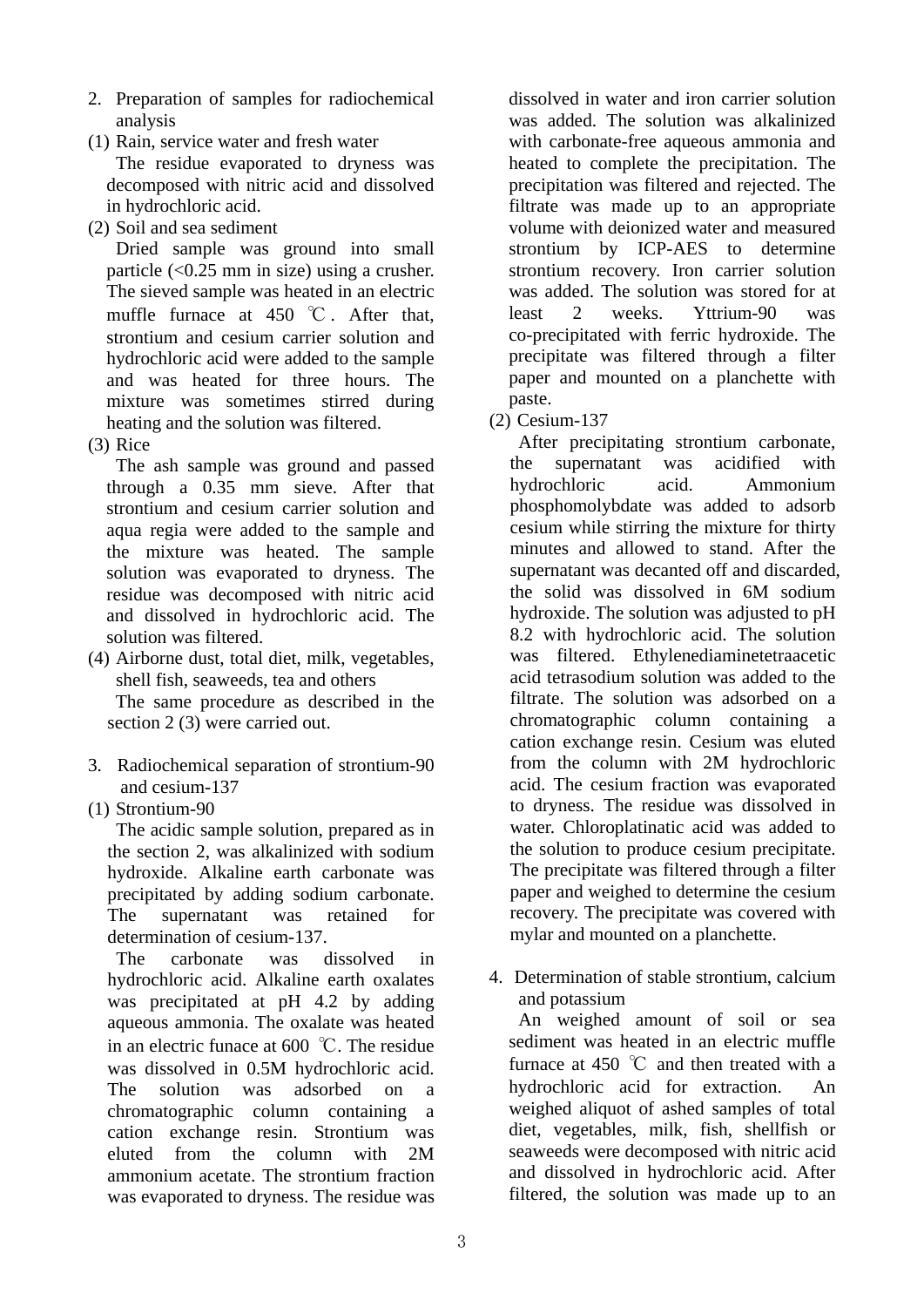appropriate volume with deionized water. Stable strontium and calcium were determined by ICP-AES and potassium was determined by flame photometry.

5. Counting

After the radiochemical separation, the mounted precipitates were counted for radioactivity using low background gas-flow type GM counters for 60 to 90 minutes.

Radioactivity of strontium-90 and cesium-137 were corrected for counting efficiency and chemical recovery. From the results, concentrations of these nuclides in the original samples were calculated.

The radioactivity concentration was shown in significant figures 2 digits. The error was shown only the counting error.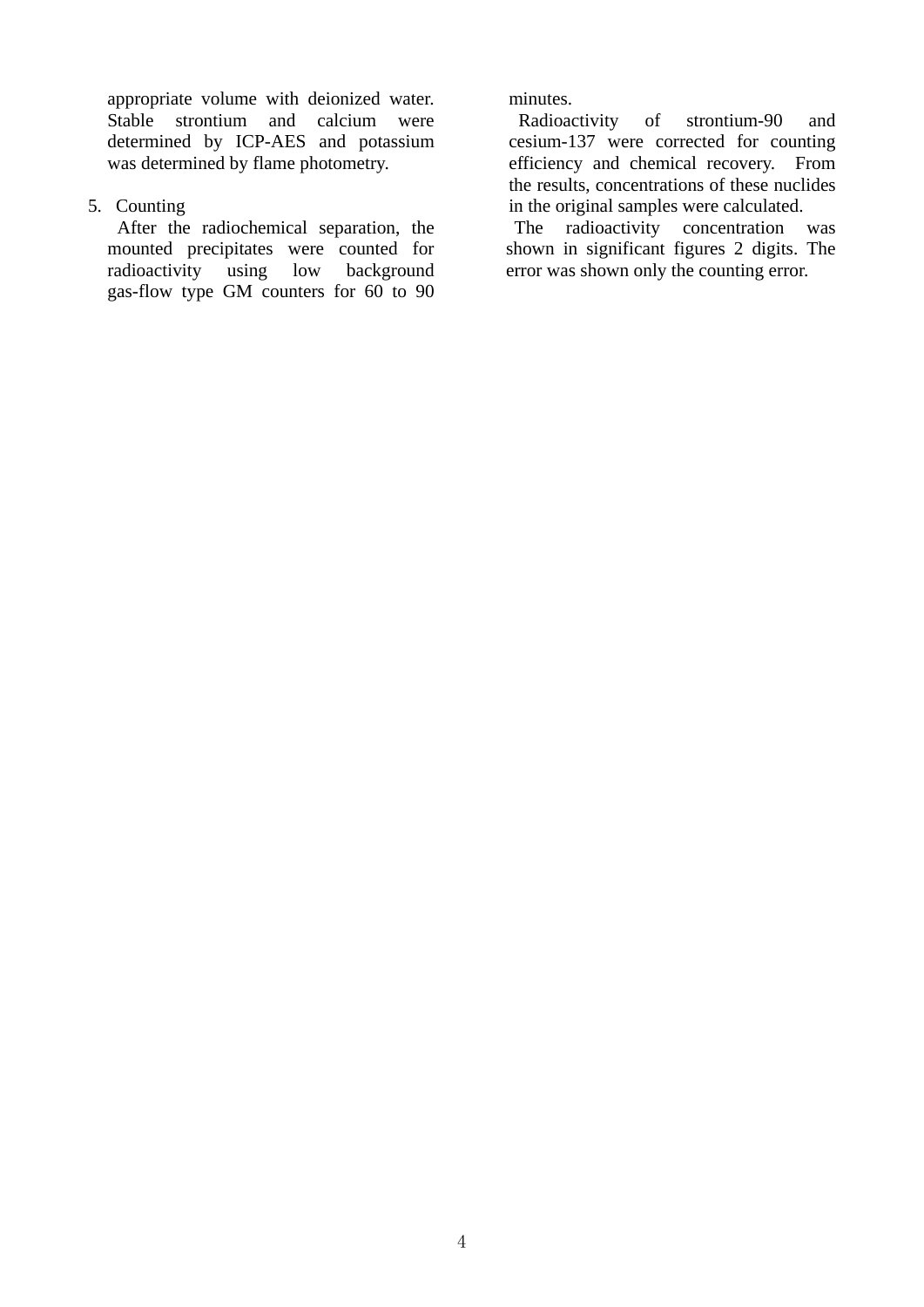

Figure 1. Sampling Locations in Japan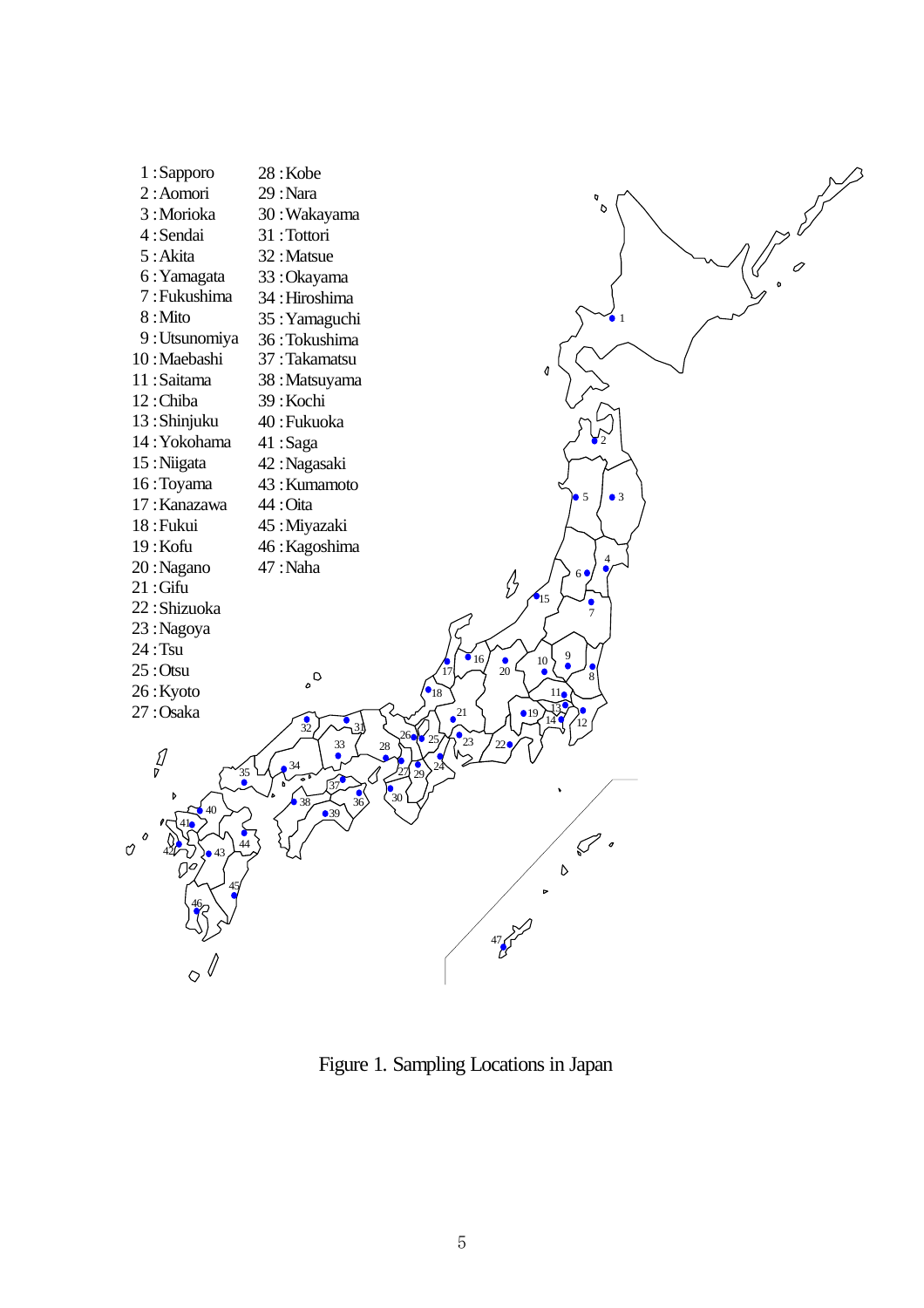#### 6. Results

(1) Strontium-90 and Cesium-137 in Rain and dry fallout

(from Apr.2003 to Mar.2004)

Table (1) : Strontium-90 and Cesium-137 in Rain and dry fallout

| Location               | Duration | Precipitation |       | $Sr-90$      |       |                        | $Cs - 137$ |        |  |
|------------------------|----------|---------------|-------|--------------|-------|------------------------|------------|--------|--|
|                        | (Days)   | (mm)          |       | $(MBq/km^2)$ |       | (MBq/km <sup>2</sup> ) |            |        |  |
| Apr. 2003              |          |               |       |              |       |                        |            |        |  |
| Sapporo, HOKKAIDO      | 30       | 59.5          | 0.092 | 土            | 0.019 | 0.039                  | 土          | 0.014  |  |
| Aomori, AOMORI         | 30       | 96.6          | 0.012 | 土            | 0.013 | 0.022                  | 土          | 0.0090 |  |
| Morioka, IWATE         | 30       | 109.2         | 0.017 | 土            | 0.014 | 0.057                  | $\pm$      | 0.011  |  |
| Onagawa-machi, MIYAGI  | 31       | 103.0         | 0.019 | 土            | 0.015 | 0.0075                 | 土          | 0.0089 |  |
| Akita, AKITA           | 30       | 158.0         | 0.024 | 土            | 0.013 | 0.037                  | 土          | 0.010  |  |
| Yamagata, YAMAGATA     | 30       | 79.0          | 0.022 | $\pm$        | 0.014 | 0.027                  | $\pm$      | 0.0095 |  |
| Okuma-machi, FUKUSHIMA | 30       | 100.0         | 0.000 | 土            | 0.011 | 0.0088                 | 土          | 0.0093 |  |
| Mito, IBARAKI          | 30       | 138.0         | 0.046 | 土            | 0.014 | 0.042                  | $\pm$      | 0.011  |  |
| Kawachi-machi, TOCHIGI | 30       | 127.2         | 0.006 | $\pm$        | 0.012 | 0.018                  | 土          | 0.0084 |  |
| Maebashi, GUNMA        | 30       | 106.0         | 0.018 | 土            | 0.015 | 0.041                  | 土          | 0.010  |  |
| Saitama, SAITAMA       | 30       | 110.2         | 0.044 | 土            | 0.010 | 0.025                  | $\pm$      | 0.0071 |  |
| Ichihara, CHIBA        | 30       | 118.0         | 0.000 | $\pm$        | 0.011 | 0.019                  | $\pm$      | 0.0093 |  |
| Chiba, CHIBA           | 31       | 136.8         | 0.022 | 土            | 0.013 | 0.018                  | 土          | 0.0084 |  |
| Shinjuku, TOKYO        | 30       | 146.9         | 0.077 | $\pm$        | 0.032 | 0.029                  | $\pm$      | 0.012  |  |
| Yokohama, KANAGAWA     | 31       | 139.4         | 0.031 | $\pm$        | 0.013 | 0.023                  | $\pm$      | 0.0093 |  |
| Niigata, NIIGATA       | 30       | 171.4         | 0.019 | 土            | 0.014 | 0.020                  | 土          | 0.0094 |  |
| Kosugi-machi, TOYAMA   | 30       | 254.5         | 0.003 | 土            | 0.016 | 0.032                  | $\pm$      | 0.0095 |  |
| Kanazawa, ISHIKAWA     | 30       | 213.0         | 0.033 | $\pm$        | 0.013 | 0.012                  | $\pm$      | 0.0088 |  |
| Fukui, FUKUI           | 30       | 226.7         | 0.000 | 土            | 0.064 | 0.041                  | 土          | 0.044  |  |
| Kofu, YAMANASHI        | 31       | 110.5         | 0.026 | $\pm$        | 0.012 | 0.0082                 | $\pm$      | 0.0083 |  |
| Nagano, NAGANO         | 30       | 71.8          | 0.008 | $\pm$        | 0.014 | 0.021                  | $\pm$      | 0.0086 |  |
| Kakamigahara, GIFU     | 30       | 286.5         | 0.027 | 土            | 0.015 | 0.020                  | 土          | 0.010  |  |
| Shizuoka, SHIZUOKA     | 31       | 240.5         | 0.010 | $\pm$        | 0.014 | 0.0000                 | 土          | 0.0085 |  |
| Nagoya, AICHI          | 30       | 189.1         | 0.010 | $\pm$        | 0.012 | 0.061                  | $\pm$      | 0.011  |  |
| Yokkaichi, MIE         | 30       | 175.0         | 0.016 | 土            | 0.012 | 0.0088                 | 土          | 0.0083 |  |
| Otsu, SHIGA            | 30       | 165.6         | 0.031 | 土            | 0.013 | 0.0029                 | $\pm$      | 0.0076 |  |
| Kyoto, KYOTO           | 35       | 134.5         | 0.026 | $\pm$        | 0.014 | 0.011                  | $\pm$      | 0.0089 |  |
| Osaka, OSAKA           | 31       | 128.04        | 0.068 | 土            | 0.023 | 0.0057                 | 土          | 0.0096 |  |
| Kobe, HY0GO            | 30       | 147.6         | 0.033 | 士            | 0.013 | 0.0059                 | 土          | 0.0079 |  |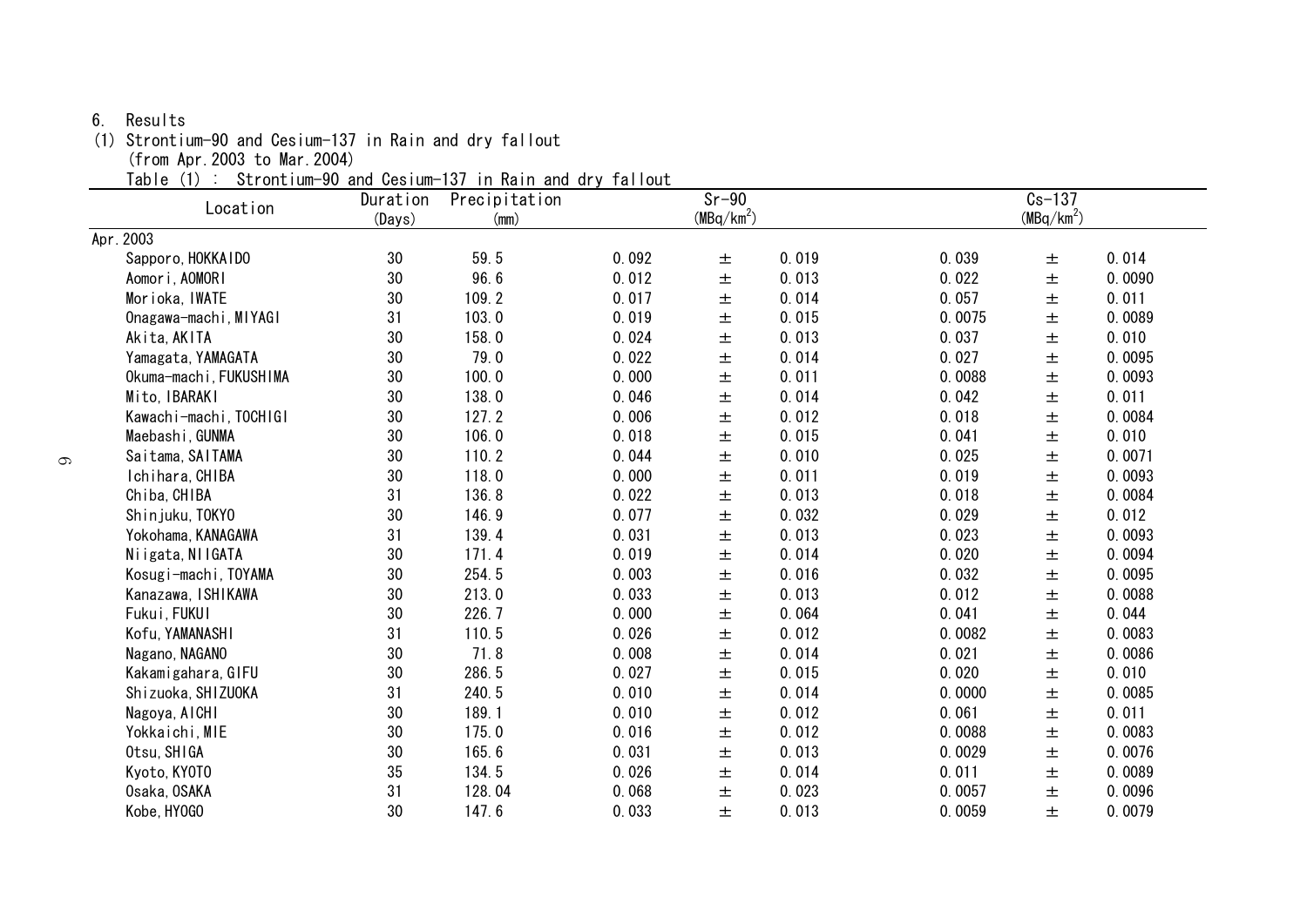| Location                 | Duration     | Precipitation |       | $Sr-90$      |        |        | $Cs-137$     |        |
|--------------------------|--------------|---------------|-------|--------------|--------|--------|--------------|--------|
| Nara, NARA               | (Days)<br>30 | (mm)<br>206.5 |       | $(MBq/km^2)$ | 0.012  | 0.0045 | $(MBq/km^2)$ | 0.0095 |
|                          |              | 165.5         | 0.011 | 土            | 0.015  |        | $\pm$        |        |
| Wakayama, WAKAYAMA       | 30           |               | 0.034 | $\pm$        |        | 0.0030 | $\pm$        | 0.0084 |
| Hawai-machi, TOTTORI     | 30           | 149.2         | 0.019 | $\pm$        | 0.016  | 0.0000 | $\pm$        | 0.0075 |
| Matsue, SHIMANE          | 28           | 191.8         | 0.031 | $\pm$        | 0.0098 | 0.11   | $\pm$        | 0.010  |
| Okayama, OKAYAMA         | 30           | 130.2         | 0.045 | $\pm$        | 0.016  | 0.012  | $\pm$        | 0.0092 |
| Hiroshima, HIROSHIMA     | 30           | 214.8         | 0.009 | $\pm$        | 0.011  | 0.0058 | $\pm$        | 0.0082 |
| Yamaguchi, YAMAGUCHI     | 30           | 200.0         | 0.035 | $\pm$        | 0.013  | 0.0058 | 土            | 0.0078 |
| Ishii-machi, TOKUSHIMA   | 28           | 90.5          | 0.042 | $\pm$        | 0.023  | 0.0074 | 土            | 0.0085 |
| Takamatsu, KAGAWA        | 30           | 76.5          | 0.016 | 士            | 0.013  | 0.0042 | 土            | 0.0081 |
| Matsuyama, EHIME         | 30           | 155.0         | 0.000 | 土            | 0.011  | 0.030  | 土            | 0.0097 |
| Kochi, KOCHI             | 30           | 211.0         | 0.062 | 土            | 0.016  | 0.037  | 土            | 0.010  |
| Dazaifu, FUKUOKA         | 30           | 144.0         | 0.016 | 土            | 0.012  | 0.009  | 土            | 0.013  |
| Saga, SAGA               | 30           | 221.1         | 0.006 | 土            | 0.010  | 0.0006 | 土            | 0.0087 |
| Nagasaki, NAGASAKI       | 30           | 241.5         | 0.006 | $\pm$        | 0.011  | 0.0035 | $\pm$        | 0.0075 |
| Uto, KUMAMOTO            | 30           | 219.9         | 0.030 | 土            | 0.013  | 0.019  | $\pm$        | 0.0087 |
| Oita, OITA               | 30           | 116.0         | 0.042 | $\pm$        | 0.014  | 0.0000 | $\pm$        | 0.0075 |
| Miyazaki, MIYAZAKI       | 30           | 277.9         | 0.001 | $\pm$        | 0.012  | 0.012  | $\pm$        | 0.0091 |
| Kagoshima, KAGOSHIMA     | 30           | 195.5         | 0.005 | $\pm$        | 0.011  | 0.0023 | $\pm$        | 0.0081 |
| Yonashiro-machi, OKINAWA | 29           | 110.0         | 0.000 | $\pm$        | 0.013  | 0.026  | $\pm$        | 0.011  |
| May 2003                 |              |               |       |              |        |        |              |        |
| Sapporo, HOKKAIDO        | 32           | 51.0          | 0.007 | 土            | 0.014  | 0.020  | 土            | 0.014  |
| Aomori, AOMORI           | 32           | 62.5          | 0.012 | $\pm$        | 0.013  | 0.0041 | $\pm$        | 0.0075 |
| Morioka, IWATE           | 32           | 60.4          | 0.005 | $\pm$        | 0.015  | 0.013  | $\pm$        | 0.0087 |
| Onagawa-machi, MIYAGI    | 32           | 40.5          | 0.056 | $\pm$        | 0.017  | 0.0000 | $\pm$        | 0.0074 |
| Akita, AKITA             | 32           | 38.1          | 0.011 | $\pm$        | 0.011  | 0.0000 | $\pm$        | 0.0071 |
| Yamagata, YAMAGATA       | 32           | 8.6           | 0.000 | $\pm$        | 0.011  | 0.0061 | $\pm$        | 0.0087 |
| Okuma-machi, FUKUSHIMA   | 32           | 33.5          | 0.008 | 士            | 0.012  | 0.0017 | 土            | 0.0087 |
| Mito, IBARAKI            | 32           | 86.0          | 0.024 | $\pm$        | 0.014  | 0.012  | 土            | 0.0093 |
| Kawachi-machi, TOCHIGI   | 32           | 113.9         | 0.006 | 土            | 0.011  | 0.012  | 土            | 0.0090 |
| Maebashi, GUNMA          | 32           | 83.5          | 0.009 | 土            | 0.014  | 0.022  | 土            | 0.0088 |
| Saitama, SAITAMA         | 32           | 145.4         | 0.012 | 土            | 0.0081 | 0.0053 | 土            | 0.0058 |
| Ichihara, CHIBA          | 32           | 139.1         | 0.008 | 土            | 0.014  | 0.013  | 土            | 0.0090 |
| Chiba, CHIBA             | 31           | 145.5         | 0.008 | 土            | 0.013  | 0.028  | 土            | 0.0092 |
| Shinjuku, TOKYO          | 32           | 190.2         | 0.012 | 士            | 0.013  | 0.0059 | 土            | 0.0084 |
|                          |              |               |       |              |        |        |              |        |

 $\overline{ }$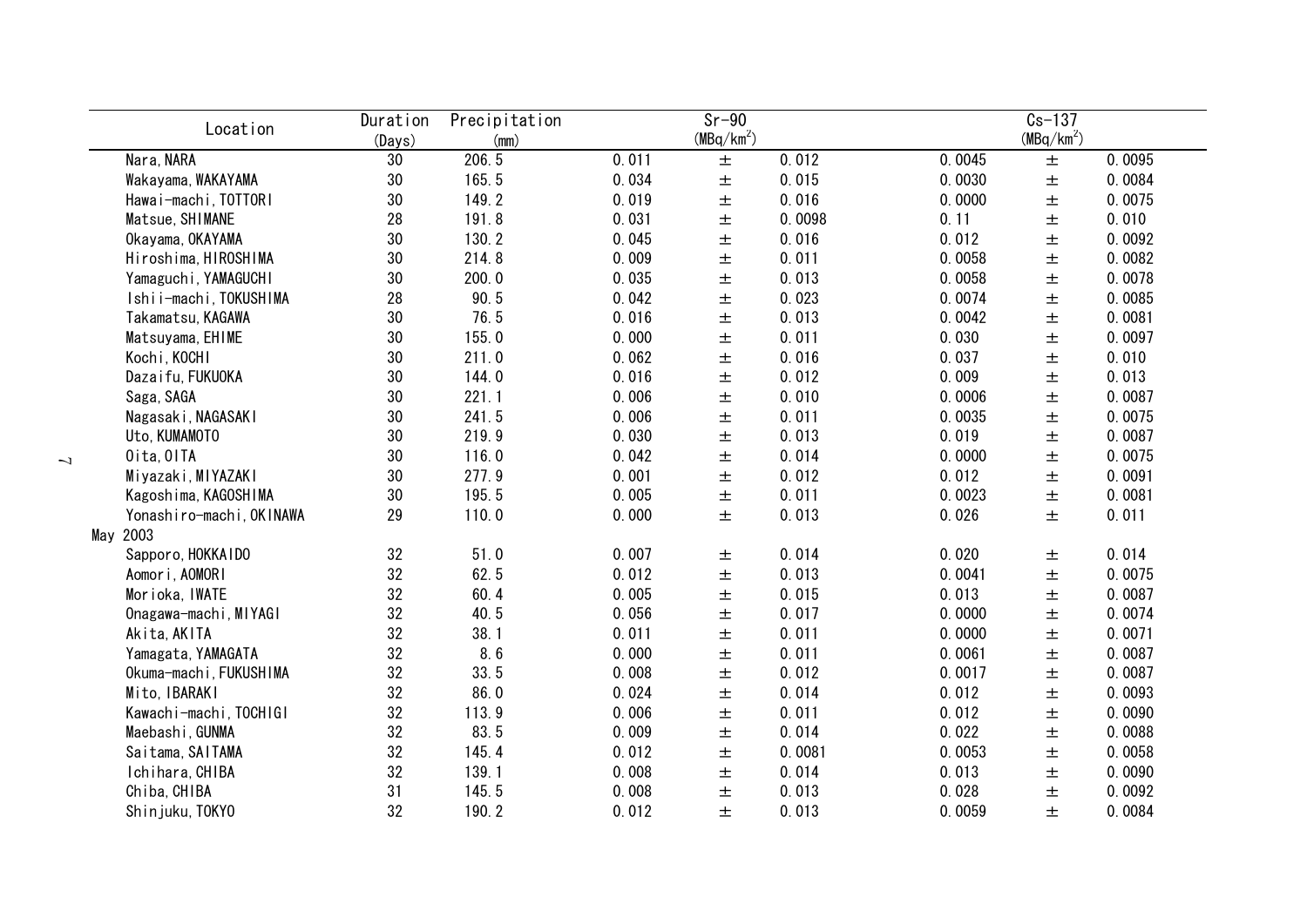| Location                 | Duration<br>(Days) | Precipitation<br>(mm) |       | $Sr-90$<br>$(MBq/km^2)$ |        |        | $Cs-137$<br>$(MBq/km^2)$ |        |
|--------------------------|--------------------|-----------------------|-------|-------------------------|--------|--------|--------------------------|--------|
| Yokohama, KANAGAWA       | 29                 | 64.4                  | 0.026 | 土                       | 0.014  | 0.0066 | $\pm$                    | 0.0084 |
| Niigata, NIIGATA         | 32                 | 70.7                  | 0.004 | $\pm$                   | 0.013  | 0.011  | $\pm$                    | 0.0088 |
| Kosugi-machi, TOYAMA     | 29                 | 59.4                  | 0.018 | $\pm$                   | 0.018  | 0.0030 | $\pm$                    | 0.0074 |
| Kanazawa, ISHIKAWA       | 29                 | 60.5                  | 0.028 | $\pm$                   | 0.013  | 0.0000 | $\pm$                    | 0.0082 |
| Fukui, FUKUI             | 32                 | 52.8                  | 0.005 | $\pm$                   | 0.058  | 0.000  | 士                        | 0.040  |
| Kofu, YAMANASHI          | 31                 | 136.0                 | 0.000 | 土                       | 0.012  | 0.0069 | 土                        | 0.0075 |
| Nagano, NAGANO           | 32                 | 47.8                  | 0.000 | 土                       | 0.013  | 0.024  | 土                        | 0.0089 |
| Kakamigahara, GIFU       | 32                 | 136.5                 | 0.023 | 土                       | 0.014  | 0.0000 | 土                        | 0.0081 |
| Shizuoka, SHIZUOKA       | 32                 | 261.5                 | 0.021 | 土                       | 0.013  | 0.0018 | 土                        | 0.0090 |
| Nagoya, AICHI            | 32                 | 119.0                 | 0.019 | 土                       | 0.012  | 0.0059 | 土                        | 0.0078 |
| Yokkaichi, MIE           | 32                 | 245.0                 | 0.000 | 土                       | 0.013  | 0.014  | $\pm$                    | 0.0081 |
| Otsu, SHIGA              | 32                 | 98.0                  | 0.011 | $\pm$                   | 0.016  | 0.0099 | 土                        | 0.0090 |
| Kyoto, KY0T0             | 35                 | 118.0                 | 0.020 | $\pm$                   | 0.014  | 0.011  | 土                        | 0.0088 |
| Osaka, OSAKA             | 32                 | 88.93                 | 0.062 | $\pm$                   | 0.016  | 0.0020 | 土                        | 0.0090 |
| Kobe, HY0GO              | 30                 | 78.0                  | 0.030 | 土                       | 0.013  | 0.0000 | 土                        | 0.0072 |
| Nara, NARA               | 32                 | 147.9                 | 0.017 | $\pm$                   | 0.013  | 0.0078 | 土                        | 0.0091 |
| Wakayama, WAKAYAMA       | 29                 | 68.0                  | 0.007 | $\pm$                   | 0.013  | 0.0042 | $\pm$                    | 0.0086 |
| Hawai-machi, TOTTORI     | 31                 | 96.0                  | 0.000 | $\pm$                   | 0.011  | 0.028  | $\pm$                    | 0.0095 |
| Matsue, SHIMANE          | 29                 | 148.6                 | 0.017 | $\pm$                   | 0.0072 | 0.016  | $\pm$                    | 0.0058 |
| Okayama, OKAYAMA         | 32                 | 140.1                 | 0.000 | $\pm$                   | 0.012  | 0.0062 | $\pm$                    | 0.0085 |
| Hiroshima, HIROSHIMA     | 32                 | 182.8                 | 0.032 | $\pm$                   | 0.012  | 0.0000 | $\pm$                    | 0.0079 |
| Yamaguchi, YAMAGUCHI     | 31                 | 162.0                 | 0.018 | $\pm$                   | 0.012  | 0.0006 | $\pm$                    | 0.0077 |
| Ishii-machi, TOKUSHIMA   | 31                 | 93.8                  | 0.022 | $\pm$                   | 0.020  | 0.0084 | $\pm$                    | 0.0084 |
| Takamatsu, KAGAWA        | 32                 | 85.0                  | 0.000 | $\pm$                   | 0.011  | 0.021  | $\pm$                    | 0.0096 |
| Matsuyama, EHIME         | 32                 | 169.5                 | 0.000 | 土                       | 0.012  | 0.0023 | 土                        | 0.0079 |
| Kochi, KOCHI             | 32                 | 479.9                 | 0.062 | 土                       | 0.017  | 0.042  | 土                        | 0.011  |
| Dazaifu, FUKUOKA         | 32                 | 130.4                 | 0.027 | 土                       | 0.012  | 0.006  | 土                        | 0.013  |
| Saga, SAGA               | 32                 | 175.0                 | 0.004 | 士                       | 0.010  | 0.0098 | 土                        | 0.0094 |
| Nagasaki, NAGASAKI       | 32                 | 115.5                 | 0.021 | 士                       | 0.014  | 0.0035 | 土                        | 0.0076 |
| Uto, KUMAMOTO            | 32                 | 174.4                 | 0.016 | 土                       | 0.012  | 0.012  | 土                        | 0.0089 |
| Oita, OITA               | 32                 | 327.5                 | 0.019 | 土                       | 0.014  | 0.0036 | 土                        | 0.0086 |
| Miyazaki, MIYAZAKI       | 32                 | 696.6                 | 0.000 | 土                       | 0.011  | 0.022  | 土                        | 0.0099 |
| Kagoshima, KAGOSHIMA     | 29                 | 115.5                 | 0.009 | 土                       | 0.011  | 0.011  | 土                        | 0.0087 |
| Yonashiro-machi, OKINAWA | 32                 | 116.5                 | 0.002 | 士                       | 0.013  | 0.0054 | 土                        | 0.0086 |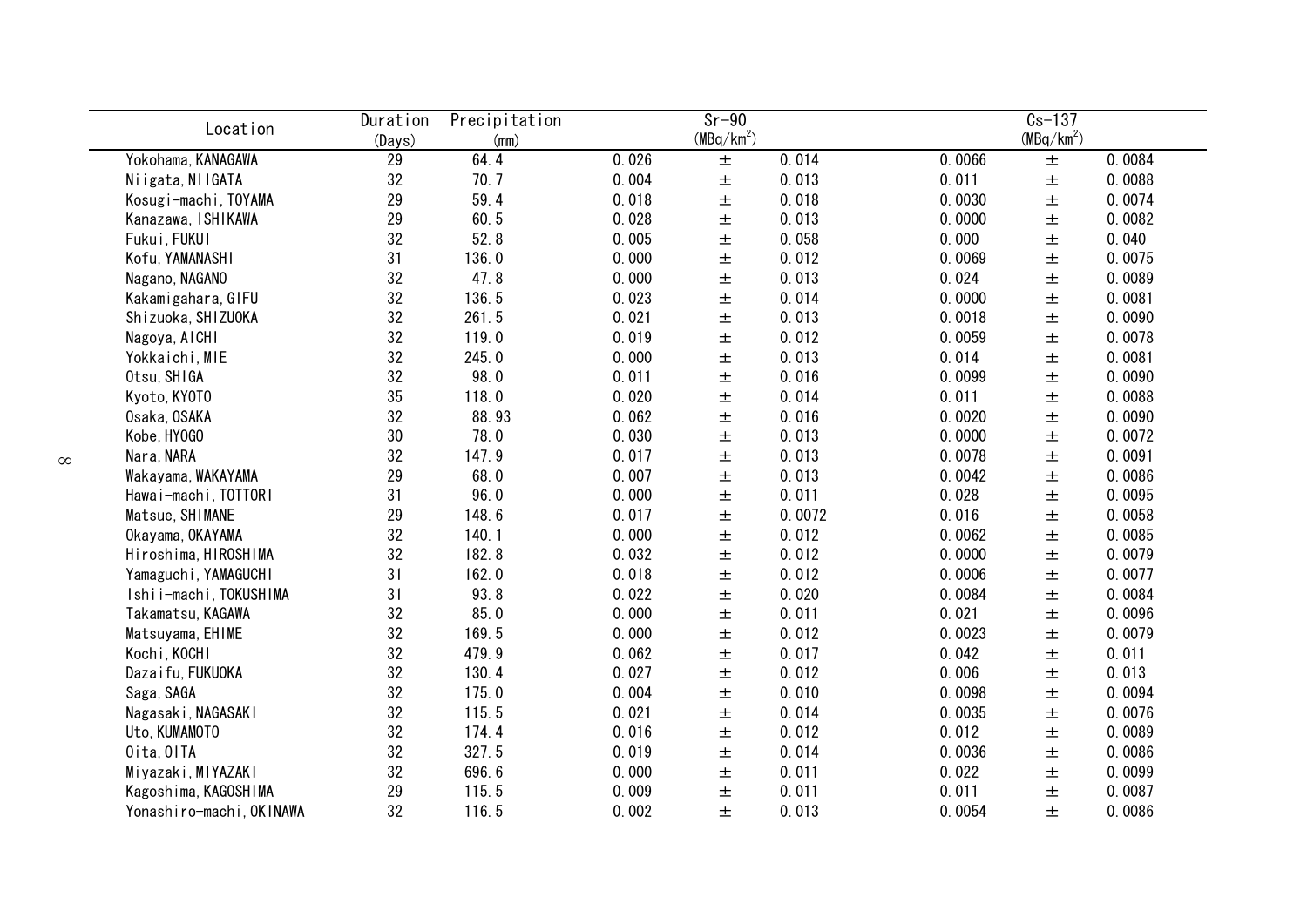| Location               | Duration<br>(Days) | Precipitation<br>(mm) |        | $\overline{s}$ r-90<br>(MBq/km <sup>2</sup> ) |        |        | $Cs-137$<br>(MBq/km <sup>2</sup> ) |        |
|------------------------|--------------------|-----------------------|--------|-----------------------------------------------|--------|--------|------------------------------------|--------|
| Jun. 2003              |                    |                       |        |                                               |        |        |                                    |        |
| Sapporo, HOKKAIDO      | 29                 | 39.5                  | 0.018  | $\pm$                                         | 0.014  | 0.021  | 土                                  | 0.013  |
| Aomori, AOMORI         | 29                 | 115.2                 | 0.022  | $\pm$                                         | 0.013  | 0.0000 | $\pm$                              | 0.0084 |
| Morioka, IWATE         | 29                 | 69.9                  | 0.007  | $\pm$                                         | 0.013  | 0.0030 | 土                                  | 0.0085 |
| Onagawa-machi, MIYAGI  | 29                 | 83.0                  | 0.002  | $\pm$                                         | 0.011  | 0.0000 | $\pm$                              | 0.0073 |
| Akita, AKITA           | 29                 | 94.9                  | 0.025  | $\pm$                                         | 0.013  | 0.0000 | $\pm$                              | 0.0092 |
| Yamagata, YAMAGATA     | 29                 | 120.2                 | 0.027  | $\pm$                                         | 0.017  | 0.012  | $\pm$                              | 0.0094 |
| Okuma-machi, FUKUSHIMA | 29                 | 85.5                  | 0.008  | $\pm$                                         | 0.010  | 0.0029 | $\pm$                              | 0.0089 |
| Mito, IBARAKI          | 29                 | 168.0                 | 0.0000 | $\pm$                                         | 0.0093 | 0.017  | $\pm$                              | 0.0092 |
| Kawachi-machi, TOCHIGI | 29                 | 107.1                 | 0.000  | 土                                             | 0.010  | 0.010  | 土                                  | 0.0087 |
| Maebashi, GUNMA        | 29                 | 88.5                  | 0.0010 | 土                                             | 0.0091 | 0.0058 | 土                                  | 0.0079 |
| Saitama, SAITAMA       | 29                 | 86.1                  | 0.017  | 土                                             | 0.0081 | 0.0000 | 土                                  | 0.0049 |
| Ichihara, CHIBA        | 29                 | 37.4                  | 0.008  | 土                                             | 0.011  | 0.025  | 土                                  | 0.010  |
| Chiba, CHIBA           | 29                 | 52.2                  | 0.032  | 土                                             | 0.015  | 0.0000 | 土                                  | 0.0073 |
| Shinjuku, TOKYO        | 30                 | 97.8                  | 0.035  | 土                                             | 0.016  | 0.0000 | 土                                  | 0.0083 |
| Chigasaki, KANAGAWA    | 28                 | 67.3                  | 0.005  | 土                                             | 0.014  | 0.0024 | 土                                  | 0.0073 |
| Niigata, NIIGATA       | 29                 | 115.6                 | 0.008  | $\pm$                                         | 0.013  | 0.016  | $\pm$                              | 0.0094 |
| Kosugi-machi, TOYAMA   | 32                 | 181.6                 | 0.044  | $\pm$                                         | 0.021  | 0.011  | $\pm$                              | 0.0088 |
| Kanazawa, ISHIKAWA     | 31                 | 165.5                 | 0.031  | $\pm$                                         | 0.013  | 0.0024 | 土                                  | 0.0082 |
| Fukui, FUKUI           | 31                 | 245.6                 | 0.039  | $\pm$                                         | 0.061  | 0.000  | 土                                  | 0.044  |
| Kofu, YAMANASHI        | $30\,$             | 60.0                  | 0.000  | $\pm$                                         | 0.010  | 0.0069 | $\pm$                              | 0.0075 |
| Nagano, NAGANO         | 29                 | 61.2                  | 0.000  | $\pm$                                         | 0.014  | 0.012  | $\pm$                              | 0.0084 |
| Kakamigahara, GIFU     | 29                 | 228.0                 | 0.010  | $\pm$                                         | 0.013  | 0.0031 | 土                                  | 0.0086 |
| Shizuoka, SHIZUOKA     | 28                 | 116.0                 | 0.008  | $\pm$                                         | 0.013  | 0.0095 | 土                                  | 0.0098 |
| Nagoya, AICHI          | 29                 | 165.6                 | 0.027  | $\pm$                                         | 0.013  | 0.019  | $\pm$                              | 0.0088 |
| Yokkaichi, MIE         | 29                 | 282.0                 | 0.028  | $\pm$                                         | 0.014  | 0.0099 | $\pm$                              | 0.0090 |
| Otsu, SHIGA            | 29                 | 308.9                 | 0.021  | $\pm$                                         | 0.014  | 0.0000 | 土                                  | 0.0076 |
| Kyoto, KY0T0           | 20                 | 234.0                 | 0.046  | 土                                             | 0.013  | 0.0023 | 土                                  | 0.0080 |
| Osaka, OSAKA           | 30                 | 148.55                | 0.040  | 土                                             | 0.013  | 0.012  | 土                                  | 0.011  |
| Kobe, HY0GO            | 31                 | 226.2                 | 0.005  | 土                                             | 0.011  | 0.0076 | 土                                  | 0.0083 |
| Nara, NARA             | 29                 | 252.9                 | 0.076  | 土                                             | 0.024  | 0.0000 | 土                                  | 0.0084 |
| Wakayama, WAKAYAMA     | 34                 | 241.0                 | 0.054  | 土                                             | 0.018  | 0.0000 | 土                                  | 0.0087 |
| Hawai-machi, TOTTORI   | 30                 | 111.0                 | 0.002  | 土                                             | 0.015  | 0.0000 | 土                                  | 0.0075 |
| Matsue, SHIMANE        | 33                 | 145.6                 | 0.027  | 土                                             | 0.0085 | 0.053  | 士                                  | 0.0078 |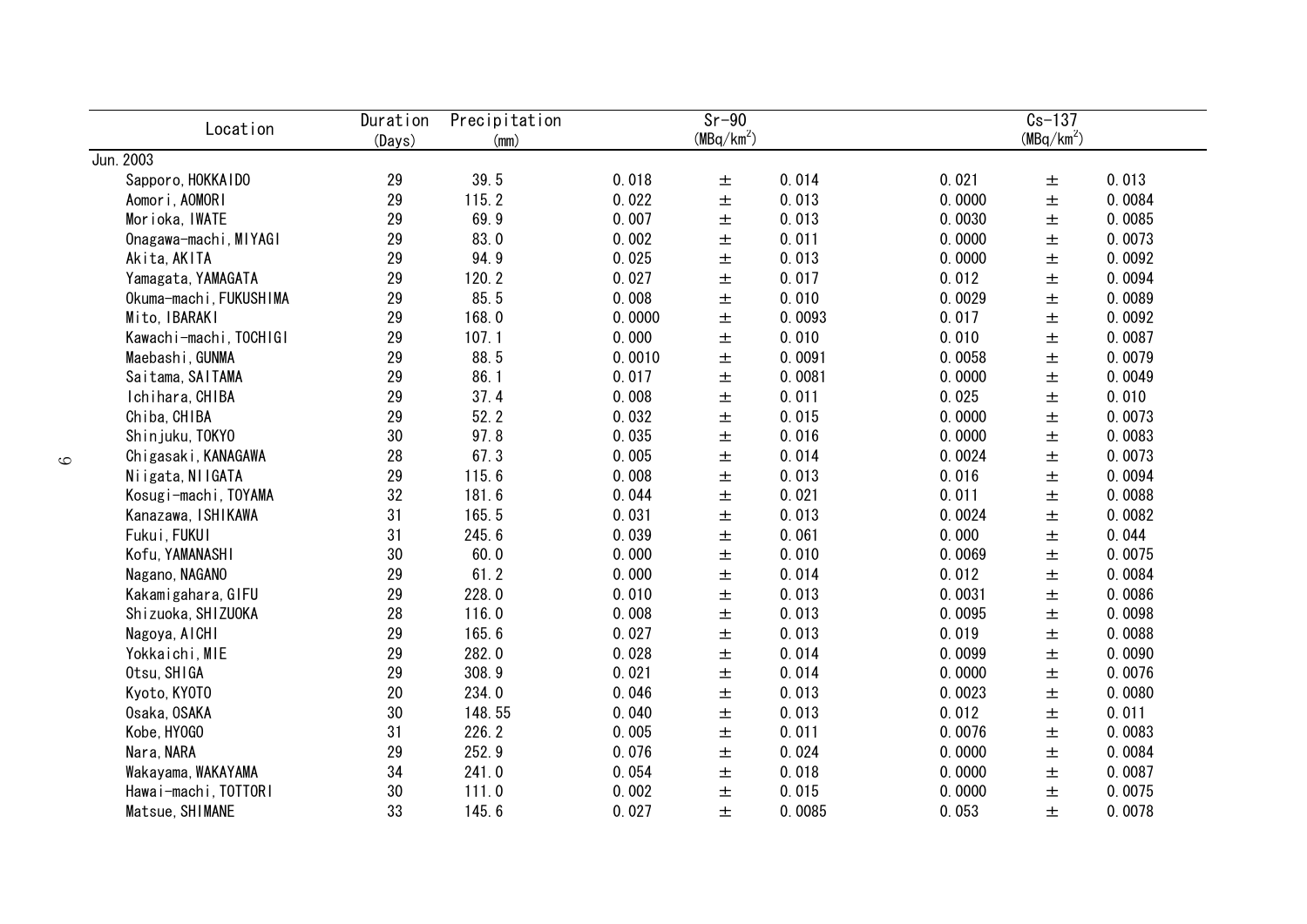| Location                 | Duration | Precipitation |        | $\overline{s}$ r-90    |        |        | $Cs - 137$             |        |
|--------------------------|----------|---------------|--------|------------------------|--------|--------|------------------------|--------|
|                          | (Days)   | (mm)          |        | (MBq/km <sup>2</sup> ) |        |        | (MBq/km <sup>2</sup> ) |        |
| Okayama, OKAYAMA         | 30       | 184.9         | 0.019  | $\pm$                  | 0.014  | 0.011  | $\pm$                  | 0.0085 |
| Hiroshima, HIROSHIMA     | 28       | 198.0         | 0.005  | $\pm$                  | 0.012  | 0.0000 | $\pm$                  | 0.0081 |
| Yamaguchi, YAMAGUCHI     | 30       | 230.0         | 0.030  | 土                      | 0.013  | 0.0053 | 土                      | 0.0076 |
| Ishii-machi, TOKUSHIMA   | 31       | 264.6         | 0.014  | $\pm$                  | 0.014  | 0.41   | $\pm$                  | 0.024  |
| Takamatsu, KAGAWA        | 29       | 98.5          | 0.000  | $\pm$                  | 0.011  | 0.013  | $\pm$                  | 0.0090 |
| Matsuyama, EHIME         | 29       | 138.5         | 0.003  | $\pm$                  | 0.013  | 0.0047 | $\pm$                  | 0.0081 |
| Kochi, KOCHI             | 28       | 341.4         | 0.042  | $\pm$                  | 0.017  | 0.0086 | $\pm$                  | 0.0093 |
| Dazaifu, FUKUOKA         | 29       | 249.9         | 0.0080 | 土                      | 0.0092 | 0.000  | $\pm$                  | 0.012  |
| Saga, SAGA               | 29       | 244.8         | 0.003  | $\pm$                  | 0.011  | 0.0080 | $\pm$                  | 0.0082 |
| Nagasaki, NAGASAKI       | 29       | 274.5         | 0.000  | 土                      | 0.014  | 0.0000 | $\pm$                  | 0.0070 |
| Uto, KUMAMOTO            | 29       | 326.0         | 0.008  | 土                      | 0.012  | 0.012  | $\pm$                  | 0.0092 |
| Oita, OITA               | 29       | 234.0         | 0.006  | 土                      | 0.012  | 0.0000 | $\pm$                  | 0.0076 |
| Miyazaki, MIYAZAKI       | 29       | 808.9         | 0.014  | 土                      | 0.011  | 0.019  | 土                      | 0.0093 |
| Kagoshima, KAGOSHIMA     | 32       | 552.5         | 0.015  | 土                      | 0.012  | 0.024  | 土                      | 0.0096 |
| Yonashiro-machi, OKINAWA | 29       | 192.0         | 0.029  | 土                      | 0.021  | 0.014  | 土                      | 0.0093 |
| Jul. 2003                |          |               |        |                        |        |        |                        |        |
| Sapporo, HOKKAIDO        | 31       | 28.0          | 0.002  | 土                      | 0.015  | 0.000  | $\pm$                  | 0.013  |
| Aomori, AOMORI           | 31       | 76.2          | 0.000  | $\pm$                  | 0.011  | 0.0000 | $\pm$                  | 0.0075 |
| Morioka, IWATE           | 31       | 196.1         | 0.014  | $\pm$                  | 0.011  | 0.0030 | $\pm$                  | 0.0084 |
| Onagawa-machi, MIYAGI    | 31       | 497.5         | 0.000  | $\pm$                  | 0.012  | 0.0000 | $\pm$                  | 0.0065 |
| Akita, AKITA             | 31       | 174.1         | 0.045  | $\pm$                  | 0.015  | 0.0035 | $\pm$                  | 0.0083 |
| Yamagata, YAMAGATA       | 31       | 182.3         | 0.011  | $\pm$                  | 0.014  | 0.012  | $\pm$                  | 0.0088 |
| Okuma-machi, FUKUSHIMA   | 31       | 322.5         | 0.027  | $\pm$                  | 0.011  | 0.0000 | $\pm$                  | 0.0067 |
| Mito, IBARAKI            | 31       | 141.0         | 0.012  | $\pm$                  | 0.013  | 0.018  | $\pm$                  | 0.0098 |
| Kawachi-machi, TOCHIGI   | 31       | 184.7         | 0.000  | $\pm$                  | 0.012  | 0.0081 | $\pm$                  | 0.0086 |
| Maebashi, GUNMA          | 31       | 218.0         | 0.028  | $\pm$                  | 0.013  | 0.0000 | $\pm$                  | 0.0073 |
| Saitama, SAITAMA         | 31       | 154.2         | 0.0000 | $\pm$                  | 0.0093 | 0.0000 | $\pm$                  | 0.0080 |
| Ichihara, CHIBA          | 31       | 134.4         | 0.004  | 土                      | 0.013  | 0.030  | 士                      | 0.011  |
| Chiba, CHIBA             | 31       | 114.9         | 0.018  | 土                      | 0.014  | 0.012  | $\pm$                  | 0.0081 |
| Shinjuku, TOKYO          | 30       | 175.4         | 0.031  | 土                      | 0.0090 | 0.0064 | $\pm$                  | 0.0093 |
| Chigasaki, KANAGAWA      | 31       | 214.6         | 0.023  | 土                      | 0.019  | 0.0064 | 土                      | 0.0077 |
| Niigata, NIIGATA         | 31       | 281.6         | 0.000  | 土                      | 0.011  | 0.0054 | 土                      | 0.0088 |
| Kosugi-machi, TOYAMA     | 31       | 196.4         | 0.029  | 土                      | 0.012  | 0.014  | 土                      | 0.0082 |
| Kanazawa, ISHIKAWA       | 31       | 192.0         | 0.008  | 土                      | 0.012  | 0.0000 | 土                      | 0.0089 |

10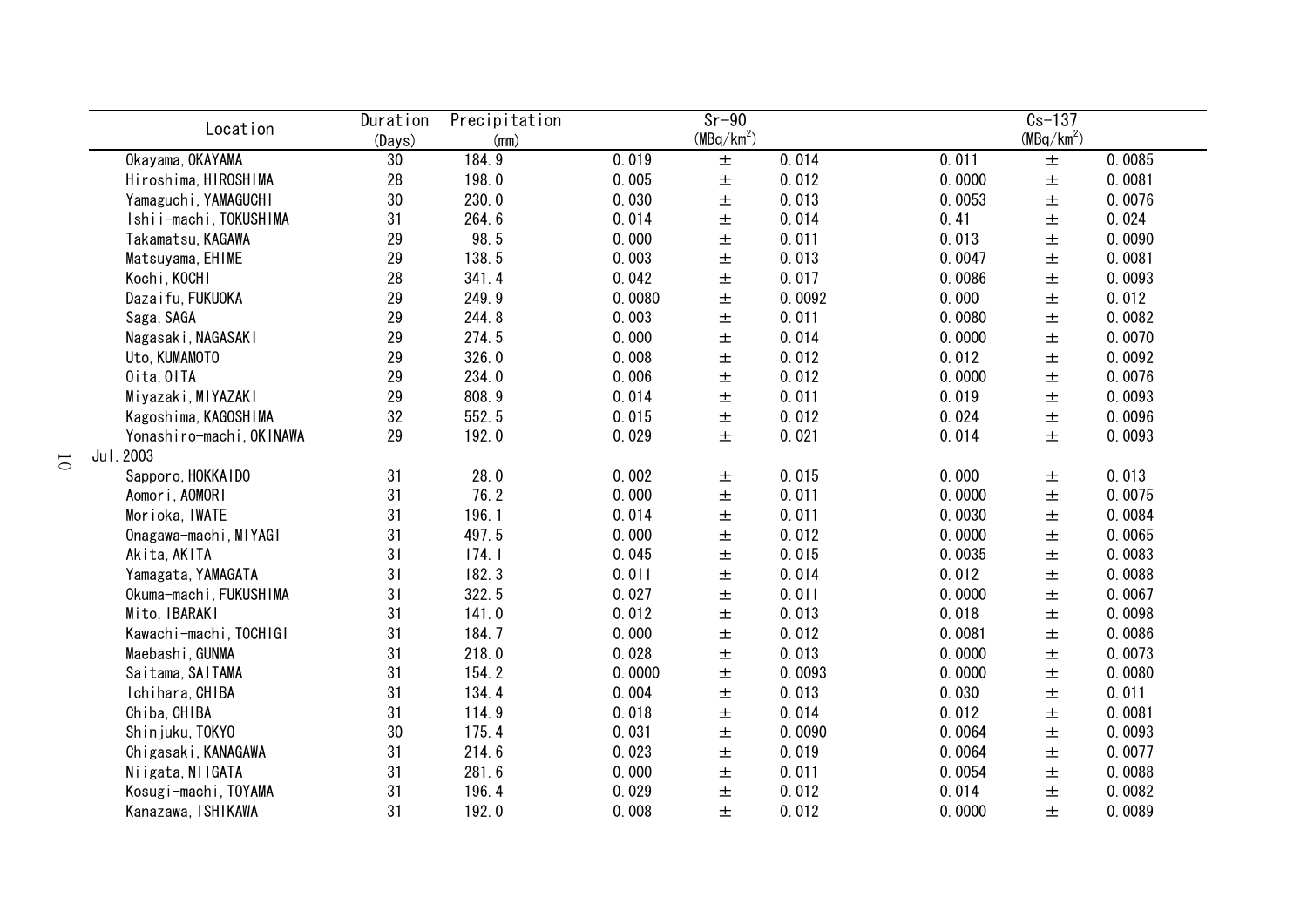| Location                 | Duration<br>(Days) | Precipitation<br>(mm) |        | $Sr-90$<br>$(MBq/km^2)$ |        |        | $Cs-137$<br>(MBq/km <sup>2</sup> ) |        |
|--------------------------|--------------------|-----------------------|--------|-------------------------|--------|--------|------------------------------------|--------|
| Fukui, FUKUI             | 29                 | 251.9                 | 0.090  | $\pm$                   | 0.063  | 0.000  | $\pm$                              | 0.043  |
| Kofu, YAMANASHI          | 30                 | 179.0                 | 0.016  | $\pm$                   | 0.012  | 0.0052 | $\pm$                              | 0.0078 |
| Nagano, NAGANO           | 31                 | 84.6                  | 0.006  | $\pm$                   | 0.015  | 0.0046 | $\pm$                              | 0.0081 |
| Kakamigahara, GIFU       | 31                 | 444.5                 | 0.010  | $\pm$                   | 0.017  | 0.016  | $\pm$                              | 0.0095 |
| Shizuoka, SHIZUOKA       | 31                 | 704.5                 | 0.046  | $\pm$                   | 0.015  | 0.0000 | $\pm$                              | 0.0073 |
| Nagoya, AICHI            | 31                 | 426.3                 | 0.026  | $\pm$                   | 0.014  | 0.0029 | 土                                  | 0.0075 |
| Yokkaichi, MIE           | 31                 | 429.0                 | 0.007  | $\pm$                   | 0.014  | 0.0000 | 土                                  | 0.0086 |
| Otsu, SHIGA              | 31                 | 281.8                 | 0.007  | 土                       | 0.013  | 0.0000 | 土                                  | 0.0071 |
| Kyoto, KYOTO             | 30                 | 214.0                 | 0.014  | 士                       | 0.010  | 0.0013 | 土                                  | 0.0085 |
| Osaka, OSAKA             | 30                 | 148.60                | 0.015  | 士                       | 0.011  | 0.0000 | $\pm$                              | 0.0084 |
| Kobe, HY0GO              | 31                 | 194.6                 | 0.014  | 土                       | 0.012  | 0.0000 | 土                                  | 0.0073 |
| Nara, NARA               | 31                 | 203.6                 | 0.004  | 土                       | 0.013  | 0.0000 | 土                                  | 0.0075 |
| Wakayama, WAKAYAMA       | 29                 | 72.5                  | 0.047  | 土                       | 0.025  | 0.0000 | 土                                  | 0.0078 |
| Hawai-machi, TOTTORI     | 31                 | 240.9                 | 0.000  | 土                       | 0.018  | 0.000  | 土                                  | 0.013  |
| Matsue, SHIMANE          | 30                 | 330.1                 | 0.050  | $\pm$                   | 0.011  | 0.065  | 土                                  | 0.0084 |
| Okayama, OKAYAMA         | 30                 | 211.9                 | 0.017  | $\pm$                   | 0.014  | 0.0000 | $\pm$                              | 0.0075 |
| Hiroshima, HIROSHIMA     | 32                 | 434.8                 | 0.016  | $\pm$                   | 0.013  | 0.0073 | 土                                  | 0.0089 |
| Yamaguchi, YAMAGUCHI     | 31                 | 674.5                 | 0.012  | $\pm$                   | 0.012  | 0.0000 | $\pm$                              | 0.0082 |
| Ishii-machi, TOKUSHIMA   | 30                 | 144.9                 | 0.000  | $\pm$                   | 0.023  | 0.049  | $\pm$                              | 0.012  |
| Takamatsu, KAGAWA        | 31                 | 119.5                 | 0.000  | $\pm$                   | 0.014  | 0.011  | $\pm$                              | 0.014  |
| Matsuyama, EHIME         | 31                 | 270.0                 | 0.023  | $\pm$                   | 0.011  | 0.0000 | $\pm$                              | 0.0087 |
| Kochi, KOCHI             | 32                 | 253.7                 | 0.025  | $\pm$                   | 0.015  | 0.0026 | $\pm$                              | 0.0083 |
| Dazaifu, FUKUOKA         | 31                 | 585.5                 | 0.016  | $\pm$                   | 0.010  | 0.000  | $\pm$                              | 0.012  |
| Saga, SAGA               | 31                 | 378.6                 | 0.0000 | 士                       | 0.0099 | 0.0035 | $\pm$                              | 0.0080 |
| Nagasaki, NAGASAKI       | 31                 | 243.0                 | 0.000  | $\pm$                   | 0.015  | 0.000  | $\pm$                              | 0.013  |
| Uto, KUMAMOTO            | 31                 | 256.6                 | 0.020  | $\pm$                   | 0.015  | 0.0064 | $\pm$                              | 0.0084 |
| Oita, OITA               | 31                 | 258.5                 | 0.011  | $\pm$                   | 0.013  | 0.0000 | 士                                  | 0.0070 |
| Miyazaki, MIYAZAKI       | 31                 | 93.6                  | 0.021  | 王                       | 0.013  | 0.0017 | 士                                  | 0.0082 |
| Kagoshima, KAGOSHIMA     | 31                 | 310.5                 | 0.000  | $\pm$                   | 0.014  | 0.006  | 土                                  | 0.012  |
| Yonashiro-machi, OKINAWA | 30                 | 47.5                  | 0.005  | 士                       | 0.018  | 0.001  | 土                                  | 0.011  |
| Aug. 2003                |                    |                       |        |                         |        |        |                                    |        |
| Sapporo, HOKKAIDO        | 31                 | 85.0                  | 0.012  | 士                       | 0.014  | 0.033  | 土                                  | 0.013  |
| Aomori, AOMORI           | 31                 | 161.7                 | 0.022  | 土                       | 0.013  | 0.0023 | 土                                  | 0.0082 |
| Morioka, IWATE           | 31                 | 237.8                 | 0.020  | 士                       | 0.012  | 0.0000 | 土                                  | 0.0069 |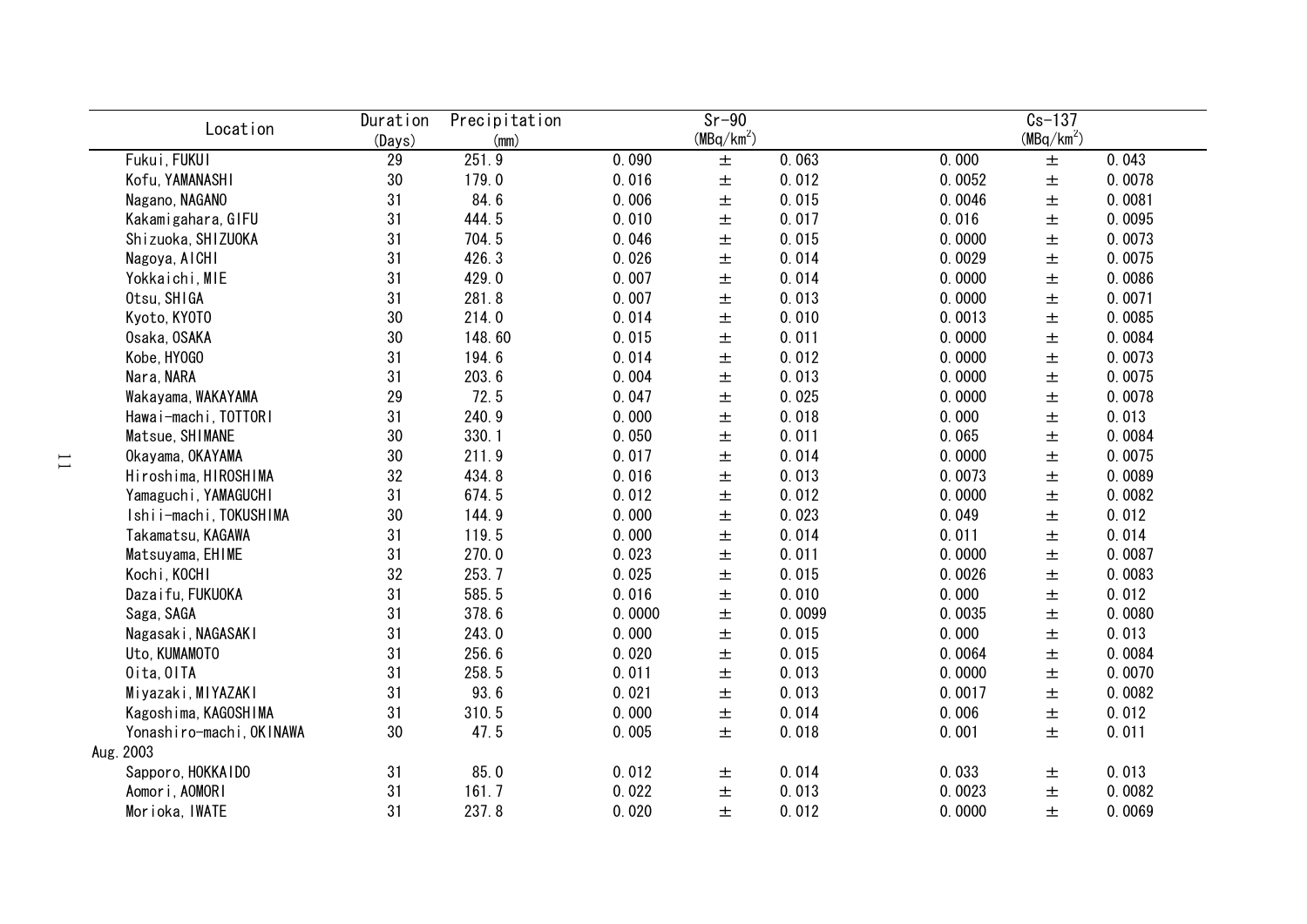| Location               | Duration | Precipitation |        | $Sr-90$      |        |        | $Cs-137$               |        |
|------------------------|----------|---------------|--------|--------------|--------|--------|------------------------|--------|
|                        | (Days)   | (mm)          |        | $(MBq/km^2)$ |        |        | (MBq/km <sup>2</sup> ) |        |
| Onagawa-machi, MIYAGI  | 31       | 147.5         | 0.016  | 土            | 0.013  | 0.0000 | $\pm$                  | 0.0072 |
| Akita, AKITA           | 31       | 213.2         | 0.021  | $\pm$        | 0.015  | 0.0036 | $\pm$                  | 0.0079 |
| Yamagata, YAMAGATA     | 31       | 162.2         | 0.029  | $\pm$        | 0.012  | 0.0093 | $\pm$                  | 0.0077 |
| Okuma-machi, FUKUSHIMA | 31       | 285.0         | 0.014  | $\pm$        | 0.011  | 0.0000 | $\pm$                  | 0.0071 |
| Mito, IBARAKI          | 31       | 191.0         | 0.025  | $\pm$        | 0.014  | 0.0000 | $\pm$                  | 0.0085 |
| Kawachi-machi, TOCHIGI | 31       | 194.7         | 0.000  | 土            | 0.010  | 0.0000 | $\pm$                  | 0.0083 |
| Maebashi, GUNMA        | 31       | 148.5         | 0.008  | $\pm$        | 0.010  | 0.0058 | $\pm$                  | 0.0079 |
| Saitama, SAITAMA       | 31       | 273.4         | 0.0000 | 土            | 0.0094 | 0.0000 | $\pm$                  | 0.0082 |
| Ichihara, CHIBA        | 31       | 337.3         | 0.000  | $\pm$        | 0.013  | 0.020  | $\pm$                  | 0.0087 |
| Chiba, CHIBA           | 31       | 343.8         | 0.023  | $\pm$        | 0.015  | 0.0062 | $\pm$                  | 0.0082 |
| Shinjuku, TOKYO        | 31       | 290.6         | 0.028  | 土            | 0.023  | 0.0065 | $\pm$                  | 0.0097 |
| Chigasaki, KANAGAWA    | 32       | 449.9         | 0.019  | 土            | 0.012  | 0.0087 | $\pm$                  | 0.0077 |
| Niigata, NIIGATA       | 31       | 203.5         | 0.015  | 土            | 0.014  | 0.0000 | $\pm$                  | 0.0077 |
| Kosugi-machi, TOYAMA   | 31       | 292.3         | 0.006  | 土            | 0.011  | 0.017  | $\pm$                  | 0.0087 |
| Kanazawa, ISHIKAWA     | 29       | 185.5         | 0.009  | 土            | 0.012  | 0.0000 | $\pm$                  | 0.0066 |
| Fukui, FUKUI           | 33       | 213.6         | 0.11   | 土            | 0.065  | 0.025  | $\pm$                  | 0.044  |
| Kofu, YAMANASHI        | 31       | 311.0         | 0.012  | $\pm$        | 0.011  | 0.0000 | $\pm$                  | 0.0072 |
| Nagano, NAGANO         | 31       | 122.0         | 0.008  | $\pm$        | 0.013  | 0.0000 | $\pm$                  | 0.0073 |
| Kakamigahara, GIFU     | 31       | 298.5         | 0.000  | $\pm$        | 0.014  | 0.0000 | $\pm$                  | 0.0080 |
| Nagoya, AICHI          | 31       | 283.6         | 0.012  | $\pm$        | 0.020  | 0.000  | $\pm$                  | 0.012  |
| Yokkaichi, MIE         | 31       | 425.0         | 0.000  | $\pm$        | 0.011  | 0.0000 | $\pm$                  | 0.0081 |
| Otsu, SHIGA            | 31       | 346.2         | 0.009  | $\pm$        | 0.014  | 0.0000 | $\pm$                  | 0.0084 |
| Kyoto, KY0T0           | 33       | 305.0         | 0.019  | $\pm$        | 0.011  | 0.0000 | $\pm$                  | 0.0070 |
| Osaka, OSAKA           | 31       | 131.55        | 0.028  | $\pm$        | 0.015  | 0.0000 | $\pm$                  | 0.0084 |
| Kobe, HY0G0            | 29       | 301.5         | 0.001  | $\pm$        | 0.011  | 0.0077 | $\pm$                  | 0.0087 |
| Nara, NARA             | 31       | 293.3         | 0.044  | $\pm$        | 0.014  | 0.0078 | $\pm$                  | 0.0091 |
| Wakayama, WAKAYAMA     | 31       | 278.0         | 0.004  | $\pm$        | 0.012  | 0.0000 | $\pm$                  | 0.0073 |
| Hawai-machi, TOTTORI   | 31       | 193.4         | 0.018  | $\pm$        | 0.014  | 0.036  | $\pm$                  | 0.015  |
| Matsue, SHIMANE        | 31       | 185.0         | 0.039  | 土            | 0.010  | 0.079  | $\pm$                  | 0.0090 |
| Okayama, OKAYAMA       | 31       | 171.3         | 0.019  | 土            | 0.012  | 0.0000 | $\pm$                  | 0.0074 |
| Hiroshima, HIROSHIMA   | 31       | 179.6         | 0.008  | 土            | 0.012  | 0.0070 | $\pm$                  | 0.0085 |
| Yamaguchi, YAMAGUCHI   | 31       | 365.5         | 0.015  | 土            | 0.012  | 0.0000 | $\pm$                  | 0.0079 |
| Ishii-machi, TOKUSHIMA | 33       | 268.5         | 0.028  | 土            | 0.027  | 0.017  | $\pm$                  | 0.010  |
| Takamatsu, KAGAWA      | 31       | 268.5         | 0.010  | 土            | 0.013  | 0.000  | $\pm$                  | 0.012  |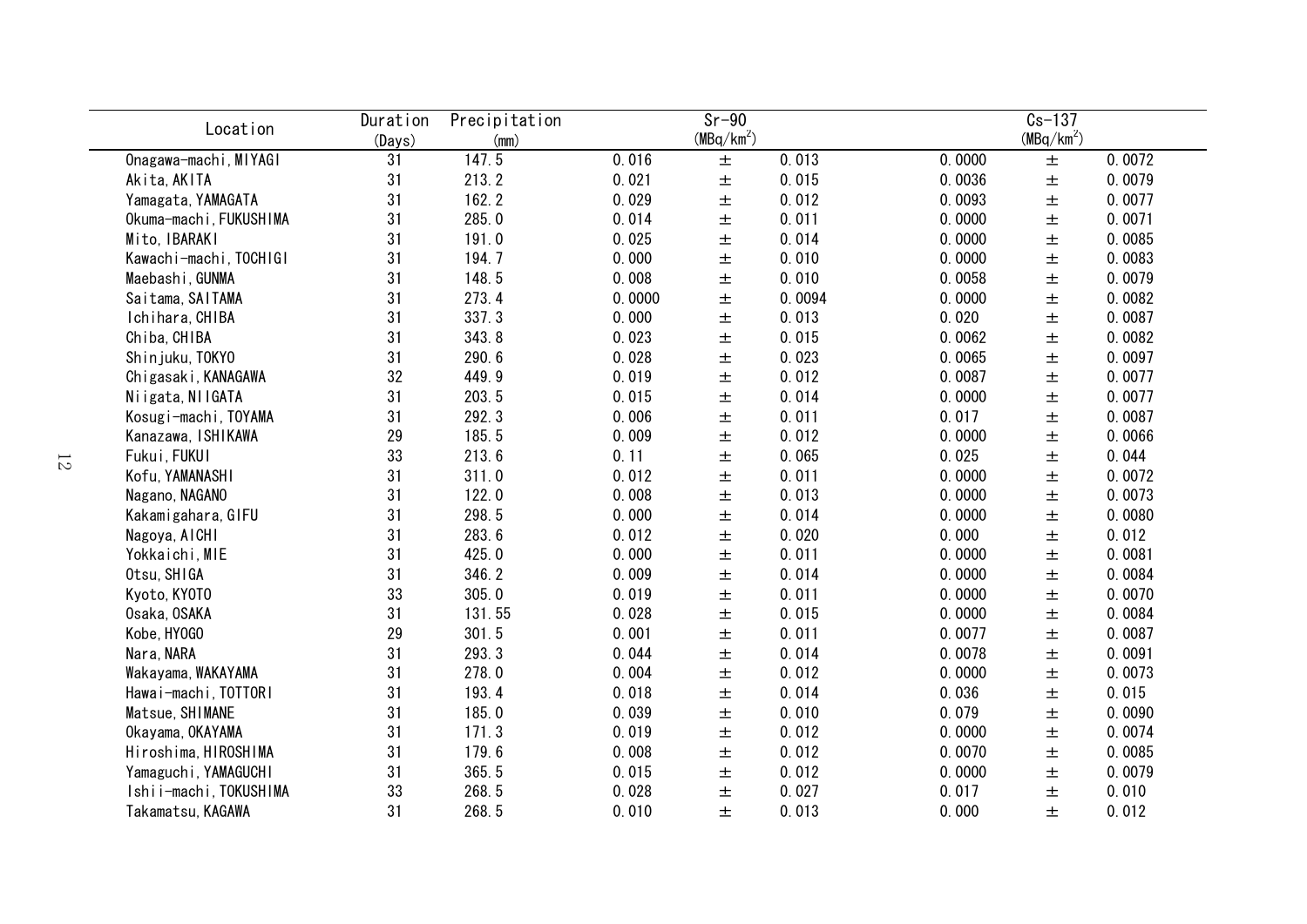| Location                 | Duration<br>(Days) | Precipitation<br>(mm) |        | $Sr-90$<br>$(MBq/km^2)$ |        |        | $Cs - 137$<br>(MBq/km <sup>2</sup> ) |        |
|--------------------------|--------------------|-----------------------|--------|-------------------------|--------|--------|--------------------------------------|--------|
| Matsuyama, EHIME         | 31                 | 169.0                 | 0.0000 | $\pm$                   | 0.0093 | 0.0000 | $\pm$                                | 0.0082 |
| Kochi, KOCHI             | 31                 | 512.8                 | 0.034  | $\pm$                   | 0.016  | 0.0079 | $\pm$                                | 0.0089 |
| Dazaifu, FUKUOKA         | 31                 | 289.8                 | 0.019  | 土                       | 0.011  | 0.000  | 土                                    | 0.012  |
| Saga, SAGA               | 31                 | 261.7                 | 0.000  | 土                       | 0.011  | 0.0017 | 土                                    | 0.0084 |
| Nagasaki, NAGASAKI       | 31                 | 283.5                 | 0.052  | 土                       | 0.016  | 0.000  | $\pm$                                | 0.011  |
| Uto, KUMAMOTO            | 31                 | 313.7                 | 0.005  | 土                       | 0.014  | 0.0017 | $\pm$                                | 0.0076 |
| Oita, OITA               | 31                 | 398.5                 | 0.013  | $\pm$                   | 0.014  | 0.014  | $\pm$                                | 0.0092 |
| Miyazaki, MIYAZAKI       | 31                 | 248.1                 | 0.010  | 土                       | 0.013  | 0.0033 | $\pm$                                | 0.0079 |
| Kagoshima, KAGOSHIMA     | 29                 | 178.5                 | 0.030  | $\pm$                   | 0.013  | 0.015  | $\pm$                                | 0.0092 |
| Yonashiro-machi, OKINAWA | 32                 | 228.5                 | 0.000  | 土                       | 0.017  | 0.0000 | $\pm$                                | 0.0086 |
| Sep. 2003                |                    |                       |        |                         |        |        |                                      |        |
| Sapporo, HOKKAIDO        | 30                 | 91.0                  | 0.000  | $\pm$                   | 0.013  | 0.013  | 土                                    | 0.013  |
| Aomori, AOMORI           | 30                 | 147.9                 | 0.000  | 土                       | 0.011  | 0.010  | 土                                    | 0.0080 |
| Morioka, IWATE           | 30                 | 123.6                 | 0.018  | 土                       | 0.014  | 0.0041 | 土                                    | 0.0074 |
| Onagawa-machi, MIYAGI    | 30                 | 76.5                  | 0.000  | 土                       | 0.013  | 0.0000 | 土                                    | 0.0068 |
| Akita, AKITA             | 30                 | 124.7                 | 0.031  | 土                       | 0.014  | 0.018  | $\pm$                                | 0.0090 |
| Yamagata, YAMAGATA       | 30                 | 109.7                 | 0.021  | 土                       | 0.012  | 0.0000 | $\pm$                                | 0.0077 |
| Okuma-machi, FUKUSHIMA   | 30                 | 137.0                 | 0.033  | 土                       | 0.014  | 0.0000 | 土                                    | 0.0075 |
| Mito, IBARAKI            | 30                 | 106.5                 | 0.000  | 土                       | 0.011  | 0.021  | 士                                    | 0.0097 |
| Kawachi-machi, TOCHIGI   | 30                 | 146.7                 | 0.014  | $\pm$                   | 0.012  | 0.0000 | $\pm$                                | 0.0070 |
| Maebashi, GUNMA          | 30                 | 160.0                 | 0.0000 | $\pm$                   | 0.0094 | 0.0000 | $\pm$                                | 0.0071 |
| Saitama, SAITAMA         | 30                 | 160.3                 | 0.018  | $\pm$                   | 0.0075 | 0.0000 | $\pm$                                | 0.0078 |
| Ichihara, CHIBA          | 30                 | 150.7                 | 0.001  | 土                       | 0.011  | 0.0017 | $\pm$                                | 0.0077 |
| Chiba, CHIBA             | 30                 | 130.0                 | 0.007  | 土                       | 0.013  | 0.0000 | $\pm$                                | 0.0069 |
| Shinjuku, TOKYO          | 30                 | 132.0                 | 0.036  | 土                       | 0.018  | 0.010  | $\pm$                                | 0.011  |
| Chigasaki, KANAGAWA      | 29                 | 149.2                 | 0.004  | $\pm$                   | 0.014  | 0.0000 | $\pm$                                | 0.0084 |
| Niigata, NIIGATA         | 30                 | 72.4                  | 0.001  | $\pm$                   | 0.012  | 0.0029 | $\pm$                                | 0.0083 |
| Kosugi-machi, TOYAMA     | 30                 | 89.9                  | 0.021  | 土                       | 0.012  | 0.0060 | $\pm$                                | 0.0077 |
| Kanazawa, ISHIKAWA       | 32                 | 221.5                 | 0.000  | 土                       | 0.010  | 0.0036 | 土                                    | 0.0079 |
| Fukui, FUKUI             | 29                 | 75.2                  | 0.10   | 土                       | 0.060  | 0.000  | 土                                    | 0.039  |
| Kofu, YAMANASHI          | 30                 | 151.5                 | 0.006  | 土                       | 0.010  | 0.0006 | 土                                    | 0.0074 |
| Nagano, NAGANO           | 30                 | 79.9                  | 0.000  | 土                       | 0.011  | 0.0022 | $\pm$                                | 0.0077 |
| Kakamigahara, GIFU       | 30                 | 271.0                 | 0.011  | 土                       | 0.020  | 0.0082 | 土                                    | 0.0095 |
| Shizuoka, SHIZUOKA       | 30                 | 217.0                 | 0.022  | 土                       | 0.014  | 0.0000 | 土                                    | 0.0076 |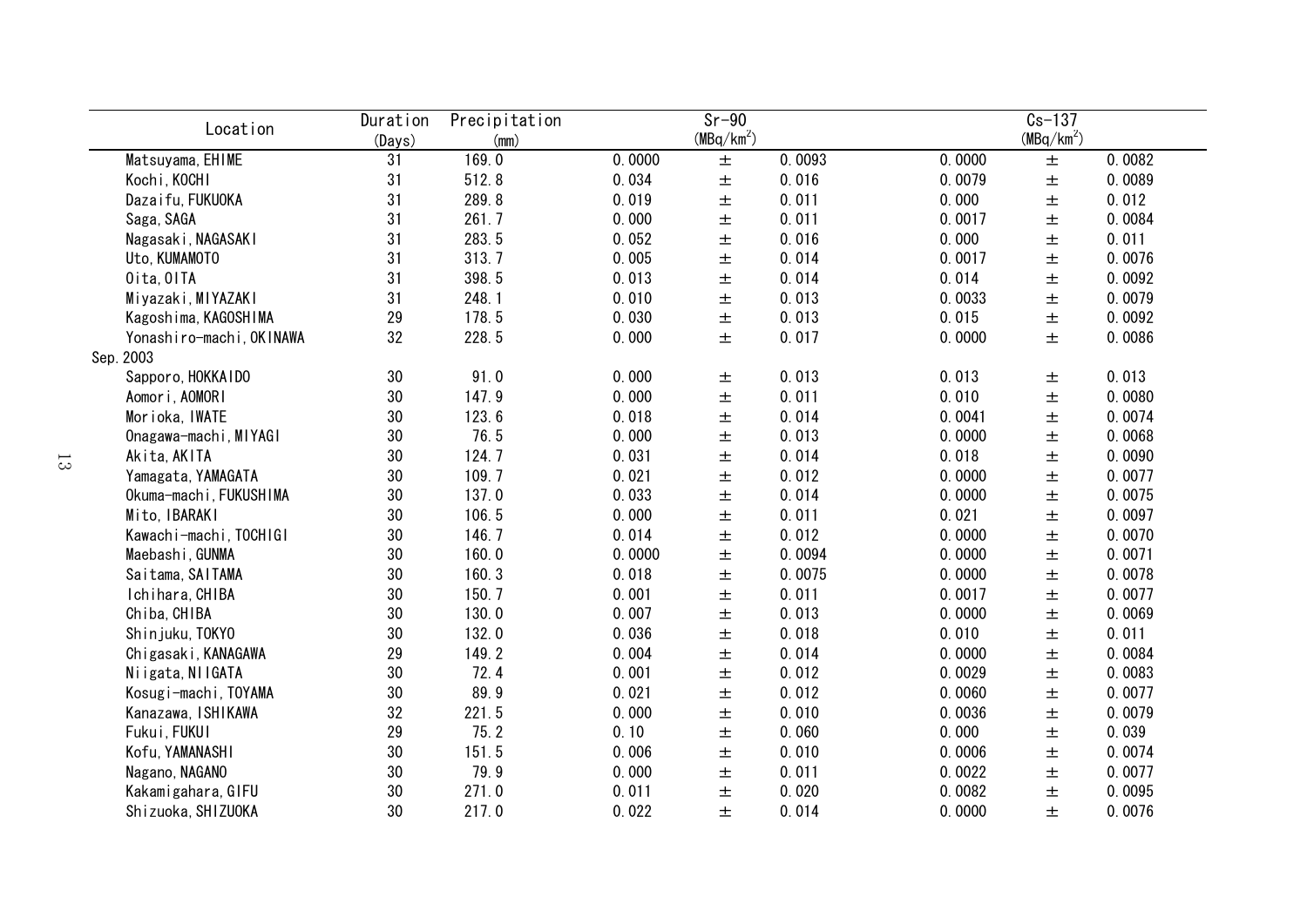| Location                 | Duration        | Precipitation |       | $Sr-90$      |        |        | $Cs-137$               |        |
|--------------------------|-----------------|---------------|-------|--------------|--------|--------|------------------------|--------|
|                          | (Days)          | (mm)          |       | $(MBq/km^2)$ |        |        | (MBq/km <sup>2</sup> ) |        |
| Nagoya, AICHI            | $30\,$          | 149.7         | 0.030 | $\pm$        | 0.014  | 0.000  | $\pm$                  | 0.012  |
| Yokkaichi, MIE           | $30\,$          | 144.5         | 0.031 | 土            | 0.017  | 0.015  | $\pm$                  | 0.0086 |
| Otsu, SHIGA              | 30              | 177.2         | 0.000 | 土            | 0.012  | 0.0000 | $\pm$                  | 0.0084 |
| Kyoto, KYOTO             | 29              | 135.0         | 0.029 | 土            | 0.011  | 0.0000 | $\pm$                  | 0.0070 |
| Osaka, OSAKA             | 30              | 142.72        | 0.023 | $\pm$        | 0.016  | 0.000  | 土                      | 0.012  |
| Kobe, HY0GO              | 32              | 119.1         | 0.012 | $\pm$        | 0.013  | 0.0000 | $\pm$                  | 0.0075 |
| Nara, NARA               | 30              | 237.0         | 0.010 | 土            | 0.018  | 0.0000 | 土                      | 0.0089 |
| Wakayama, WAKAYAMA       | 30              | 196           | 0.021 | 土            | 0.013  | 0.0000 | 土                      | 0.0078 |
| Hawai-machi, TOTTORI     | 30              | 190.0         | 0.007 | 土            | 0.013  | 0.005  | $\pm$                  | 0.013  |
| Matsue, SHIMANE          | 30              | 108.3         | 0.035 | 土            | 0.0083 | 0.071  | 土                      | 0.0087 |
| Okayama, OKAYAMA         | 30              | 68.9          | 0.008 | 土            | 0.012  | 0.0000 | 土                      | 0.0077 |
| Hiroshima, HIROSHIMA     | 30              | 85.2          | 0.033 | 土            | 0.014  | 0.0040 | 土                      | 0.0088 |
| Yamaguchi, YAMAGUCHI     | 30              | 52.5          | 0.031 | 土            | 0.013  | 0.0032 | $\pm$                  | 0.0085 |
| Ishii-machi, TOKUSHIMA   | 28              | 268.4         | 0.000 | 土            | 0.031  | 0.0000 | $\pm$                  | 0.0097 |
| Takamatsu, KAGAWA        | 30              | 52.0          | 0.000 | 土            | 0.011  | 0.009  | 土                      | 0.013  |
| Matsuyama, EHIME         | 30              | 49.5          | 0.017 | 土            | 0.011  | 0.0000 | $\pm$                  | 0.0093 |
| Kochi, KOCHI             | 29              | 302.1         | 0.060 | $\pm$        | 0.023  | 0.0000 | $\pm$                  | 0.0081 |
| Dazaifu, FUKUOKA         | 30              | 54.6          | 0.015 | $\pm$        | 0.013  | 0.0017 | $\pm$                  | 0.0073 |
| Saga, SAGA               | 30              | 57.6          | 0.000 | $\pm$        | 0.010  | 0.0017 | $\pm$                  | 0.0084 |
| Nagasaki, NAGASAKI       | 30              | 120.0         | 0.031 | $\pm$        | 0.012  | 0.000  | $\pm$                  | 0.011  |
| Uto, KUMAMOTO            | 30              | 20.4          | 0.008 | 土            | 0.012  | 0.0040 | $\pm$                  | 0.0077 |
| Oita, OITA               | 30 <sub>o</sub> | 202.5         | 0.000 | 土            | 0.013  | 0.0000 | $\pm$                  | 0.0080 |
| Miyazaki, MIYAZAKI       | 30 <sub>o</sub> | 204.5         | 0.014 | 土            | 0.011  | 0.016  | $\pm$                  | 0.0086 |
| Kagoshima, KAGOSHIMA     | 32              | 40.5          | 0.008 | 土            | 0.015  | 0.0094 | 土                      | 0.0085 |
| Yonashiro-machi, OKINAWA | 31              | 170.0         | 0.036 | 土            | 0.019  | 0.0007 | 土                      | 0.0091 |
| 0ct. 2003                |                 |               |       |              |        |        |                        |        |
| Aomori, AOMORI           | 34              | 105.1         | 0.000 | 土            | 0.012  | 0.0023 | $\pm$                  | 0.0074 |
| Morioka, IWATE           | 34              | 78.3          | 0.012 | 土            | 0.011  | 0.012  | 土                      | 0.0085 |
| Onagawa-machi, MIYAGI    | 35              | 60.5          | 0.005 | 土            | 0.014  | 0.0000 | 土                      | 0.0068 |
| Akita, AKITA             | 34              | 193.0         | 0.027 | 土            | 0.016  | 0.0000 | 土                      | 0.0079 |
| Yamagata, YAMAGATA       | 34              | 40.7          | 0.008 | 土            | 0.010  | 0.0000 | 土                      | 0.0070 |
| Mito, IBARAKI            | 34              | 110.5         | 0.000 | 土            | 0.011  | 0.0044 | 土                      | 0.0082 |
| Kawachi-machi, TOCHIGI   | 34              | 109.3         | 0.002 | 土            | 0.012  | 0.0012 | 土                      | 0.0076 |
| Maebashi, GUNMA          | 34              | 73.0          | 0.011 | 土            | 0.012  | 0.019  | 土                      | 0.0088 |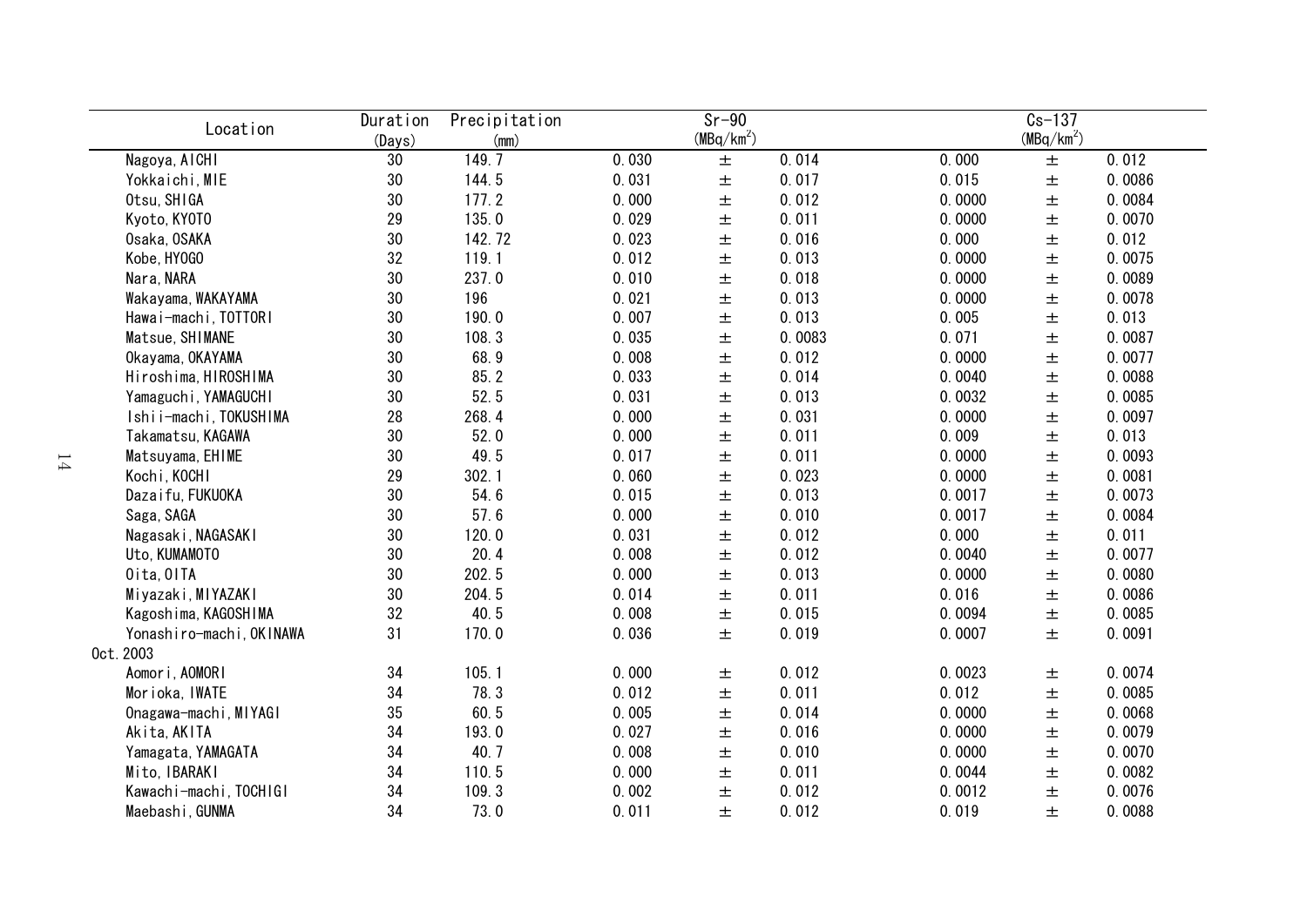| Location               | Duration | Precipitation |        | $Sr-90$      |        |        | $Cs-137$     |        |
|------------------------|----------|---------------|--------|--------------|--------|--------|--------------|--------|
|                        | (Days)   | (mm)          |        | $(MBq/km^2)$ |        |        | $(MBq/km^2)$ |        |
| Saitama, SAITAMA       | 34       | 109.2         | 0.015  | $\pm$        | 0.0074 | 0.0078 | $\pm$        | 0.0087 |
| Ichihara, CHIBA        | 34       | 165.0         | 0.024  | $\pm$        | 0.011  | 0.0095 | $\pm$        | 0.0072 |
| Chiba, CHIBA           | 34       | 134.9         | 0.015  | $\pm$        | 0.013  | 0.0091 | $\pm$        | 0.0077 |
| Shinjuku, TOKYO        | 34       | 179.6         | 0.014  | $\pm$        | 0.015  | 0.0000 | $\pm$        | 0.0070 |
| Chigasaki, KANAGAWA    | 31       | 180.5         | 0.011  | $\pm$        | 0.012  | 0.0000 | $\pm$        | 0.0080 |
| Niigata, NIIGATA       | 34       | 147.0         | 0.000  | $\pm$        | 0.012  | 0.011  | $\pm$        | 0.0092 |
| Kosugi-machi, TOYAMA   | 30       | 114.8         | 0.004  | $\pm$        | 0.015  | 0.0029 | $\pm$        | 0.0081 |
| Kanazawa, ISHIKAWA     | 31       | 125.5         | 0.018  | $\pm$        | 0.012  | 0.0028 | $\pm$        | 0.0075 |
| Fukui, FUKUI           | 33       | 92.0          | 0.040  | $\pm$        | 0.054  | 0.000  | $\pm$        | 0.041  |
| Kofu, YAMANASHI        | 34       | 72.0          | 0.011  | 土            | 0.010  | 0.0000 | $\pm$        | 0.0072 |
| Nagano, NAGANO         | 34       | 34.4          | 0.000  | 土            | 0.013  | 0.011  | $\pm$        | 0.0084 |
| Kakamigahara, GIFU     | 34       | 76.0          | 0.007  | 土            | 0.013  | 0.0011 | $\pm$        | 0.0079 |
| Shizuoka, SHIZUOKA     | 34       | 162.0         | 0.021  | 土            | 0.011  | 0.0000 | $\pm$        | 0.0078 |
| Nagoya, AICHI          | 34       | 106.5         | 0.020  | 土            | 0.014  | 0.000  | 土            | 0.012  |
| Yokkaichi, MIE         | 34       | 128.0         | 0.017  | 土            | 0.013  | 0.0096 | $\pm$        | 0.0077 |
| Otsu, SHIGA            | 34       | 89.7          | 0.014  | $\pm$        | 0.016  | 0.0093 | $\pm$        | 0.0082 |
| Kyoto, KY0T0           | 31       | 68.0          | 0.000  | $\pm$        | 0.013  | 0.0000 | $\pm$        | 0.0082 |
| Osaka, OSAKA           | 34       | 111.12        | 0.025  | $\pm$        | 0.012  | 0.000  | $\pm$        | 0.011  |
| Nara, NARA             | 34       | 131.1         | 0.003  | $\pm$        | 0.015  | 0.0047 | $\pm$        | 0.0099 |
| Wakayama, WAKAYAMA     | 30       | 90.5          | 0.031  | $\pm$        | 0.013  | 0.0000 | $\pm$        | 0.0077 |
| Hawai-machi, TOTTORI   | 31       | 49.6          | 0.023  | $\pm$        | 0.014  | 0.0060 | $\pm$        | 0.0081 |
| Matsue, SHIMANE        | 30       | 13.2          | 0.0074 | $\pm$        | 0.0063 | 0.026  | $\pm$        | 0.0066 |
| Okayama, OKAYAMA       | 34       | 59.7          | 0.000  | $\pm$        | 0.011  | 0.0051 | $\pm$        | 0.0074 |
| Hiroshima, HIROSHIMA   | 29       | 1.8           | 0.000  | $\pm$        | 0.011  | 0.0000 | $\pm$        | 0.0077 |
| Yamaguchi, YAMAGUCHI   | 31       | 1.5           | 0.008  | $\pm$        | 0.013  | 0.0000 | $\pm$        | 0.0083 |
| Ishii-machi, TOKUSHIMA | 34       | 145.2         | 0.015  | $\pm$        | 0.021  | 0.001  | $\pm$        | 0.010  |
| Takamatsu, KAGAWA      | 34       | 59.5          | 0.010  | 土            | 0.014  | 0.000  | $\pm$        | 0.012  |
| Matsuyama, EHIME       | 34       | 80.0          | 0.017  | 土            | 0.011  | 0.0000 | $\pm$        | 0.0072 |
| Kochi, KOCHI           | 31       | 186.9         | 0.052  | 土            | 0.017  | 0.017  | $\pm$        | 0.010  |
| Dazaifu, FUKUOKA       | 34       | 33.9          | 0.002  | 土            | 0.013  | 0.0062 | $\pm$        | 0.0076 |
| Saga, SAGA             | 34       | 30.1          | 0.008  | 土            | 0.013  | 0.017  | $\pm$        | 0.0078 |
| Nagasaki, NAGASAKI     | 34       | 60.5          | 0.017  | 土            | 0.011  | 0.000  | $\pm$        | 0.012  |
| Uto, KUMAMOTO          | 34       | 69.2          | 0.011  | 土            | 0.012  | 0.0000 | $\pm$        | 0.0075 |
| Oita, OITA             | 34       | 73.5          | 0.000  | $\pm$        | 0.012  | 0.0000 | $\pm$        | 0.0081 |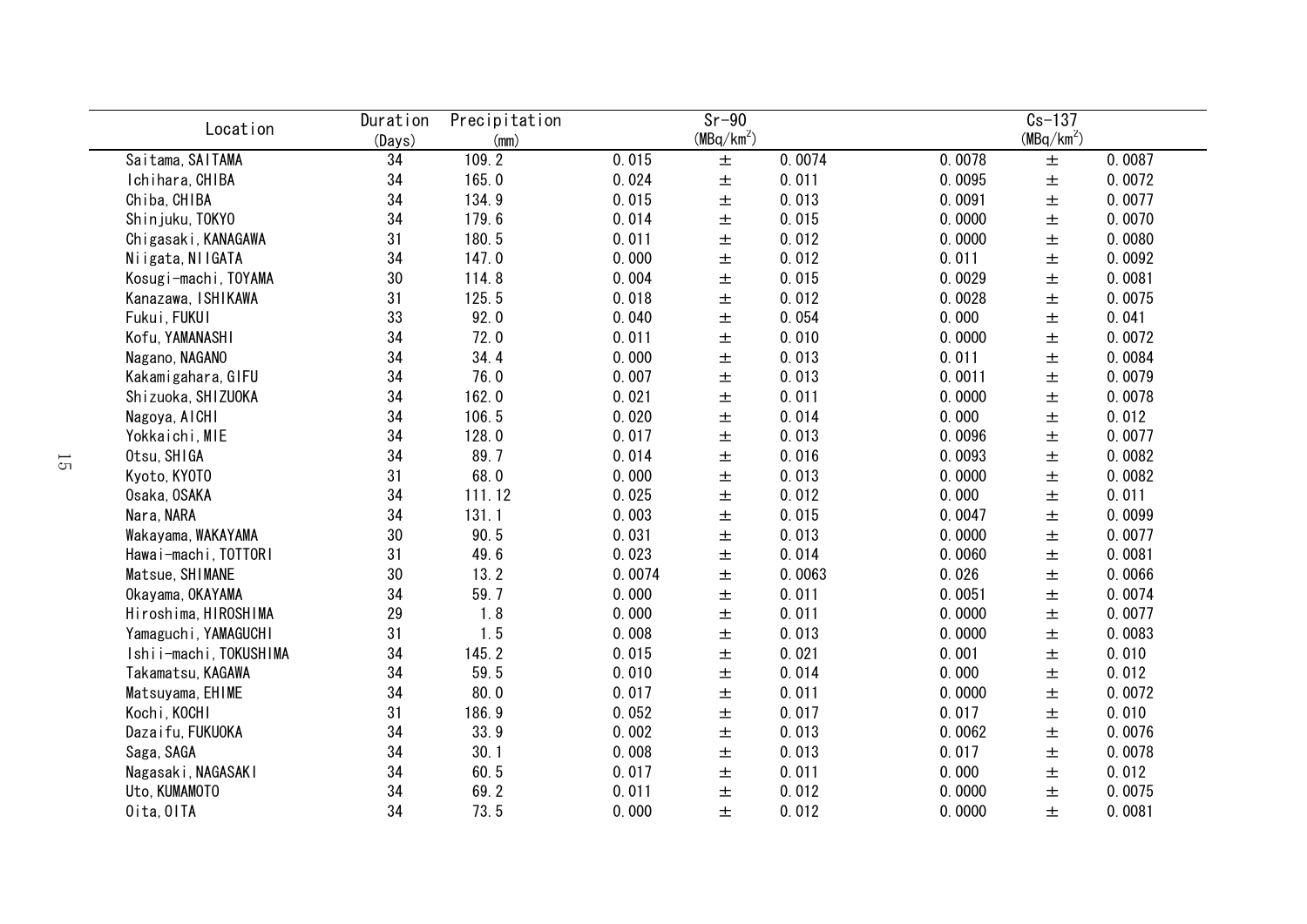|           | Location                 | Duration | $Sr-90$<br>Precipitation |        |              | $Cs - 137$ |        |                        |        |
|-----------|--------------------------|----------|--------------------------|--------|--------------|------------|--------|------------------------|--------|
|           |                          | (Days)   | (mm)                     |        | $(MBq/km^2)$ |            |        | (MBq/km <sup>2</sup> ) |        |
|           | Miyazaki, MIYAZAKI       | 34       | 207.0                    | 0.001  | $\pm$        | 0.011      | 0.017  | 土                      | 0.0093 |
|           | Kagoshima, KAGOSHIMA     | 31       | 46.0                     | 0.008  | $\pm$        | 0.014      | 0.012  | 土                      | 0.014  |
|           | Yonashiro-machi, OKINAWA | 33       | 204.5                    | 0.013  | 土            | 0.020      | 0.0000 | 土                      | 0.0075 |
| Nov. 2003 |                          |          |                          |        |              |            |        |                        |        |
|           | Sapporo, HOKKAIDO        | 31       | 73.0                     | 0.013  | $\pm$        | 0.013      | 0.016  | 土                      | 0.0090 |
|           | Aomori, AOMORI           | 27       | 87.5                     | 0.021  | $\pm$        | 0.013      | 0.032  | $\pm$                  | 0.0091 |
|           | Morioka, IWATE           | 27       | 114.9                    | 0.013  | $\pm$        | 0.011      | 0.018  | $\pm$                  | 0.0089 |
|           | Onagawa-machi, MIYAGI    | 27       | 162.0                    | 0.005  | $\pm$        | 0.014      | 0.0000 | $\pm$                  | 0.0071 |
|           | Akita, AKITA             | 27       | 99.5                     | 0.012  | $\pm$        | 0.014      | 0.0024 | $\pm$                  | 0.0082 |
|           | Yamagata, YAMAGATA       | 27       | 110.6                    | 0.000  | $\pm$        | 0.011      | 0.0018 | $\pm$                  | 0.0069 |
|           | Okuma-machi, FUKUSHIMA   | 27       | 120.5                    | 0.002  | 土            | 0.010      | 0.0000 | 土                      | 0.0077 |
|           | Mito, IBARAKI            | 27       | 151.5                    | 0.003  | 土            | 0.012      | 0.015  | 土                      | 0.0085 |
|           | Kawachi-machi, TOCHIGI   | 27       | 196.3                    | 0.002  | 土            | 0.012      | 0.0000 | 土                      | 0.0074 |
|           | Maebashi, GUNMA          | 27       | 108.5                    | 0.0000 | 土            | 0.0093     | 0.0000 | 土                      | 0.0078 |
|           | Saitama, SAITAMA         | 27       | 162.8                    | 0.013  | 土            | 0.0078     | 0.0008 | 土                      | 0.0056 |
|           | Ichihara, CHIBA          | 27       | 244.3                    | 0.016  | $\pm$        | 0.011      | 0.016  | 土                      | 0.0091 |
|           | Chiba, CHIBA             | 27       | 233.9                    | 0.009  | 土            | 0.013      | 0.011  | 土                      | 0.0080 |
|           | Shinjuku, TOKYO          | 27       | 223.6                    | 0.047  | $\pm$        | 0.022      | 0.0029 | $\pm$                  | 0.0092 |
|           | Chigasaki, KANAGAWA      | 32       | 305.4                    | 0.000  | $\pm$        | 0.015      | 0.011  | $\pm$                  | 0.0085 |
|           | Niigata, NIIGATA         | 27       | 159.0                    | 0.015  | $\pm$        | 0.015      | 0.0007 | 土                      | 0.0096 |
|           | Kosugi-machi, TOYAMA     | 31       | 261.1                    | 0.011  | $\pm$        | 0.018      | 0.0000 | 土                      | 0.0077 |
|           | Kanazawa, ISHIKAWA       | 28       | 187.0                    | 0.021  | $\pm$        | 0.013      | 0.0000 | 土                      | 0.0071 |
|           | Fukui, FUKUI             | 27       | 186.7                    | 0.067  | $\pm$        | 0.063      | 0.000  | $\pm$                  | 0.043  |
|           | Kofu, YAMANASHI          | 28       | 165.5                    | 0.024  | $\pm$        | 0.012      | 0.0000 | 土                      | 0.0080 |
|           | Nagano, NAGANO           | 27       | 113.3                    | 0.007  | $\pm$        | 0.012      | 0.0000 | 土                      | 0.0091 |
|           | Kakamigahara, GIFU       | 27       | 205.5                    | 0.000  | $\pm$        | 0.040      | 0.0000 | 土                      | 0.0092 |
|           | Shizuoka, SHIZUOKA       | 27       | 328.5                    | 0.015  | $\pm$        | 0.011      | 0.0000 | $\pm$                  | 0.0098 |
|           | Nagoya, AICHI            | 27       | 193.6                    | 0.011  | $\pm$        | 0.015      | 0.0000 | 土                      | 0.0082 |
|           | Yokkaichi, MIE           | 27       | 206.0                    | 0.020  | 土            | 0.013      | 0.0062 | 土                      | 0.0074 |
|           | Otsu, SHIGA              | 27       | 165.4                    | 0.000  | 土            | 0.011      | 0.010  | 土                      | 0.0084 |
|           | Kyoto, KYOTO             | 27       | 130.0                    | 0.005  | 土            | 0.013      | 0.0000 | 土                      | 0.0084 |
|           | Osaka, OSAKA             | 27       | 150.48                   | 0.012  | 土            | 0.011      | 0.000  | 土                      | 0.012  |
|           | Kobe, HY0GO              | 28       | 103.7                    | 0.002  | 土            | 0.013      | 0.000  | 土                      | 0.011  |
|           | Nara, NARA               | 27       | 238.2                    | 0.025  | 土            | 0.021      | 0.0020 | 土                      | 0.0095 |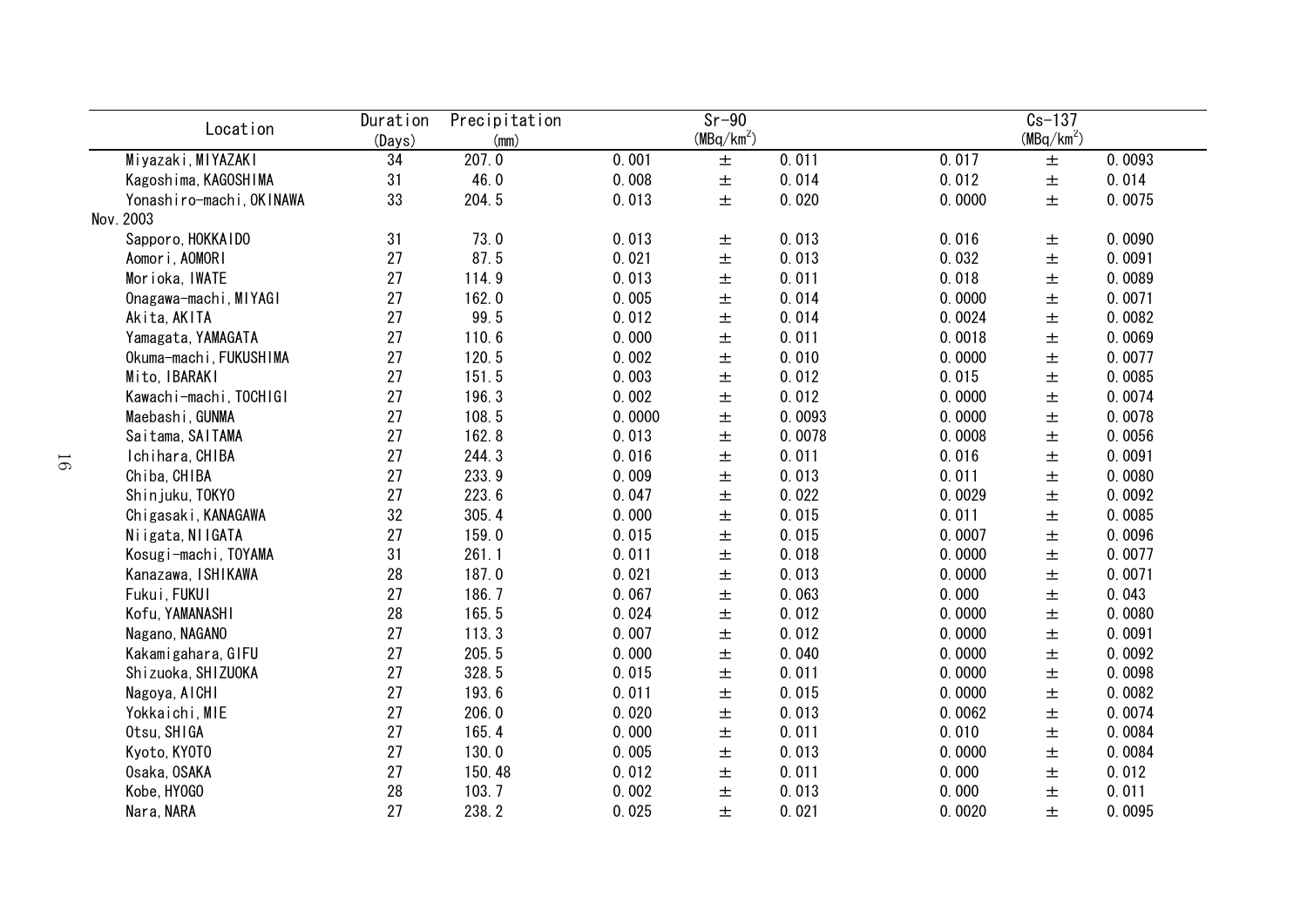| Location                         | Duration     | Precipitation | $Sr-90$<br>$(MBq/km^2)$ |       |        |        | $Cs-137$<br>(MBq/km <sup>2</sup> ) |        |  |  |
|----------------------------------|--------------|---------------|-------------------------|-------|--------|--------|------------------------------------|--------|--|--|
| Wakayama, WAKAYAMA               | (Days)<br>31 | (mm)<br>258.0 | 0.010                   | $\pm$ | 0.013  | 0.0000 | $\pm$                              | 0.0075 |  |  |
| Hawai-machi, TOTTORI             | 30           | 114.3         | 0.026                   | $\pm$ | 0.016  | 0.0024 | $\pm$                              | 0.0079 |  |  |
| Matsue, SHIMANE                  | 31           | 54.8          | 0.016                   | $\pm$ | 0.0074 | 0.0000 | $\pm$                              | 0.0045 |  |  |
| Okayama, OKAYAMA                 | 27           | 114.2         | 0.007                   | $\pm$ | 0.012  | 0.0074 | $\pm$                              | 0.0076 |  |  |
| Hiroshima, HIROSHIMA             | 32           | 131.2         | 0.000                   | $\pm$ | 0.010  | 0.0000 | $\pm$                              | 0.0075 |  |  |
| Yamaguchi, YAMAGUCHI             | 30           | 128.5         | 0.021                   | $\pm$ | 0.019  | 0.0000 | $\pm$                              | 0.0076 |  |  |
| Ishii-machi, TOKUSHIMA           | 27           | 126.8         | 0.000                   | $\pm$ | 0.012  | 0.013  | $\pm$                              | 0.0089 |  |  |
| Takamatsu, KAGAWA                | 27           | 110.0         | 0.000                   | $\pm$ | 0.014  | 0.0082 | $\pm$                              | 0.0080 |  |  |
|                                  | 27           | 105.0         | 0.018                   | $\pm$ | 0.014  | 0.0037 | $\pm$                              | 0.0088 |  |  |
| Matsuyama, EHIME<br>Kochi, KOCHI | 31           | 290.6         | 0.033                   |       | 0.017  | 0.000  | $\pm$                              | 0.014  |  |  |
|                                  | 27           | 107.0         | 0.012                   | $\pm$ | 0.013  | 0.0063 |                                    | 0.0069 |  |  |
| Dazaifu, FUKUOKA                 |              |               | 0.000                   | 土     |        |        | $\pm$                              |        |  |  |
| Saga, SAGA                       | 27           | 134.2         |                         | 土     | 0.013  | 0.0018 | $\pm$                              | 0.0065 |  |  |
| Nagasaki, NAGASAKI               | 27           | 118.5         | 0.000                   | 土     | 0.011  | 0.000  | $\pm$                              | 0.011  |  |  |
| Uto, KUMAMOTO                    | 27           | 181.8         | 0.023                   | 土     | 0.013  | 0.0028 | $\pm$                              | 0.0072 |  |  |
| Oita, OITA                       | 27           | 188.0         | 0.003                   | $\pm$ | 0.019  | 0.0000 | $\pm$                              | 0.0079 |  |  |
| Miyazaki, MIYAZAKI               | 27           | 226.4         | 0.006                   | $\pm$ | 0.011  | 0.017  | $\pm$                              | 0.0079 |  |  |
| Kagoshima, KAGOSHIMA             | 28           | 202.5         | 0.026                   | $\pm$ | 0.017  | 0.011  | $\pm$                              | 0.0084 |  |  |
| Yonashiro-machi, OKINAWA         | 27           | 99.0          | 0.000                   | 土     | 0.017  | 0.025  | $\pm$                              | 0.012  |  |  |
| Dec. 2003                        |              |               |                         |       |        |        |                                    |        |  |  |
| Sapporo, HOKKAIDO                | 25           | 40.0          | 0.000                   | 土     | 0.011  | 0.0000 | $\pm$                              | 0.0073 |  |  |
| Aomori, AOMORI                   | 35           | 119.5         | 0.006                   | $\pm$ | 0.014  | 0.030  | $\pm$                              | 0.0099 |  |  |
| Morioka, IWATE                   | 35           | 92.5          | 0.016                   | 土     | 0.012  | 0.012  | $\pm$                              | 0.0088 |  |  |
| Onagawa-machi, MIYAGI            | 24           | 30.5          | 0.017                   | 土     | 0.017  | 0.0000 | $\pm$                              | 0.0073 |  |  |
| Akita, AKITA                     | 35           | 157.7         | 0.000                   | $\pm$ | 0.010  | 0.0080 | $\pm$                              | 0.0085 |  |  |
| Yamagata, YAMAGATA               | 35           | 82.3          | 0.000                   | $\pm$ | 0.011  | 0.022  | $\pm$                              | 0.0085 |  |  |
| Okuma-machi, FUKUSHIMA           | 35           | 99.5          | 0.021                   | $\pm$ | 0.012  | 0.0000 | $\pm$                              | 0.0090 |  |  |
| Kawachi-machi, TOCHIGI           | 35           | 26.9          | 0.021                   | $\pm$ | 0.013  | 0.0000 | $\pm$                              | 0.0072 |  |  |
| Maebashi, GUNMA                  | 35           | 25.5          | 0.027                   | $\pm$ | 0.017  | 0.0024 | $\pm$                              | 0.0075 |  |  |
| Saitama, SAITAMA                 | 35           | 37.2          | 0.0000                  | 土     | 0.0067 | 0.0034 | $\pm$                              | 0.0057 |  |  |
| Ichihara, CHIBA                  | 35           | 49.6          | 0.023                   | 土     | 0.012  | 0.019  | $\pm$                              | 0.0081 |  |  |
| Chiba, CHIBA                     | 35           | 52.8          | 0.022                   | 土     | 0.013  | 0.0000 | $\pm$                              | 0.0077 |  |  |
| Shinjuku, TOKYO                  | 35           | 47.6          | 0.000                   | 土     | 0.012  | 0.0094 | $\pm$                              | 0.0080 |  |  |
| Chigasaki, KANAGAWA              | 24           | 29.6          | 0.013                   | 土     | 0.013  | 0.0000 | 土                                  | 0.0069 |  |  |
| Niigata, NIIGATA                 | 35           | 234.9         | 0.010                   | 土     | 0.011  | 0.013  | $\pm$                              | 0.0091 |  |  |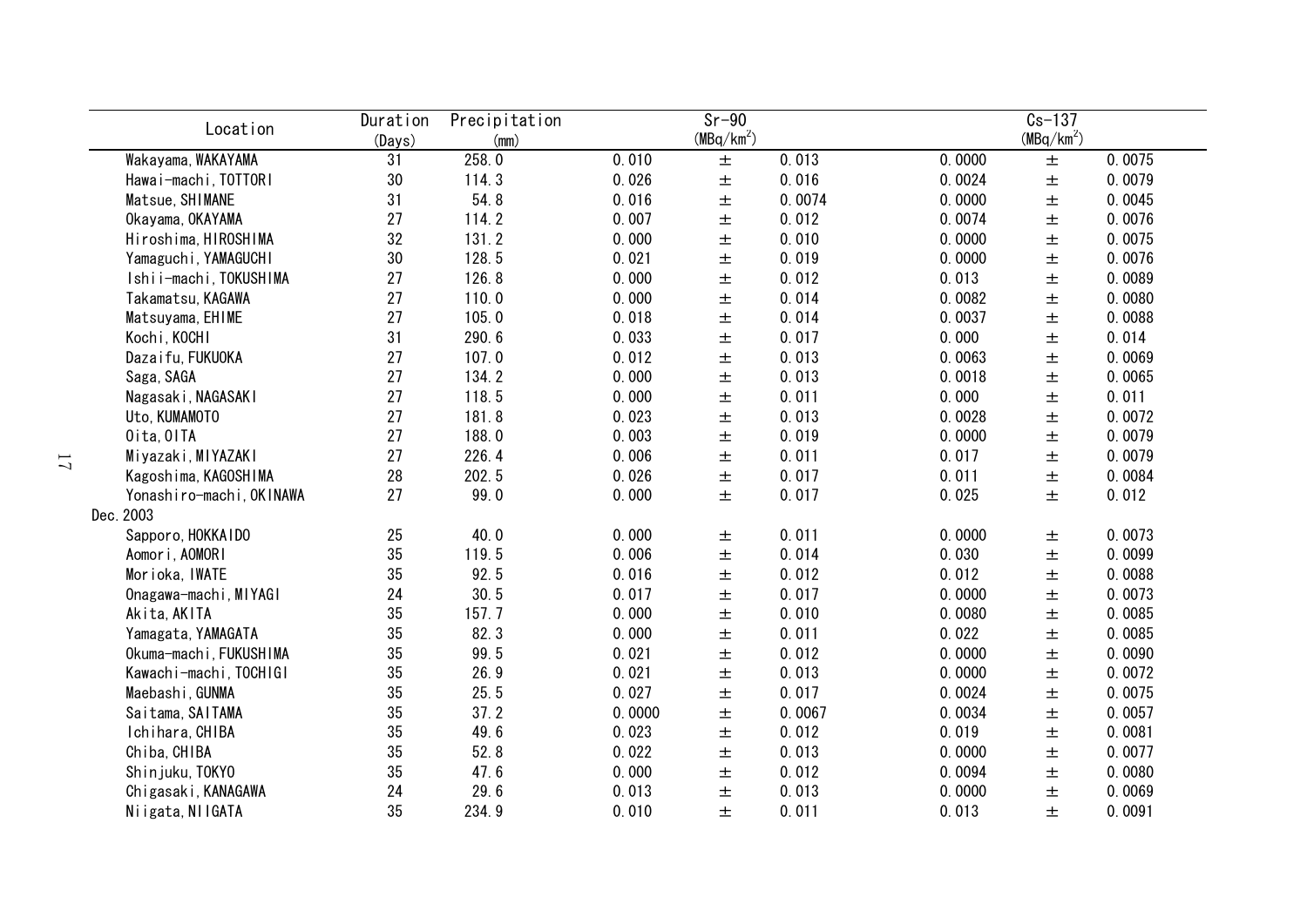| Location                 | Duration | Precipitation |       | $s - 90$               |        | $Cs-137$ |              |        |  |
|--------------------------|----------|---------------|-------|------------------------|--------|----------|--------------|--------|--|
|                          | (Days)   | (mm)          |       | (MBq/km <sup>2</sup> ) |        |          | $(MBq/km^2)$ |        |  |
| Kosugi-machi, TOYAMA     | 25       | 204.5         | 0.004 | 土                      | 0.010  | 0.0081   | $\pm$        | 0.0075 |  |
| Kanazawa, ISHIKAWA       | 28       | 304.0         | 0.014 | $\pm$                  | 0.012  | 0.0000   | $\pm$        | 0.0076 |  |
| Fukui, FUKUI             | 25       | 230.2         | 0.19  | $\pm$                  | 0.088  | 0.000    | $\pm$        | 0.039  |  |
| Kofu, YAMANASHI          | 34       | 10.0          | 0.026 | $\pm$                  | 0.047  | 0.0006   | $\pm$        | 0.0079 |  |
| Nagano, NAGANO           | 35       | 54.0          | 0.000 | $\pm$                  | 0.011  | 0.016    | $\pm$        | 0.0078 |  |
| Kakamigahara, GIFU       | 36       | 71.5          | 0.000 | $\pm$                  | 0.029  | 0.0000   | $\pm$        | 0.0078 |  |
| Shizuoka, SHIZUOKA       | 35       | 39.5          | 0.007 | $\pm$                  | 0.010  | 0.0000   | $\pm$        | 0.0075 |  |
| Nagoya, AICHI            | 35       | 36.7          | 0.008 | $\pm$                  | 0.011  | 0.0000   | $\pm$        | 0.0067 |  |
| Yokkaichi, MIE           | 35       | 60.5          | 0.010 | $\pm$                  | 0.011  | 0.0036   | $\pm$        | 0.0088 |  |
| Otsu, SHIGA              | 35       | 45.4          | 0.023 | $\pm$                  | 0.022  | 0.0000   | $\pm$        | 0.0074 |  |
| Kyoto, KYOTO             | 29       | 66.0          | 0.000 | 土                      | 0.011  | 0.0000   | $\pm$        | 0.0081 |  |
| Osaka, OSAKA             | 35       | 17.78         | 0.011 | 土                      | 0.013  | 0.0000   | 土            | 0.0070 |  |
| Kobe, HY0GO              | 28       | 73.3          | 0.008 | 土                      | 0.014  | 0.0000   | 土            | 0.0066 |  |
| Nara, NARA               | 35       | 32.6          | 0.000 | 土                      | 0.014  | 0.0000   | 土            | 0.0082 |  |
| Wakayama, WAKAYAMA       | 35       | 40.5          | 0.026 | 土                      | 0.012  | 0.0024   | $\pm$        | 0.0078 |  |
| Matsue, SHIMANE          | 35       | 211.5         | 0.022 | 土                      | 0.0089 | 0.020    | $\pm$        | 0.0064 |  |
| Okayama, OKAYAMA         | 35       | 27.4          | 0.020 | 土                      | 0.011  | 0.0000   | $\pm$        | 0.0072 |  |
| Hiroshima, HIROSHIMA     | 35       | 36.7          | 0.016 | $\pm$                  | 0.011  | 0.0000   | $\pm$        | 0.0080 |  |
| Yamaguchi, YAMAGUCHI     | 34       | 59.5          | 0.016 | $\pm$                  | 0.017  | 0.0062   | $\pm$        | 0.0083 |  |
| Ishii-machi, TOKUSHIMA   | 36       | 120.7         | 0.012 | $\pm$                  | 0.017  | 0.0000   | $\pm$        | 0.0076 |  |
| Takamatsu, KAGAWA        | 35       | 25.0          | 0.012 | $\pm$                  | 0.011  | 0.0000   | $\pm$        | 0.0068 |  |
| Matsuyama, EHIME         | 35       | 37.0          | 0.014 | $\pm$                  | 0.012  | 0.0011   | $\pm$        | 0.0077 |  |
| Kochi, KOCHI             | 35       | 54.4          | 0.060 | $\pm$                  | 0.017  | 0.0000   | $\pm$        | 0.0074 |  |
| Dazaifu, FUKUOKA         | 35       | 40.4          | 0.004 | $\pm$                  | 0.014  | 0.0074   | $\pm$        | 0.0070 |  |
| Saga, SAGA               | 35       | 33.9          | 0.000 | $\pm$                  | 0.014  | 0.027    | $\pm$        | 0.0085 |  |
| Nagasaki, NAGASAKI       | 35       | 33.0          | 0.000 | 土                      | 0.014  | 0.027    | $\pm$        | 0.0087 |  |
| Uto, KUMAMOTO            | 35       | 39.4          | 0.027 | $\pm$                  | 0.014  | 0.019    | $\pm$        | 0.0085 |  |
| Oita, OITA               | 35       | 26.5          | 0.008 | 土                      | 0.011  | 0.0017   | $\pm$        | 0.0083 |  |
| Miyazaki, MIYAZAKI       | 35       | 37.3          | 0.028 | 土                      | 0.013  | 0.0018   | $\pm$        | 0.0071 |  |
| Kagoshima, KAGOSHIMA     | 28       | 28.0          | 0.000 | 土                      | 0.013  | 0.0054   | 土            | 0.0077 |  |
| Yonashiro-machi, OKINAWA | 36       | 80.5          | 0.000 | 土                      | 0.015  | 0.000    | 土            | 0.011  |  |
| Jan. 2004                |          |               |       |                        |        |          |              |        |  |
| Sapporo, HOKKAIDO        | 35       | 104.5         | 0.013 | 土                      | 0.011  | 0.0018   | 土            | 0.0084 |  |
| Aomori, AOMORI           | 28       | 63.8          | 0.021 | 土                      | 0.012  | 0.0023   | 土            | 0.0078 |  |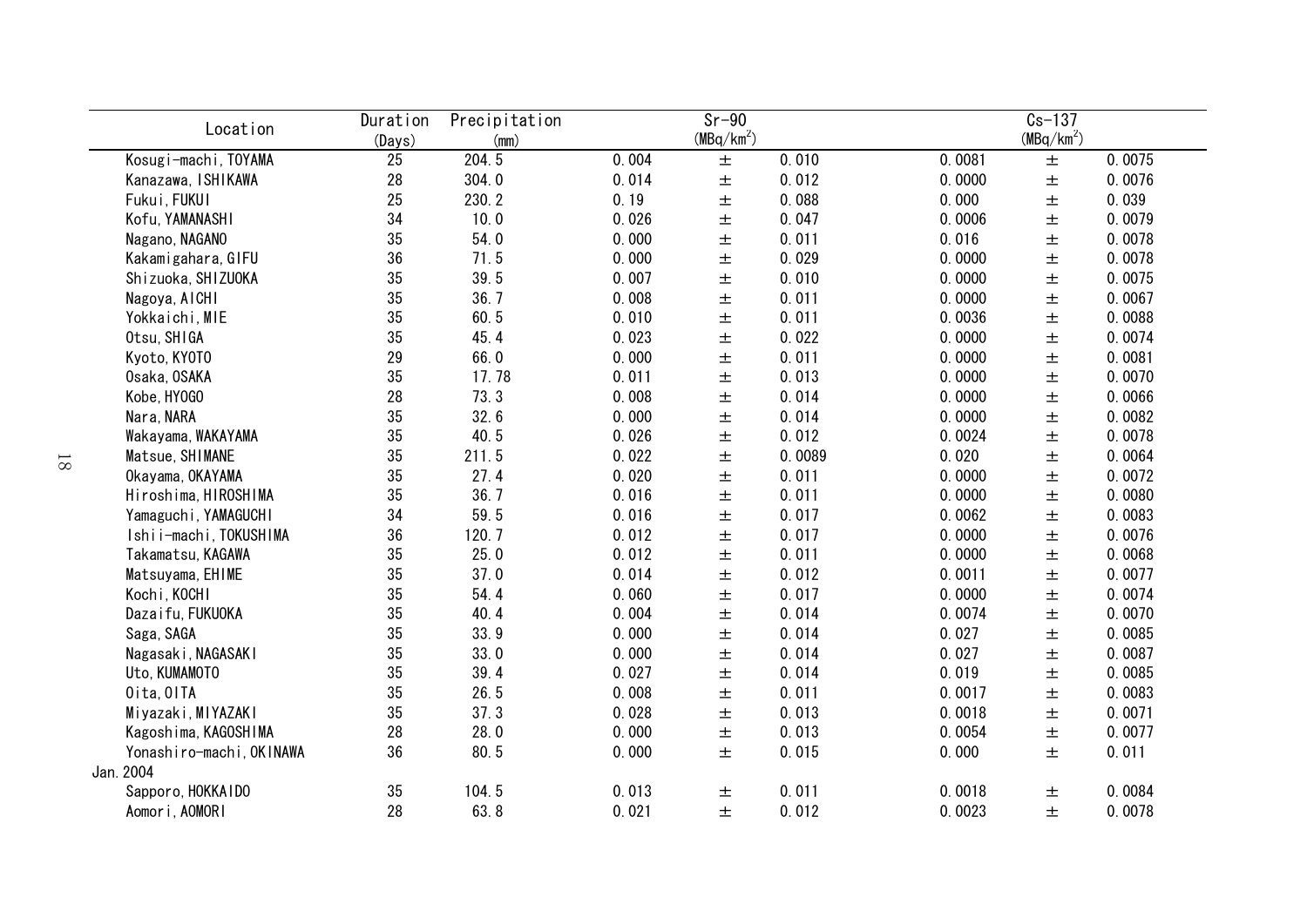| Location               | Duration | Precipitation |        | $Sr-90$      |        | $Cs - 137$ |                        |        |  |
|------------------------|----------|---------------|--------|--------------|--------|------------|------------------------|--------|--|
|                        | (Days)   | (mm)          |        | $(MBq/km^2)$ |        |            | (MBq/km <sup>2</sup> ) |        |  |
| Morioka, IWATE         | 28       | 60.3          | 0.012  | 土            | 0.010  | 0.0054     | 土                      | 0.0084 |  |
| Onagawa-machi, MIYAGI  | 38       | 18.0          | 0.013  | $\pm$        | 0.012  | 0.0090     | $\pm$                  | 0.0091 |  |
| Akita, AKITA           | 28       | 175.8         | 0.008  | $\pm$        | 0.015  | 0.0000     | $\pm$                  | 0.0076 |  |
| Yamagata, YAMAGATA     | 28       | 123.5         | 0.000  | 土            | 0.010  | 0.0042     | $\pm$                  | 0.0072 |  |
| Okuma-machi, FUKUSHIMA | 28       | 11.5          | 0.013  | 土            | 0.012  | 0.0080     | $\pm$                  | 0.0092 |  |
| Mito, IBARAKI          | 28       | 20.0          | 0.010  | 土            | 0.010  | 0.035      | $\pm$                  | 0.010  |  |
| Kawachi-machi, TOCHIGI | 28       | 5.7           | 0.015  | $\pm$        | 0.011  | 0.020      | $\pm$                  | 0.0089 |  |
| Maebashi, GUNMA        | 28       | 0.0           | 0.006  | $\pm$        | 0.013  | 0.0006     | $\pm$                  | 0.0074 |  |
| Saitama, SAITAMA       | 28       | 4.1           | 0.016  | $\pm$        | 0.0071 | 0.039      | $\pm$                  | 0.0072 |  |
| Ichihara, CHIBA        | 28       | 12.9          | 0.033  | 土            | 0.014  | 0.017      | $\pm$                  | 0.0085 |  |
| Chiba, CHIBA           | 28       | 9.5           | 0.019  | 土            | 0.014  | 0.027      | $\pm$                  | 0.0097 |  |
| Shinjuku, TOKYO        | 28       | 3.6           | 0.015  | 土            | 0.016  | 0.0000     | $\pm$                  | 0.0077 |  |
| Chigasaki, KANAGAWA    | 35       | 13.5          | 0.020  | 土            | 0.013  | 0.0000     | $\pm$                  | 0.0077 |  |
| Niigata, NIIGATA       | 28       | 149.3         | 0.016  | 土            | 0.011  | 0.0000     | $\pm$                  | 0.0079 |  |
| Kosugi-machi, TOYAMA   | 35       | 207.3         | 0.016  | 土            | 0.010  | 0.019      | $\pm$                  | 0.0083 |  |
| Kanazawa, ISHIKAWA     | 35       | 351.0         | 0.012  | 土            | 0.015  | 0.022      | $\pm$                  | 0.0091 |  |
| Fukui, FUKUI           | 39       | 430.0         | 0.000  | 土            | 0.069  | 0.000      | $\pm$                  | 0.036  |  |
| Kofu, YAMANASHI        | 28       | 15.0          | 0.028  | $\pm$        | 0.012  | 0.0006     | $\pm$                  | 0.0080 |  |
| Nagano, NAGANO         | 28       | 34.0          | 0.000  | 土            | 0.011  | 0.016      | $\pm$                  | 0.0084 |  |
| Kakamigahara, GIFU     | 28       | 27.5          | 0.013  | 土            | 0.013  | 0.0095     | $\pm$                  | 0.0090 |  |
| Shizuoka, SHIZUOKA     | 28       | 58.5          | 0.013  | $\pm$        | 0.010  | 0.022      | $\pm$                  | 0.0096 |  |
| Nagoya, AICHI          | 28       | 23.3          | 0.008  | 土            | 0.011  | 0.0000     | $\pm$                  | 0.0070 |  |
| Yokkaichi, MIE         | 28       | 41.5          | 0.000  | 土            | 0.011  | 0.0000     | $\pm$                  | 0.0077 |  |
| Otsu, SHIGA            | 28       | 26.3          | 0.016  | 土            | 0.014  | 0.0000     | $\pm$                  | 0.0084 |  |
| Kyoto, KYOTO           | 38       | 21.5          | 0.014  | $\pm$        | 0.014  | 0.0000     | $\pm$                  | 0.0082 |  |
| Osaka, OSAKA           | 29       | 26.0          | 0.000  | 土            | 0.011  | 0.0000     | $\pm$                  | 0.0080 |  |
| Kobe, HY0GO            | 35       | 9.8           | 0.009  | 土            | 0.015  | 0.0018     | $\pm$                  | 0.0072 |  |
| Nara, NARA             | 28       | 40.9          | 0.019  | 土            | 0.014  | 0.0000     | $\pm$                  | 0.0084 |  |
| Wakayama, WAKAYAMA     | 28       | 21.0          | 0.059  | 土            | 0.017  | 0.0083     | $\pm$                  | 0.0083 |  |
| Hawai-machi, TOTTORI   | 27       | 171.4         | 0.006  | 土            | 0.011  | 0.0058     | $\pm$                  | 0.0093 |  |
| Matsue, SHIMANE        | 28       | 118.1         | 0.036  | 土            | 0.010  | 0.032      | $\pm$                  | 0.0069 |  |
| Okayama, OKAYAMA       | 28       | 3.0           | 0.045  | 土            | 0.014  | 0.0000     | $\pm$                  | 0.0081 |  |
| Hiroshima, HIROSHIMA   | 28       | 8.5           | 0.0000 | 土            | 0.0087 | 0.0000     | $\pm$                  | 0.0084 |  |
| Yamaguchi, YAMAGUCHI   | 29       | 31.5          | 0.000  | 土            | 0.011  | 0.0000     | 土                      | 0.0073 |  |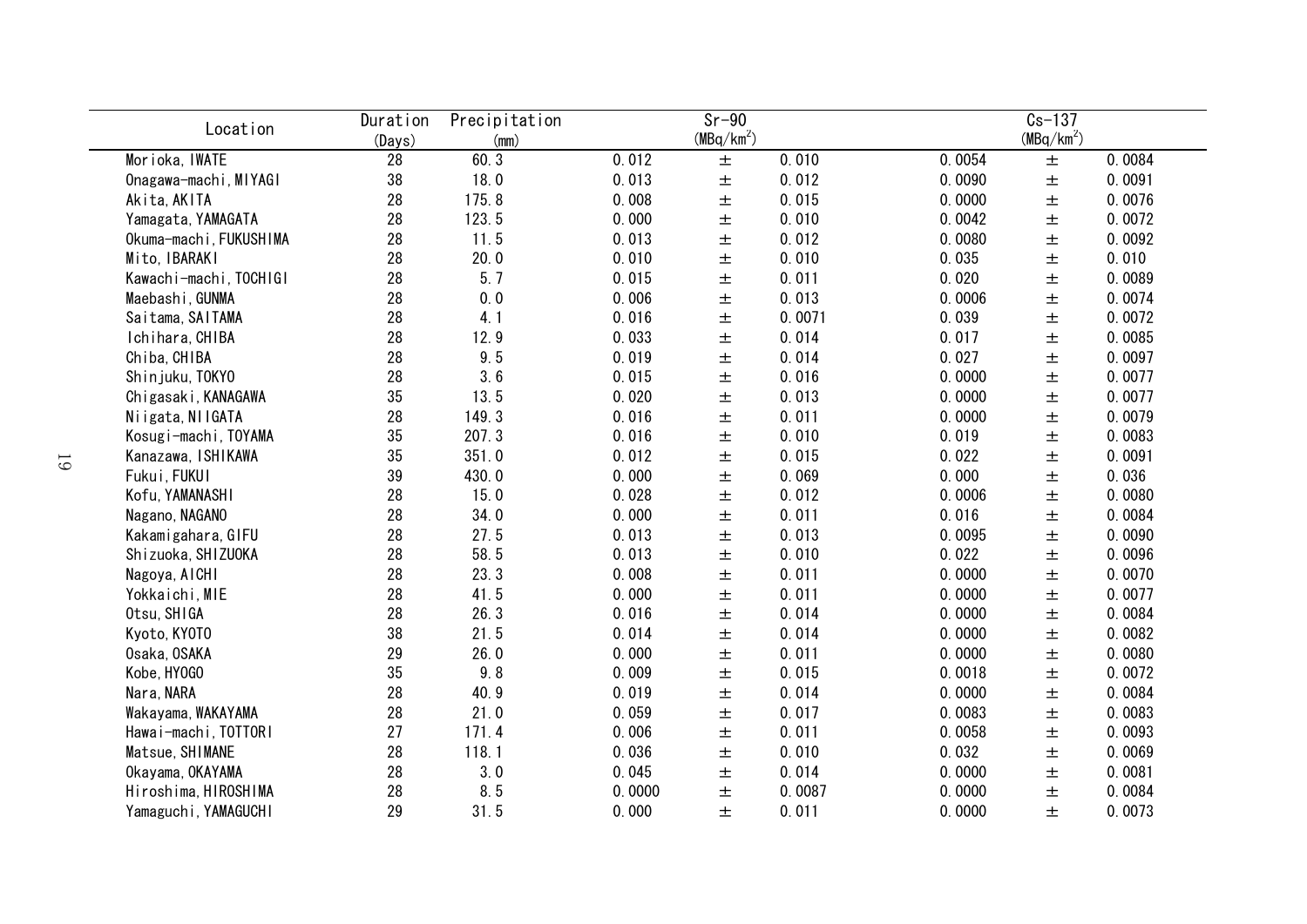| Location                 | Duration | Precipitation |        | $Sr-90$      |        | $Cs - 137$ |              |        |  |
|--------------------------|----------|---------------|--------|--------------|--------|------------|--------------|--------|--|
|                          | (Days)   | (mm)          |        | $(MBq/km^2)$ |        |            | $(MBq/km^2)$ |        |  |
| Ishii-machi, TOKUSHIMA   | 26       | 10.1          | 0.000  | $\pm$        | 0.013  | 0.0000     | $\pm$        | 0.0081 |  |
| Takamatsu, KAGAWA        | 28       | 6.5           | 0.005  | $\pm$        | 0.012  | 0.0000     | $\pm$        | 0.0074 |  |
| Matsuyama, EHIME         | 28       | 25.5          | 0.016  | $\pm$        | 0.011  | 0.0000     | $\pm$        | 0.0071 |  |
| Kochi, KOCHI             | 28       | 19.6          | 0.000  | $\pm$        | 0.015  | 0.0012     | $\pm$        | 0.0078 |  |
| Dazaifu, FUKUOKA         | 28       | 42.0          | 0.028  | $\pm$        | 0.012  | 0.0043     | $\pm$        | 0.0079 |  |
| Saga, SAGA               | 28       | 28.0          | 0.007  | $\pm$        | 0.011  | 0.0045     | $\pm$        | 0.0085 |  |
| Nagasaki, NAGASAKI       | 28       | 53.0          | 0.000  | $\pm$        | 0.014  | 0.031      | $\pm$        | 0.0091 |  |
| Uto, KUMAMOTO            | 28       | 39.3          | 0.008  | $\pm$        | 0.011  | 0.029      | $\pm$        | 0.010  |  |
| Oita, OITA               | 28       | 37.5          | 0.023  | $\pm$        | 0.014  | 0.0072     | $\pm$        | 0.0089 |  |
| Miyazaki, MIYAZAKI       | 28       | 55.1          | 0.011  | $\pm$        | 0.011  | 0.022      | $\pm$        | 0.0084 |  |
| Kagoshima, KAGOSHIMA     | 35       | 44.0          | 0.016  | $\pm$        | 0.013  | 0.0054     | 土            | 0.0078 |  |
| Yonashiro-machi, OKINAWA | 27       | 59.5          | 0.000  | 土            | 0.013  | 0.0000     | 土            | 0.0087 |  |
| Feb. 2004                |          |               |        |              |        |            |              |        |  |
| Sapporo, HOKKAIDO        | 31       | 120.5         | 0.028  | 土            | 0.014  | 0.0000     | 土            | 0.0080 |  |
| Aomori, AOMORI           | 28       | 84.5          | 0.045  | 土            | 0.013  | 0.020      | 土            | 0.0091 |  |
| Morioka, IWATE           | 28       | 63.0          | 0.023  | 土            | 0.012  | 0.042      | 土            | 0.011  |  |
| Onagawa-machi, MIYAGI    | 28       | 37.0          | 0.008  | 土            | 0.012  | 0.0087     | 土            | 0.0088 |  |
| Akita, AKITA             | 28       | 79.1          | 0.000  | $\pm$        | 0.011  | 0.032      | $\pm$        | 0.010  |  |
| Yamagata, YAMAGATA       | 28       | 70.3          | 0.013  | $\pm$        | 0.010  | 0.038      | $\pm$        | 0.010  |  |
| Okuma-machi, FUKUSHIMA   | 28       | 26.0          | 0.043  | $\pm$        | 0.015  | 0.23       | $\pm$        | 0.019  |  |
| Mito, IBARAKI            | 28       | 19.0          | 0.038  | $\pm$        | 0.013  | 0.059      | $\pm$        | 0.012  |  |
| Kawachi-machi, TOCHIGI   | 29       | 13.5          | 0.0077 | $\pm$        | 0.010  | 0.029      | $\pm$        | 0.0095 |  |
| Maebashi, GUNMA          | 28       | 15.5          | 0.004  | $\pm$        | 0.012  | 0.014      | $\pm$        | 0.0091 |  |
| Saitama, SAITAMA         | 28       | 9.7           | 0.029  | $\pm$        | 0.0098 | 0.031      | $\pm$        | 0.0084 |  |
| Ichihara, CHIBA          | 28       | 23.7          | 0.017  | $\pm$        | 0.013  | 0.031      | $\pm$        | 0.0092 |  |
| Chiba, CHIBA             | 28       | 20.5          | 0.030  | $\pm$        | 0.014  | 0.019      | $\pm$        | 0.0095 |  |
| Shinjuku, TOKYO          | 28       | 20.6          | 0.023  | $\pm$        | 0.013  | 0.025      | $\pm$        | 0.0096 |  |
| Chigasaki, KANAGAWA      | 28       | 33.4          | 0.001  | $\pm$        | 0.011  | 0.0000     | $\pm$        | 0.0079 |  |
| Niigata, NIIGATA         | 28       | 114.7         | 0.001  | 土            | 0.011  | 0.048      | 土            | 0.011  |  |
| Kosugi-machi, TOYAMA     | 31       | 206.7         | 0.021  | 土            | 0.011  | 0.065      | 土            | 0.011  |  |
| Kanazawa, ISHIKAWA       | 31       | 306.0         | 0.000  | 土            | 0.013  | 0.086      | 土            | 0.013  |  |
| Fukui, FUKUI             | 27       | 267.3         | 0.071  | 土            | 0.070  | 0.085      | 土            | 0.048  |  |
| Kofu, YAMANASHI          | 28       | 27.0          | 0.013  | 土            | 0.012  | 0.0000     | 土            | 0.0075 |  |
| Nagano, NAGANO           | 28       | 64.2          | 0.000  | 土            | 0.014  | 0.036      | 土            | 0.0093 |  |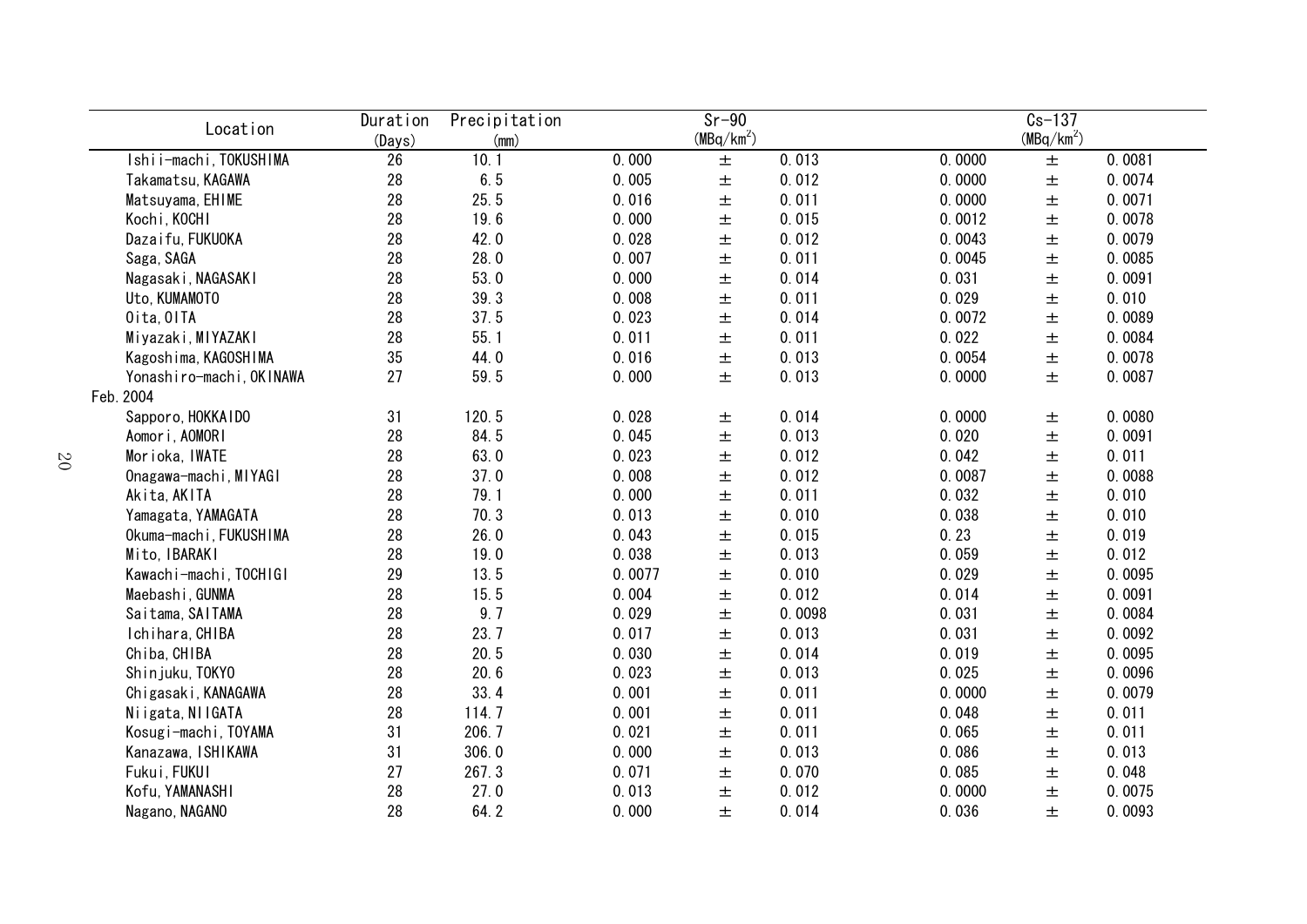| Location                 | Duration<br>(Days) | Precipitation<br>(mm) | $Sr-90$<br>$(MBq/km^2)$ |       |        | $Cs-137$<br>$(MBq/km^2)$ |       |        |  |
|--------------------------|--------------------|-----------------------|-------------------------|-------|--------|--------------------------|-------|--------|--|
| Kakamigahara, GIFU       | 28                 | 61.5                  | 0.041                   | $\pm$ | 0.021  | 0.029                    | $\pm$ | 0.010  |  |
| Shizuoka, SHIZUOKA       | 28                 | 62.5                  | 0.0000                  | $\pm$ | 0.0091 | 0.014                    | $\pm$ | 0.0089 |  |
| Nagoya, AICHI            | 28                 | 44.6                  | 0.023                   | $\pm$ | 0.013  | 0.014                    | $\pm$ | 0.0086 |  |
| Yokkaichi, MIE           | 28                 | 56.0                  | 0.008                   | $\pm$ | 0.013  | 0.035                    | $\pm$ | 0.0098 |  |
| Otsu, SHIGA              | 28                 | 53.5                  | 0.014                   | $\pm$ | 0.013  | 0.0070                   | $\pm$ | 0.0086 |  |
| Kyoto, KYOTO             | 35                 | 51.0                  | 0.010                   | $\pm$ | 0.013  | 0.029                    | $\pm$ | 0.010  |  |
| Osaka, OSAKA             | 27                 | 43.39                 | 0.005                   | $\pm$ | 0.011  | 0.015                    | $\pm$ | 0.0088 |  |
| Kobe, HY0GO              | 28                 | 20.6                  | 0.009                   | 土     | 0.012  | 0.0055                   | $\pm$ | 0.0075 |  |
| Nara, NARA               | 28                 | 25.5                  | 0.000                   | $\pm$ | 0.012  | 0.015                    | 土     | 0.0099 |  |
| Wakayama, WAKAYAMA       | 28                 | 68.0                  | 0.057                   | 士     | 0.017  | 0.0071                   | 土     | 0.0082 |  |
| Hawai-machi, TOTTORI     | 29                 | 131.9                 | 0.0000                  | 土     | 0.0087 | 0.032                    | 土     | 0.011  |  |
| Matsue, SHIMANE          | 28                 | 69.4                  | 0.025                   | 土     | 0.010  | 0.11                     | 土     | 0.010  |  |
| Okayama, OKAYAMA         | 28                 | 40.2                  | 0.039                   | 土     | 0.014  | 0.0042                   | 土     | 0.0086 |  |
| Hiroshima, HIROSHIMA     | 28                 | 39.2                  | 0.006                   | 土     | 0.012  | 0.021                    | 土     | 0.0087 |  |
| Yamaguchi, YAMAGUCHI     | 28                 | 81.0                  | 0.011                   | $\pm$ | 0.014  | 0.026                    | $\pm$ | 0.0086 |  |
| Ishii-machi, TOKUSHIMA   | 29                 | 31.7                  | 0.003                   | $\pm$ | 0.017  | 0.003                    | $\pm$ | 0.015  |  |
| Takamatsu, KAGAWA        | 28                 | 32.5                  | 0.013                   | 士     | 0.014  | 0.017                    | $\pm$ | 0.0081 |  |
| Matsuyama, EHIME         | 28                 | 70.5                  | 0.009                   | 士     | 0.011  | 0.015                    | $\pm$ | 0.0088 |  |
| Kochi, KOCHI             | 28                 | 78.7                  | 0.016                   | $\pm$ | 0.015  | 0.020                    | $\pm$ | 0.011  |  |
| Dazaifu, FUKUOKA         | 28                 | 80.8                  | 0.043                   | $\pm$ | 0.014  | 0.013                    | $\pm$ | 0.0087 |  |
| Saga, SAGA               | 28                 | 132.4                 | 0.031                   | $\pm$ | 0.015  | 0.021                    | $\pm$ | 0.0093 |  |
| Nagasaki, NAGASAKI       | 28                 | 70.5                  | 0.000                   | $\pm$ | 0.014  | 0.027                    | 土     | 0.0095 |  |
| Uto, KUMAMOTO            | 28                 | 67.9                  | 0.032                   | 士     | 0.013  | 0.077                    | 土     | 0.012  |  |
| Miyazaki, MIYAZAKI       | 28                 | 10.2                  | 0.001                   | 士     | 0.011  | 0.019                    | $\pm$ | 0.0089 |  |
| Kagoshima, KAGOSHIMA     | 28                 | 9.0                   | 0.017                   | 士     | 0.013  | 0.0040                   | 土     | 0.0076 |  |
| Yonashiro-machi, OKINAWA | 28                 | 103.5                 | 0.025                   | $\pm$ | 0.016  | 0.0084                   | 士     | 0.0098 |  |
| Mar. 2004                |                    |                       |                         |       |        |                          |       |        |  |
| Sapporo, HOKKAIDO        | 31                 | 29.0                  | 0.081                   | 土     | 0.015  | 0.13                     | 土     | 0.015  |  |
| Aomori, AOMORI           | 31                 | 69.1                  | 0.027                   | 土     | 0.012  | 0.12                     | 土     | 0.014  |  |
| Morioka, IWATE           | 31                 | 63.2                  | 0.042                   | 土     | 0.014  | 0.058                    | 土     | 0.011  |  |
| Onagawa-machi, MIYAGI    | 31                 | 22.5                  | 0.032                   | 土     | 0.011  | 0.019                    | 土     | 0.0095 |  |
| Akita, AKITA             | 31                 | 92.9                  | 0.042                   | 土     | 0.014  | 0.089                    | 土     | 0.012  |  |
| Yamagata, YAMAGATA       | 31                 | 16.9                  | 0.028                   | 土     | 0.014  | 0.084                    | 土     | 0.016  |  |
| Okuma-machi, FUKUSHIMA   | 31                 | 38.0                  | 0.029                   | 土     | 0.013  | 0.036                    | 土     | 0.010  |  |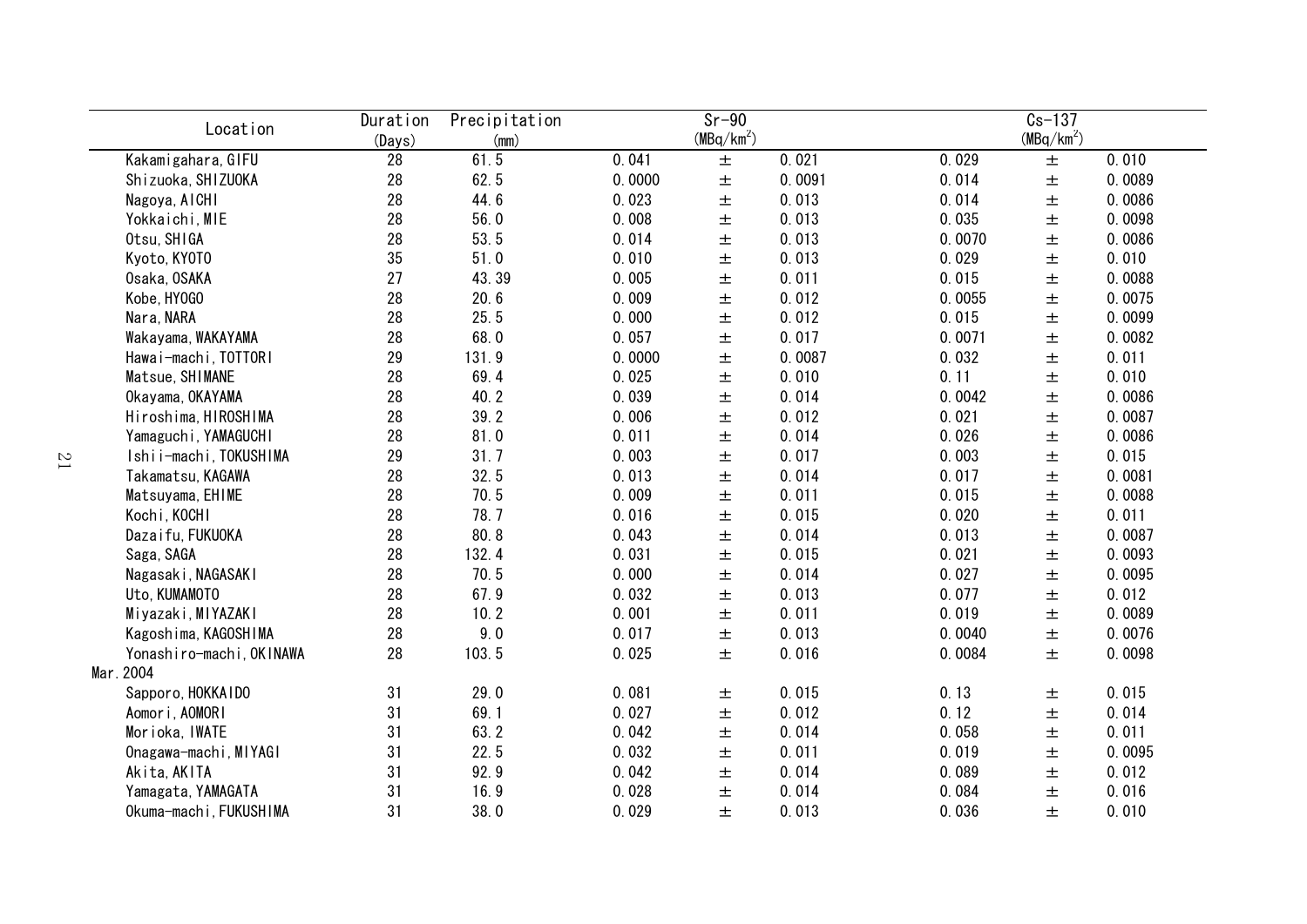| Location               | Duration | Precipitation |        | $Sr-90$      |        | $Cs-137$ |              |        |  |
|------------------------|----------|---------------|--------|--------------|--------|----------|--------------|--------|--|
|                        | (Days)   | (mm)          |        | $(MBq/km^2)$ |        |          | $(MBq/km^2)$ |        |  |
| Mito, IBARAKI          | 31       | 108.0         | 0.034  | $\pm$        | 0.013  | 0.079    | $\pm$        | 0.013  |  |
| Kawachi-machi, TOCHIGI | 30       | 73.1          | 0.0000 | $\pm$        | 0.0094 | 0.017    | $\pm$        | 0.0089 |  |
| Maebashi, GUNMA        | 31       | 42.0          | 0.000  | $\pm$        | 0.012  | 0.063    | $\pm$        | 0.012  |  |
| Saitama, SAITAMA       | 31       | 105.3         | 0.017  | $\pm$        | 0.0091 | 0.038    | $\pm$        | 0.0086 |  |
| Ichihara, CHIBA        | 31       | 122.7         | 0.011  | $\pm$        | 0.010  | 0.060    | $\pm$        | 0.012  |  |
| Chiba, CHIBA           | 31       | 120.6         | 0.017  | $\pm$        | 0.013  | 0.082    | $\pm$        | 0.013  |  |
| Shinjuku, TOKYO        | 32       | 172.4         | 0.020  | $\pm$        | 0.014  | 0.0077   | $\pm$        | 0.0084 |  |
| Chigasaki, KANAGAWA    | 33       | 146.1         | 0.0095 | $\pm$        | 0.0099 | 0.026    | $\pm$        | 0.0099 |  |
| Niigata, NIIGATA       | 31       | 71.9          | 0.028  | $\pm$        | 0.015  | 0.088    | $\pm$        | 0.013  |  |
| Kosugi-machi, TOYAMA   | 31       | 88.7          | 0.042  | 土            | 0.016  | 0.065    | $\pm$        | 0.011  |  |
| Kanazawa, ISHIKAWA     | 30       | 113.5         | 0.013  | 土            | 0.011  | 0.058    | $\pm$        | 0.012  |  |
| Fukui, FUKUI           | 31       | 119.5         | 0.12   | 土            | 0.074  | 0.048    | $\pm$        | 0.047  |  |
| Kofu, YAMANASHI        | 31       | 70.5          | 0.036  | 土            | 0.013  | 0.015    | $\pm$        | 0.0082 |  |
| Nagano, NAGANO         | 31       | 19.5          | 0.015  | 土            | 0.013  | 0.025    | 土            | 0.0090 |  |
| Kakamigahara, GIFU     | 21       | 26.0          | 0.000  | 土            | 0.011  | 0.018    | $\pm$        | 0.0088 |  |
| Shizuoka, SHIZUOKA     | 31       | 147.5         | 0.015  | $\pm$        | 0.014  | 0.024    | $\pm$        | 0.0095 |  |
| Yokkaichi, MIE         | 31       | 104.5         | 0.010  | $\pm$        | 0.013  | 0.029    | $\pm$        | 0.0089 |  |
| Otsu, SHIGA            | 31       | 86.4          | 0.023  | $\pm$        | 0.012  | 0.017    | $\pm$        | 0.0089 |  |
| Kyoto, KYOTO           | 24       | 73.0          | 0.060  | $\pm$        | 0.018  | 0.0088   | $\pm$        | 0.0089 |  |
| Osaka, OSAKA           | $30\,$   | 82.36         | 0.008  | $\pm$        | 0.014  | 0.014    | $\pm$        | 0.0084 |  |
| Kobe, HY0GO            | 33       | 85.0          | 0.003  | $\pm$        | 0.011  | 0.0065   | $\pm$        | 0.0084 |  |
| Nara, NARA             | 31       | 183.3         | 0.027  | $\pm$        | 0.013  | 0.022    | $\pm$        | 0.0099 |  |
| Wakayama, WAKAYAMA     | 31       | 73.0          | 0.068  | $\pm$        | 0.015  | 0.011    | $\pm$        | 0.0083 |  |
| Hawai-machi, TOTTORI   | 31       | 153           | 0.018  | $\pm$        | 0.012  | 0.042    | $\pm$        | 0.011  |  |
| Matsue, SHIMANE        | 31       | 67.4          | 0.053  | $\pm$        | 0.011  | 0.23     | $\pm$        | 0.014  |  |
| Okayama, OKAYAMA       | 31       | 65.4          | 0.023  | $\pm$        | 0.011  | 0.0076   | $\pm$        | 0.0085 |  |
| Hiroshima, HIROSHIMA   | 31       | 69.9          | 0.012  | $\pm$        | 0.012  | 0.016    | $\pm$        | 0.0085 |  |
| Yamaguchi, YAMAGUCHI   | 31       | 114.5         | 0.014  | 土            | 0.012  | 0.021    | $\pm$        | 0.0097 |  |
| Ishii-machi, TOKUSHIMA | 35       | 136.4         | 0.015  | 土            | 0.016  | 0.023    | $\pm$        | 0.0097 |  |
| Takamatsu, KAGAWA      | 31       | 63.5          | 0.057  | 土            | 0.018  | 0.018    | $\pm$        | 0.0079 |  |
| Matsuyama, EHIME       | 31       | 75.0          | 0.026  | 土            | 0.013  | 0.0063   | $\pm$        | 0.0082 |  |
| Kochi, KOCHI           | 31       | 213.9         | 0.056  | 土            | 0.019  | 0.0098   | $\pm$        | 0.0094 |  |
| Dazaifu, FUKUOKA       | 31       | 103.0         | 0.001  | 土            | 0.010  | 0.020    | $\pm$        | 0.0087 |  |
| Saga, SAGA             | 31       | 88.2          | 0.025  | $\pm$        | 0.011  | 0.030    | $\pm$        | 0.0099 |  |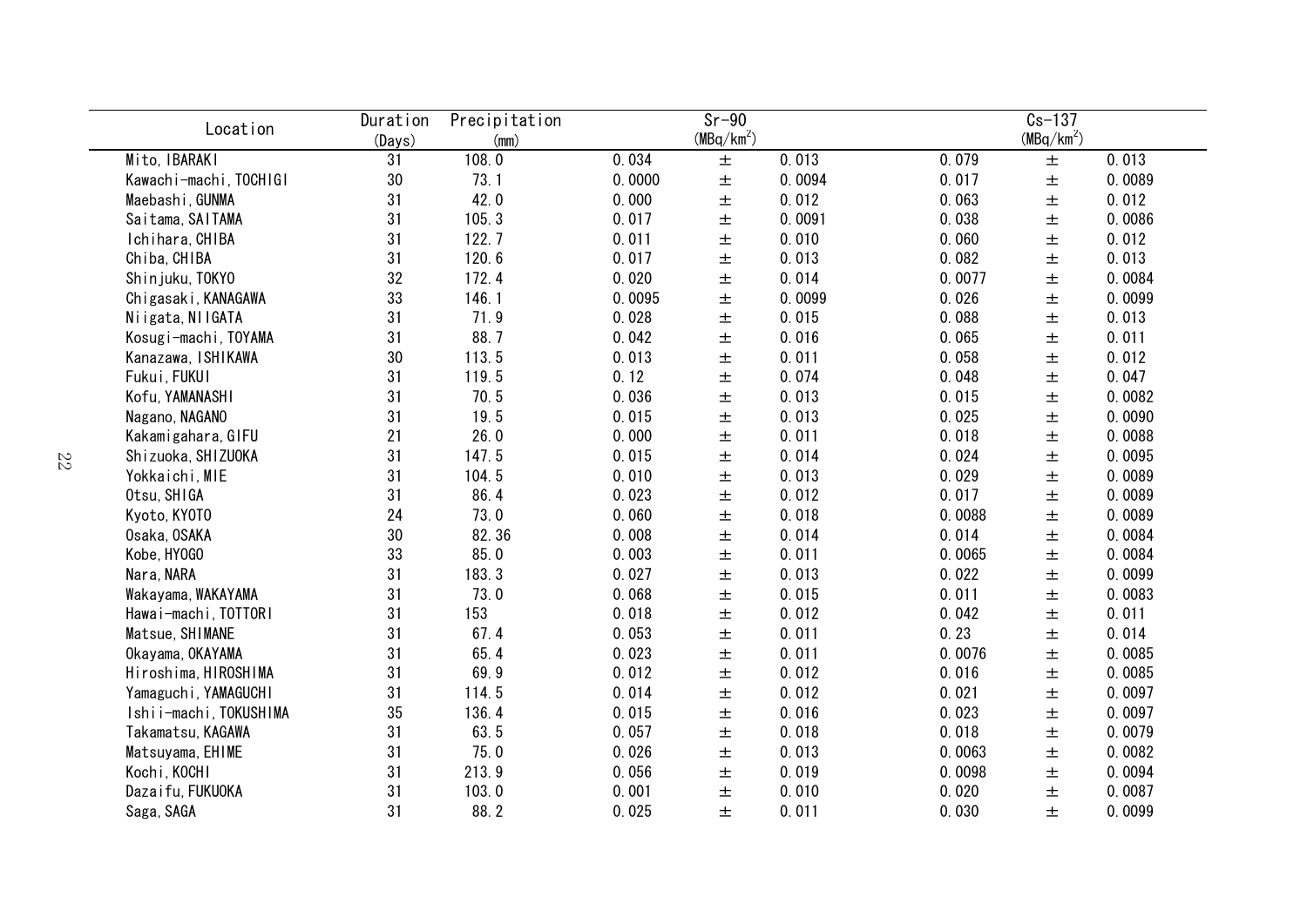| Location                 | Duration<br>(Days) | Precipitation<br>(mm) |       | $Sr-90$<br>$(MBq/km^2)$ |       |        | $Cs-137$<br>$(MBq/km^2)$ |        |
|--------------------------|--------------------|-----------------------|-------|-------------------------|-------|--------|--------------------------|--------|
| Nagasaki, NAGASAKI       | 31                 | 130.0                 | 0.013 | 土                       | 0.016 | 0.014  | 土                        | 0.0085 |
| Uto, KUMAMOTO            | 31                 | 105.7                 | 0.044 | 土                       | 0.017 | 0.019  | 土                        | 0.0093 |
| Oita, OITA               | 31                 | 96.0                  | 0.000 | 土                       | 0.014 | 0.021  | ᆂ                        | 0.0097 |
| Miyazaki, MIYAZAKI       | 31                 | 238.3                 | 0.015 | 土                       | 0.014 | 0.023  | ᆂ                        | 0.0092 |
| Kagoshima, KAGOSHIMA     | 33                 | 141.0                 | 0.027 | 土                       | 0.014 | 0.026  | 土                        | 0.0096 |
| Yonashiro-machi, OKINAWA | 31                 | 122.0                 | 0.037 | 土                       | 0.014 | 0.0000 | 土                        | 0.0093 |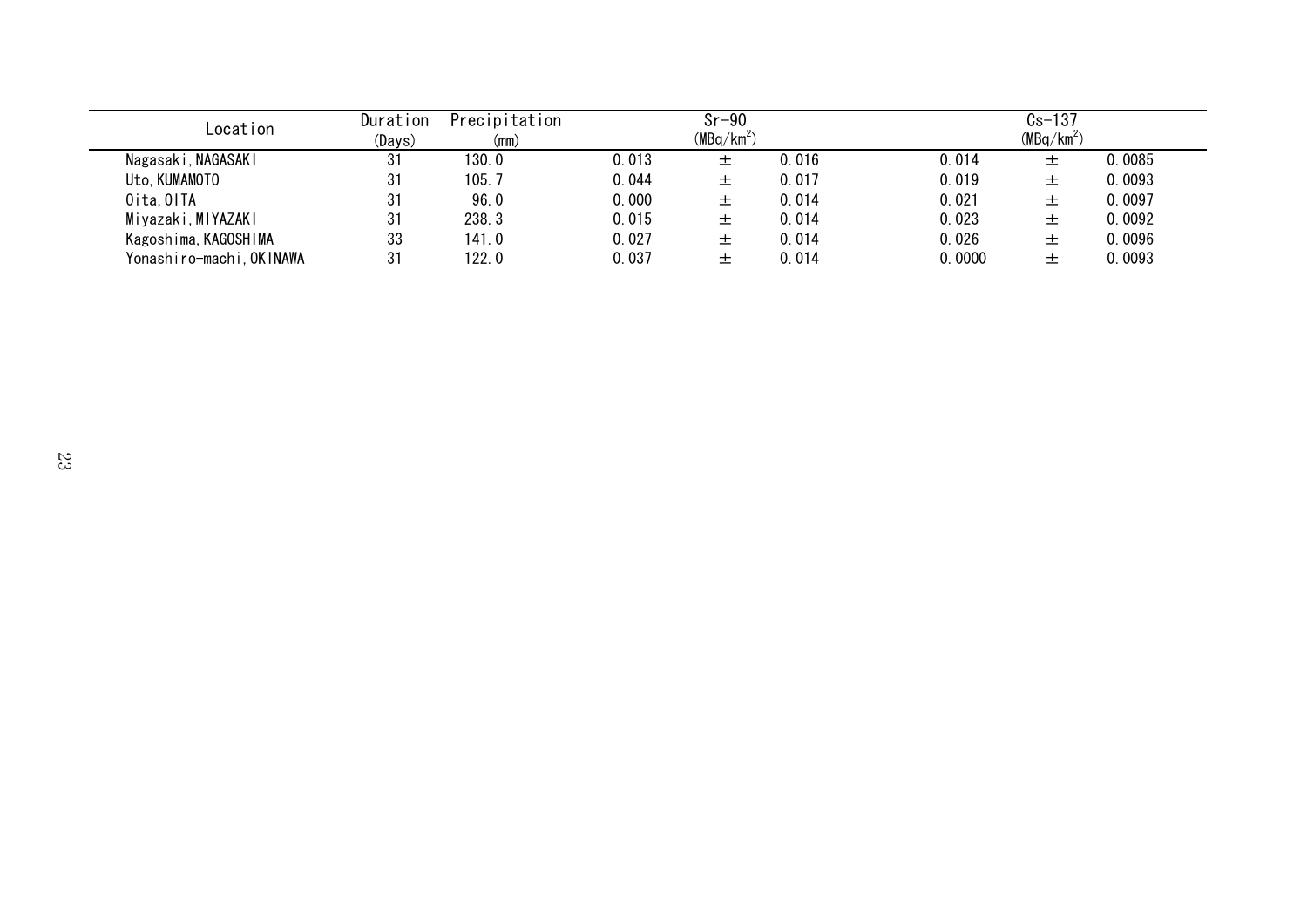(2) Strontium-90 and Cesium-137 in Airborne dust

(from Apr.2003 to Apr.2004)

Table (2) : Strontium-90 and Cesium-137 in Airborne dust

| Location                |    | Sampling                 |    | Absorption |         | $Sr-90$     |         |         | $Cs - 137$  |         |
|-------------------------|----|--------------------------|----|------------|---------|-------------|---------|---------|-------------|---------|
|                         |    | Period                   |    | $(m^3)$    |         | $(mBq/m^3)$ |         |         | $(mBq/m^3)$ |         |
| Apr. 2003~May 2003      |    |                          |    |            |         |             |         |         |             |         |
| Yokohama, KANAGAWA      | 04 | $\overline{\phantom{0}}$ | 05 | 10397.4    | 0.00009 | 土           | 0.00047 | 0.00034 | 土           | 0.00030 |
| Apr. 2003~Jun. 2003     |    |                          |    |            |         |             |         |         |             |         |
| Morioka, IWATE          | 04 | $\overline{\phantom{m}}$ | 06 | 10368.0    | 0.0019  | $\pm$       | 0.00069 | 0.00000 | 土           | 0.00026 |
| Akita, AKITA            | 04 | $\overline{\phantom{m}}$ | 06 | 10800.0    | 0.00049 | 士           | 0.00057 | 0.00044 | 士           | 0.00028 |
| Yamagata, YAMAGATA      | 04 | $\overline{\phantom{m}}$ | 06 | 12960.0    | 0.00043 | 土           | 0.00046 | 0.00015 | 土           | 0.00024 |
| Okuma-machi, FUKUSHIMA  | 04 | $\overline{\phantom{m}}$ | 06 | 9919.8     | 0.00022 | 士           | 0.00064 | 0.00062 | 士           | 0.00031 |
| Kawachi-machi, TOCHIGI  | 04 | $\overline{\phantom{m}}$ | 06 | 13937.6    | 0.00032 | $\pm$       | 0.00048 | 0.00000 | $\pm$       | 0.00018 |
| Ichihara, CHIBA         | 04 | $\overline{\phantom{m}}$ | 06 | 10000.6    | 0.00073 | $\pm$       | 0.00059 | 0.00000 | 士           | 0.00024 |
| Niigata, NIIGATA        | 04 | $\overline{\phantom{m}}$ | 06 | 9935.7     | 0.00010 | $\pm$       | 0.00053 | 0.00000 | 土           | 0.00030 |
| Kosugi-machi, TOYAMA    | 04 | $\overline{\phantom{m}}$ | 06 | 18070.8    | 0.00067 | $\pm$       | 0.00036 | 0.00015 | 士           | 0.00017 |
| Fukui, FUKUI            | 04 | $\overline{\phantom{a}}$ | 06 | 12959.1    | 0.00060 | $\pm$       | 0.00044 | 0.00045 | $\pm$       | 0.00026 |
| Kofu, YAMANASHI         | 04 | $\overline{\phantom{m}}$ | 06 | 12603.6    | 0.00078 | $\pm$       | 0.00047 | 0.00054 | 士           | 0.00024 |
| Nagano, NAGANO          | 04 | $\overline{\phantom{m}}$ | 06 | 10987.5    | 0.0013  | 土           | 0.00052 | 0.00024 | 土           | 0.00027 |
| Hamaoka-machi, SHIZUOKA | 04 | $\overline{\phantom{a}}$ | 06 | 11104.0    | 0.00000 | $\pm$       | 0.00055 | 0.00004 | 士           | 0.00025 |
| Nagoya, AICHI           | 04 | $\overline{\phantom{a}}$ | 06 | 10367.6    | 0.00000 | $\pm$       | 0.00057 | 0.00042 | $\pm$       | 0.00029 |
| Yokkaichi, MIE          | 04 | $\overline{\phantom{m}}$ | 06 | 14448.3    | 0.0012  | $\pm$       | 0.00045 | 0.00004 | 士           | 0.00021 |
| Otsu, SHIGA             | 04 | $\equiv$                 | 06 | 10025.7    | 0.0012  | 土           | 0.00057 | 0.00006 | 土           | 0.00029 |
| Kyoto, KYOTO            | 04 | $\overline{\phantom{m}}$ | 06 | 10063.2    | 0.00057 | $\pm$       | 0.00060 | 0.00029 | 士           | 0.00031 |
| Osaka, OSAKA            | 04 | $\overline{\phantom{m}}$ | 06 | 13077.0    | 0.00061 | $\pm$       | 0.00052 | 0.00021 | $\pm$       | 0.00022 |
| Kobe, HY0GO             | 04 | $\equiv$                 | 06 | 10367.5    | 0.00010 | $\pm$       | 0.00052 | 0.00000 | 士           | 0.00026 |
| Nara, NARA              | 04 | $\overline{\phantom{a}}$ | 06 | 10615.5    | 0.00005 | $\pm$       | 0.00051 | 0.00024 | 土           | 0.00025 |
| Wakayama, WAKAYAMA      | 04 | $\overline{\phantom{m}}$ | 06 | 7373.4     | 0.0020  | $\pm$       | 0.00080 | 0.00000 | $\pm$       | 0.00040 |
| Hawai-machi, TOTTORI    | 04 | $\overline{\phantom{m}}$ | 06 | 14340.0    | 0.00000 | $\pm$       | 0.00034 | 0.00000 | $\pm$       | 0.00025 |
| Okayama, OKAYAMA        | 04 | $\overline{\phantom{m}}$ | 06 | 12886.0    | 0.00046 | $\pm$       | 0.00043 | 0.00000 | $\pm$       | 0.00021 |
| Hiroshima, HIROSHIMA    | 04 | $\overline{\phantom{m}}$ | 06 | 10217.3    | 0.0010  | 土           | 0.00056 | 0.00006 | 士           | 0.00029 |
| Yamaguchi, YAMAGUCHI    | 04 | $\overline{\phantom{m}}$ | 06 | 21796.4    | 0.00005 | $\pm$       | 0.00026 | 0.00014 | $\pm$       | 0.00013 |
| Tokushima, TOKUSHIMA    | 04 | $\overline{\phantom{m}}$ | 06 | 10080.0    | 0.00031 | $\pm$       | 0.00058 | 0.00007 | $\pm$       | 0.00030 |
| Takamatsu, KAGAWA       | 04 | $\overline{\phantom{m}}$ | 06 | 12673.0    | 0.00078 | $\pm$       | 0.00052 | 0.00000 | $\pm$       | 0.00022 |
| Saga, SAGA              | 04 | $\overline{\phantom{m}}$ | 06 | 10550.7    | 0.00000 | 土           | 0.00057 | 0.00014 | 土           | 0.00026 |
| Nagasaki, NAGASAKI      | 04 | $\overline{\phantom{0}}$ | 06 | 8640.0     | 0.00000 | 士           | 0.00056 | 0.00049 | 士           | 0.00033 |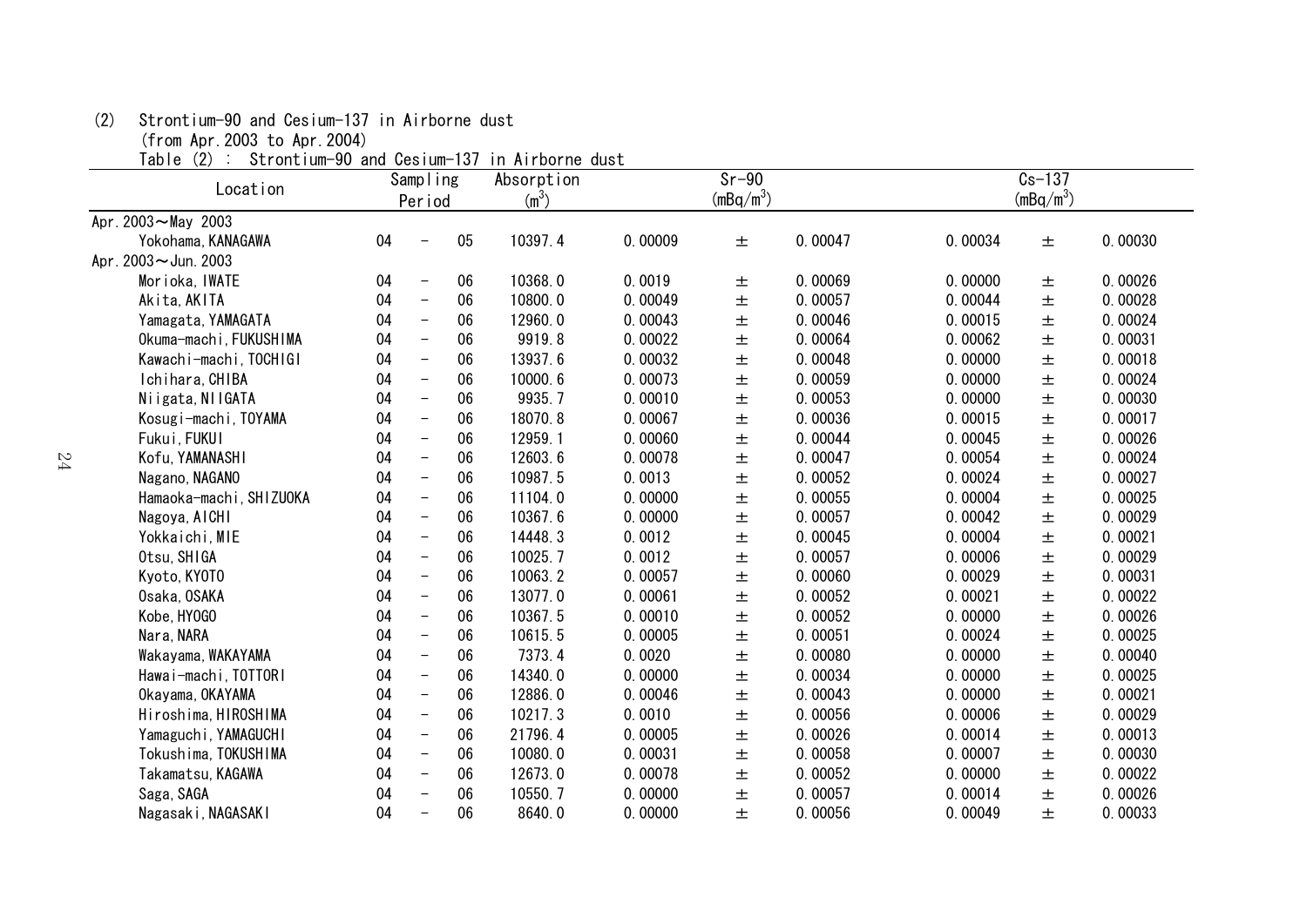| Location                |    | Sampling                 |    | Absorption        |         | $Sr-90$                     |         |         | $Cs - 137$  |         |
|-------------------------|----|--------------------------|----|-------------------|---------|-----------------------------|---------|---------|-------------|---------|
|                         |    | Period                   |    | (m <sup>3</sup> ) |         | $\frac{\text{(mBq/m}^3)}{}$ |         |         | $(mBq/m^3)$ |         |
| Uto, KUMAMOTO           | 04 | $\overline{\phantom{a}}$ | 06 | 15424.0           | 0.00056 | $\pm$                       | 0.00034 | 0.00007 | 土           | 0.00020 |
| Oita, OITA              | 04 | $\overline{\phantom{a}}$ | 06 | 10450.8           | 0.00000 | $\pm$                       | 0.00050 | 0.00000 | 士           | 0.00024 |
| Miyazaki, MIYAZAKI      | 04 | $\overline{\phantom{a}}$ | 06 | 13377.0           | 0.00039 | $\pm$                       | 0.00048 | 0.00011 | 士           | 0.00021 |
| Apr. 2003~Jul. 2003     |    |                          |    |                   |         |                             |         |         |             |         |
| Mito, IBARAKI           | 04 | $\overline{\phantom{m}}$ | 07 | 10756.7           | 0.00000 | $\pm$                       | 0.00058 | 0.00000 | 土           | 0.00023 |
| May 2003~Jun. 2003      |    |                          |    |                   |         |                             |         |         |             |         |
| Maebashi, GUNMA         | 05 | $\overline{\phantom{m}}$ | 06 | 10006.0           | 0.00077 | $\pm$                       | 0.00055 | 0.00007 | 土           | 0.00029 |
| Kakamigahara, GIFU      | 05 | $\overline{\phantom{m}}$ | 06 | 11462.1           | 0.00066 | $\pm$                       | 0.00046 | 0.00000 | $\pm$       | 0.00025 |
| Jul. $2003 -$ Sep. 2003 |    |                          |    |                   |         |                             |         |         |             |         |
| Morioka, IWATE          | 07 | $\overline{\phantom{m}}$ | 09 | 10368.0           | 0.00000 | 土                           | 0.00057 | 0.00045 | 土           | 0.00030 |
| Akita, AKITA            | 07 | $\overline{\phantom{m}}$ | 09 | 10800.0           | 0.00000 | $\pm$                       | 0.00047 | 0.00028 | 土           | 0.00028 |
| Yamagata, YAMAGATA      | 07 | $\qquad \qquad -$        | 09 | 12960.0           | 0.00042 | $\pm$                       | 0.00045 | 0.00000 | 土           | 0.00022 |
| Okuma-machi, FUKUSHIMA  | 07 | $\qquad \qquad -$        | 09 | 9947.0            | 0.00006 | $\pm$                       | 0.00053 | 0.00024 | 土           | 0.00031 |
| Kawachi-machi, TOCHIGI  | 07 | $\overline{\phantom{0}}$ | 09 | 14513.7           | 0.00038 | $\pm$                       | 0.00043 | 0.00000 | $\pm$       | 0.00016 |
| Maebashi, GUNMA         | 07 | $\overline{\phantom{m}}$ | 09 | 9964.0            | 0.00034 | $\pm$                       | 0.00053 | 0.00025 | 土           | 0.00030 |
| Ichihara, CHIBA         | 07 | $\overline{\phantom{m}}$ | 09 | 10036.8           | 0.0012  | $\pm$                       | 0.00064 | 0.00000 | 士           | 0.00026 |
| Chigasaki, KANAGAWA     | 07 | $\overline{\phantom{m}}$ | 09 | 10468.6           | 0.00000 | $\pm$                       | 0.00054 | 0.00000 | $\pm$       | 0.00025 |
| Niigata, NIIGATA        | 07 | $\overline{\phantom{m}}$ | 09 | 9935.7            | 0.00000 | $\pm$                       | 0.00062 | 0.00000 | $\pm$       | 0.00028 |
| Kosugi-machi, TOYAMA    | 07 | $\overline{\phantom{m}}$ | 09 | 18073.6           | 0.00077 | $\pm$                       | 0.00034 | 0.00011 | $\pm$       | 0.00017 |
| Fukui, FUKUI            | 07 | $\overline{\phantom{m}}$ | 09 | 12959.1           | 0.0015  | $\pm$                       | 0.00053 | 0.00000 | 士           | 0.00023 |
| Kofu, YAMANASHI         | 07 | $\overline{\phantom{m}}$ | 09 | 12603.6           | 0.00000 | $\pm$                       | 0.00046 | 0.00000 | $\pm$       | 0.00022 |
| Nagano, NAGANO          | 07 | $\overline{\phantom{a}}$ | 09 | 11316.0           | 0.00026 | $\pm$                       | 0.00041 | 0.00000 | $\pm$       | 0.00024 |
| Kakamigahara, GIFU      | 07 | $\overline{\phantom{m}}$ | 09 | 11121.9           | 0.00032 | $\pm$                       | 0.00044 | 0.00000 | $\pm$       | 0.00023 |
| Hamaoka-machi, SHIZUOKA | 07 | $\overline{\phantom{m}}$ | 09 | 12324.0           | 0.00000 | $\pm$                       | 0.00034 | 0.00038 | $\pm$       | 0.00024 |
| Nagoya, AICHI           | 07 | $\overline{\phantom{m}}$ | 09 | 10367.4           | 0.0018  | $\pm$                       | 0.00063 | 0.00000 | $\pm$       | 0.00028 |
| Yokkaichi, MIE          | 07 | $\overline{\phantom{m}}$ | 09 | 14497.8           | 0.00000 | $\pm$                       | 0.00032 | 0.00003 | $\pm$       | 0.00019 |
| Otsu, SHIGA             | 07 | $\overline{\phantom{m}}$ | 09 | 10108.0           | 0.00061 | $\pm$                       | 0.00059 | 0.00000 | $\pm$       | 0.00026 |
| Kyoto, KYOTO            | 07 | $\overline{\phantom{m}}$ | 09 | 10338.0           | 0.00000 | $\pm$                       | 0.00056 | 0.00015 | $\pm$       | 0.00029 |
| Osaka, OSAKA            | 07 | $\overline{\phantom{m}}$ | 09 | 13004.0           | 0.00000 | $\pm$                       | 0.00047 | 0.00034 | $\pm$       | 0.00024 |
| Kobe, HY0GO             | 07 | $\overline{\phantom{m}}$ | 09 | 10367.5           | 0.00047 | $\pm$                       | 0.00052 | 0.00000 | $\pm$       | 0.00025 |
| Nara, NARA              | 07 | $\qquad \qquad -$        | 09 | 10615.1           | 0.00000 | $\pm$                       | 0.00074 | 0.00000 | 土           | 0.00025 |
| Wakayama, WAKAYAMA      | 07 | $\qquad \qquad -$        | 09 | 7349.1            | 0.0023  | $\pm$                       | 0.00082 | 0.00000 | 土           | 0.00040 |
| Hawai-machi, TOTTORI    | 07 | $\qquad \qquad -$        | 09 | 14340.0           | 0.0011  | $\pm$                       | 0.00045 | 0.00000 | 土           | 0.00019 |
| Okayama, OKAYAMA        | 07 | $\qquad \qquad -$        | 09 | 13256.0           | 0.00049 | $\pm$                       | 0.00060 | 0.00000 | 士           | 0.00019 |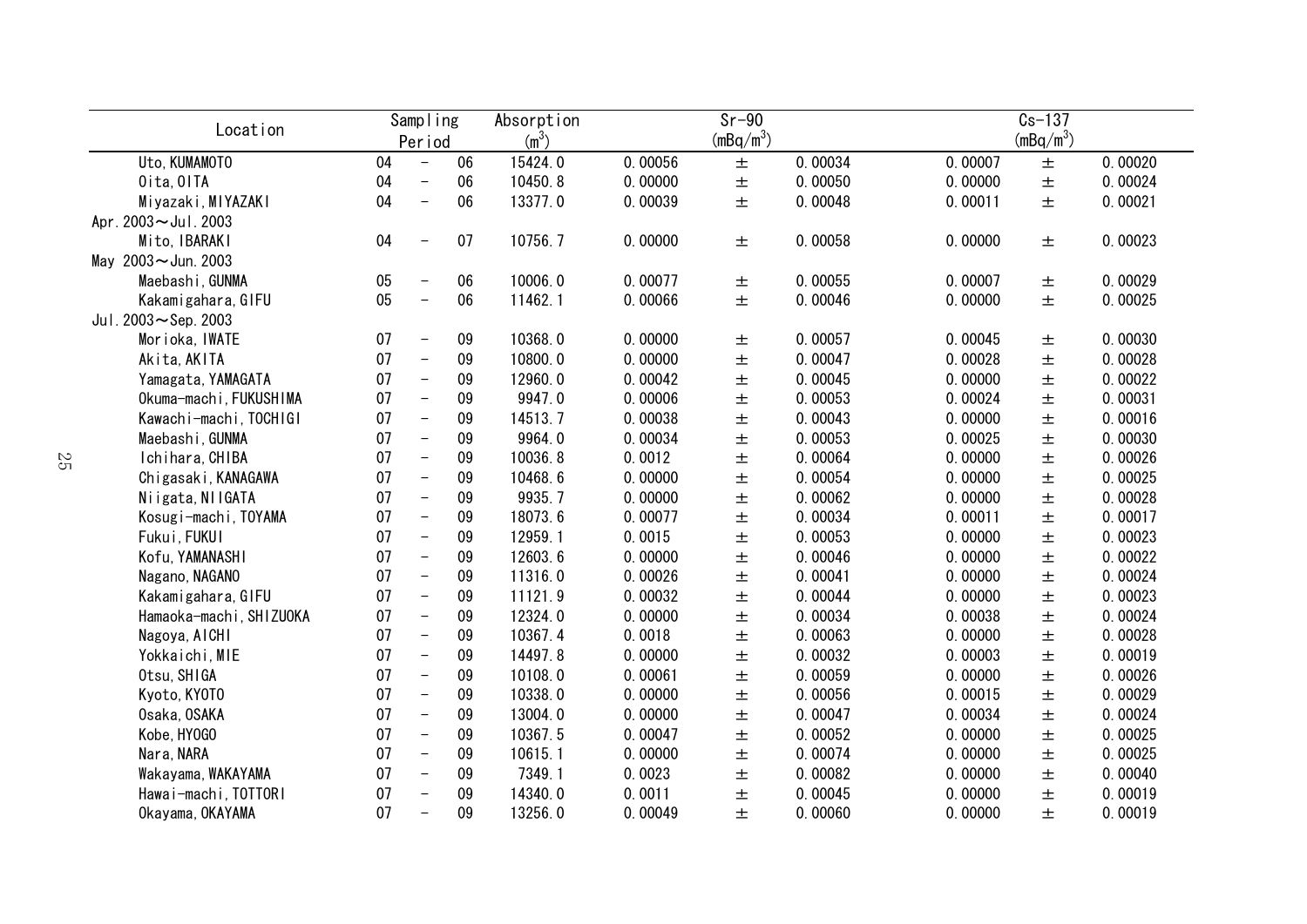| Location                 |    | Sampling                 |    | Absorption        | $Sr-90$ |             |         | $Cs - 137$ |             |         |
|--------------------------|----|--------------------------|----|-------------------|---------|-------------|---------|------------|-------------|---------|
|                          |    | Period                   |    | (m <sup>3</sup> ) |         | $(mBq/m^3)$ |         |            | $(mBq/m^3)$ |         |
| Hiroshima, HIROSHIMA     | 07 | $\overline{\phantom{a}}$ | 09 | 10059.3           | 0.0011  | 土           | 0.00071 | 0.00011    | $\pm$       | 0.00028 |
| Yamaguchi, YAMAGUCHI     | 07 | $\overline{\phantom{a}}$ | 09 | 21687.0           | 0.00028 | $\pm$       | 0.00027 | 0.00010    | $\pm$       | 0.00013 |
| Tokushima, TOKUSHIMA     | 07 | $\overline{\phantom{m}}$ | 09 | 10080.0           | 0.00080 | $\pm$       | 0.00050 | 0.00000    | 士           | 0.00029 |
| Takamatsu, KAGAWA        | 07 | $\equiv$                 | 09 | 15321.1           | 0.00032 | $\pm$       | 0.00032 | 0.00001    | $\pm$       | 0.00019 |
| Saga, SAGA               | 07 | $\overline{\phantom{m}}$ | 09 | 10448.3           | 0.00000 | $\pm$       | 0.00044 | 0.00000    | $\pm$       | 0.00025 |
| Nagasaki, NAGASAKI       | 07 | $\overline{\phantom{m}}$ | 09 | 8640.0            | 0.00025 | 土           | 0.00068 | 0.00000    | $\pm$       | 0.00032 |
| Uto, KUMAMOTO            | 07 | $\equiv$                 | 09 | 11981.0           | 0.0015  | $\pm$       | 0.00060 | 0.00000    | 士           | 0.00023 |
| Oita, OITA               | 07 | $\equiv$                 | 09 | 10368.0           | 0.00089 | $\pm$       | 0.00051 | 0.00000    | 士           | 0.00026 |
| Miyazaki, MIYAZAKI       | 07 | $\overline{\phantom{0}}$ | 09 | 13198.0           | 0.0016  | 土           | 0.00064 | 0.00000    | 土           | 0.00021 |
| Jul. $2003 - 0$ ct. 2003 |    |                          |    |                   |         |             |         |            |             |         |
| Mito, IBARAKI            | 07 | $\overline{\phantom{0}}$ | 10 | 10093.3           | 0.0016  | 土           | 0.00058 | 0.00010    | 土           | 0.00029 |
| $0ct. 2003 - Dec. 2003$  |    |                          |    |                   |         |             |         |            |             |         |
| Morioka, IWATE           | 10 | $\overline{\phantom{a}}$ | 12 | 10368.0           | 0.00061 | 土           | 0.00055 | 0.00000    | 土           | 0.00026 |
| Yamagata, YAMAGATA       | 10 | $\overline{\phantom{0}}$ | 12 | 12960.0           | 0.00019 | 土           | 0.00039 | 0.00000    | $\pm$       | 0.00022 |
| Okuma-machi, FUKUSHIMA   | 10 | $\overline{\phantom{0}}$ | 12 | 10175.0           | 0.00051 | 土           | 0.00050 | 0.00000    | 士           | 0.00028 |
| Kawachi-machi, TOCHIGI   | 10 | $\overline{\phantom{a}}$ | 12 | 14027.4           | 0.00011 | 土           | 0.00036 | 0.00009    | 士           | 0.00021 |
| Maebashi, GUNMA          | 10 | $\overline{\phantom{a}}$ | 12 | 10034.0           | 0.00000 | $\pm$       | 0.00054 | 0.00037    | $\pm$       | 0.00029 |
| Ichihara, CHIBA          | 10 | $\overline{\phantom{a}}$ | 12 | 10231.6           | 0.00004 | $\pm$       | 0.00045 | 0.00013    | 士           | 0.00031 |
| Chigasaki, KANAGAWA      | 10 | $\overline{\phantom{a}}$ | 12 | 10807.2           | 0.00000 | $\pm$       | 0.00050 | 0.00000    | $\pm$       | 0.00027 |
| Niigata, NIIGATA         | 10 | $\overline{\phantom{0}}$ | 12 | 9935.7            | 0.00000 | $\pm$       | 0.00051 | 0.00018    | $\pm$       | 0.00029 |
| Kosugi-machi, TOYAMA     | 10 | $\overline{\phantom{a}}$ | 12 | 18067.2           | 0.00014 | $\pm$       | 0.00030 | 0.00000    | 士           | 0.00015 |
| Fukui, FUKUI             | 10 | $\overline{\phantom{a}}$ | 12 | 12959.1           | 0.00030 | $\pm$       | 0.00052 | 0.00000    | 士           | 0.00024 |
| Kofu, YAMANASHI          | 10 | $\overline{\phantom{m}}$ | 12 | 11073.6           | 0.00051 | $\pm$       | 0.00043 | 0.00000    | $\pm$       | 0.00027 |
| Nagano, NAGANO           | 10 | $\overline{\phantom{a}}$ | 12 | 11316.0           | 0.00070 | 土           | 0.00053 | 0.00000    | $\pm$       | 0.00025 |
| Kakamigahara, GIFU       | 10 | $\equiv$                 | 12 | 11890.3           | 0.00039 | $\pm$       | 0.00046 | 0.00000    | $\pm$       | 0.00023 |
| Hamaoka-machi, SHIZUOKA  | 10 | $\overline{\phantom{m}}$ | 12 | 9590.0            | 0.00032 | $\pm$       | 0.00049 | 0.00023    | $\pm$       | 0.00033 |
| Nagoya, AICHI            | 10 | $\overline{\phantom{m}}$ | 12 | 10367.7           | 0.00000 | 土           | 0.00051 | 0.00042    | 士           | 0.00031 |
| Yokkaichi, MIE           | 10 | $\overline{\phantom{m}}$ | 12 | 14524.6           | 0.00000 | 土           | 0.00032 | 0.00000    | $\pm$       | 0.00019 |
| Otsu, SHIGA              | 10 | $\overline{\phantom{m}}$ | 12 | 10115.3           | 0.00090 | 土           | 0.00086 | 0.00000    | $\pm$       | 0.00028 |
| Kyoto, KYOTO             | 10 | $\overline{\phantom{a}}$ | 12 | 10296.0           | 0.00016 | 土           | 0.00059 | 0.00054    | $\pm$       | 0.00031 |
| Osaka, OSAKA             | 10 | $\overline{\phantom{0}}$ | 12 | 12859.0           | 0.0012  | 土           | 0.00053 | 0.00000    | 土           | 0.00023 |
| Kobe, HY0GO              | 10 | $\overline{\phantom{a}}$ | 12 | 10367.4           | 0.0016  | 土           | 0.00060 | 0.00000    | 土           | 0.00027 |
| Nara, NARA               | 10 | $\overline{\phantom{0}}$ | 12 | 10800.7           | 0.0012  | 土           | 0.00081 | 0.00006    | 士           | 0.00027 |
| Wakayama, WAKAYAMA       | 10 | $\overline{\phantom{0}}$ | 12 | 7364.3            | 0.00094 | 士           | 0.00078 | 0.00000    | 土           | 0.00038 |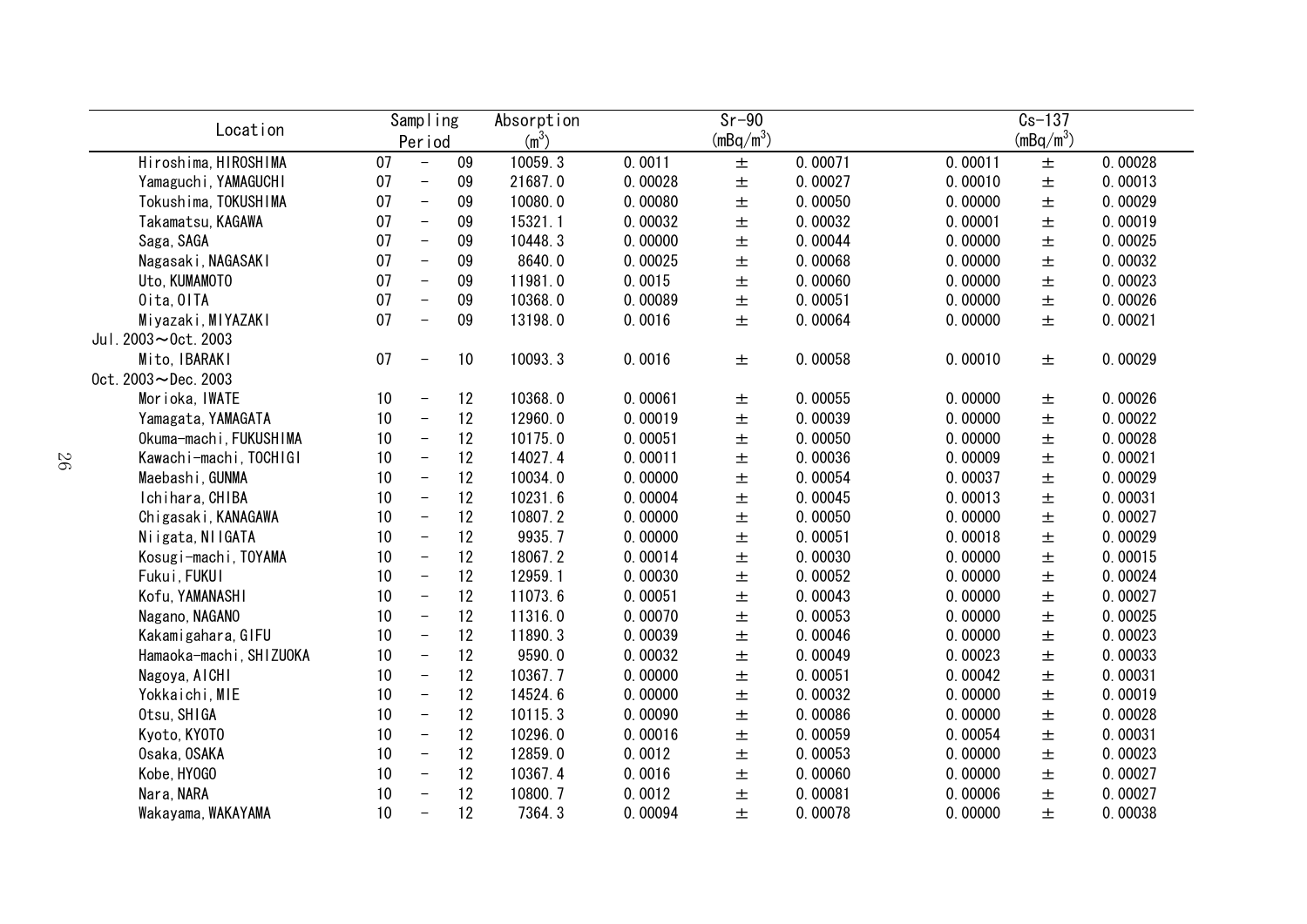| Sampling<br>Location    |      |                          | Absorption |                   | $Sr-90$ |             | $Cs - 137$ |         |             |         |
|-------------------------|------|--------------------------|------------|-------------------|---------|-------------|------------|---------|-------------|---------|
|                         |      | Period                   |            | (m <sup>3</sup> ) |         | $(mBq/m^3)$ |            |         | $(mBq/m^3)$ |         |
| Hawai-machi, TOTTORI    | 10   | $\overline{\phantom{a}}$ | 12         | 14340.0           | 0.00042 | $\pm$       | 0.00040    | 0.00012 | $\pm$       | 0.00020 |
| Okayama, OKAYAMA        | 10   | $\overline{\phantom{m}}$ | 12         | 13083.0           | 0.00011 | $\pm$       | 0.00035    | 0.00000 | $\pm$       | 0.00021 |
| Hiroshima, HIROSHIMA    | 10   | $\overline{\phantom{m}}$ | 12         | 10267.2           | 0.00078 | $\pm$       | 0.00061    | 0.00000 | $\pm$       | 0.00027 |
| Yamaguchi, YAMAGUCHI    | 10   | $\overline{\phantom{m}}$ | 12         | 21806.8           | 0.00010 | $\pm$       | 0.00032    | 0.00000 | $\pm$       | 0.00013 |
| Tokushima, TOKUSHIMA    | 10   | $\overline{\phantom{a}}$ | 12         | 10080.0           | 0.00000 | $\pm$       | 0.00041    | 0.00009 | $\pm$       | 0.00032 |
| Takamatsu, KAGAWA       | 10   | $\overline{\phantom{a}}$ | 12         | 14976.0           | 0.00038 | $\pm$       | 0.00040    | 0.00000 | $\pm$       | 0.00019 |
| Saga, SAGA              | 10   | $\overline{\phantom{a}}$ | 12         | 11807.9           | 0.00094 | $\pm$       | 0.00047    | 0.00000 | $\pm$       | 0.00024 |
| Nagasaki, NAGASAKI      | 10   | $\overline{\phantom{a}}$ | 12         | 8640.0            | 0.0021  | 土           | 0.00070    | 0.00002 | $\pm$       | 0.00033 |
| Uto, KUMAMOTO           | 10   | $\overline{\phantom{a}}$ | 12         | 12514.0           | 0.00059 | 士           | 0.00043    | 0.00018 | $\pm$       | 0.00024 |
| Oita, OITA              | 10   | $\overline{\phantom{a}}$ | 12         | 10368.4           | 0.00073 | $\pm$       | 0.00079    | 0.00014 | $\pm$       | 0.00029 |
| Miyazaki, MIYAZAKI      | 10   | $\overline{\phantom{0}}$ | 12         | 13490.0           | 0.00042 | 土           | 0.00040    | 0.00023 | $\pm$       | 0.00022 |
| 0ct. 2003~Jan. 2004     |      |                          |            |                   |         |             |            |         |             |         |
| Mito, IBARAKI           | $10$ | $\overline{\phantom{0}}$ | 01         | 10694.6           | 0.00005 | 土           | 0.00046    | 0.00000 | 土           | 0.00027 |
| Jan. 2004~Mar. 2004     |      |                          |            |                   |         |             |            |         |             |         |
| Morioka, IWATE          | 01   | $\overline{\phantom{m}}$ | 03         | 10368.0           | 0.00076 | 土           | 0.00048    | 0.00000 | 士           | 0.00024 |
| Yamagata, YAMAGATA      | 01   | $\overline{\phantom{a}}$ | 03         | 12960.0           | 0.00000 | $\pm$       | 0.00041    | 0.00000 | $\pm$       | 0.00020 |
| Okuma-machi, FUKUSHIMA  | 01   | $\overline{\phantom{a}}$ | 03         | 9977.3            | 0.00019 | $\pm$       | 0.00052    | 0.00016 | $\pm$       | 0.00032 |
| Kawachi-machi, TOCHIGI  | 01   | $\overline{\phantom{a}}$ | 03         | 13491.3           | 0.00046 | $\pm$       | 0.00044    | 0.00000 | 士           | 0.00022 |
| Maebashi, GUNMA         | 01   | $\overline{\phantom{a}}$ | 03         | 10217.0           | 0.00058 | $\pm$       | 0.00057    | 0.00051 | $\pm$       | 0.00030 |
| Ichihara, CHIBA         | 01   | $\overline{\phantom{0}}$ | 03         | 10029.6           | 0.00016 | $\pm$       | 0.00053    | 0.00000 | $\pm$       | 0.00029 |
| Chigasaki, KANAGAWA     | 01   | $\equiv$                 | 03         | 11028.5           | 0.00060 | $\pm$       | 0.00066    | 0.00037 | $\pm$       | 0.00027 |
| Niigata, NIIGATA        | 01   | $\overline{\phantom{a}}$ | 03         | 9935.7            | 0.00059 | $\pm$       | 0.00050    | 0.00000 | $\pm$       | 0.00026 |
| Kosugi-machi, TOYAMA    | 01   | $\overline{\phantom{m}}$ | 03         | 18076.6           | 0.00046 | $\pm$       | 0.00030    | 0.00000 | $\pm$       | 0.00014 |
| Fukui, FUKUI            | 01   | $\overline{\phantom{m}}$ | 03         | 12959.1           | 0.00021 | $\pm$       | 0.00044    | 0.00000 | $\pm$       | 0.00021 |
| Kofu, YAMANASHI         | 01   | $\overline{\phantom{a}}$ | 03         | 12225.6           | 0.00000 | $\pm$       | 0.00035    | 0.00002 | $\pm$       | 0.00027 |
| Nagano, NAGANO          | 01   | $\overline{\phantom{0}}$ | 03         | 11040.0           | 0.00000 | $\pm$       | 0.00046    | 0.00000 | $\pm$       | 0.00026 |
| Kakamigahara, GIFU      | 01   | $\equiv$                 | 03         | 10848.0           | 0.00000 | 土           | 0.00038    | 0.00023 | $\pm$       | 0.00027 |
| Hamaoka-machi, SHIZUOKA | 01   | $\overline{\phantom{a}}$ | 03         | 10794.0           | 0.00024 | $\pm$       | 0.00051    | 0.00019 | $\pm$       | 0.00027 |
| Nagoya, AICHI           | 01   | $\overline{\phantom{m}}$ | 03         | 10366.9           | 0.00020 | 土           | 0.00057    | 0.00032 | $\pm$       | 0.00029 |
| Yokkaichi, MIE          | 01   | $\equiv$                 | 03         | 14397.0           | 0.00086 | 土           | 0.00043    | 0.00037 | $\pm$       | 0.00022 |
| Otsu, SHIGA             | 01   | $\overline{\phantom{0}}$ | 03         | 10141.4           | 0.0014  | 士           | 0.00059    | 0.00087 | $\pm$       | 0.00035 |
| Kyoto, KYOTO            | 01   | $\overline{\phantom{0}}$ | 03         | 10422.0           | 0.00091 | 土           | 0.00063    | 0.00015 | $\pm$       | 0.00028 |
| Osaka, OSAKA            | 01   | $\overline{\phantom{0}}$ | 03         | 12866.0           | 0.00015 | 土           | 0.00042    | 0.00000 | $\pm$       | 0.00022 |
| Kobe, HY0GO             | 01   | $\overline{\phantom{0}}$ | 03         | 10367.4           | 0.00036 | 土           | 0.00055    | 0.00059 | 士           | 0.00033 |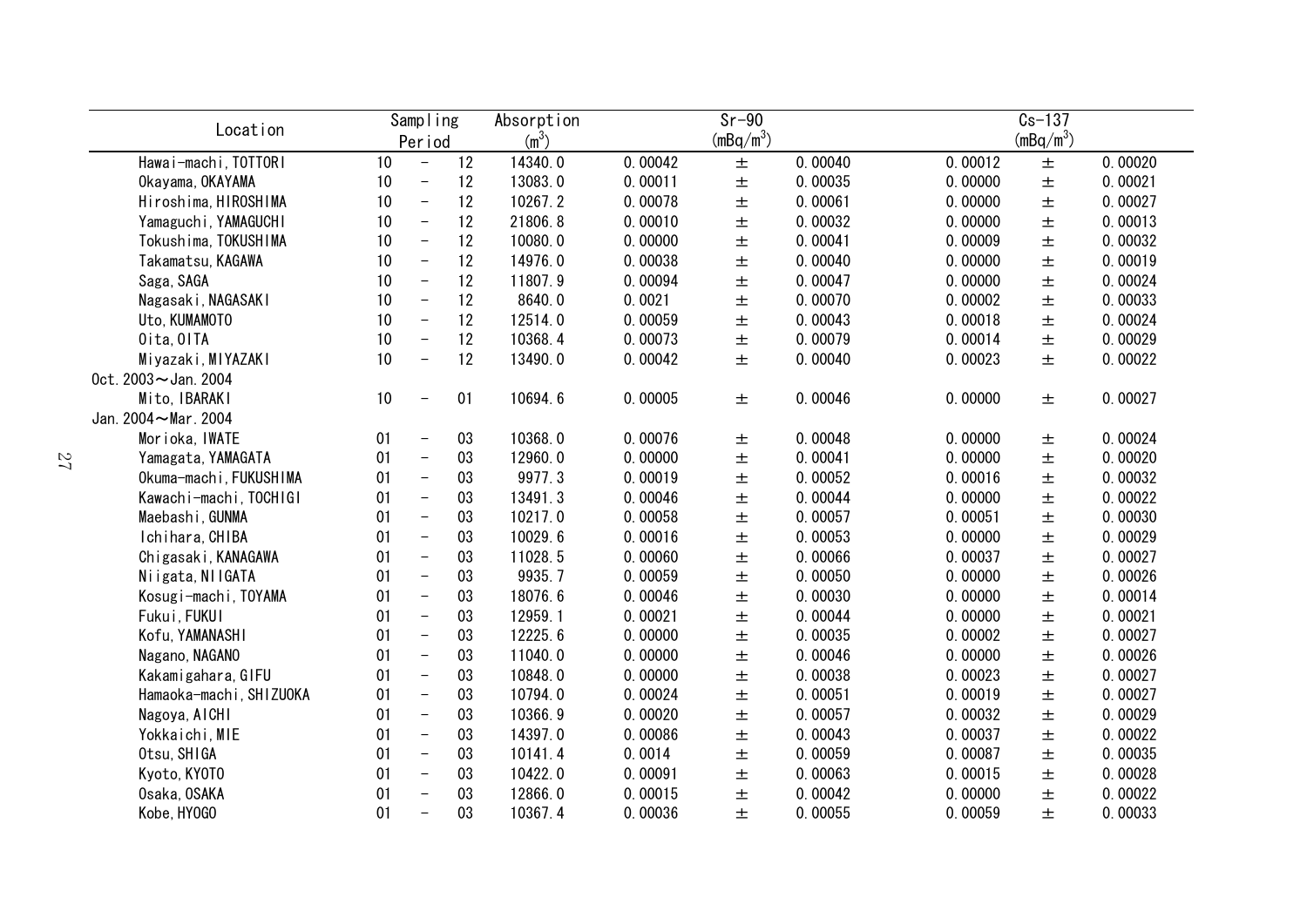| Location                |    | Sampling                 |    | Absorption |         | $Sr-90$     |         |         | $Cs - 137$  |         |
|-------------------------|----|--------------------------|----|------------|---------|-------------|---------|---------|-------------|---------|
|                         |    | Period                   |    | $(m^3)$    |         | $(mBq/m^3)$ |         |         | $(mBq/m^3)$ |         |
| Nara, NARA              | 01 | —                        | 03 | 10907.5    | 0.00090 | 士           | 0.00047 | 0.00008 | 土           | 0.00028 |
| Wakayama, WAKAYAMA      | 01 | -                        | 03 | 8627.9     | 0.00082 | 士           | 0.00069 | 0.00000 | 士           | 0.00034 |
| Hawai-machi, TOTTORI    | 01 | $\overline{\phantom{0}}$ | 03 | 14340.0    | 0.00097 | 土           | 0.00040 | 0.00000 | 土           | 0.00019 |
| Okayama, OKAYAMA        | 01 | -                        | 03 | 12788.0    | 0.00004 | 土           | 0.00034 | 0.00036 | 土           | 0.00027 |
| Hiroshima, HIROSHIMA    | 01 | $\overline{\phantom{0}}$ | 03 | 10329.9    | 0.0011  | 土           | 0.00064 | 0.00000 | 土           | 0.00028 |
| Yamaguchi, YAMAGUCHI    | 01 | —                        | 03 | 21852.7    | 0.00012 | 土           | 0.00028 | 0.00015 | 土           | 0.00014 |
| Tokushima, TOKUSHIMA    | 01 | $\overline{\phantom{m}}$ | 03 | 10080.0    | 0.00000 | 土           | 0.00051 | 0.00000 | 土           | 0.00030 |
| Takamatsu, KAGAWA       | 01 | $\overline{\phantom{0}}$ | 03 | 13570.0    | 0.00020 | 土           | 0.00040 | 0.00010 | 士           | 0.00021 |
| Saga, SAGA              | 01 | -                        | 03 | 10542.1    | 0.0014  | 土           | 0.00066 | 0.00000 | 土           | 0.00028 |
| Nagasaki, NAGASAKI      | 01 | -                        | 03 | 8640.0     | 0.00044 | 士           | 0.00065 | 0.00003 | 士           | 0.00033 |
| Uto, KUMAMOTO           | 01 | -                        | 03 | 12687.0    | 0.00004 | 士           | 0.00050 | 0.00057 | 土           | 0.00026 |
| Oita, OITA              | 01 | -                        | 03 | 10443.2    | 0.00014 | 土           | 0.00048 | 0.00000 | 土           | 0.00027 |
| Miyazaki, MIYAZAKI      | 01 | $\overline{\phantom{0}}$ | 03 | 13564.0    | 0.00041 | 土           | 0.00043 | 0.00035 | 土           | 0.00024 |
| Jan. $2004 -$ Apr. 2004 |    |                          |    |            |         |             |         |         |             |         |
| Mito, IBARAKI           | 01 | —                        | 04 | 9212.5     | 0.00024 | 士           | 0.00064 | 0.00019 | 土           | 0.00034 |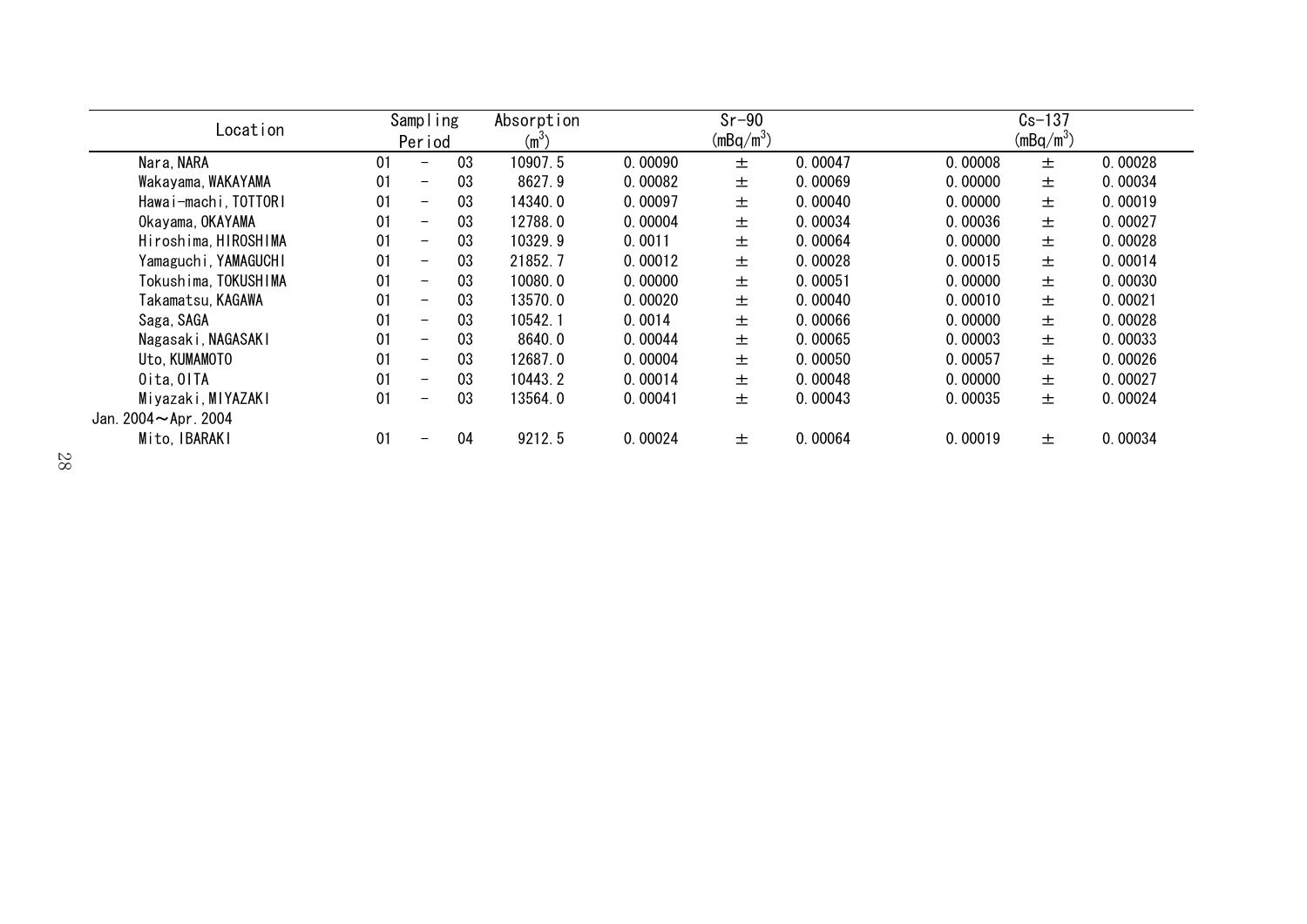(3) Strontium-90 and Cesium-137 in Service water

(from Apr.2003 to Mar.2004)

29

Table (3) : Strontium-90 and Cesium-137 in Service water

| $1$ and $\sigma$ $\sigma$<br>Location | OLI UILLI UIII <sup>-90</sup> allu UestuiII <sup>-</sup> 197 III OEI VICE WALEI<br>pH<br>(Hq) |       | $Sr-90$<br>(mBq/L) |       |       | $Cs-137$<br>(mBq/L) |       |
|---------------------------------------|-----------------------------------------------------------------------------------------------|-------|--------------------|-------|-------|---------------------|-------|
| (Source water)                        |                                                                                               |       |                    |       |       |                     |       |
| May 2003                              |                                                                                               |       |                    |       |       |                     |       |
| Sapporo, HOKKAIDO                     | 7.2                                                                                           | 1.1   | $\pm$              | 0.11  | 0.095 | 土                   | 0.052 |
| Jun. 2003                             |                                                                                               |       |                    |       |       |                     |       |
| Saitama, SAITAMA                      | 7.4                                                                                           | 0.082 | 土                  | 0.055 | 0.000 | 土                   | 0.037 |
| Kisarazu, CHIBA                       | 7.6                                                                                           | 1.6   | $\pm$              | 0.14  | 0.015 | $\pm$               | 0.048 |
| Tsukui-machi, KANAGAWA                | 8.21                                                                                          | 0.34  | $\pm$              | 0.12  | 0.000 | $\pm$               | 0.044 |
| Inuyama, AICHI                        | 7.1                                                                                           | 1.7   | $\pm$              | 0.14  | 0.000 | $\pm$               | 0.047 |
| Moriguchi, OSAKA                      | 7.2                                                                                           | 2.2   | $\pm$              | 0.18  | 0.070 | 土                   | 0.054 |
| Fukuoka, FUKUOKA                      | 7.2                                                                                           | 1.7   | 士                  | 0.17  | 0.006 | 士                   | 0.038 |
| Jul. 2003                             |                                                                                               |       |                    |       |       |                     |       |
| Kyoto, KYOTO                          | 6.30                                                                                          | 1.8   | $\pm$              | 0.15  | 0.032 | 土                   | 0.041 |
| (Tap water)                           |                                                                                               |       |                    |       |       |                     |       |
| May 2003                              |                                                                                               |       |                    |       |       |                     |       |
| Nagasaki, NAGASAKI                    | 7.1                                                                                           | 0.93  | $\pm$              | 0.12  | 0.000 | 土                   | 0.049 |
| Jun. 2003                             |                                                                                               |       |                    |       |       |                     |       |
| Wakkanai, HOKKAIDO                    | 7.1                                                                                           | 0.86  | $\pm$              | 0.11  | 0.020 | 土                   | 0.048 |
| Aomori, AOMORI                        | 6.5                                                                                           | 1.0   | 土                  | 0.12  | 0.16  | 土                   | 0.054 |
| Sendai, MIYAGI                        | $\overline{\phantom{0}}$                                                                      | 1.1   | 土                  | 0.12  | 0.006 | $\pm$               | 0.040 |
| Akita, AKITA                          | 6.89                                                                                          | 2.1   | 土                  | 0.22  | 0.020 | $\pm$               | 0.055 |
| Yamagata, YAMAGATA                    | 7.0                                                                                           | 1.4   | 士                  | 0.15  | 0.000 | 士                   | 0.043 |
| Fukushima, FUKUSHIMA                  | 7.3                                                                                           | 2.1   | 土                  | 0.17  | 0.008 | 士                   | 0.037 |
| Mito, IBARAKI                         | 7.73                                                                                          | 1.2   | 土                  | 0.12  | 0.006 | $\pm$               | 0.039 |
| Maebashi, GUNMA                       | 6.93                                                                                          | 0.92  | 土                  | 0.13  | 0.029 | $\pm$               | 0.042 |
| Saitama, SAITAMA                      | 7.2                                                                                           | 1.4   | 士                  | 0.12  | 0.055 | $\pm$               | 0.044 |
| Ichihara, CHIBA                       | 8.0                                                                                           | 1.5   | 土                  | 0.14  | 0.000 | $\pm$               | 0.042 |
| Katsushika, TOKYO                     | 7.4                                                                                           | 1.1   | 土                  | 0.13  | 0.10  | $\pm$               | 0.044 |
| Niigata, NIIGATA                      | 7.8                                                                                           | 1.9   | $\pm$              | 0.17  | 0.093 | 土                   | 0.041 |
| Kosugi-machi, TOYAMA                  | 7.3                                                                                           | 1.2   | $\pm$              | 0.13  | 0.052 | $\pm$               | 0.036 |
| Kanazawa, ISHIKAWA                    | 7.42                                                                                          | 1.6   | 土                  | 0.14  | 0.006 | 土                   | 0.044 |
| Fukui, FUKUI                          | 7.0                                                                                           | 0.64  | 土                  | 0.11  | 0.000 | 士                   | 0.040 |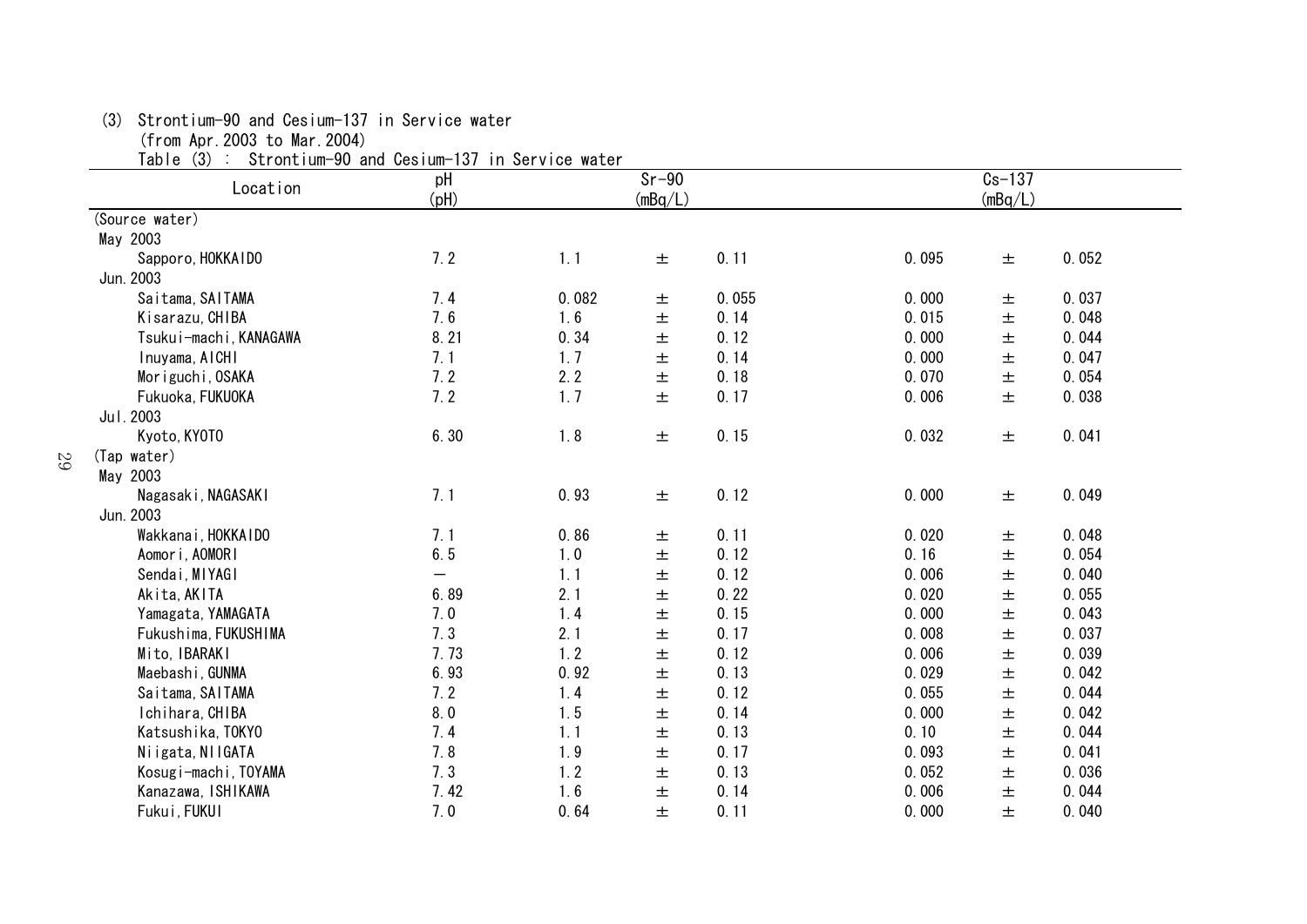| Location               | pH<br>(Hq) |       | $Sr-90$<br>(mBq/L) |       |       | $Cs - 137$<br>(mBq/L) |       |
|------------------------|------------|-------|--------------------|-------|-------|-----------------------|-------|
| Kofu, YAMANASHI        | 7.2        | 0.79  | $\pm$              | 0.10  | 0.000 | $\pm$                 | 0.042 |
| Nagano, NAGANO         | 7.46       | 0.76  | $\pm$              | 0.096 | 0.000 | $\pm$                 | 0.037 |
| Shizuoka, SHIZUOKA     | 7.06       | 0.76  | $\pm$              | 0.12  | 0.062 | $\pm$                 | 0.043 |
| Nagoya, AICHI          | 7.0        | 1.7   | $\pm$              | 0.15  | 0.000 | $\pm$                 | 0.043 |
| Yokkaichi, MIE         | 7.6        | 3.4   | $\pm$              | 0.19  | 0.10  | $\pm$                 | 0.041 |
| Otsu, SHIGA            | 7.1        | 2.4   | $\pm$              | 0.16  | 0.000 | $\pm$                 | 0.042 |
| Kobe, HY0GO            | 7.06       | 1.7   | $\pm$              | 0.13  | 0.000 | $\pm$                 | 0.044 |
| Nara, NARA             | 7.6        | 2.2   | $\pm$              | 0.18  | 0.000 | $\pm$                 | 0.042 |
| Hawai-machi, TOTTORI   | 7.30       | 0.049 | $\pm$              | 0.069 | 0.010 | $\pm$                 | 0.052 |
| Matsue, SHIMANE        | —          | 2.0   | $\pm$              | 0.15  | 0.031 | $\pm$                 | 0.036 |
| Okayama, OKAYAMA       | 6.8        | 1.7   | 士                  | 0.14  | 0.000 | $\pm$                 | 0.035 |
| Hiroshima, HIROSHIMA   | 6.4        | 1.9   | $\pm$              | 0.14  | 0.000 | $\pm$                 | 0.045 |
| Ube, YAMAGUCHI         | 7.4        | 1.4   | $\pm$              | 0.12  | 0.000 | $\pm$                 | 0.040 |
| Tokushima, TOKUSHIMA   | 7.0        | 1.4   | $\pm$              | 0.17  | 0.006 | $\pm$                 | 0.041 |
| Takamatsu, KAGAWA      | 7.45       | 2.1   | $\pm$              | 0.16  | 0.000 | $\pm$                 | 0.044 |
| Matsuyama, EHIME       | 7.5        | 1.4   | $\pm$              | 0.13  | 0.000 | $\pm$                 | 0.040 |
| Fukuoka, FUKUOKA       | 7.2        | 1.9   | $\pm$              | 0.18  | 0.012 | $\pm$                 | 0.038 |
| Saga, SAGA             | 6.5        | 1.3   | $\pm$              | 0.11  | 0.009 | $\pm$                 | 0.041 |
| Uto, KUMAMOTO          | 7.45       | 0.052 | $\pm$              | 0.061 | 0.000 | $\pm$                 | 0.042 |
| Oita, OITA             | 7.7        | 0.83  | $\pm$              | 0.13  | 0.060 | $\pm$                 | 0.062 |
| Miyazaki, MIYAZAKI     | 7.1        | 1.2   | $\pm$              | 0.13  | 0.051 | $\pm$                 | 0.038 |
| Jul. 2003              |            |       |                    |       |       |                       |       |
| Morioka, IWATE         | 7.29       | 0.84  | $\pm$              | 0.12  | 0.000 | 土                     | 0.037 |
| Chigasaki, KANAGAWA    | 7.6        | 0.32  | $\pm$              | 0.088 | 0.013 | $\pm$                 | 0.044 |
| Kyoto, KYOTO           | 6.32       | 1.9   | $\pm$              | 0.16  | 0.058 | $\pm$                 | 0.044 |
| Osaka, OSAKA           | 7.5        | 2.2   | 士                  | 0.16  | 0.003 | 土                     | 0.034 |
| Aug. 2003              |            |       |                    |       |       |                       |       |
| Kagoshima, KAGOSHIMA   | 7.7        | 0.56  | $\pm$              | 0.11  | 0.025 | 土                     | 0.039 |
| Naha, OK INAWA         | 7.575      | 2.6   | $\pm$              | 0.18  | 0.000 | $\pm$                 | 0.032 |
| Sep. 2003              |            |       |                    |       |       |                       |       |
| Shingu, WAKAYAMA       | 6.1        | 1.5   | $\pm$              | 0.15  | 0.075 | 土                     | 0.044 |
| Jan. 2004              |            |       |                    |       |       |                       |       |
| Kawachi-machi, TOCHIGI | 7.1        | 0.34  | $\pm$              | 0.080 | 0.024 | $\pm$                 | 0.041 |
|                        |            |       |                    |       |       |                       |       |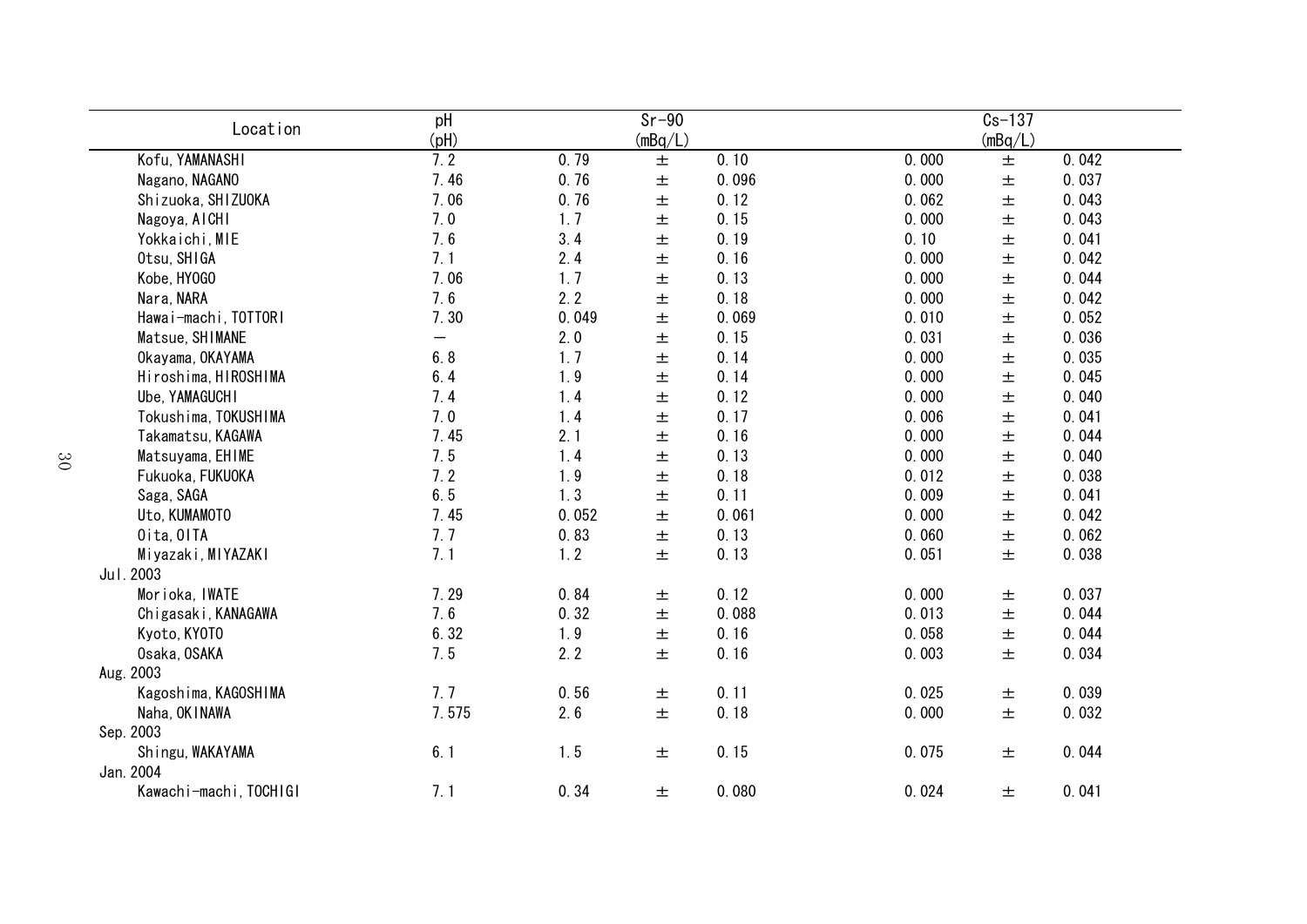(4) Strontium-90 and Cesium-137 in Fresh water

(from Apr.2003 to Mar.2004)

Table (4) : Strontium-90 and Cesium-137 in Fresh water

| Location             | pH<br>(pH) |       | $Sr-90$<br>(mBq/L) |       |       | $Cs - 137$<br>(mBq/L) |       |
|----------------------|------------|-------|--------------------|-------|-------|-----------------------|-------|
| (Fresh water)        |            |       |                    |       |       |                       |       |
| May 2003             |            |       |                    |       |       |                       |       |
| Tsuchiura, IBARAKI   | 8.3        | 2.1   | 土                  | 0.16  | 0.49  | 土                     | 0.062 |
| Jul. 2003            |            |       |                    |       |       |                       |       |
| Ishikari, HOKKAIDO   | 7.1        | 1.5   | 土                  | 0.14  | 0.31  | 土                     | 0.064 |
| Aug. 2003            |            |       |                    |       |       |                       |       |
| Akita, AKITA         | 6.53       | 2.4   | 土                  | 0.20  | 0.31  | 土                     | 0.063 |
| Tsuruga, FUKUI       | 7.0        | 3.0   | 土                  | 0.19  | 1.3   | $\pm$                 | 0.09  |
| Sep. 2003            |            |       |                    |       |       |                       |       |
| Fukushima, FUKUSHIMA | 6.4        | 0.15  | 土                  | 0.086 | 0.043 | 土                     | 0.035 |
| 0ct. 2003            |            |       |                    |       |       |                       |       |
| Seki-machi, MIE      | 7.2        | 4.6   | 土                  | 0.23  | 0.000 | 士                     | 0.038 |
| Syobara, HIROSHIMA   | 7.1        | 1.5   | 土                  | 0.13  | 0.012 | 土                     | 0.043 |
| Nov. 2003            |            |       |                    |       |       |                       |       |
| Niigata, NIIGATA     | 6.84       | 2.0   | 土                  | 0.19  | 0.071 | 土                     | 0.045 |
| Suwa, NAGANO         | 8.88       | 0.65  | 土                  | 0.094 | 0.11  | 土                     | 0.048 |
| Dec. 2003            |            |       |                    |       |       |                       |       |
| Uji, KYOTO           | 7.06       | 0.091 | 土                  | 0.061 | 0.003 | 土                     | 0.041 |
|                      |            |       |                    |       |       |                       |       |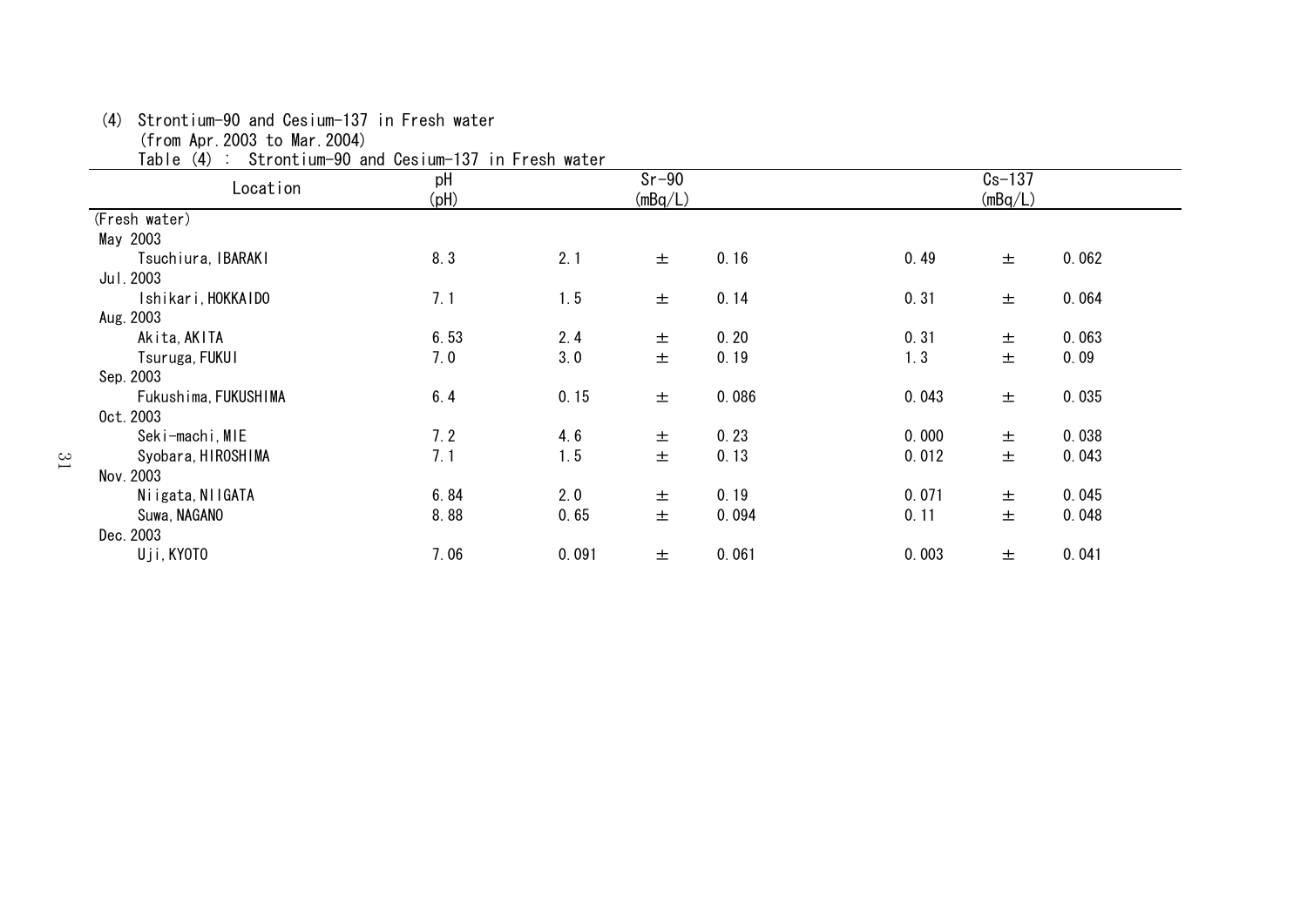## (5) Strontium-90 and Cesium-137 in Soil

(from Apr.2003 to Mar.2004)

Table (5) : Strontium-90 and Cesium-137 in Soil

|                      | Sampling                             |      |         | $Sr-90$ |     |                        |     | $Cs - 137$ |         |       |      |              |                  |  |
|----------------------|--------------------------------------|------|---------|---------|-----|------------------------|-----|------------|---------|-------|------|--------------|------------------|--|
| Location             | depth (cm)                           |      | (Bq/kg) |         |     | (MBq/km <sup>2</sup> ) |     |            | (Bq/kg) |       |      | $(MBq/km^2)$ |                  |  |
| May 2003             |                                      |      |         |         |     |                        |     |            |         |       |      |              |                  |  |
| Tokai-mura, IBARAKI  | 5<br>$0 -$                           | 2.0  | 土       | 0.19    | 72  | $\pm$                  | 7.0 | 18         | $\pm$   | 0.4   | 670  | 士            | 15               |  |
| Tokai-mura, IBARAKI  | 5<br>20<br>$\overline{\phantom{a}}$  | 5.2  | 土       | 0.28    | 680 | $\pm$                  | 37  | 12         | 士       | 0.3   | 1500 | 士            | 40               |  |
| Akabane-machi, AICHI | 5<br>0<br>$\overline{\phantom{m}}$   | 1.2  | 土       | 0.14    | 30  | $\pm$                  | 3.5 | 7.1        | 土       | 0.24  | 180  | 士            | $\boldsymbol{6}$ |  |
| Akabane-machi, AICHI | 20<br>5<br>$\overline{\phantom{m}}$  | 0.86 | 土       | 0.12    | 59  | 士                      | 8.3 | 9.6        | 土       | 0.28  | 660  | 土            | 19               |  |
| Shingu, WAKAYAMA     | $\overline{5}$<br>$0 -$              | 0.14 | 土       | 0.063   | 5.0 | $\pm$                  | 2.2 | 2.7        | 士       | 0.15  | 98   | 士            | 5.4              |  |
| Shingu, WAKAYAMA     | $5 -$<br>20                          | 0.26 | 土       | 0.085   | 29  | $\pm$                  | 9.3 | 0.94       | $\pm$   | 0.094 | 100  | 士            | 10               |  |
| Jun. 2003            |                                      |      |         |         |     |                        |     |            |         |       |      |              |                  |  |
| Fukushima, FUKUSHIMA | 5<br>$0 -$                           | 1.6  | 土       | 0.15    | 56  | 土                      | 5.2 | 22         | 土       | 0.4   | 780  | 土            | 15               |  |
| Fukushima, FUKUSHIMA | 20<br>$5 -$                          | 2.0  | 土       | 0.17    | 200 | $\pm$                  | 17  | 14         | 士       | 0.3   | 1400 | 士            | 30               |  |
| Jul. 2003            |                                      |      |         |         |     |                        |     |            |         |       |      |              |                  |  |
| Aomori, AOMORI       | 5<br>$0 -$                           | 2.4  | 土       | 0.18    | 91  | $\pm$                  | 6.9 | 6.0        | $\pm$   | 0.23  | 230  | 土            | 9                |  |
| Aomori, AOMORI       | 20<br>5<br>$\overline{\phantom{a}}$  | 2.3  | 士       | 0.19    | 210 | 土                      | 17  | 5.8        | 士       | 0.22  | 530  | 土            | 20               |  |
| Maebashi, GUNMA      | 5<br>$0 -$                           | 1, 7 | 土       | 0.16    | 76  | $\pm$                  | 7.3 | 3.2        | 土       | 0.17  | 150  | 土            | 8                |  |
| Maebashi, GUNMA      | 20<br>5<br>$\overline{\phantom{m}}$  | 0.93 | 土       | 0.12    | 69  | $\pm$                  | 9.2 | 0.92       | 土       | 0.10  | 68   | 土            | 7.4              |  |
| Kashiwazaki, NIIGATA | 5<br>0                               | 0.23 | 土       | 0.076   | 14  | $\pm$                  | 4.5 | 14         | 土       | 0.3   | 840  | 士            | 20               |  |
| Kashiwazaki, NIIGATA | 20<br>5<br>$\overline{\phantom{m}}$  | 0.17 | 土       | 0.071   | 36  | $\pm$                  | 15  | 8.7        | 士       | 0.26  | 1800 | 士            | 50               |  |
| Kosugi-machi, TOYAMA | 5<br>$0 -$                           | 0.35 | 土       | 0.084   | 18  | 土                      | 4.3 | 0.75       | 土       | 0.085 | 38   | $\pm$        | 4.3              |  |
| Kosugi-machi, TOYAMA | 20<br>5<br>$\overline{\phantom{m}}$  | 0.15 | 土       | 0.068   | 22  | $\pm$                  | 10  | 0.43       | 土       | 0.069 | 63   | 土            | 10               |  |
| Kanazawa, ISHIKAWA   | 5<br>0                               | 4.8  | 土       | 0.27    | 180 | $\pm$                  | 10  | 31         | 土       | 0.5   | 1200 | 士            | 20               |  |
| Kanazawa, ISHIKAWA   | 20<br>5.<br>$\overline{\phantom{m}}$ | 4.8  | 土       | 0.29    | 550 | $\pm$                  | 34  | 26         | 士       | 0.5   | 3100 | 土            | 60               |  |
| Fukui, FUKUI         | 5<br>$0 -$                           | 0.32 | 土       | 0.088   | 15  | 士                      | 4.1 | 2.9        | 土       | 0.16  | 140  | 士            | $\overline{1}$   |  |
| Fukui, FUKUI         | 20<br>5                              | 0.43 | 士       | 0.095   | 32  | $\pm$                  | 7.1 | 1.8        | $\pm$   | 0.13  | 140  | 士            | 10               |  |
| Gifu, GIFU           | 5<br>0<br>$\overline{\phantom{0}}$   | 0.37 | 土       | 0.091   | 13  | $\pm$                  | 3.3 | 7.7        | 土       | 0.26  | 280  | 士            | $\boldsymbol{9}$ |  |
| Gifu, GIFU           | 20<br>5.<br>$\overline{\phantom{m}}$ | 1.2  | 土       | 0.14    | 170 | $\pm$                  | 20  | 6.2        | 士       | 0.23  | 870  | 土            | 32               |  |
| Gotenba, SHIZUOKA    | 5<br>0                               | 0.52 | 士       | 0.10    | 12  | 土                      | 2.5 | 7.0        | 士       | 0.25  | 160  | 土            | $6\phantom{.}$   |  |
| Gotenba, SHIZUOKA    | 20<br>5                              | 0.46 | 土       | 0.11    | 38  | $\pm$                  | 9.1 | 3.2        | $\pm$   | 0.17  | 270  | 士            | 14               |  |
| Yasu-machi, SHIGA    | 5<br>$0 -$                           | 0.19 | 土       | 0.077   | 11  | $\pm$                  | 4.6 | 0.50       | 土       | 0.072 | 30   | 士            | 4.3              |  |
| Yasu-machi, SHIGA    | 20<br>5<br>$\overline{\phantom{m}}$  | 0.32 | 土       | 0.088   | 42  | $\pm$                  | 12  | 1.6        | 士       | 0.12  | 210  | 士            | 15               |  |
| Kyoto, KY0T0         | 5<br>0                               | 1.1  | 士       | 0.13    | 27  | 土                      | 3.2 | 2.6        | 士       | 0.15  | 62   | 土            | 3.5              |  |
| Kyoto, KY0T0         | 20<br>5<br>$\overline{\phantom{m}}$  | 0.62 | 土       | 0.11    | 93  | 土                      | 16  | 2.0        | 士       | 0.13  | 300  | 土            | 20               |  |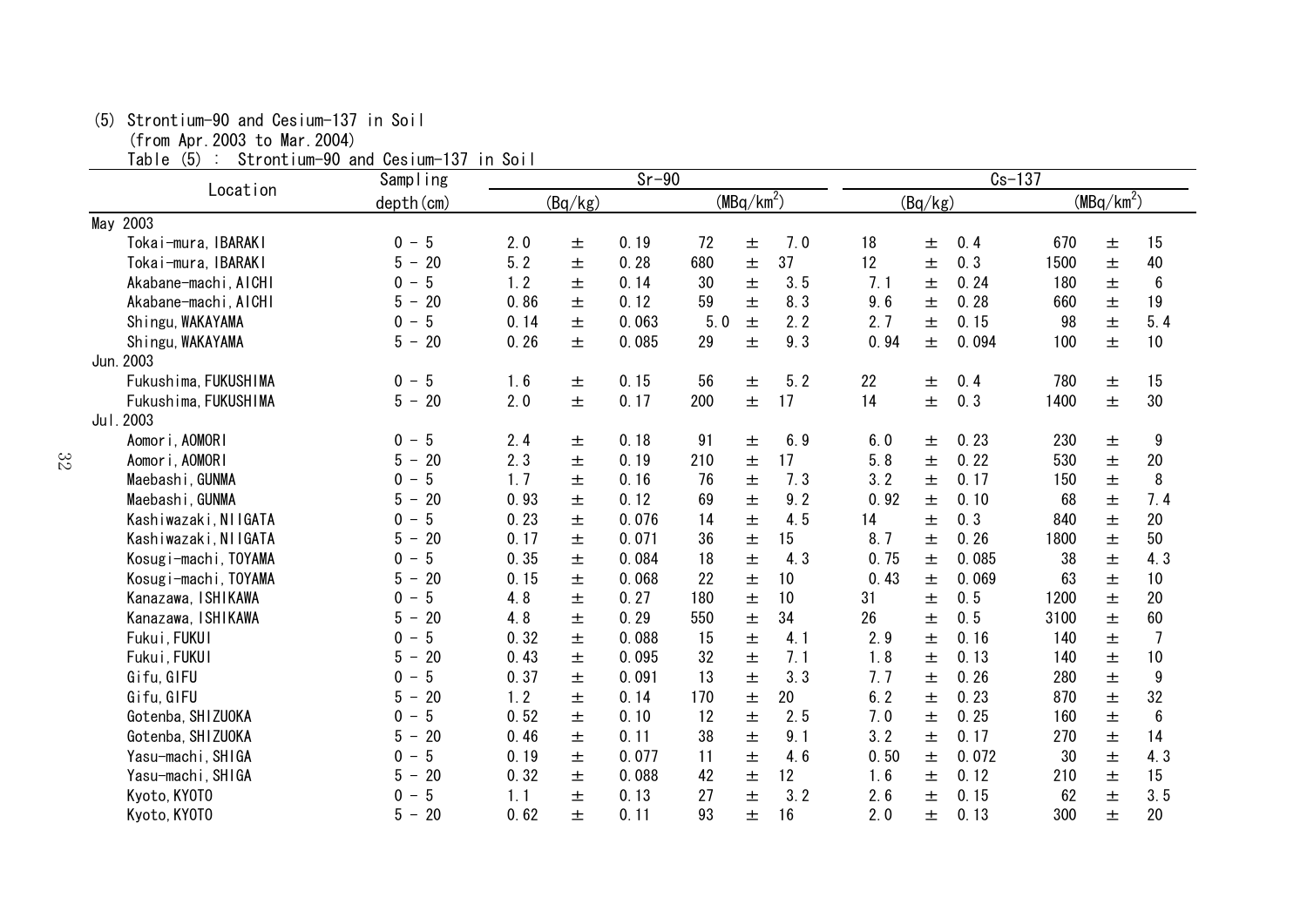|                          | Sampling                                  | $Sr-90$ |         |       |     |                        |     |       |         |       | $c_s$ -137 |              |                  |
|--------------------------|-------------------------------------------|---------|---------|-------|-----|------------------------|-----|-------|---------|-------|------------|--------------|------------------|
| Location                 | depth (cm)                                |         | (Bq/kg) |       |     | (MBq/km <sup>2</sup> ) |     |       | (Bq/kg) |       |            | $(MBq/km^2)$ |                  |
| Kasai, HY0GO             | $0 - 5$                                   | 1.4     | 土       | 0.14  | 86  | 士                      | 9.1 | 18    | $\pm$   | 0.4   | 1200       | 士            | 20               |
| Kasai, HY0GO             | 5<br>20<br>$-$                            | 0.24    | 土       | 0.083 | 34  | 土                      | 12  | 1.3   | 土       | 0.11  | 190        | 土            | 15               |
| Kashihara, NARA          | 5<br>$\mathbf{0}$                         | 0.54    | 士       | 0.10  | 37  | 士                      | 7.0 | 4.2   | 士       | 0.18  | 290        | 士            | 13               |
| Kashihara, NARA          | 20<br>5<br>$\overline{\phantom{m}}$       | 0.54    | 士       | 0.11  | 35  | 士                      | 6.9 | 4.4   | 土       | 0.19  | 290        | 士            | 12               |
| Hawai-machi, TOTTORI     | 5<br>$\mathbf{0}$                         | 0.052   | 士       | 0.055 | 4.2 | 土                      | 4.4 | 0.41  | 土       | 0.078 | 33         | 土            | 6.3              |
| Hawai-machi, TOTTORI     | 20<br>5                                   | 0.26    | 土       | 0.074 | 31  | 士                      | 8.8 | 0.37  | $\pm$   | 0.065 | 44         | 土            | 7.7              |
| Oda, SHIMANE             | 5<br>$\Omega$                             | 6.0     | 土       | 0.35  | 92  | 士                      | 5.3 | 18    | 土       | 0.5   | 280        | 士            | $\overline{7}$   |
| Oda, SHIMANE             | 20<br>5                                   | 2.6     | 土       | 0.20  | 210 | 土                      | 16  | 9.4   | $\pm$   | 0.28  | 730        | 土            | 22               |
| Asahi-machi, OKAYAMA     | 5<br>$\Omega$                             | 0.93    | 士       | 0.12  | 53  | 士                      | 7.0 | 1.2   | $\pm$   | 0.10  | 66         | 士            | 6.0              |
| Asahi-machi, OKAYAMA     | 20<br>5                                   | 0.42    | 土       | 0.088 | 73  | $\pm$                  | 15  | 0.061 | $\pm$   | 0.043 | 11         | 土            | 7.5              |
| Hiroshima, HIROSHIMA     | 5<br>$\Omega$<br>$\overline{\phantom{a}}$ | 0.76    | 士       | 0.11  | 61  | 士                      | 8.7 | 3.2   | $\pm$   | 0.16  | 260        | 士            | 13               |
| Hiroshima, HIROSHIMA     | 20<br>5<br>$\overline{\phantom{a}}$       | 1.1     | 士       | 0.13  | 190 | 士                      | 21  | 6.5   | $\pm$   | 0.22  | 1100       | 士            | 40               |
| Kamiita-machi, TOKUSHIMA | 5<br>0<br>$\overline{\phantom{a}}$        | 0.49    | 土       | 0.090 | 27  | 士                      | 5.1 | 1.9   | $\pm$   | 0.13  | 110        | 土            | $\overline{1}$   |
| Kamiita-machi, TOKUSHIMA | 5<br>20<br>$\overline{\phantom{0}}$       | 0.51    | 士       | 0.094 | 74  | 士                      | 14  | 2.0   | $\pm$   | 0.13  | 290        | 士            | 19               |
| Sakaide, KAGAWA          | 5<br>$\Omega$<br>$\overline{\phantom{a}}$ | 1.4     | 士       | 0.15  | 52  | 士                      | 5.4 | 5.8   | $\pm$   | 0.22  | 210        | 士            | 8                |
| Sakaide, KAGAWA          | 20<br>5                                   | 1.6     | 土       | 0.16  | 94  | 土                      | 9.2 | 0.66  | $\pm$   | 0.082 | 39         | 士            | 4.8              |
| Matsuyama, EHIME         | 5<br>$\Omega$                             | 2.0     | 土       | 0.17  | 22  | $\pm$                  | 1.9 | 21    | 土       | 0.4   | 240        | 士            | 5                |
| Matsuyama, EHIME         | 20<br>5<br>$\overline{\phantom{m}}$       | 0.61    | 士       | 0.10  | 21  | 士                      | 3.5 | 17    | 士       | 0.4   | 570        | 士            | 12               |
| Kochi, KOCHI             | 5<br>0                                    | 3.0     | 土       | 0.21  | 82  | 士                      | 5.7 | 20    | 土       | 0.4   | 540        | 士            | 11               |
| Kochi, KOCHI             | 20<br>5                                   | 3.9     | 土       | 0.27  | 180 | $\pm$                  | 12  | 12    | 土       | 0.3   | 550        | 士            | 15               |
| Fukuoka, FUKUOKA         | 5<br>0                                    | 4.7     | 土       | 0.26  | 350 | $\pm$                  | 20  | 2.7   | $\pm$   | 0.15  | 210        | 土            | 11               |
| Fukuoka, FUKUOKA         | 20<br>5                                   | 1.9     | 土       | 0.17  | 320 | $\pm$                  | 29  | 0.81  | $\pm$   | 0.086 | 140        | 土            | 15               |
| Obama-machi, NAGASAKI    | 5<br>$\Omega$                             | 2.2     | 士       | 0.17  | 38  | 士                      | 3.1 | 34    | 士       | 0.5   | 610        | $\pm$        | $\boldsymbol{9}$ |
| Obama-machi, NAGASAKI    | 20<br>5.<br>$\overline{\phantom{a}}$      | 3.4     | 土       | 0.22  | 130 | 士                      | 8   | 19    | 土       | 0.4   | 710        | 士            | 15               |
| Nishihara-mura, KUMAMOTO | 5<br>0                                    | 3.3     | 土       | 0.21  | 74  | 士                      | 4.8 | 54    | 土       | 0.6   | 1200       | 士            | 10               |
| Nishihara-mura, KUMAMOTO | 20<br>5                                   | 4.0     | 土       | 0.23  | 250 | 土                      | 14  | 14    | 土       | 0.3   | 860        | 士            | 20               |
| Kuju-machi, OITA         | 5<br>$\Omega$                             | 1.6     | 土       | 0.15  | 24  | 士                      | 2.3 | 56    | 土       | 0.7   | 860        | 士            | 11               |
| Kuju-machi, OITA         | 5<br>20<br>$\overline{\phantom{0}}$       | 1.6     | 土       | 0.15  | 72  | 士                      | 6.8 | 15    | 土       | 0.4   | 680        | 士            | 15               |
| Sadowara-machi, MIYAZAKI | 5<br>$\Omega$                             | 0.71    | 土       | 0.11  | 28  | 士                      | 4.3 | 1.9   | 士       | 0.13  | 76         | 士            | 5.0              |
| Sadowara-machi, MIYAZAKI | 20<br>$5 -$                               | 0.63    | 土       | 0.11  | 100 | 土                      | 17  | 2.0   | $\pm$   | 0.13  | 330        | 士            | 21               |
| Aug. 2003                |                                           |         |         |       |     |                        |     |       |         |       |            |              |                  |
| Sapporo, HOKKAIDO        | 5<br>0<br>$\overline{\phantom{a}}$        | 5.1     | 土       | 0.27  | 110 | 土                      | 6   | 24    | 士       | 0.4   | 530        | 土            | 9                |
| Sapporo, HOKKAIDO        | 20<br>5<br>$\overline{\phantom{0}}$       | 5.2     | 士       | 0.27  | 480 | 土                      | 25  | 14    | 土       | 0.3   | 1300       | 士            | 30               |
| Mutsu, AOMORI            | 5<br>$0 -$                                | 0.28    | 士       | 0.082 | 12  | 士                      | 3.3 | 3.0   | $\pm$   | 0.16  | 120        | 士            | 6                |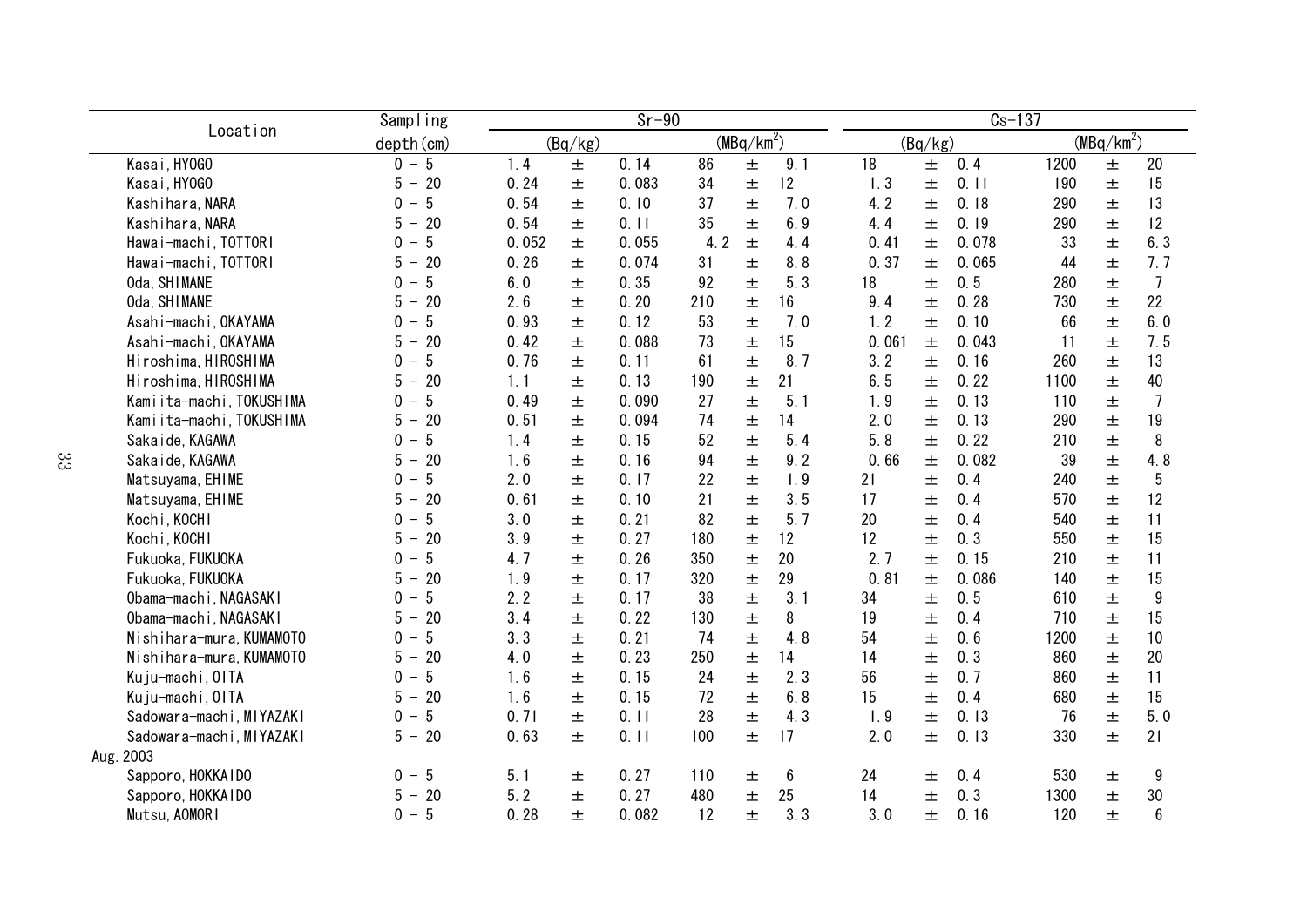|                         | Sampling                                                   |       |         | $Sr-90$ |     |                        |                | $Cs-137$ |         |       |      |              |                 |  |  |
|-------------------------|------------------------------------------------------------|-------|---------|---------|-----|------------------------|----------------|----------|---------|-------|------|--------------|-----------------|--|--|
| Location                | depth (cm)                                                 |       | (Bq/kg) |         |     | (MBq/km <sup>2</sup> ) |                |          | (Bq/kg) |       |      | $(MBq/km^2)$ |                 |  |  |
| Mutsu, AOMORI           | $5 - 20$                                                   | 0.55  | 土       | 0.10    | 89  | 士                      | 17             | 0.63     | 士       | 0.077 | 100  | 士            | 12              |  |  |
| Takizawa-mura, IWATE    | $5\phantom{.0}$<br>$\mathbf 0$<br>$\overline{\phantom{m}}$ | 6.7   | 土       | 0.30    | 190 | 士                      | 8              | 57       | 土       | 0.7   | 1600 | 士            | 20              |  |  |
| Takizawa-mura, IWATE    | 5<br>20<br>$\overline{\phantom{m}}$                        | 7.7   | 土       | 0.31    | 680 | 土                      | 28             | 8.7      | 土       | 0.27  | 760  | 士            | 23              |  |  |
| Imaichi, TOCHIGI        | 5<br>0                                                     | 6.8   | 士       | 0.31    | 58  | 土                      | 2.6            | 35       | 土       | 0.5   | 300  | 士            | 5               |  |  |
| Imaichi, TOCHIGI        | 20<br>5<br>$\overline{\phantom{0}}$                        | 2.4   | 土       | 0.19    | 84  | 土                      | 6.7            | 5.2      | 土       | 0.21  | 180  | 土            | 7               |  |  |
| Saitama, SAITAMA        | 5<br>$\mathbf{0}$                                          | 1.0   | 土       | 0.13    | 26  | 士                      | 3.5            | 7.4      | 土       | 0.25  | 190  | 土            | $6\phantom{1}6$ |  |  |
| Saitama, SAITAMA        | 20<br>5                                                    | 1.1   | 土       | 0.14    | 100 | 士                      | 12             | 0.82     | $\pm$   | 0.088 | 75   | 土            | 8.1             |  |  |
| Ichihara, CHIBA         | 5<br>$\Omega$                                              | 0.026 | 士       | 0.056   | 1.0 | 士                      | 2.2            | 1.9      | $\pm$   | 0.13  | 75   | 士            | 5.2             |  |  |
| Ichihara, CHIBA         | 20<br>5                                                    | 0.24  | 士       | 0.074   | 34  | 土                      | 11             | 1.6      | $\pm$   | 0.12  | 230  | 士            | 18              |  |  |
| Shinjuku, TOKYO         | 5<br>$\Omega$                                              | 1.1   | 土       | 0.16    | 35  | 土                      | 5.3            | 4.2      | $\pm$   | 0.19  | 140  | 土            | $\overline{7}$  |  |  |
| Shinjuku, TOKYO         | 20<br>5                                                    | 0.56  | 士       | 0.13    | 54  | 土                      | 13             | 4.2      | $\pm$   | 0.20  | 400  | 士            | 19              |  |  |
| Yokohama, KANAGAWA      | 5<br>$\Omega$                                              | 0.59  | 士       | 0.11    | 17  | 士                      | 3.1            | 1.9      | $\pm$   | 0.13  | 54   | 士            | 3.7             |  |  |
| Yokohama, KANAGAWA      | 5<br>20                                                    | 0.80  | 士       | 0.12    | 71  | 士                      | 11             | 1.7      | 士       | 0.13  | 150  | 士            | 11              |  |  |
| Takane-machi, YAMANASHI | 5<br>$\Omega$                                              | 5.3   | 士       | 0.30    | 120 | 士                      | $\overline{7}$ | 20       | 土       | 0.4   | 450  | 士            | 9               |  |  |
| Takane-machi, YAMANASHI | 5<br>20<br>$\overline{\phantom{m}}$                        | 6.1   | 土       | 0.30    | 420 | $\pm$                  | 20             | 13       | 土       | 0.3   | 920  | 士            | 23              |  |  |
| Nagano, NAGANO          | 5<br>0<br>$\overline{\phantom{m}}$                         | 1.2   | 土       | 0.13    | 26  | $\pm$                  | 2.9            | 8.9      | 土       | 0.27  | 200  | 士            | $6\phantom{.}$  |  |  |
| Nagano, NAGANO          | 20<br>5<br>$\overline{\phantom{m}}$                        | 0.77  | 士       | 0.12    | 58  | $\pm$                  | 9.0            | 1.0      | 土       | 0.10  | 79   | 士            | 7.5             |  |  |
| Osaka, OSAKA            | 5<br>0                                                     | 0.28  | 士       | 0.081   | 15  | 士                      | 4.3            | 2.1      | $\pm$   | 0.14  | 110  | 士            | $\overline{7}$  |  |  |
| Osaka, OSAKA            | 20<br>5                                                    | 0.73  | 士       | 0.11    | 120 | 土                      | 18             | 3.1      | $\pm$   | 0.16  | 500  | 士            | 26              |  |  |
| Hagi, YAMAGUCHI         | 5<br>0                                                     | 0.51  | 士       | 0.096   | 40  | 士                      | 7.4            | 4.6      | $\pm$   | 0.19  | 360  | 士            | 15              |  |  |
| Hagi, YAMAGUCHI         | 20<br>5                                                    | 1.4   | 土       | 0.14    | 340 | 土                      | 35             | 4.6      | $\pm$   | 0.19  | 1200 | 士            | 50              |  |  |
| Naha, OK I NAWA         | 5<br>0                                                     | 0.88  | 士       | 0.11    | 47  | $\pm$                  | 5.9            | 4.8      | 土       | 0.20  | 250  | 士            | 11              |  |  |
| Naha, OK I NAWA         | $-20$<br>5                                                 | 0.75  | Ŧ.      | 0.11    | 130 | 士                      | 18             | 3.1      | $\pm$   | 0.17  | 530  | 士            | 29              |  |  |
| Sep. 2003               |                                                            |       |         |         |     |                        |                |          |         |       |      |              |                 |  |  |
| Iwadeyama-machi, MIYAGI | $0 - 5$                                                    | 1.6   | 土       | 0.17    | 64  | 土                      | 6.7            | 4.0      | 士       | 0.19  | 160  | 土            | 7               |  |  |
| Iwadeyama-machi, MIYAGI | 20<br>5<br>$\overline{\phantom{m}}$                        | 1.5   | 士       | 0.15    | 270 | 士                      | 29             | 2.8      | 土       | 0.16  | 520  | 士            | 29              |  |  |
| Yamagata, YAMAGATA      | 5<br>$\Omega$<br>$\overline{\phantom{0}}$                  | 3.2   | 士       | 0.21    | 150 | 士                      | 10             | 21       | 士       | 0.4   | 1000 | 士            | 20              |  |  |
| Yamagata, YAMAGATA      | 20<br>5<br>$\overline{\phantom{0}}$                        | 2.0   | 士       | 0.17    | 200 | 土                      | 17             | 6.3      | 士       | 0.23  | 630  | 土            | 23              |  |  |
| Komono-machi, MIE       | 5<br>$\mathbf{0}$                                          | 0.074 | 土       | 0.047   | 4.5 | $\pm$                  | 2.9            | 0.66     | $\pm$   | 0.079 | 40   | 土            | 4.8             |  |  |
| Komono-machi, MIE       | 20<br>5                                                    | 0.14  | 士       | 0.055   | 34  | 士                      | 14             | 0.042    | 土       | 0.038 | 10   | 土            | 9.5             |  |  |
| Saga, SAGA              | 5<br>0                                                     | 0.034 | 土       | 0.058   | 0.8 | $\pm$                  | 1.4            | 0.98     | 土       | 0.095 | 23   | 土            | 2.2             |  |  |
| Saga, SAGA              | 5<br>20                                                    | 0.17  | 土       | 0.074   | 15  | 土                      | 6.2            | 0.34     | $\pm$   | 0.063 | 29   | 土            | 5.3             |  |  |
| Kaimon-machi, KAGOSHIMA | 5<br>0                                                     | 0.16  | 土       | 0.065   | 11  | 士                      | 4.6            | 0.69     | $\pm$   | 0.086 | 49   | 士            | 6.1             |  |  |
| Kaimon-machi, KAGOSHIMA | 20<br>5<br>$\overline{\phantom{m}}$                        | 0.23  | 士       | 0.074   | 35  | 士                      | 11             | 0.79     | 土       | 0.089 | 120  | 士            | 14              |  |  |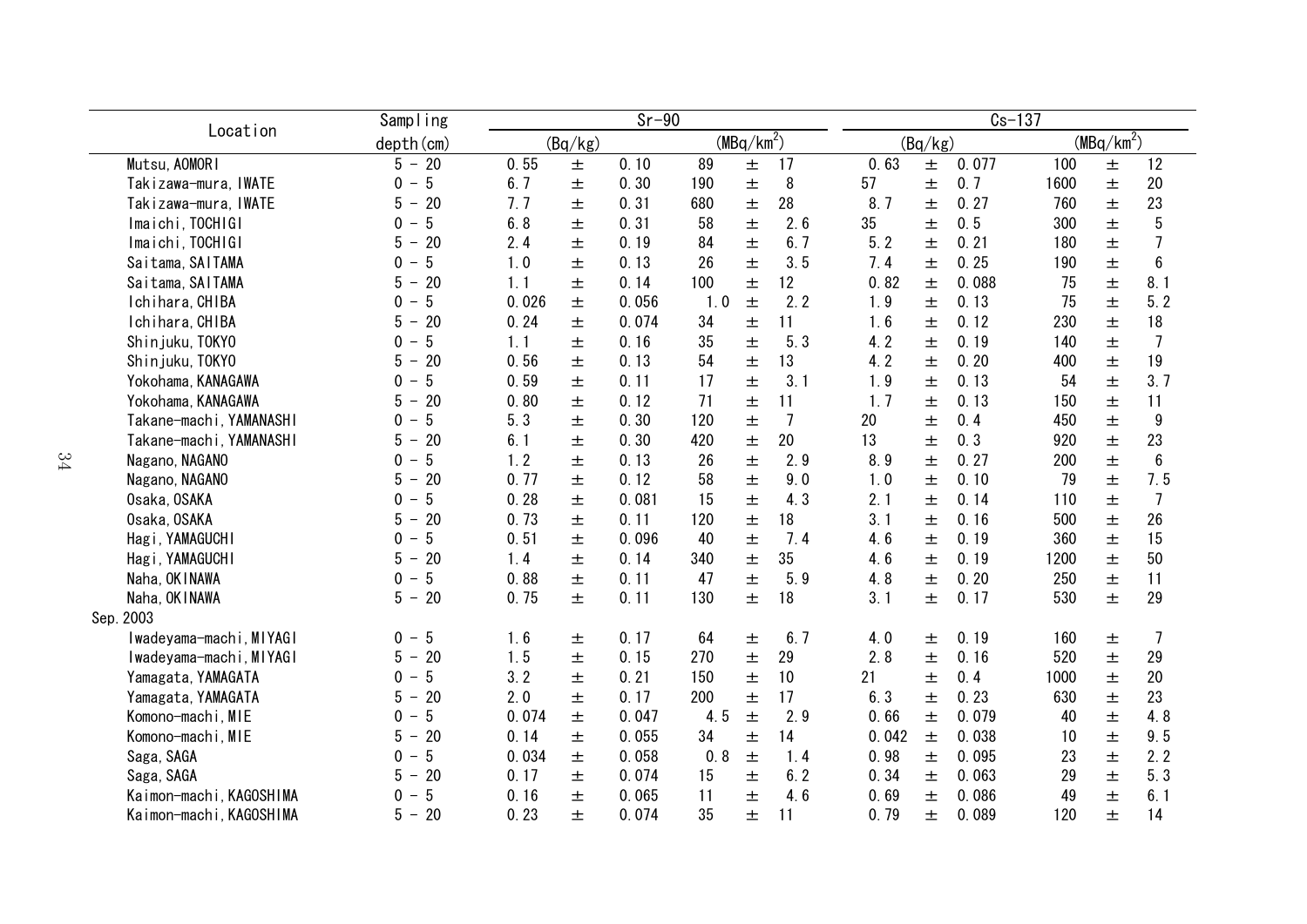| Location     | Sampling                       | $Sr-90$    |         |      |     |              |    | -137<br>Cs-1     |         |     |      |              |    |  |  |
|--------------|--------------------------------|------------|---------|------|-----|--------------|----|------------------|---------|-----|------|--------------|----|--|--|
|              | $depth$ (cm)                   |            | (Bq/kg) |      |     | $(MBq/km^2)$ |    |                  | (Bq/kg) |     |      | $(MBq/km^2)$ |    |  |  |
| 0ct. 2003    |                                |            |         |      |     |              |    |                  |         |     |      |              |    |  |  |
| Akita, AKITA | - 5                            |            |         | . 18 | 87  |              |    | 27<br><u>_ 1</u> | -       | 0.5 | 940  | 土            | 16 |  |  |
| Akita, AKITA | 20<br>$\overline{\phantom{a}}$ | 0.24<br>υ. |         |      | 300 | -⊢<br>–      | 10 |                  | -       |     | 1400 | ÷<br>—       | 30 |  |  |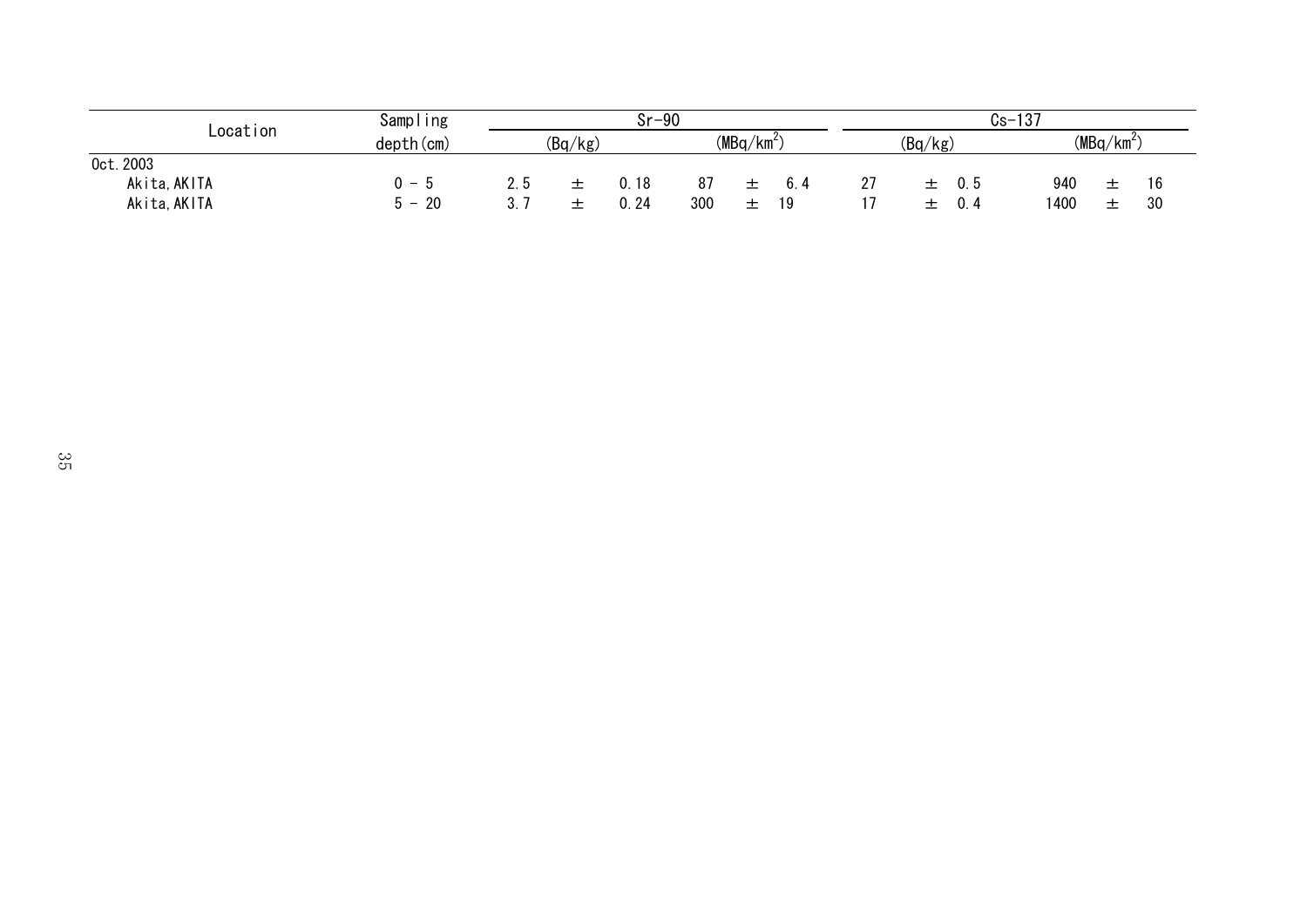## (6) Strontium-90 and Cesium-137 in Seawater

(from Apr.2003 to Mar.2004)

Table (6) : Strontium-90 and Cesium-137 in Seawater

| ιανισ<br>(V) ·           | <b>OLI UIILIUIII 30 AIIU UCSIUIII IOI III OCANALCI</b><br>Sample Volume | C <sub>1</sub> | $Sr-90$          |      | $Cs - 137$ |      |
|--------------------------|-------------------------------------------------------------------------|----------------|------------------|------|------------|------|
| Location                 | analyzed                                                                |                |                  |      |            |      |
|                          | (L )                                                                    | $(\%0)$        | (mBq/L)          |      | (mBq/L)    |      |
| Jun. 2003                |                                                                         |                |                  |      |            |      |
| Yoichi-bay, HOKKAIDO     | 40                                                                      | 18.64          | 1.5<br>0.28<br>土 | 2.0  | 土          | 0.33 |
| Jul. 2003                |                                                                         |                |                  |      |            |      |
| Soma, FUKUSHIMA          | 40                                                                      | 13.90          | 0.27<br>1.4<br>土 | 0.96 | 士          | 0.26 |
| Tokai-mura, IBARAKI      | 40                                                                      | 16.23          | 1.8<br>0.37<br>土 | 1.4  | 土          | 0.28 |
| Ichihara, CHIBA          | 40                                                                      | 18             | 1.3<br>0.26<br>土 | 1.7  | 土          | 0.31 |
| Niigata, NIIGATA         | 40                                                                      | 19.30          | 0.26<br>1.4<br>土 | 1.9  | 土          | 0.33 |
| Osaka-Port, OSAKA        | 40                                                                      | 9.36           | 0.36<br>1.6<br>土 | 1.2  | 土          | 0.26 |
| Aug. 2003                |                                                                         |                |                  |      |            |      |
| Mutsu-bay, AOMORI        | 40                                                                      | 17.4           | 1.7<br>0.30<br>土 | 1.8  | 土          | 0.30 |
| Mutsu, AOMORI            | 40                                                                      | 18.6           | 1.7<br>0.29<br>土 | 2.1  | 土          | 0.32 |
| Taneichi-machi, IWATE    | 40                                                                      | 18.2           | 0.23<br>1.0<br>土 | 1.9  | 土          | 0.32 |
| Tokoname, AICHI          | 40                                                                      | 10.19          | 1.9<br>0.29<br>土 | 1.2  | 土          | 0.27 |
| Yamaguchi-bay, YAMAGUCHI | 40                                                                      | 13.35          | 0.29<br>1.4<br>土 | 1.6  | 土          | 0.31 |
| Kitakyusyu, FUKUOKA      | 40                                                                      | 18.20          | 1.6<br>0.31<br>土 | 1.7  | 土          | 0.29 |
| Sep. 2003                |                                                                         |                |                  |      |            |      |
| Otawa-bay, KANAGAWA      | 40                                                                      | 18.2           | 0.27<br>1.4<br>土 | 2.2  | 土          | 0.34 |
| Kaseda, KAGOSHIMA        | 40                                                                      | 15.74          | 1.7<br>0.30<br>土 | 1.4  | 土          | 0.27 |
| Nov. 2003                |                                                                         |                |                  |      |            |      |
| White-beach, OKINAWA     | 40                                                                      | 20.19          | 1.3<br>0.28<br>土 | 1.9  | 土          | 0.33 |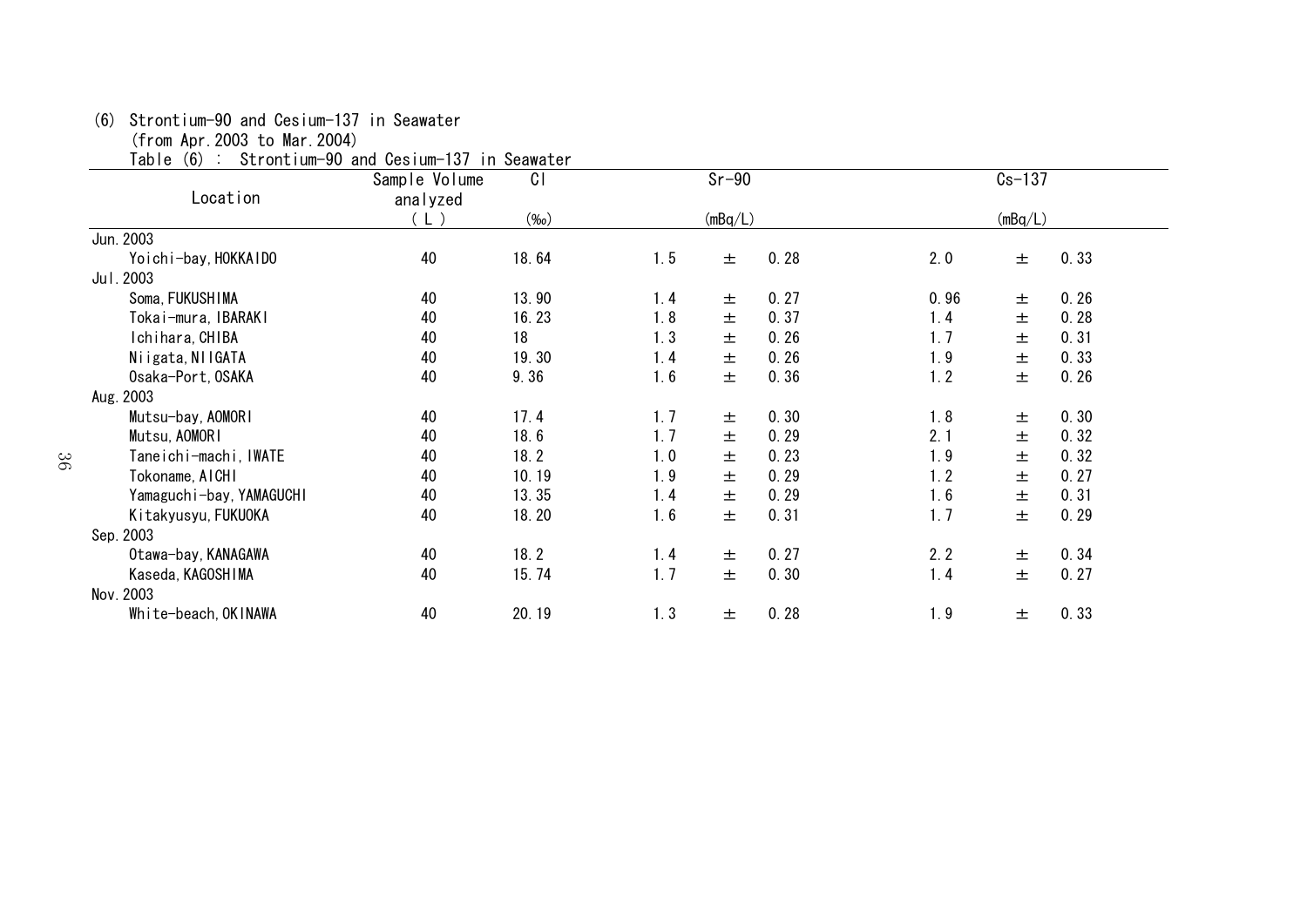| Depth                                                                                                                                                                                                                                                                                                                               |       |   |                                              |                    | $Cs-137$ |       |
|-------------------------------------------------------------------------------------------------------------------------------------------------------------------------------------------------------------------------------------------------------------------------------------------------------------------------------------|-------|---|----------------------------------------------|--------------------|----------|-------|
| (m)                                                                                                                                                                                                                                                                                                                                 |       |   |                                              |                    | (Bq/kg)  |       |
|                                                                                                                                                                                                                                                                                                                                     |       |   |                                              |                    |          |       |
| 13                                                                                                                                                                                                                                                                                                                                  | 0.000 | 士 | 0.047                                        | 0.32               | 士        | 0.066 |
|                                                                                                                                                                                                                                                                                                                                     |       |   |                                              |                    |          |       |
| 5                                                                                                                                                                                                                                                                                                                                   | 0.019 | 士 | 0.054                                        | 0.23               | 士        | 0.051 |
| 10                                                                                                                                                                                                                                                                                                                                  | 0.000 | 士 | 0.050                                        | 0.29               | 士        | 0.061 |
| 16.2                                                                                                                                                                                                                                                                                                                                | 0.006 | 土 | 0.050                                        | 2.0                | 士        | 0.13  |
| 25.0                                                                                                                                                                                                                                                                                                                                | 0.007 | 士 | 0.058                                        | 1.1                | 士        | 0.10  |
| 17.5                                                                                                                                                                                                                                                                                                                                | 0.081 | 土 | 0.059                                        | 1.8                | 土        | 0.13  |
|                                                                                                                                                                                                                                                                                                                                     |       |   |                                              |                    |          |       |
| 10.0                                                                                                                                                                                                                                                                                                                                | 0.13  | 土 | 0.070                                        | 4.2                | 士        | 0.19  |
| 14.0                                                                                                                                                                                                                                                                                                                                | 0.000 | 土 | 0.059                                        | 0.096              | 土        | 0.050 |
| 7.0                                                                                                                                                                                                                                                                                                                                 | 0.042 | 土 | 0.053                                        | 0.35               | 土        | 0.060 |
| 12.6                                                                                                                                                                                                                                                                                                                                | 0.059 | 土 | 0.059                                        | 2.5                | 土        | 0.15  |
| 5                                                                                                                                                                                                                                                                                                                                   | 0.27  | 土 | 0.091                                        | 2.1                | 土        | 0.14  |
|                                                                                                                                                                                                                                                                                                                                     |       |   |                                              |                    |          |       |
| 7.2                                                                                                                                                                                                                                                                                                                                 | 0.12  | 土 | 0.077                                        | 1.4                | 土        | 0.11  |
| 7.0                                                                                                                                                                                                                                                                                                                                 | 0.026 | 土 | 0.058                                        | 0.26               | 土        | 0.059 |
|                                                                                                                                                                                                                                                                                                                                     |       |   |                                              |                    |          |       |
| 13.6                                                                                                                                                                                                                                                                                                                                | 0.031 | 土 | 0.056                                        | 0.099              | 土        | 0.047 |
| Table (7)<br>Location<br>Yoichi-bay, HOKKAIDO<br>Soma, FUKUSHIMA<br>Tokai-mura, IBARAKI<br>Ichihara, CHIBA<br>Niigata, NIIGATA<br>Osaka-Port, OSAKA<br>Mutsu-bay, AOMORI<br>Mutsu, AOMORI<br>Tokoname, AICHI<br>Yamaguchi-bay, YAMAGUCHI<br>Kitakyusyu, FUKUOKA<br>Otawa-bay, KANAGAWA<br>Kaseda, KAGOSHIMA<br>White-beach, OKINAWA |       |   | Strontium-90 and Cesium-137 in Sea sediments | $Sr-90$<br>(Bq/kg) |          |       |

(7) Strontium-90 and Cesium-137 in Sea sediments

(from Apr.2003 to Mar.2004)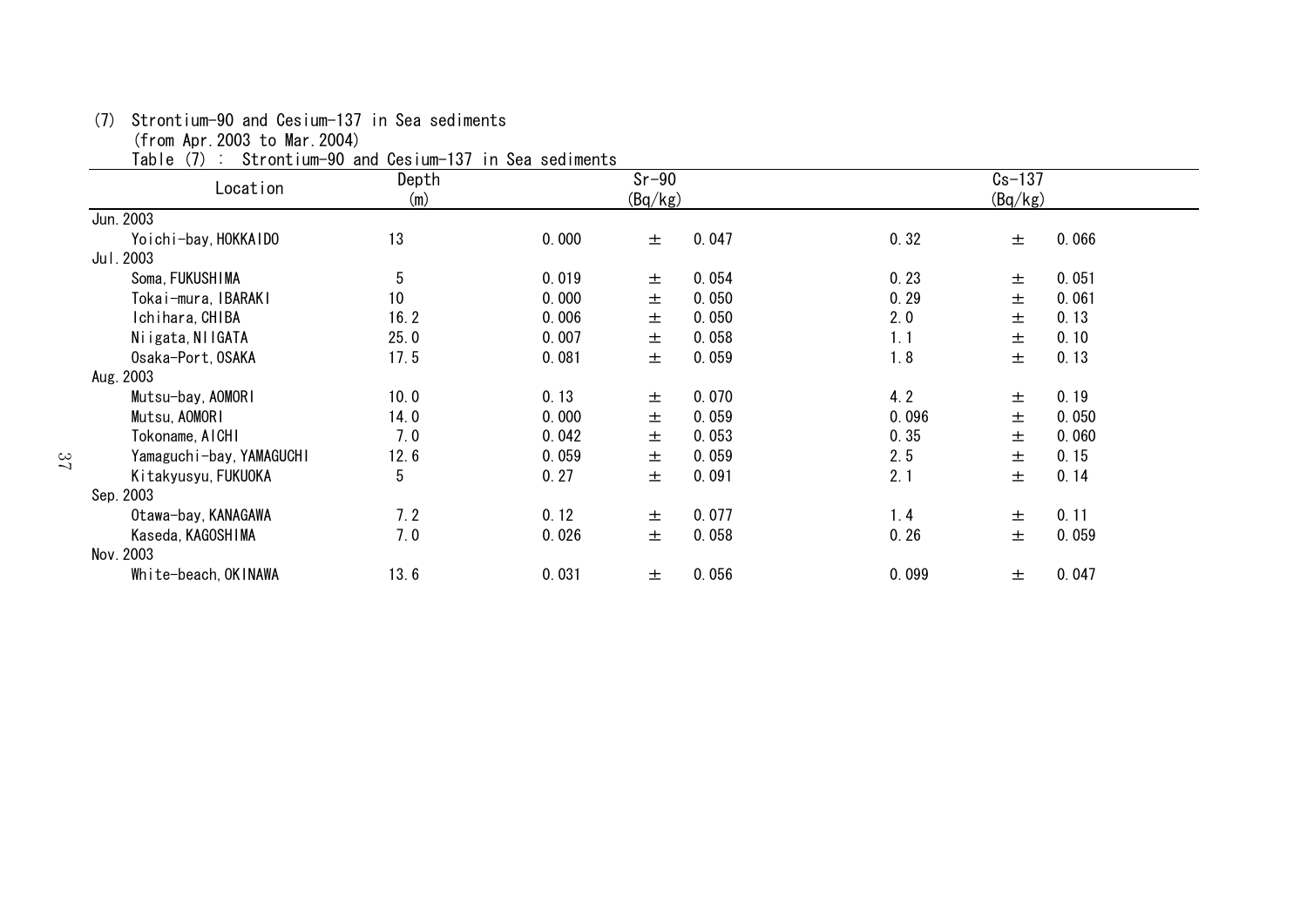#### (8) Strontium-90 and Cesium-137 in Total diet

(from Apr.2003 to Mar.2004)

Table  $(8)$ : Strontium-90 and Cesium-137 in Total diet (p/d : person/day)

| $I$ a $U$ $I$ $E$<br>$\langle 0 \rangle$<br><b>SLIVILLIUM-90 ANU CESTUM-197 IN TULAT</b> | Ash     | Ca   | <b>UICL</b><br>$Sr-90$<br>Κ |        |          |        |       |                     |        | (p/u · personyuay)<br>$Cs - 137$ |          |        |        |          |        |
|------------------------------------------------------------------------------------------|---------|------|-----------------------------|--------|----------|--------|-------|---------------------|--------|----------------------------------|----------|--------|--------|----------|--------|
| Location                                                                                 | (g/p/d) |      | (mg/p/d)(mg/p/d)            |        | (Bq/p/d) |        |       | $(Bq/g \text{ Ca})$ |        |                                  | (Bq/p/d) |        |        | (Bq/g K) |        |
| May 2003                                                                                 |         |      |                             |        |          |        |       |                     |        |                                  |          |        |        |          |        |
| Yamagata, YAMAGATA                                                                       | 11.7    | 292  | 1400                        | 0.052  | 土        | 0.010  | 0.18  | 士                   | 0.035  | 0.017                            | 土        | 0.0046 | 0.012  | 土        | 0.0033 |
| Jun. 2003                                                                                |         |      |                             |        |          |        |       |                     |        |                                  |          |        |        |          |        |
| Sapporo, HOKKAIDO                                                                        | 14.7    | 559  | 2040                        | 0.031  | 土        | 0.0081 | 0.056 | 土                   | 0.014  | 0.026                            | 土        | 0.0057 | 0.013  | 土        | 0.0028 |
| Aomori, AOMORI                                                                           | 21.9    | 670  | 3240                        | 0.10   | 土        | 0.013  | 0.15  | 土                   | 0.019  | 0.038                            | 土        | 0.0066 | 0.012  | $\pm$    | 0.0020 |
| Morioka, IWATE                                                                           | 9.60    | 239  | 1180                        | 0.029  | 土        | 0.0076 | 0.12  | 士                   | 0.032  | 0.018                            | 士        | 0.0053 | 0.015  | 土        | 0.0044 |
| Fukushima, FUKUSHIMA                                                                     | 18.9    | 722  | 2730                        | 0.038  | 土        | 0.0090 | 0.052 | 土                   | 0.012  | 0.035                            | 土        | 0.0063 | 0.013  | 土        | 0.0023 |
| Mito, IBARAKI                                                                            | 10.8    | 304  | 1450                        | 0.035  | 士        | 0.0099 | 0.11  | 土                   | 0.032  | 0.0078                           | $\pm$    | 0.0045 | 0.0054 | 土        | 0.0031 |
| Utsunomiya, TOCHIGI                                                                      | 21.2    | 367  | 2000                        | 0.057  | 士        | 0.0098 | 0.16  | 土                   | 0.027  | 0.0072                           | $\pm$    | 0.0049 | 0.0036 | 土        | 0.0025 |
| Maebashi, GUNMA                                                                          | 17.9    | 529  | 2410                        | 0.055  | 土        | 0.010  | 0.10  | 士                   | 0.020  | 0.078                            | 土        | 0.0091 | 0.032  | 士        | 0.0038 |
| Saitama, SAITAMA                                                                         | 15.8    | 412  | 1950                        | 0.036  | 土        | 0.0085 | 0.088 | 土                   | 0.021  | 0.026                            | 土        | 0.0059 | 0.013  | 土        | 0.0030 |
| Chiba, CHIBA                                                                             | 14.3    | 613  | 2160                        | 0.045  | 土        | 0.0087 | 0.073 | 土                   | 0.014  | 0.015                            | 土        | 0.0049 | 0.0068 | 土        | 0.0023 |
| Shinjuku, TOKYO                                                                          | 12.2    | 397  | 1590                        | 0.018  | 土        | 0.0063 | 0.045 | 土                   | 0.016  | 0.019                            | 土        | 0.0048 | 0.012  | 土        | 0.0030 |
| Nishikawa-machi, NIIGATA                                                                 | 21.4    | 556  | 2720                        | 0.032  | 土        | 0.0072 | 0.058 | 土                   | 0.013  | 0.018                            | 土        | 0.0053 | 0.0068 | $\pm$    | 0.0020 |
| Toyama, TOYAMA                                                                           | 12.2    | 481  | 1500                        | 0.016  | 士        | 0.0068 | 0.034 | 土                   | 0.014  | 0.024                            | 士        | 0.0053 | 0.016  | 土        | 0.0035 |
| Kanazawa, ISHIKAWA                                                                       | 12.1    | 416  | 1380                        | 0.017  | 土        | 0.0068 | 0.041 | 土                   | 0.016  | 0.016                            | $\pm$    | 0.0047 | 0.012  | 土        | 0.0034 |
| Fukui, FUKUI                                                                             | 14.2    | 1550 | 1560                        | 0.028  | 土        | 0.0072 | 0.018 | 土                   | 0.0046 | 0.0085                           | $\pm$    | 0.0042 | 0.0055 | 土        | 0.0027 |
| Kofu, YAMANASHI                                                                          | 14.4    | 431  | 1980                        | 0.032  | $\pm$    | 0.0077 | 0.074 | 士                   | 0.018  | 0.030                            | 士        | 0.0067 | 0.015  | 士        | 0.0034 |
| Suzaka, NAGANO                                                                           | 12.5    | 564  | 1780                        | 0.024  | 土        | 0.0077 | 0.043 | 土                   | 0.014  | 0.022                            | 土        | 0.0051 | 0.012  | 土        | 0.0029 |
| Gifu, GIFU                                                                               | 12.5    | 438  | 2000                        | 0.028  | 土        | 0.0082 | 0.064 | 土                   | 0.019  | 0.025                            | 士        | 0.0052 | 0.013  | 土        | 0.0026 |
| Shizuoka, SHIZUOKA                                                                       | 14.3    | 452  | 1990                        | 0.059  | 土        | 0.011  | 0.13  | 土                   | 0.024  | 0.018                            | 土        | 0.0054 | 0.0093 | 土        | 0.0027 |
| Nagoya, AICHI                                                                            | 12.8    | 385  | 1960                        | 0.030  | 士        | 0.0077 | 0.078 | 土                   | 0.020  | 0.037                            | 土        | 0.0062 | 0.019  | 土        | 0.0032 |
| Tsu, MIE                                                                                 | 16.1    | 540  | 2160                        | 0.043  | $\pm$    | 0.0090 | 0.080 | $\pm$               | 0.017  | 0.023                            | 土        | 0.0052 | 0.011  | 士        | 0.0024 |
| Otsu, SHIGA                                                                              | 11.6    | 384  | 1500                        | 0.022  | 士        | 0.0072 | 0.058 | $\pm$               | 0.019  | 0.014                            | 士        | 0.0045 | 0.0094 | 士        | 0.0030 |
| Kyoto, KYOTO                                                                             | 12.2    | 495  | 1740                        | 0.038  | $\pm$    | 0.0088 | 0.076 | $\pm$               | 0.018  | 0.029                            | 士        | 0.0061 | 0.017  | 士        | 0.0035 |
| Osaka, OSAKA                                                                             | 13.0    | 536  | 1940                        | 0.047  | 土        | 0.0087 | 0.087 | $\pm$               | 0.016  | 0.036                            | 土        | 0.0063 | 0.019  | 士        | 0.0032 |
| Kakogawa, HY0GO                                                                          | 11.3    | 513  | 1460                        | 0.033  | $\pm$    | 0.0079 | 0.064 | $\pm$               | 0.015  | 0.013                            | 士        | 0.0047 | 0.0091 | 士        | 0.0032 |
| Kashihara, NARA                                                                          | 9.90    | 545  | 1410                        | 0.033  | 士        | 0.0082 | 0.061 | 士                   | 0.015  | 0.010                            | 土        | 0.0044 | 0.0071 | 士        | 0.0031 |
| Tottori, TOTTORI                                                                         | 10.6    | 278  | 1460                        | 0.0088 | 土        | 0.0065 | 0.032 | 土                   | 0.023  | 0.043                            | 土        | 0.0065 | 0.029  | 土        | 0.0045 |
| Matsue, SHIMANE                                                                          | 15.9    | 622  | 2380                        | 0.043  | 土        | 0.0097 | 0.070 | 土                   | 0.016  | 0.036                            | 土        | 0.0064 | 0.015  | 土        | 0.0027 |
| Okayama, OKAYAMA                                                                         | 14.9    | 560  | 1880                        | 0.024  | 土        | 0.0076 | 0.043 | 土                   | 0.014  | 0.016                            | 土        | 0.0045 | 0.0083 | 土        | 0.0024 |
| Hiroshima, HIROSHIMA                                                                     | 12.2    | 265  | 1360                        | 0.039  | 士        | 0.0088 | 0.15  | 土                   | 0.033  | 0.010                            | 土        | 0.0044 | 0.0074 | $\pm$    | 0.0033 |
| Yamaguchi, YAMAGUCHI                                                                     | 14.7    | 652  | 1680                        | 0.033  | 士        | 0.0077 | 0.051 | 士                   | 0.012  | 0.030                            | 土        | 0.0056 | 0.018  | 士        | 0.0033 |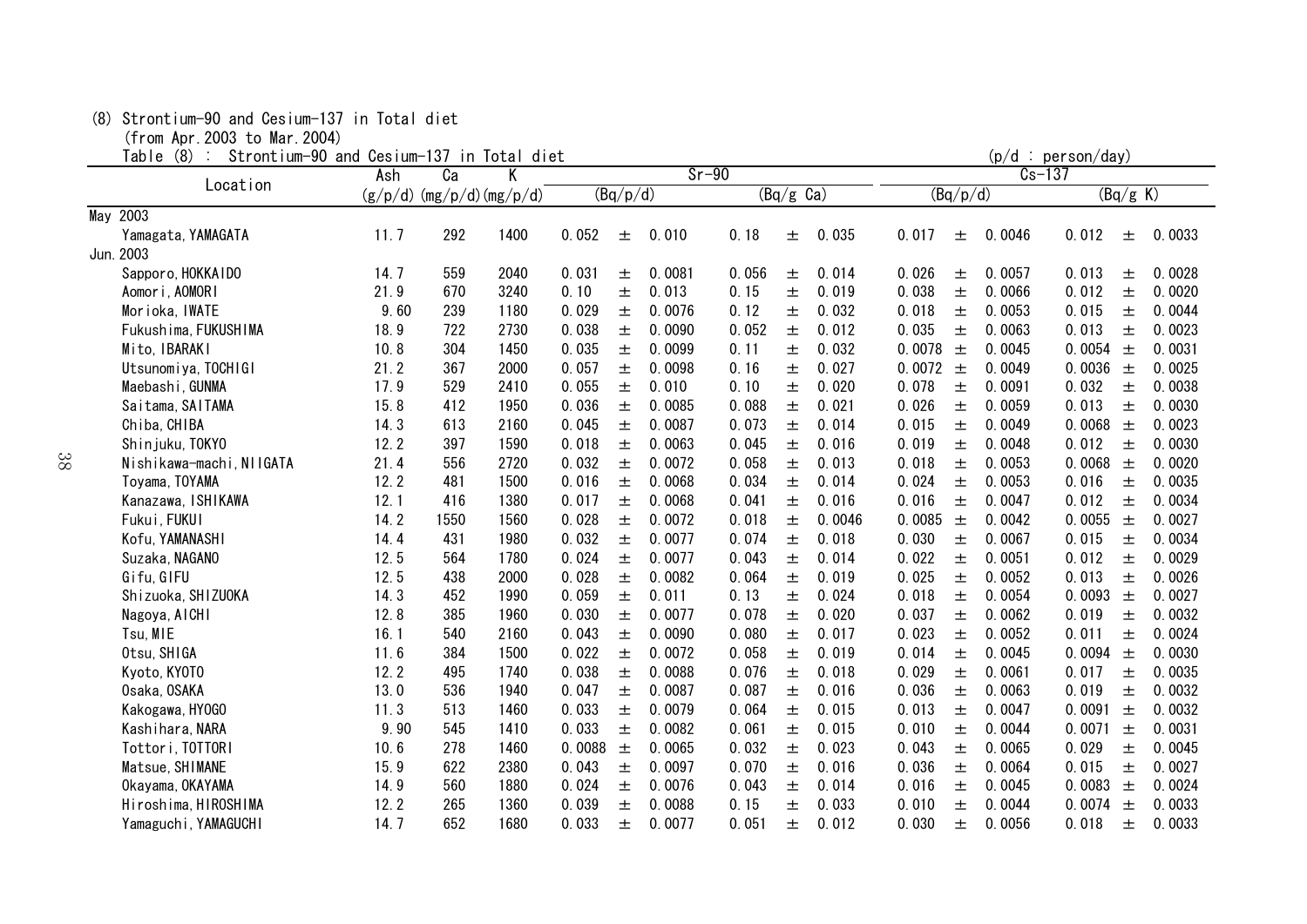|                                     | Ash          | $\overline{Ca}$             | Κ            |                |            | $Sr-90$          |                |                     |                |                |          | $Cs - 137$       |                 |            |                  |
|-------------------------------------|--------------|-----------------------------|--------------|----------------|------------|------------------|----------------|---------------------|----------------|----------------|----------|------------------|-----------------|------------|------------------|
| Location                            |              | $(g/p/d)$ (mg/p/d) (mg/p/d) |              |                | (Bq/p/d)   |                  |                | $(Bq/g \text{ Ca})$ |                |                | (Bq/p/d) |                  |                 | (Bq/g K)   |                  |
| Tokushima, TOKUSHIMA                | 11.1         | 401                         | 1720         | 0.017          | $\pm$      | 0.0070           | 0.042          | $\pm$               | 0.018          | 0.018          | $\pm$    | 0.0046           | 0.010           | $\pm$      | 0.0027           |
| Takamatsu, KAGAWA                   | 13.5         | 283                         | 2150         | 0.016          | $\pm$      | 0.0072           | 0.055          | 土                   | 0.026          | 0.020          | 士        | 0.0049           | 0.0093          | $\pm$      | 0.0023           |
| Matsuyama, EHIME                    | 14.6         | 500                         | 2160         | 0.017          | 士          | 0.0077           | 0.033          | $\pm$               | 0.015          | 0.030          | 土        | 0.0060           | 0.014           | 土          | 0.0028           |
| Kochi, KOCHI                        | 14.4         | 420                         | 1700         | 0.036          | 士          | 0.0085           | 0.085          | 土                   | 0.020          | 0.019          | 土        | 0.0051           | 0.011           | 士          | 0.0030           |
| Dazaifu, FUKUOKA                    | 14.0         | 447                         | 1870         | 0.037          | 土          | 0.0083           | 0.082          | 土                   | 0.019          | 0.012          | 土        | 0.0053           | 0.0064 $\pm$    |            | 0.0028           |
| Saga, SAGA                          | 10.3         | 287                         | 1370         | 0.018          | 土          | 0.0074           | 0.064          | 土                   | 0.026          | 0.0060         | $\pm$    | 0.0039           | 0.0044 $\pm$    |            | 0.0029           |
| Nagasaki, NAGASAKI                  | 16.0         | 364                         | 1730         | 0.036          | 士          | 0.0088           | 0.099          | $\pm$               | 0.024          | 0.016          | 土        | 0.0048           | 0.0092          | 土          | 0.0028           |
| Kumamoto, KUMAMOTO                  | 16.0         | 479                         | 2470         | 0.036          | 土          | 0.0085           | 0.075          | 土                   | 0.018          | 0.049          | 土        | 0.0069           | 0.020           | 土          | 0.0028           |
| Oita, OITA                          | 11.5         | 259                         | 1430         | 0.025          | 土          | 0.0077           | 0.098          | 士                   | 0.030          | 0.022          | 士        | 0.0054           | 0.016           | 士          | 0.0038           |
| Miyazaki, MIYAZAKI                  | 16.2         | 583                         | 1940         | 0.025          | 士          | 0.0076           | 0.042          | 土                   | 0.013          | 0.029          | 土        | 0.0055           | 0.015           | 土          | 0.0028           |
| Sendai, KAGOSHIMA                   | 14.2         | 357                         | 2030         | 0.048          | 士          | 0.0099           | 0.14           | 士                   | 0.028          | 0.035          | 土        | 0.0061           | 0.017           | 士          | 0.0030           |
| Jul. 2003                           |              |                             |              |                |            |                  |                |                     |                |                |          |                  |                 |            |                  |
| Ishinomaki, MIYAGI                  | 17.1         | 660                         | 2160         | 0.030          | 土          | 0.0088           | 0.045          | 土                   | 0.013          | 0.023          | 土        | 0.0055           | 0.011           | 土          | 0.0026           |
| Akita, AKITA                        | 10.9         | 414                         | 1510         | 0.041          | $\pm$      | 0.0085           | 0.099          | $\pm$               | 0.021          | 0.012          | 土        | 0.0052           | 0.0078          | $\pm$      | 0.0034           |
| Wakayama, WAKAYAMA                  | 12.3         | 298                         | 1760         | 0.0072         | $\pm$      | 0.0057           | 0.024          | 土                   | 0.019          | 0.023          | 土        | 0.0052           | 0.013           | 土          | 0.0030           |
| Aug. 2003                           |              |                             |              |                |            |                  |                |                     |                |                |          |                  |                 |            |                  |
| Hiratsuka, KANAGAWA                 | 14.4         | 480                         | 2540         | 0.040          | 土          | 0.0085           | 0.084          | 土                   | 0.018          | 0.040          | 土        | 0.0071           | 0.016           | 土          | 0.0028           |
| Naha, OK I NAWA                     | 11.0         | 420                         | 1500         | 0.022          | 士          | 0.0076           | 0.053          | 土                   | 0.018          | 0.014          | 土        | 0.0045           | 0.0096          | $\pm$      | 0.0030           |
| Oct. 2003                           |              |                             |              |                |            |                  |                |                     |                |                |          |                  |                 |            |                  |
| Nagasaki, NAGASAKI                  | 15.4         | 436                         | 1750         | 0.044          | 土          | 0.011            | 0.10           | 土                   | 0.025          | 0.016          | 土        | 0.0052           | 0.0090          | 土          | 0.0030           |
| Nov. 2003                           |              |                             |              |                |            |                  |                |                     |                |                |          |                  |                 |            |                  |
| Morioka, IWATE                      | 11.5         | 326                         | 1610         | 0.023          | 土          | 0.0071           | 0.071          | 土                   | 0.022          | 0.027          | 土        | 0.0057           | 0.017           | 土          | 0.0035           |
| Ishinomaki, MIYAGI                  | 16.1         | 759                         | 2340         | 0.038          | 土          | 0.0088           | 0.050          | 土                   | 0.012          | 0.026          | 土        | 0.0062           | 0.011           | 士          | 0.0026           |
| Yamagata, YAMAGATA                  | 11.9         | 242                         | 1590         | 0.024          | $\pm$      | 0.0072           | 0.10           | 土                   | 0.030          | 0.015          | 土        | 0.0048           | 0.0096          | $\pm$      | 0.0030           |
| Fukushima, FUKUSHIMA                | 14.9         | 609                         | 2250         | 0.062          | $\pm$      | 0.010            | 0.10           | 土                   | 0.017          | 0.016          | 土        | 0.0045           | 0.0070          | $\pm$      | 0.0020           |
| Saitama, SAITAMA                    | 19.5         | 495                         | 2100         | 0.051          | 土          | 0.011            | 0.10           | 土                   | 0.021          | 0.017          | $\pm$    | 0.0053           | 0.0079          | 土          | 0.0025           |
| Toyama, TOYAMA                      | 14.5<br>14.0 | 513<br>405                  | 2040<br>1790 | 0.054          | 土          | 0.0096           | 0.11<br>0.079  | 土                   | 0.019<br>0.019 | 0.022          | 土        | 0.0061           | 0.011<br>0.0070 | 土          | 0.0030<br>0.0026 |
| Fukui, FUKUI                        |              |                             |              | 0.032          | $\pm$      | 0.0078           |                | $\pm$               |                | 0.012          | 士        | 0.0047           |                 | $\pm$      |                  |
| Suzaka, NAGANO                      | 11.6<br>17.7 | 506                         | 1800<br>3060 | 0.025          | $\pm$      | 0.0078           | 0.050<br>0.076 | $\pm$               | 0.015<br>0.015 | 0.031          | 土        | 0.0057<br>0.0072 | 0.017<br>0.014  | 土          | 0.0032<br>0.0024 |
| Shizuoka, SHIZUOKA                  | 17.4         | 618                         |              | 0.047          | 士          | 0.0093           |                | $\pm$               |                | 0.044          | 土        |                  |                 | 土          | 0.0026           |
| Nagoya, AICHI                       |              | 546<br>709                  | 2230         | 0.033          | 土          | 0.0086<br>0.0079 | 0.061          | 土                   | 0.016          | 0.023          | 土        | 0.0057<br>0.0054 | 0.010           | 土          | 0.0038           |
| Kashihara, NARA<br>Tottori, TOTTORI | 10.0<br>10.2 | 275                         | 1420<br>1250 | 0.037<br>0.030 | $\pm$<br>士 | 0.0075           | 0.053<br>0.11  | $\pm$<br>$\pm$      | 0.011<br>0.027 | 0.023<br>0.010 | 土<br>土   | 0.0046           | 0.016<br>0.0082 | $\pm$<br>土 | 0.0037           |
| Matsue, SHIMANE                     | 19.1         | 596                         | 2460         | 0.045          | $\pm$      | 0.0090           | 0.076          | $\pm$               | 0.015          | 0.028          | 土        | 0.0063           | 0.011           | $\pm$      | 0.0026           |
| Okayama, OKAYAMA                    | 14.1         | 588                         | 1940         | 0.047          | 士          | 0.0088           | 0.080          | $\pm$               | 0.015          | 0.011          | $\pm$    | 0.0053           | 0.0058          | $\pm$      | 0.0027           |
| Matsuyama, EHIME                    | 14.7         | 434                         | 2320         | 0.045          | 士          | 0.0090           | 0.10           | 土                   | 0.021          | 0.028          | 土        | 0.0061           | 0.012           | 土          | 0.0026           |
|                                     |              |                             |              |                |            |                  |                |                     |                |                |          |                  |                 |            |                  |

39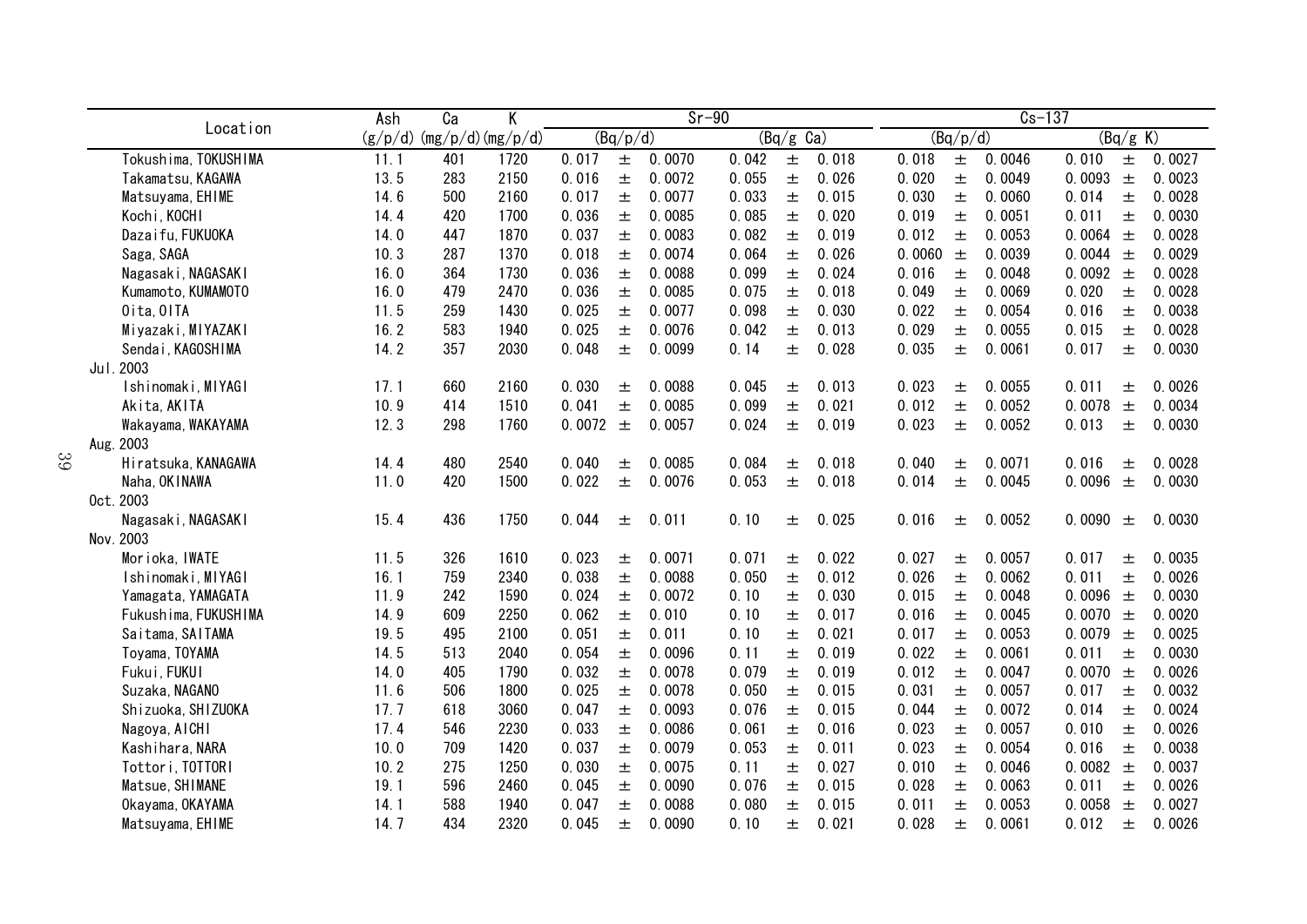|                          | Ash  | Ca                          | Κ    | $Sr-90$ |          |        |       |           |       | $Cs - 137$ |          |        |        |          |        |
|--------------------------|------|-----------------------------|------|---------|----------|--------|-------|-----------|-------|------------|----------|--------|--------|----------|--------|
| Location                 |      | $(g/p/d)$ (mg/p/d) (mg/p/d) |      |         | (Bq/p/d) |        |       | (Bq/g Ca) |       |            | (Bq/p/d) |        |        | (Bq/g K) |        |
| Kochi, KOCHI             | 14.7 | 330                         | 1840 | 0.037   | 土        | 0.0098 | 0.11  | 土         | 0.030 | 0.023      | $\pm$    | 0.0057 | 0.013  | 土        | 0.0031 |
| Dazaifu, FUKUOKA         | 13.2 | 444                         | 1880 | 0.034   | 土        | 0.0095 | 0.076 | 土         | 0.021 | 0.032      | 士        | 0.0059 | 0.017  | $\pm$    | 0.0032 |
| Saga, SAGA               | 12.7 | 265                         | 1780 | 0.019   | 土        | 0.0073 | 0.073 | 土         | 0.028 | 0.019      | 土        | 0.0054 | 0.011  | 土        | 0.0030 |
| Oita, OITA               | 11.7 | 338                         | 1420 | 0.027   | 土        | 0.0073 | 0.081 | 土         | 0.022 | 0.015      | 土        | 0.0050 | 0.011  | 土        | 0.0035 |
| Sendai, KAGOSHIMA        | 16.8 | 511                         | 2250 | 0.057   | 土        | 0.010  | 0.11  | 土         | 0.020 | 0.042      | 土        | 0.0068 | 0.018  | $\pm$    | 0.0030 |
| Dec. 2003                |      |                             |      |         |          |        |       |           |       |            |          |        |        |          |        |
| Sapporo, HOKKAIDO        | 19.7 | 426                         | 2480 | 0.033   | 土        | 0.0086 | 0.078 | 土         | 0.020 | 0.023      | 土        | 0.0057 | 0.0093 | 土        | 0.0023 |
| Aomori, AOMORI           | 17.3 | 533                         | 2960 | 0.096   | 土        | 0.012  | 0.18  | 土         | 0.023 | 0.038      | 土        | 0.0067 | 0.013  | 土        | 0.0023 |
| Akita, AKITA             | 11.8 | 475                         | 1740 | 0.047   | 土        | 0.0097 | 0.098 | 土         | 0.020 | 0.022      | 土        | 0.0050 | 0.012  | 土        | 0.0029 |
| Mito, IBARAKI            | 15.9 | 368                         | 2130 | 0.028   | 土        | 0.0084 | 0.077 | 土         | 0.023 | 0.028      | 土        | 0.0060 | 0.013  | 土        | 0.0028 |
| Utsunomiya, TOCHIGI      | 18.4 | 499                         | 2970 | 0.052   | 土        | 0.0097 | 0.10  | 土         | 0.019 | 0.036      | 土        | 0.0065 | 0.012  | 土        | 0.0022 |
| Maebashi, GUNMA          | 18.3 | 566                         | 3030 | 0.045   | 土        | 0.0090 | 0.079 | 土         | 0.016 | 0.092      | 土        | 0.0093 | 0.030  | 土        | 0.0031 |
| Chiba, CHIBA             | 14.0 | 454                         | 2230 | 0.040   | 土        | 0.0088 | 0.088 | 土         | 0.019 | 0.012      | 土        | 0.0050 | 0.0053 | $\pm$    | 0.0022 |
| Shinjuku, TOKYO          | 14.3 | 323                         | 1960 | 0.056   | 土        | 0.0093 | 0.17  | 土         | 0.029 | 0.014      | 土        | 0.0055 | 0.0073 | $\pm$    | 0.0028 |
| Hiratsuka, KANAGAWA      | 13.7 | 533                         | 2370 | 0.048   | 土        | 0.0094 | 0.090 | 土         | 0.018 | 0.042      | 土        | 0.0068 | 0.018  | 土        | 0.0029 |
| Nishikawa-machi, NIIGATA | 21.6 | 836                         | 2870 | 0.051   | 土        | 0.0085 | 0.061 | 土         | 0.010 | 0.026      | 土        | 0.0057 | 0.0091 | 土        | 0.0020 |
| Kanazawa, ISHIKAWA       | 12.1 | 403                         | 1260 | 0.017   | 土        | 0.0064 | 0.042 | 土         | 0.016 | 0.014      | 土        | 0.0048 | 0.011  | $\pm$    | 0.0038 |
| Kofu, YAMANASHI          | 13.1 | 537                         | 2010 | 0.053   | 土        | 0.0092 | 0.098 | $\pm$     | 0.017 | 0.031      | $\pm$    | 0.0066 | 0.015  | $\pm$    | 0.0033 |
| Gifu, GIFU               | 16.3 | 789                         | 2330 | 0.034   | 土        | 0.0086 | 0.043 | 土         | 0.011 | 0.031      | 土        | 0.0062 | 0.013  | $\pm$    | 0.0027 |
| Tsu, MIE                 | 18.8 | 634                         | 2940 | 0.036   | 土        | 0.0085 | 0.057 | 土         | 0.013 | 0.025      | 土        | 0.0058 | 0.0086 | $\pm$    | 0.0020 |
| Otsu, SHIGA              | 13.1 | 426                         | 1960 | 0.030   | 土        | 0.0077 | 0.071 | 土         | 0.018 | 0.025      | 士        | 0.0056 | 0.013  | $\pm$    | 0.0029 |
| Kyoto, KYOTO             | 13.2 | 416                         | 1460 | 0.032   | 士        | 0.0084 | 0.076 | 土         | 0.020 | 0.037      | 土        | 0.0066 | 0.025  | $\pm$    | 0.0045 |
| Osaka, OSAKA             | 16.2 | 655                         | 2610 | 0.040   | 土        | 0.0084 | 0.061 | 土         | 0.013 | 0.045      | 士        | 0.0069 | 0.017  | $\pm$    | 0.0026 |
| Kakogawa, HYOGO          | 14.2 | 552                         | 1760 | 0.033   | 土        | 0.0095 | 0.059 | 土         | 0.017 | 0.014      | 土        | 0.0047 | 0.0081 | 土        | 0.0027 |
| Hiroshima, HIROSHIMA     | 13.3 | 245                         | 1650 | 0.020   | 土        | 0.0072 | 0.082 | 土         | 0.029 | 0.013      | 土        | 0.0051 | 0.0081 | $\pm$    | 0.0031 |
| Yamaguchi, YAMAGUCHI     | 17.1 | 623                         | 2360 | 0.025   | 土        | 0.0071 | 0.040 | 土         | 0.011 | 0.037      | 土        | 0.0067 | 0.016  | 土        | 0.0029 |
| Tokushima, TOKUSHIMA     | 12.6 | 378                         | 1540 | 0.019   | 土        | 0.0075 | 0.050 | 土         | 0.020 | 0.018      | 土        | 0.0051 | 0.011  | 土        | 0.0033 |
| Takamatsu, KAGAWA        | 20.2 | 683                         | 2590 | 0.044   | 土        | 0.0087 | 0.065 | 土         | 0.013 | 0.037      | 土        | 0.0063 | 0.014  | 土        | 0.0025 |
| Kumamoto, KUMAMOTO       | 16.0 | 660                         | 2640 | 0.037   | 土        | 0.0083 | 0.056 | 土         | 0.013 | 0.028      | 土        | 0.0060 | 0.011  | $\pm$    | 0.0023 |
| Miyazaki, MIYAZAKI       | 16.4 | 723                         | 2450 | 0.044   | 土        | 0.0093 | 0.061 | 土         | 0.013 | 0.032      | 土        | 0.0064 | 0.013  | $\pm$    | 0.0026 |
| Jan. 2004                |      |                             |      |         |          |        |       |           |       |            |          |        |        |          |        |
| Wakayama, WAKAYAMA       | 10.8 | 329                         | 1550 | 0.015   | 土        | 0.0071 | 0.047 | 土         | 0.022 | 0.015      | 土        | 0.0044 | 0.0097 | 士        | 0.0029 |
| Feb. 2004                |      |                             |      |         |          |        |       |           |       |            |          |        |        |          |        |
| Naha, OKINAWA            | 11.1 | 366                         | 1550 | 0.028   | 土        | 0.0081 | 0.078 | 土         | 0.022 | 0.0083     | 土        | 0.0044 | 0.0054 | 士        | 0.0028 |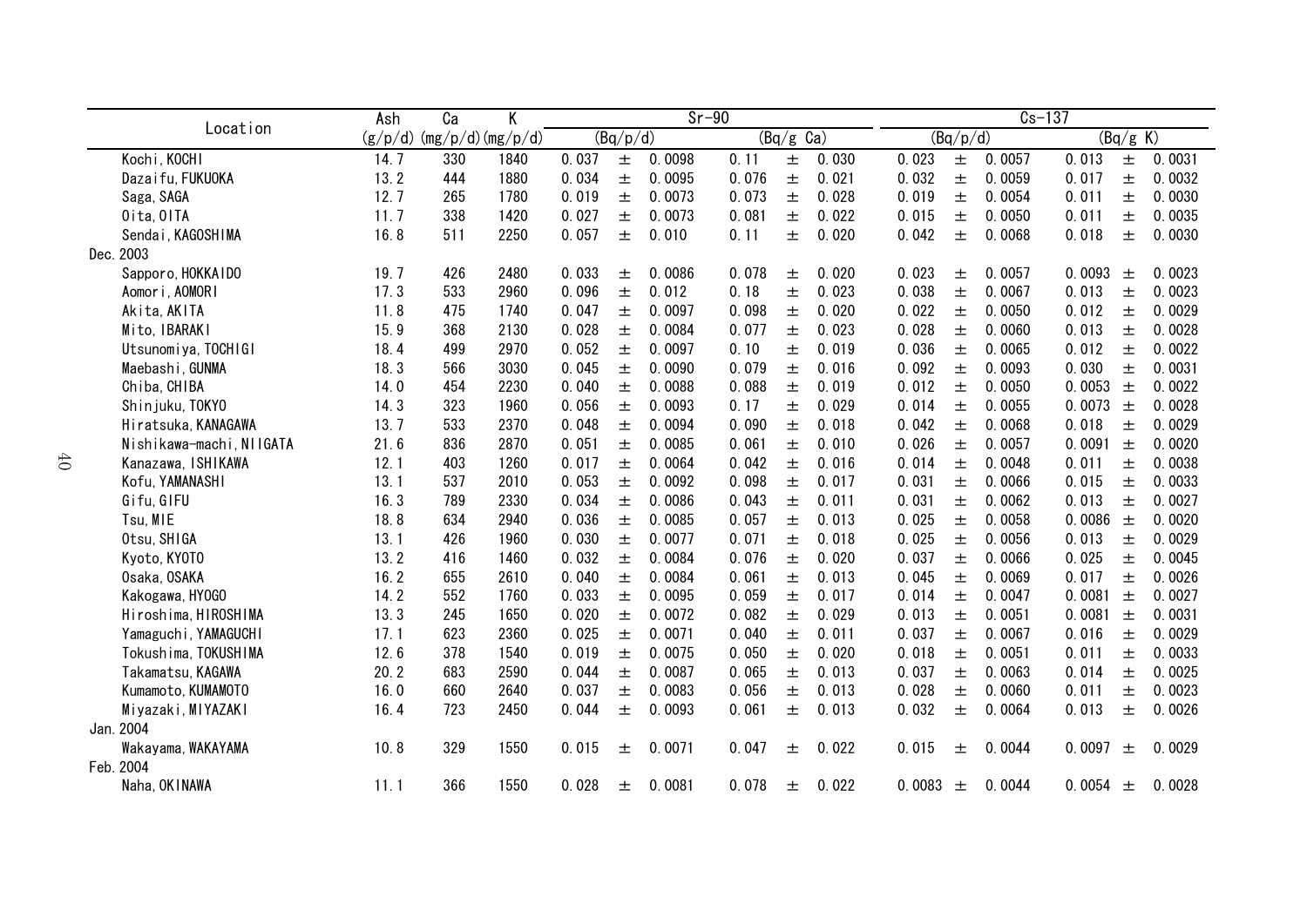### $(9) - 1$

Strontium-90 and Cesium-137 in Rice(producing districts)

(from Apr.2003 to Mar.2004)

Table (9)-1 : Strontium-90 and Cesium-137 in Rice(producing districts)

| $\overline{Sr-90}$<br>K<br>Ca<br>Ash<br>Location |        |       |                           |                 | $Cs - 137$ |      |                     |      |                 |        |                 |        |
|--------------------------------------------------|--------|-------|---------------------------|-----------------|------------|------|---------------------|------|-----------------|--------|-----------------|--------|
|                                                  | $(\%)$ |       | $(g/kg$ wet) $(g/kg$ wet) | (Bq/kg wet)     |            |      | $(Bq/g \text{ Ca})$ |      | (Bq/kg wet)     |        | (Bq/g K)        |        |
| Aug. 2003                                        |        |       |                           |                 |            |      |                     |      |                 |        |                 |        |
| Sadowara-machi, MIYAZAKI                         | 0.670  | 0.043 | 0.878                     | 0.0036<br>士     | 0.0050     | 0.08 | 土                   | 0.12 | 0.0022<br>士     | 0.0037 | 0.0025<br>土     | 0.0042 |
| Sep. 2003                                        |        |       |                           |                 |            |      |                     |      |                 |        |                 |        |
| Chiba, CHIBA                                     | 0.703  | 0.043 | 0.851                     | 0.0088<br>土     | 0.0059     | 0.20 | 士                   | 0.14 | 0.0000<br>土     | 0.0035 | 0.0000<br>土     | 0.0042 |
| Uchinada-machi, ISHIKAWA                         | 0.626  | 0.041 | 0.676                     | 0.0023<br>士     | 0.0047     | 0.06 | 土                   | 0.11 | 0.0000<br>土     | 0.0029 | 0.0000<br>土     | 0.0044 |
| Matsusaka, MIE                                   | 0.699  | 0.050 | 0.881                     | 0.0081<br>士     | 0.0059     | 0.16 | 土                   | 0.12 | 0.0049<br>士     | 0.0033 | 0.0056<br>士     | 0.0038 |
| 0ct. 2003                                        |        |       |                           |                 |            |      |                     |      |                 |        |                 |        |
| Mito, IBARAKI                                    | 0.519  | 0.044 | 0.758                     | 0.0074<br>土     | 0.0048     | 0.17 | 士                   | 0.11 | 0.0080<br>士     | 0.0043 | 0.011<br>土      | 0.0057 |
| Utsunomiya, TOCHIGI                              | 0.817  | 0.045 | 0.882                     | 0.0000<br>$\pm$ | 0.0049     | 0.00 | 土                   | 0.11 | 0.0043<br>土     | 0.0041 | 0.0049<br>土     | 0.0046 |
| Maki-machi, NIIGATA                              | 0.698  | 0.040 | 0.775                     | 0.0061<br>土     | 0.0053     | 0.15 | 士                   | 0.13 | 0.0071<br>士     | 0.0049 | 0.0092<br>土     | 0.0064 |
| Kosugi-machi, TOYAMA                             | 0.559  | 0.045 | 0.839                     | 0.0050<br>$\pm$ | 0.0055     | 0.11 | 土                   | 0.12 | 0.0098<br>土     | 0.0041 | 0.012<br>士      | 0.0049 |
| Toyoshina-machi, NAGANO                          | 0.553  | 0.042 | 0.769                     | 0.012<br>土      | 0.0054     | 0.28 | 土                   | 0.13 | 0.0000<br>土     | 0.0034 | 0.0000<br>土     | 0.0044 |
| Gifu, GIFU                                       | 0.552  | 0.045 | 0.834                     | 0.0000<br>土     | 0.0048     | 0.00 | 土                   | 0.11 | 0.0029<br>土     | 0.0033 | 0.0034<br>土     | 0.0040 |
| Shiga-machi, SHIGA                               | 0.753  | 0.049 | 1.11                      | 0.0065<br>土     | 0.0054     | 0.13 | 士                   | 0.11 | 0.0045<br>土     | 0.0037 | 0.0041<br>$\pm$ | 0.0033 |
| Kashihara, NARA                                  | 0.756  | 0.048 | 0.809                     | 0.0057 $\pm$    | 0.0057     | 0.12 | 土                   | 0.12 | 0.0000<br>土     | 0.0037 | 0.0000<br>土     | 0.0045 |
| Yamaguchi, YAMAGUCHI                             | 0.785  | 0.047 | 1.03                      | 0.0053<br>$\pm$ | 0.0057     | 0.11 | 土                   | 0.12 | 0.0089<br>$\pm$ | 0.0047 | 0.0086<br>土     | 0.0045 |
| Miki-machi, KAGAWA                               | 0.608  | 0.036 | 0.478                     | 0.0000<br>土     | 0.0045     | 0.00 | 士                   | 0.13 | 0.0063<br>土     | 0.0034 | 0.013<br>士      | 0.0072 |
| Koshi-machi, KUMAMOTO                            | 0.787  | 0.038 | 0.937                     | 0.0018<br>士     | 0.0050     | 0.05 | 土                   | 0.13 | 0.0049<br>土     | 0.0042 | 0.0052<br>土     | 0.0045 |
| Nov. 2003                                        |        |       |                           |                 |            |      |                     |      |                 |        |                 |        |
| Ishikari, HOKKAIDO                               | 0.813  | 0.043 | 0.821                     | 0.0000<br>土     | 0.0049     | 0.00 | 士                   | 0.11 | 0.0081<br>土     | 0.0037 | 0.0098<br>土     | 0.0045 |
| Takizawa-mura,IWATE                              | 0.713  | 0.045 | 1.09                      | 0.0044<br>士     | 0.0055     | 0.10 | 士                   | 0.12 | 0.046<br>土      | 0.0066 | 0.042<br>士      | 0.0061 |
| Ishinomaki, MIYAGI                               | 0.694  | 0.035 | 0.909                     | 0.0031<br>土     | 0.0057     | 0.09 | 土                   | 0.16 | 0.0035<br>$\pm$ | 0.0039 | 0.0038<br>士     | 0.0043 |
| Fukushima, FUKUSHIMA                             | 0.677  | 0.047 | 0.799                     | 0.015<br>土      | 0.0069     | 0.32 | 土                   | 0.15 | 0.0019<br>土     | 0.0029 | 0.0024<br>土     | 0.0037 |
| Saga, SAGA                                       | 0.585  | 0.038 | 0.936                     | 0.0093<br>士     | 0.0058     | 0.24 | 士                   | 0.15 | 0.014<br>土      | 0.0049 | 0.015<br>士      | 0.0052 |
| Usa, OITA                                        | 0.625  | 0.036 | 0.769                     | 0.0071<br>$\pm$ | 0.0053     | 0.20 | 土                   | 0.15 | 0.0000<br>土     | 0.0035 | 0.0000<br>土     | 0.0045 |
| Dec. 2003                                        |        |       |                           |                 |            |      |                     |      |                 |        |                 |        |
| Maebashi, GUNMA                                  | 0.495  | 0.037 | 0.743                     | 0.0000<br>士     | 0.0045     | 0.00 | 士                   | 0.12 | 0.0041<br>土     | 0.0038 | 0.0055<br>土     | 0.0051 |
| Takane-machi, YAMANASHI                          | 0.751  | 0.049 | 1.24                      | 0.0036<br>$\pm$ | 0.0051     | 0.07 | 土                   | 0.10 | 0.0042<br>土     | 0.0038 | 0.0033<br>土     | 0.0031 |
| Kasai, HY0GO                                     | 0.649  | 0.046 | 0.915                     | 0.0048<br>土     | 0.0062     | 0.10 | 土                   | 0.13 | 0.0056<br>士     | 0.0033 | 0.0061<br>土     | 0.0037 |
| Chikushino, FUKUOKA                              | 0.703  | 0.048 | 0.914                     | 0.0043<br>$\pm$ | 0.0054     | 0.09 | 士                   | 0.11 | 0.0027<br>土     | 0.0042 | 0.0030<br>士     | 0.0045 |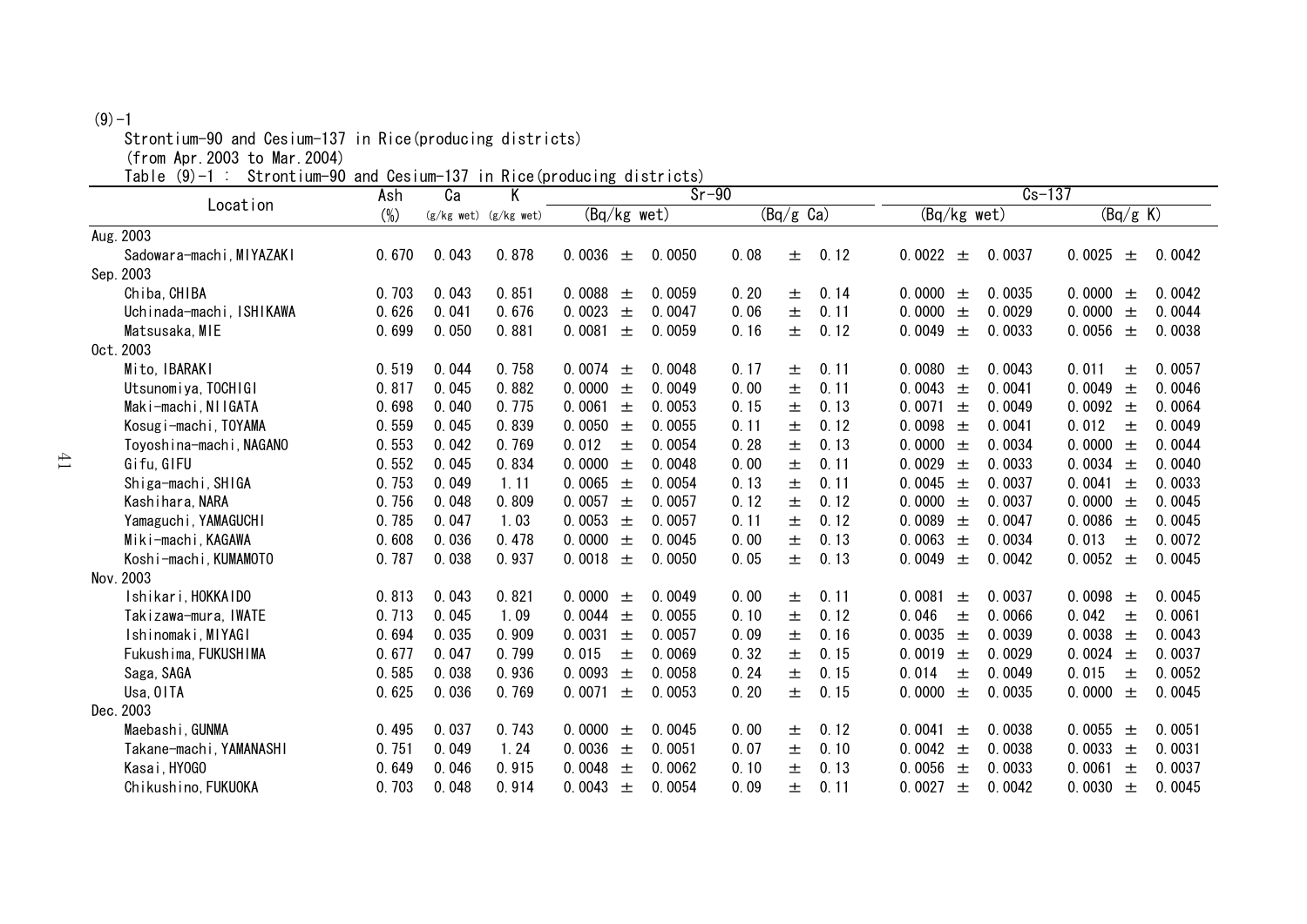|                          | Ash    | uа         | ''         | $Sr-90$                  |                     | $Cs -$                | 107<br>' ا ن     |
|--------------------------|--------|------------|------------|--------------------------|---------------------|-----------------------|------------------|
| Location                 | $(\%)$ | (g/kg wet) | (g/kg wet) | $(Bq/kg$ wet)            | $(Bq/g \text{ Ca})$ | $(Bq/kg$ wet)         | (Bq/g K)         |
| Jan. 2004                |        |            |            |                          |                     |                       |                  |
| Ishii-machi<br>TOKUSHIMA | 0.517  | . 043      | 0.900      | 0.0035<br>0049<br>—<br>— | .08<br>0. 12        | 0039<br><u>ገ 0064</u> | 0.0071<br>0.0044 |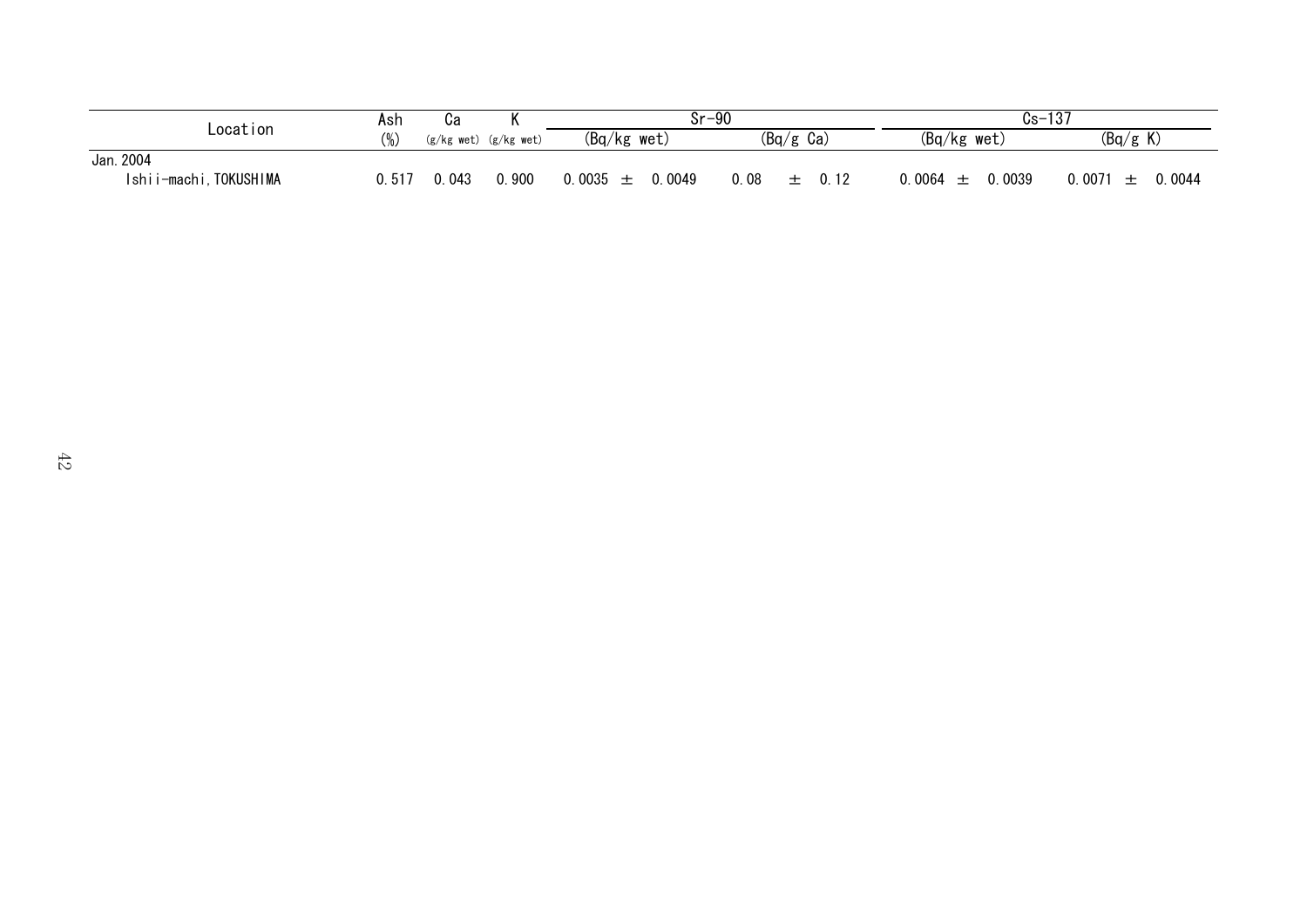#### $(9) - 2$

Strontium-90 and Cesium-137 in Rice(consuming districts)

(from Apr.2003 to Mar.2004)

Table (9)-2 : Strontium-90 and Cesium-137 in Rice(consuming districts)

| OCIOILLIGIII OO GIIGI OOOTGIII | Ash    | .<br>Ca | Κ                         | 111.11.100(0.001100011111)<br><b>GIOCIIUCU</b><br>$Sr-90$ |        |       |                     |       | $Cs - 137$    |       |        |        |          |        |
|--------------------------------|--------|---------|---------------------------|-----------------------------------------------------------|--------|-------|---------------------|-------|---------------|-------|--------|--------|----------|--------|
| Location                       | $(\%)$ |         | $(g/kg$ wet) $(g/kg$ wet) | $(Bq/kg$ wet)                                             |        |       | $(Bq/g \text{ Ca})$ |       | $(Bq/kg$ wet) |       |        |        | (Bq/g K) |        |
| Oct. 2003                      |        |         |                           |                                                           |        |       |                     |       |               |       |        |        |          |        |
| Akita, AKITA                   | 0.592  | 0.041   | 0.550                     | 0.020<br>士                                                | 0.0069 | 0.50  | 土                   | 0.17  | 0.0046        | 土     | 0.0046 | 0.0083 | 土        | 0.0083 |
| Saitama, SAITAMA               | 0.481  | 0.041   | 0.736                     | 0.0000<br>土                                               | 0.0051 | 0.00  | 土                   | 0.13  | 0.0000        | 土     | 0.0028 | 0.0000 | 土        | 0.0038 |
| Shin juku, TOKYO               | 0.701  | 0.053   | 0.693                     | 0.011<br>土                                                | 0.0069 | 0.20  | 土                   | 0.13  | 0.12          | 土     | 0.010  | 0.18   | 土        | 0.015  |
| Chigasaki, KANAGAWA            | 0.577  | 0.043   | 0.739                     | 0.0031<br>$\pm$                                           | 0.0052 | 0.07  | 土                   | 0.12  | 0.0037        | 土     | 0.0036 | 0.0050 | 士        | 0.0048 |
| Niigata, NIIGATA               | 0.539  | 0.042   | 0.641                     | 0.0069<br>$\pm$                                           | 0.0051 | 0.16  | 土                   | 0.12  | 0.0084        | $\pm$ | 0.0045 | 0.013  | 士        | 0.0070 |
| Fukui, FUKUI                   | 0.596  | 0.042   | 0.721                     | 0.0076<br>$\pm$                                           | 0.0056 | 0.18  | 士                   | 0.13  | 0.0000        | $\pm$ | 0.0040 | 0.0000 | $\pm$    | 0.0056 |
| Hiroshima, HIROSHIMA           | 0.581  | 0.046   | 0.749                     | 0.0000<br>土                                               | 0.0038 | 0.000 | 士                   | 0.082 | 0.017         | 士     | 0.0054 | 0.022  | 士        | 0.0072 |
| Matsuyama, EHIME               | 0.514  | 0.037   | 0.678                     | 0.011<br>土                                                | 0.0054 | 0.29  | 土                   | 0.15  | 0.0000        | 土     | 0.0028 | 0.0000 | 土        | 0.0041 |
| Nov. 2003                      |        |         |                           |                                                           |        |       |                     |       |               |       |        |        |          |        |
| Sapporo, HOKKAIDO              | 0.739  | 0.051   | 0.828                     | 0.0097<br>土                                               | 0.0062 | 0.19  | 土                   | 0.12  | 0.0034        | 土     | 0.0032 | 0.0041 | 士        | 0.0038 |
| Yamagata, YAMAGATA             | 0.647  | 0.046   | 0.763                     | 0.013<br>士                                                | 0.0057 | 0.28  | 土                   | 0.12  | 0.0000        | $\pm$ | 0.0035 | 0.0000 | $\pm$    | 0.0046 |
| Shizuoka, SHIZUOKA             | 0.558  | 0.041   | 0.714                     | 0.0031<br>土                                               | 0.0054 | 0.08  | 士                   | 0.13  | 0.0048        | $\pm$ | 0.0038 | 0.0067 | 士        | 0.0053 |
| Kyoto, KYOTO                   | 0.644  | 0.040   | 0.882                     | 0.0097<br>$\pm$                                           | 0.0063 | 0.24  | 士                   | 0.16  | 0.0000        | $\pm$ | 0.0029 | 0.0000 | 士        | 0.0032 |
| Osaka, OSAKA                   | 0.656  | 0.044   | 0.853                     | 0.0078<br>$\pm$                                           | 0.0060 | 0.18  | 士                   | 0.14  | 0.012         | 土     | 0.0046 | 0.014  | 土        | 0.0054 |
| Kobe, HY0GO                    | 0.647  | 0.045   | 0.783                     | 0.0048<br>$\pm$                                           | 0.0063 | 0.11  | 士                   | 0.14  | 0.0092        | $\pm$ | 0.0037 | 0.012  | 土        | 0.0047 |
| Shingu, WAKAYAMA               | 0.463  | 0.040   | 0.718                     | 0.016<br>土                                                | 0.0065 | 0.40  | 士                   | 0.16  | 0.029         | $\pm$ | 0.0059 | 0.041  | 士        | 0.0082 |
| Yonashiro-machi, OKINAWA       | 0.707  | 0.042   | 0.983                     | 0.010<br>土                                                | 0.0055 | 0.24  | 土                   | 0.13  | 0.0000        | $\pm$ | 0.0035 | 0.0000 | 土        | 0.0036 |
| Dec. 2003                      |        |         |                           |                                                           |        |       |                     |       |               |       |        |        |          |        |
| Nagoya, AICHI                  | 0.669  | 0.044   | 0.836                     | 0.0093<br>土                                               | 0.0051 | 0.21  | 土                   | 0.11  | 0.0012        | 土     | 0.0040 | 0.0014 | 士        | 0.0047 |
| Kurayoshi, TOTTORI             | 0.644  | 0.039   | 0.766                     | 0.0099<br>$\pm$                                           | 0.0061 | 0.25  | 土                   | 0.16  | 0.042         | 土     | 0.0067 | 0.055  | 土        | 0.0088 |
| Matsue, SHIMANE                | 0.483  | 0.039   | 0.811                     | 0.0065<br>$\pm$                                           | 0.0050 | 0.17  | 土                   | 0.13  | 0.0070 $\pm$  |       | 0.0046 | 0.0086 | 士        | 0.0057 |
| Seto-machi, OKAYAMA            | 0.701  | 0.039   | 0.806                     | 0.0000<br>$\pm$                                           | 0.0049 | 0.00  | 土                   | 0.13  | 0.0000        | $\pm$ | 0.0037 | 0.0000 | 土        | 0.0046 |
| Kasuga, FUKUOKA                | 0.565  | 0.042   | 0.819                     | 0.0043<br>$\pm$                                           | 0.0054 | 0.10  | 土                   | 0.13  | 0.0019        | $\pm$ | 0.0041 | 0.0024 | 士        | 0.0050 |
| Kagoshima, KAGOSHIMA           | 0.541  | 0.041   | 0.795                     | 0.0000<br>土                                               | 0.0050 | 0.00  | 土                   | 0.12  | 0.031         | 土     | 0.0059 | 0.039  | 士        | 0.0074 |
| Jan. 2004                      |        |         |                           |                                                           |        |       |                     |       |               |       |        |        |          |        |
| Hirosaki, AOMORI               | 0.575  | 0.044   | 0.955                     | 0.0044<br>士                                               | 0.0055 | 0.10  | 土                   | 0.12  | 0.015         | 士     | 0.0049 | 0.016  | 士        | 0.0052 |
| Kochi, KOCHI                   | 0.597  | 0.038   | 0.830                     | 0.014<br>土                                                | 0.0060 | 0.37  | 土                   | 0.16  | 0.0042        | 士     | 0.0041 | 0.0051 | 士        | 0.0050 |
| Nagasaki, NAGASAKI             | 0.606  | 0.043   | 0.788                     | 0.0082<br>土                                               | 0.0058 | 0.19  | 土                   | 0.14  | 0.011         | 士     | 0.0044 | 0.014  | 土        | 0.0056 |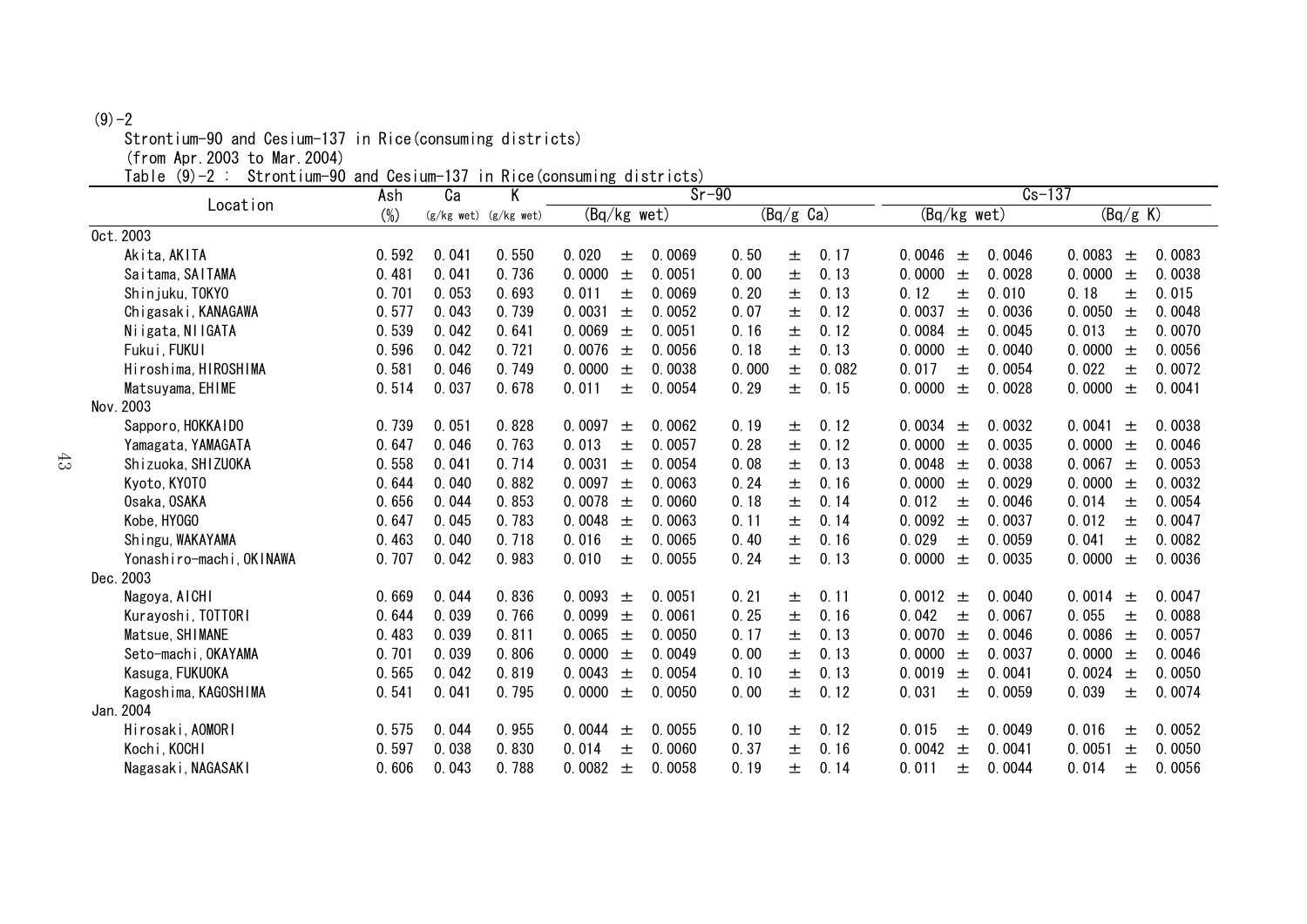#### $(10)-1$

Strontium-90 and Cesium-137 in Milk(producing districts)

(from Apr.2003 to Mar.2004)

Table (10)-1 : Strontium-90 and Cesium-137 in Milk(producing districts)

| $501$ $011$ $011$ $000$ $011$ $000$ $011$ $01$ | Ash       | Ca    | Κ     | סייי ששפט וקן גודוויי ווו<br>3.0011000<br>$Sr-90$ |                           | $Cs-137$                  |                           |  |  |
|------------------------------------------------|-----------|-------|-------|---------------------------------------------------|---------------------------|---------------------------|---------------------------|--|--|
| Location                                       | $(w/v\%)$ | (g/L) | (g/L) | (Bq/L)                                            | $(Bq/g \text{ Ca})$       | (Bq/L)                    | (Bq/g K)                  |  |  |
| May 2003                                       |           |       |       |                                                   |                           |                           |                           |  |  |
| Sapporo, HOKKAIDO                              | 0.728     | 1.16  | 1.51  | 0.032<br>0.0080<br>土                              | 0.0069<br>0.027<br>土      | 0.024<br>0.0058<br>土      | 0.016<br>0.0038<br>土      |  |  |
| Hachijo-machi, TOKYO                           | 0.742     | 1.04  | 1.53  | 0.018<br>士<br>0.0068                              | 0.017<br>0.0065<br>土      | 0.0035<br>土<br>0.0042     | 0.0023<br>0.0027<br>土     |  |  |
| Aug. 2003                                      |           |       |       |                                                   |                           |                           |                           |  |  |
| Aomori, AOMORI                                 | 0.739     | 1.16  | 1.66  | 0.022<br>0.0069<br>土                              | 0.019<br>0.0060<br>土      | 0.030<br>0.0060<br>土      | 0.018<br>0.0036<br>土      |  |  |
| Takizawa-mura,IWATE                            | 0.712     | 1.02  | 1.57  | 0.0078<br>土<br>0.0053                             | 0.0076<br>0.0051<br>土     | 0.045<br>土<br>0.0068      | 0.029<br>0.0043<br>士      |  |  |
| Mito, IBARAKI                                  | 0.751     | 1.10  | 1.61  | 0.018<br>0.0060<br>土                              | 0.016<br>0.0054<br>土      | 0.0034<br>0.0038<br>$\pm$ | 0.0021<br>0.0023<br>土     |  |  |
| Nishinasuno-machi, TOCHIGI                     | 0.665     | 1.04  | 1.57  | 0.047<br>0.0083<br>土                              | 0.045<br>0.0079<br>土      | 0.012<br>0.0042<br>土      | 0.0027<br>0.0078<br>士     |  |  |
| Fujimi-mura, GUNMA                             | 0.688     | 1.07  | 1.54  | 0.030<br>0.0073<br>士                              | 0.028<br>土<br>0.0068      | 0.0098<br>0.0039<br>土     | 0.0063<br>0.0025<br>土     |  |  |
| Yachimata, CHIBA                               | 0.721     | 1.06  | 1.59  | 0.016<br>0.0070<br>士                              | 0.015<br>0.0066<br>士      | 0.014<br>0.0045<br>士      | 0.0028<br>0.0090<br>$\pm$ |  |  |
| Iwamuro-mura, NIIGATA                          | 0.740     | 1.15  | 1.64  | 0.015<br>士<br>0.0066                              | 0.013<br>0.0057<br>土      | 0.0027<br>0.0044<br>土     | 0.0016<br>0.0027<br>土     |  |  |
| Tonami, TOYAMA                                 | 0.679     | 1.03  | 1.51  | 0.011<br>0.0061<br>土                              | 0.010<br>0.0059<br>土      | 0.026<br>0.0055<br>土      | 0.017<br>0.0037<br>土      |  |  |
| Oshimizu-machi, ISHIKAWA                       | 0.752     | 1.20  | 1.67  | 0.029<br>0.0076<br>士                              | 0.024<br>0.0063<br>士      | 0.0045<br>0.0045<br>$\pm$ | 0.0027<br>0.0027<br>$\pm$ |  |  |
| Katsuyama, FUKUI                               | 0.721     | 1.07  | 1.70  | 0.024<br>0.0075<br>士                              | 0.023<br>0.0071<br>土      | 0.0016<br>0.0040<br>士     | 0.0023<br>0.0009<br>土     |  |  |
| Takane-machi, YAMANASHI                        | 0.746     | 1.17  | 1.86  | 0.026<br>0.0073<br>士                              | 0.022<br>0.0062<br>土      | 0.0097<br>0.0044<br>土     | 0.0024<br>0.0052<br>$\pm$ |  |  |
| Kasamatsu-machi, GIFU                          | 0.694     | 1.09  | 1.48  | 0.021<br>0.0069<br>士                              | 0.019<br>0.0063<br>土      | 0.0056<br>0.0039<br>土     | 0.0038<br>0.0026<br>土     |  |  |
| Ouchiyama-mura, MIE                            | 0.724     | 1.12  | 1.78  | 0.030<br>0.0081<br>土                              | 0.027<br>0.0072<br>士      | 0.0012<br>0.0036<br>士     | 0.0006<br>0.0020<br>$\pm$ |  |  |
| Hino-machi, SHIGA                              | 0.720     | 1.14  | 1.65  | 0.0000<br>0.0063<br>土                             | 0.0000<br>0.0055<br>土     | 0.0058<br>0.0045<br>$\pm$ | 0.0027<br>0.0035<br>土     |  |  |
| Sakai, Habikino, OSAKA                         | 0.741     | 1.08  | 1.62  | 0.022<br>0.0077<br>土                              | 0.020<br>0.0071<br>土      | 0.014<br>0.0050<br>土      | 0.0089<br>0.0031<br>土     |  |  |
| Mihara-machi, HYOGO                            | 0.707     | 1.13  | 1.65  | 0.0067<br>0.0062<br>土                             | 0.0059<br>0.0055<br>土     | 0.0090<br>0.0040<br>土     | 0.0024<br>0.0054<br>土     |  |  |
| Ouda-machi, NARA                               | 0.691     | 1.01  | 1.55  | 0.0027<br>0.0058<br>土                             | 0.0027<br>0.0058<br>$\pm$ | 0.012<br>0.0043<br>土      | 0.0027<br>0.0077<br>$\pm$ |  |  |
| Matsue, SHIMANE                                | 0.746     | 1.21  | 1.68  | 0.020<br>0.0067<br>土                              | 0.016<br>0.0056<br>土      | 0.0038<br>0.0045<br>土     | 0.0027<br>0.0023<br>土     |  |  |
| Chiyoda-machi, HIROSHIMA                       | 0.717     | 1.17  | 1.66  | 0.019<br>0.0070<br>土                              | 0.017<br>0.0060<br>士      | 0.0051<br>0.0044<br>土     | 0.0031<br>0.0026<br>土     |  |  |
| Kamiita-machi, TOKUSHIMA                       | 0.708     | 1.11  | 1.59  | 0.025<br>0.0079<br>士                              | 0.023<br>0.0071<br>士      | 0.0012<br>0.0037<br>$\pm$ | 0.0023<br>0.0007<br>士     |  |  |
| Kawauchi-machi, EHIME                          | 0.671     | 1.05  | 1.52  | 0.015<br>0.0072<br>土                              | 0.014<br>土<br>0.0068      | 0.0000<br>0.0032<br>士     | 0.0021<br>0.0000<br>土     |  |  |
| Kochi, KOCHI                                   | 0.739     | 1.09  | 1.70  | 0.020<br>0.0072<br>土                              | 0.018<br>0.0066<br>土      | 0.0094<br>0.0041<br>士     | 0.0024<br>0.0055<br>土     |  |  |
| Yasu-machi, FUKUOKA                            | 0.686     | 1.05  | 1.53  | 0.019<br>0.0073<br>士                              | 0.018<br>0.0070<br>土      | 0.010<br>0.0041<br>土      | 0.0027<br>0.0068<br>土     |  |  |
| Koshi-machi, KUMAMOTO                          | 0.742     | 1.17  | 1.68  | 0.024<br>0.0067<br>士                              | 0.020<br>0.0057<br>士      | 0.0072<br>0.0045<br>土     | 0.0027<br>0.0043<br>土     |  |  |
| Kuju-machi, OITA                               | 0.740     | 1.18  | 1.75  | 0.013<br>0.0066<br>土                              | 0.011<br>0.0056<br>土      | 0.083<br>0.0085<br>士      | 0.048<br>0.0048<br>士      |  |  |
| Takaharu-machi, MIYAZAKI                       | 0.722     | 1.11  | 1.71  | 0.017<br>0.0062<br>士                              | 0.015<br>0.0056<br>士      | 0.015<br>0.0052<br>土      | 0.0087<br>0.0030<br>士     |  |  |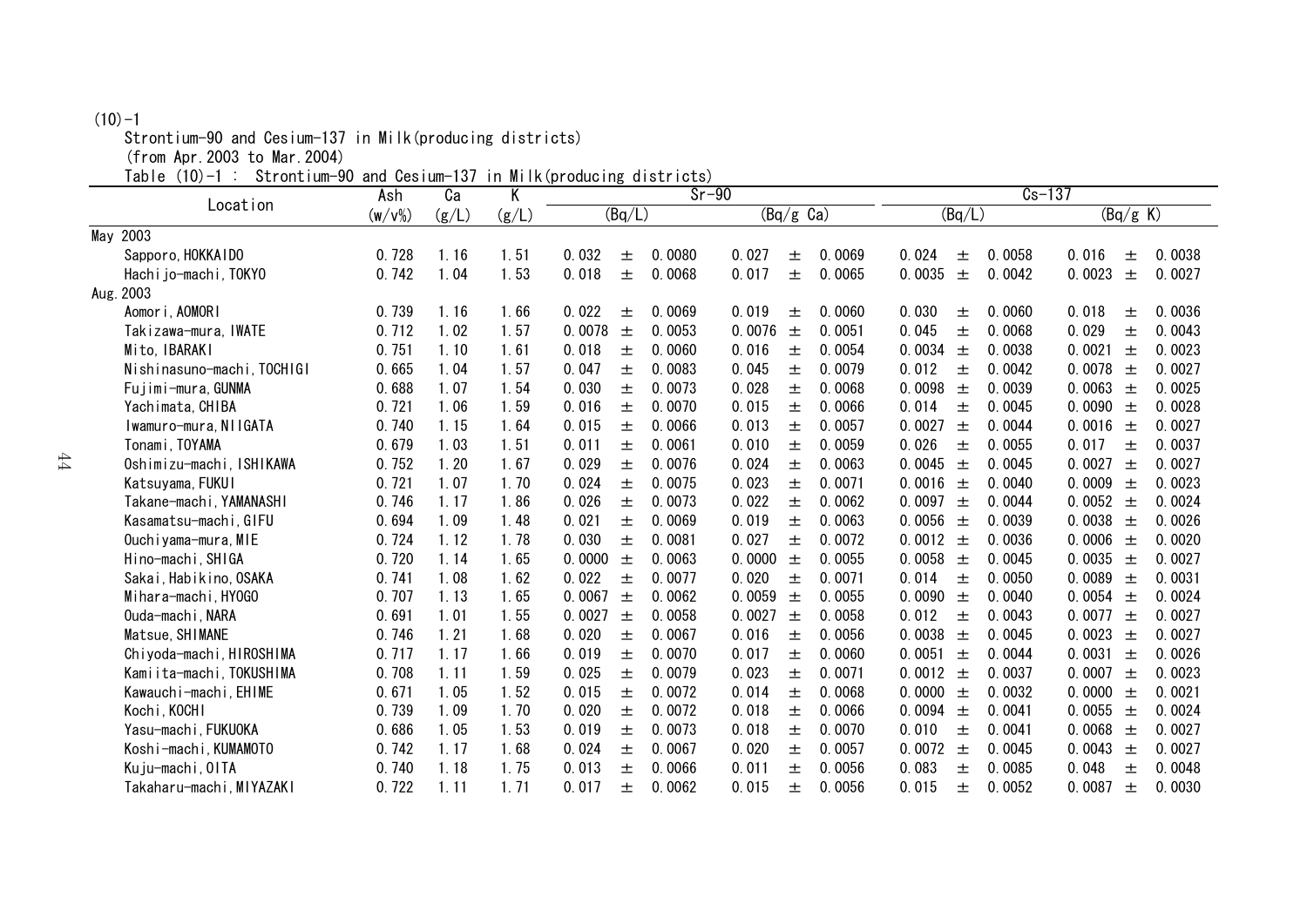|                                 | Ash       | Cа     |       | Sr-90                    |                        | $Cs - 137$             |                        |
|---------------------------------|-----------|--------|-------|--------------------------|------------------------|------------------------|------------------------|
| Location                        | $(w/v\%)$ | (g/L)  | (g/L) | (Bq/L)                   | $(Bq/g \text{ Ca})$    | (Bq/L)                 | (Bq/g K)               |
| Sep. 2003                       |           |        |       |                          |                        |                        |                        |
| Kanoya, KAGOSHIMA<br>0ct. 2003  | 0.720     | 1 12   | . 66  | 0.0070<br>0.017<br>$\pm$ | $0.015 \pm$<br>0.0062  | 0.0045<br>0.0057 $\pm$ | $0.0034 \pm 0.0027$    |
| Yamato-machi, SAGA<br>Jan. 2004 | 0.745     | 1. 13. | . 60  | 0.0063<br>0.019<br>$\pm$ | 0.017<br>0.0055<br>・・土 | $0.016 \pm$<br>0.0049  | $0.0097 \pm 0.0030$    |
| Takase-machi, KAGAWA            | 0.746     | $-15$  | . 66  | 0.0063<br>0.011<br>$+$   | 0.0098 $\pm$<br>0.0055 | 0.0043 $\pm$<br>0.0039 | $0.0026 \pm$<br>0.0024 |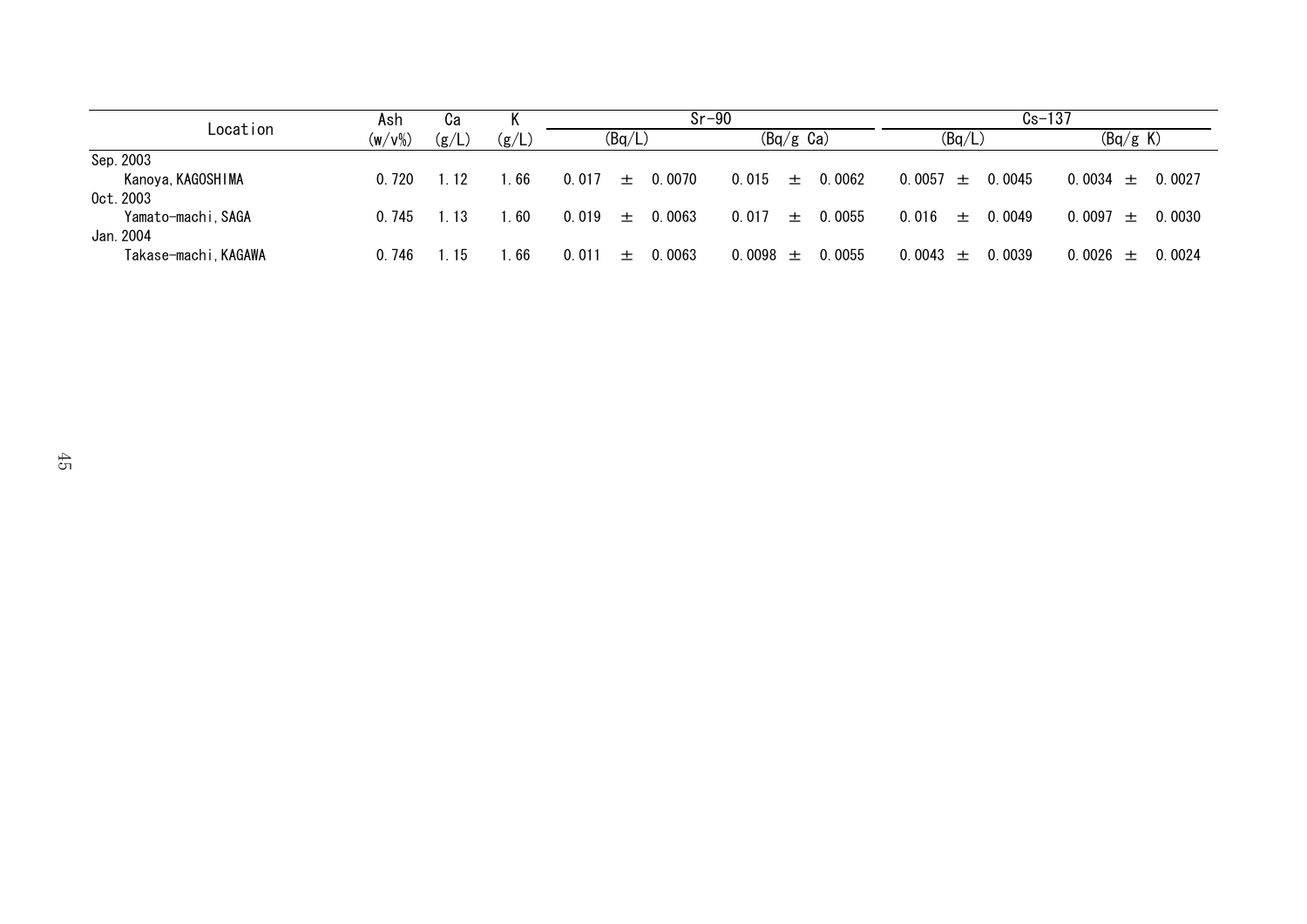#### $(10)-2$

Strontium-90 and Cesium-137 in Milk(consuming districts)

(from Apr.2003 to Mar.2004)

Table (10)-2 : Strontium-90 and Cesium-137 in Milk(consuming districts)

|                          | $10114$ $0001$ $011$ $01$<br>Ash | Ca    | K     | <u>uiveriver</u> | $Sr-90$ |                     | $Cs-137$ |                     |        |                 |        |
|--------------------------|----------------------------------|-------|-------|------------------|---------|---------------------|----------|---------------------|--------|-----------------|--------|
| Location                 | $(w/v\%)$                        | (g/L) | (g/L) | (Bq/L)           |         | $(Bq/g \text{ Ca})$ |          | $\overline{(Bq/L)}$ |        | (Bq/g K)        |        |
| May 2003                 |                                  |       |       |                  |         |                     |          |                     |        |                 |        |
| Sapporo, HOKKAIDO        | 0.735                            | 1.16  | 1.63  | 0.035<br>土       | 0.0079  | 0.030<br>土          | 0.0068   | 0.027<br>土          | 0.0057 | 0.017<br>土      | 0.0035 |
| Shinjuku, TOKYO          | 0.702                            | 1.09  | 1.53  | 0.023<br>土       | 0.0073  | 0.021<br>士          | 0.0067   | 0.015<br>士          | 0.0053 | 0.0096<br>$\pm$ | 0.0034 |
| Jun. 2003                |                                  |       |       |                  |         |                     |          |                     |        |                 |        |
| Fukushima, FUKUSHIMA     | 0.742                            | 1.14  | 1.69  | 0.016<br>土       | 0.0068  | 0.014<br>土          | 0.0060   | 0.013<br>土          | 0.0050 | 0.0079<br>士     | 0.0029 |
| Shingu, WAKAYAMA         | 0.677                            | 1.06  | 1.52  | 0.0025<br>$\pm$  | 0.0065  | 0.0024<br>$\pm$     | 0.0062   | 0.0027<br>$\pm$     | 0.0042 | 0.0018<br>$\pm$ | 0.0028 |
| Jul. 2003                |                                  |       |       |                  |         |                     |          |                     |        |                 |        |
| Rifu-machi, MIYAGI       | 0.727                            | 1.11  | 1.64  | 0.023<br>土       | 0.0077  | 0.020<br>土          | 0.0069   | 0.015<br>土          | 0.0051 | 0.0093<br>土     | 0.0031 |
| Aug. 2003                |                                  |       |       |                  |         |                     |          |                     |        |                 |        |
| Akita, AKITA             | 0.712                            | 1.11  | 1.63  | 0.040<br>土       | 0.0078  | 0.036<br>土          | 0.0071   | 0.079<br>土          | 0.0083 | 0.049<br>土      | 0.0051 |
| Yamagata, YAMAGATA       | 0.691                            | 1.04  | 1.62  | 0.013<br>士       | 0.0065  | 0.012<br>土          | 0.0062   | 0.0073<br>土         | 0.0042 | 0.0045<br>$\pm$ | 0.0026 |
| Saitama, SAITAMA         | 0.728                            | 1.13  | 1.61  | 0.017<br>土       | 0.0069  | 0.015<br>土          | 0.0061   | 0.015<br>土          | 0.0053 | 0.0091<br>$\pm$ | 0.0033 |
| Niigata, NIIGATA         | 0.739                            | 1.14  | 1.64  | 0.017<br>土       | 0.0068  | 0.015<br>士          | 0.0060   | 0.0034<br>$\pm$     | 0.0044 | 0.0021<br>土     | 0.0027 |
| Fukui, FUKUI             | 0.720                            | 1.12  | 1.64  | 0.032<br>士       | 0.0085  | 0.029<br>土          | 0.0076   | 0.011<br>土          | 0.0048 | 0.0070<br>$\pm$ | 0.0029 |
| Shizuoka, SHIZUOKA       | 0.875                            | 1.36  | 1.98  | 0.019<br>士       | 0.0067  | 0.014<br>$\pm$      | 0.0049   | 0.020<br>$\pm$      | 0.0058 | 0.010<br>士      | 0.0029 |
| Nagoya, AICHI            | 0.718                            | 1.13  | 1.59  | 0.012<br>士       | 0.0071  | 0.011<br>士          | 0.0063   | 0.0000<br>$\pm$     | 0.0042 | 0.0000<br>土     | 0.0027 |
| Kyoto, KYOTO             | 0.717                            | 1.10  | 1.55  | 0.014<br>士       | 0.011   | 0.013<br>土          | 0.0096   | 0.0008<br>$\pm$     | 0.0034 | 0.0005<br>土     | 0.0022 |
| Osaka, OSAKA             | 0.732                            | 1.08  | 1.64  | 0.028<br>士       | 0.0080  | 0.026<br>士          | 0.0074   | 0.0075<br>土         | 0.0039 | 0.0046<br>土     | 0.0024 |
| Tohaku-machi, TOTTORI    | 0.646                            | 1.00  | 1.51  | 0.019<br>士       | 0.0068  | 0.019<br>士          | 0.0067   | 0.018<br>土          | 0.0049 | 0.012<br>土      | 0.0032 |
| Matsue, SHIMANE          | 0.735                            | 1.13  | 1.66  | 0.029<br>士       | 0.0076  | 0.026<br>土          | 0.0068   | 0.0098<br>$\pm$     | 0.0049 | 0.0059<br>士     | 0.0030 |
| Okayama, OKAYAMA         | 0.719                            | 1.10  | 1.69  | 0.021<br>土       | 0.0070  | 0.019<br>士          | 0.0064   | 0.013<br>土          | 0.0048 | 0.0077<br>土     | 0.0028 |
| Hiroshima, HIROSHIMA     | 0.694                            | 1.04  | 1.62  | 0.0074<br>土      | 0.0058  | 0.0072<br>士         | 0.0056   | 0.019<br>士          | 0.0049 | 0.011<br>士      | 0.0030 |
| Yamaguchi, YAMAGUCHI     | 0.705                            | 1.10  | 1.62  | 0.0083<br>$\pm$  | 0.0067  | 0.0075<br>$\pm$     | 0.0061   | 0.0071<br>土         | 0.0045 | 0.0044<br>土     | 0.0028 |
| Kawauchi-machi, EHIME    | 0.679                            | 1.07  | 1.58  | 0.0075<br>$\pm$  | 0.0056  | 0.0070<br>$\pm$     | 0.0052   | 0.0038<br>$\pm$     | 0.0045 | 0.0024<br>士     | 0.0028 |
| Kochi, KOCHI             | 0.728                            | 1.11  | 1.65  | 0.022<br>土       | 0.0071  | 0.020<br>土          | 0.0064   | 0.019<br>土          | 0.0055 | 0.012<br>土      | 0.0033 |
| Chikushino, FUKUOKA      | 0.685                            | 1.05  | 1.64  | 0.035<br>土       | 0.0078  | 0.034<br>士          | 0.0075   | 0.020<br>土          | 0.0048 | 0.012<br>士      | 0.0029 |
| Nagasaki, NAGASAKI       | 0.716                            | 1.08  | 1.57  | 0.011<br>土       | 0.0065  | 0.010<br>土          | 0.0061   | 0.015<br>土          | 0.0052 | 0.0094<br>土     | 0.0033 |
| Yonashiro-machi, OKINAWA | 0.707                            | 1.08  | 1.63  | 0.016<br>土       | 0.0067  | 0.015<br>土          | 0.0062   | 0.0086<br>$\pm$     | 0.0041 | 0.0053<br>$\pm$ | 0.0025 |
| Sep. 2003                |                                  |       |       |                  |         |                     |          |                     |        |                 |        |
| Nagano, NAGANO           | 0.686                            | 1.03  | 1.61  | 0.012<br>土       | 0.0061  | 0.011<br>土          | 0.0059   | 0.0073<br>土         | 0.0041 | 0.0045<br>土     | 0.0025 |
| Kagoshima, KAGOSHIMA     | 0.732                            | 1.16  | 1.82  | 0.022<br>士       | 0.0074  | 0.019<br>土          | 0.0064   | 0.0096<br>土         | 0.0049 | 0.0053<br>土     | 0.0027 |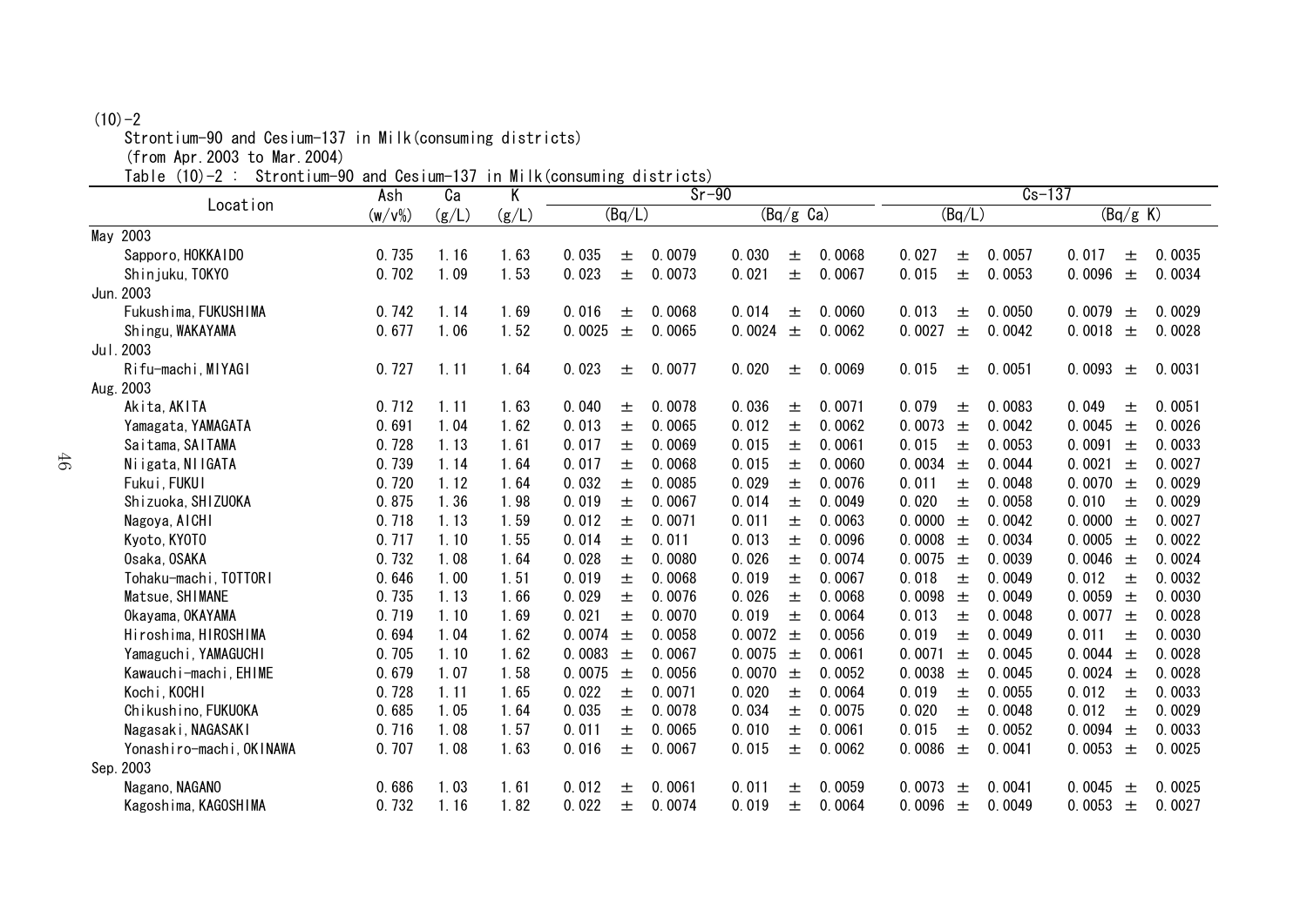|                         | Ash    | cа    | и    | $Sr-90$                 |              | $Cs -$             | 107<br>ାଠା          |
|-------------------------|--------|-------|------|-------------------------|--------------|--------------------|---------------------|
| Location                | (w/v%) | (g/L) | (g/L | (Bq/L)                  | (Bq/g<br>Ca) | (Bq/L)             | (Bq/g K)            |
| Oct. 2003               |        |       |      |                         |              |                    |                     |
| Chigasaki<br>, KANAGAWA | 749    |       | .80  | 0058<br>0.015<br>-<br>– | 0053<br>014  | 0048<br>0.020<br>– | .0027<br>0.011<br>- |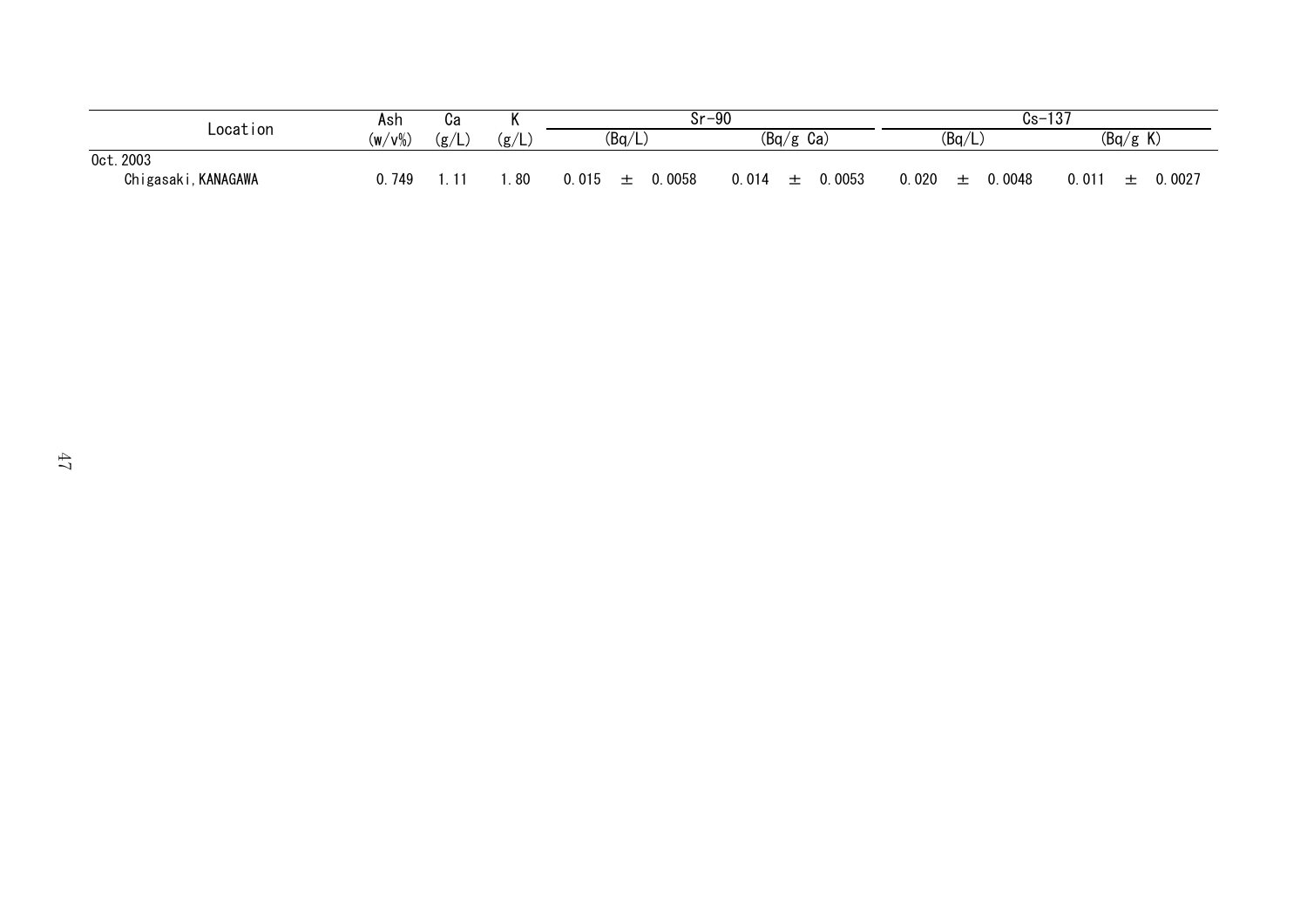#### $(10)-3$

Strontium-90 and Cesium-137 in Milk(powdered milk)

(from Apr.2003 to Mar.2004)

Table (10)-3 : Strontium-90 and Cesium-137 in Milk(powdered milk)

|                |          | Ca     | Κ      |        |       |         | $Sr-90$ |                     |       |        |       | $Cs - 137$ |        |        |          |         |
|----------------|----------|--------|--------|--------|-------|---------|---------|---------------------|-------|--------|-------|------------|--------|--------|----------|---------|
|                | Location | $(\%)$ | (g/kg) | (g/kg) |       | (Bq/kg) |         | $(Bq/g \text{ Ca})$ |       |        |       | (Bq/kg)    |        |        | (Bq/g K) |         |
| Jun. 2003      |          |        |        |        |       |         |         |                     |       |        |       |            |        |        |          |         |
| Sample A       |          | 7.95   | 12.8   | 17.3   | 0.29  | 士       | 0.024   | 0.023               | 土     | 0.0019 | 1.1   | 土          | 0.04   | 0.066  | 士        | 0.0022  |
| Sample B       |          | 2.41   | 3.40   | 5.18   | 0.032 | 土       | 0.0077  | 0.0094              | 土     | 0.0023 | 0.065 | 土          | 0.0087 | 0.013  | 土        | 0.0017  |
| Sample D       |          | 2.30   | 3.45   | 5.15   | 0.019 | 土       | 0.0067  | 0.0056              | 土     | 0.0019 | 0.028 | 土          | 0.0067 | 0.0054 | 土        | 0.0013  |
| Sample E       |          | 3.63   | 6.03   | 7.55   | 0.10  | 土       | 0.012   | 0.017               | 土     | 0.0020 | 0.12  | 土          | 0.011  | 0.016  | 土        | 0.0015  |
| Sample F       |          | 2.39   | 3.44   | 4.97   | 0.032 | 士       | 0.0079  | 0.0093              | $\pm$ | 0.0023 | 0.15  | $\pm$      | 0.012  | 0.030  | 土        | 0.0024  |
| . 2003<br>Jul. |          |        |        |        |       |         |         |                     |       |        |       |            |        |        |          |         |
| Sample C       |          | 7.66   | 11.6   | 17.5   | 0.45  | 士       | 0.029   | 0.038               | $\pm$ | 0.0025 | 1.2   | $\pm$      | 0.04   | 0.070  | $\pm$    | 0.0022  |
| Jan. 2004      |          |        |        |        |       |         |         |                     |       |        |       |            |        |        |          |         |
| Sample A       |          | 7.97   | 13.3   | 17.3   | 0.32  | 士       | 0.027   | 0.024               | $+$   | 0.0020 | 0.46  | 土          | 0.024  | 0.027  | 土        | 0.0014  |
| Sample B       |          | 2.41   | 3.66   | 5.37   | 0.029 | 土       | 0.0079  | 0.0080              | 土     | 0.0022 | 0.068 | 土          | 0.0081 | 0.013  | 土        | 0.0015  |
| Sample C       |          | 7.97   | 12.8   | 17.5   | 0.43  | 士       | 0.030   | 0.033               | 土     | 0.0024 | 1.5   | 士          | 0.04   | 0.086  | 土        | 0.0025  |
| Sample D       |          | 2.41   | 3.64   | 5.47   | 0.031 | 士       | 0.0071  | 0.0086              | 土     | 0.0020 | 0.022 | $\pm$      | 0.0053 | 0.0039 | 土        | 0.00096 |
| Sample E       |          | 3.57   | 6.10   | 7.28   | 0.11  | 士       | 0.012   | 0.018               | 土     | 0.0020 | 0.075 | 土          | 0.0084 | 0.010  | 土        | 0.0012  |
| Sample F       |          | 2.44   | 3.71   | 5.05   | 0.030 | 士       | 0.0071  | 0.0080              | 土     | 0.0019 | 0.14  | 土          | 0.011  | 0.027  | 土        | 0.0022  |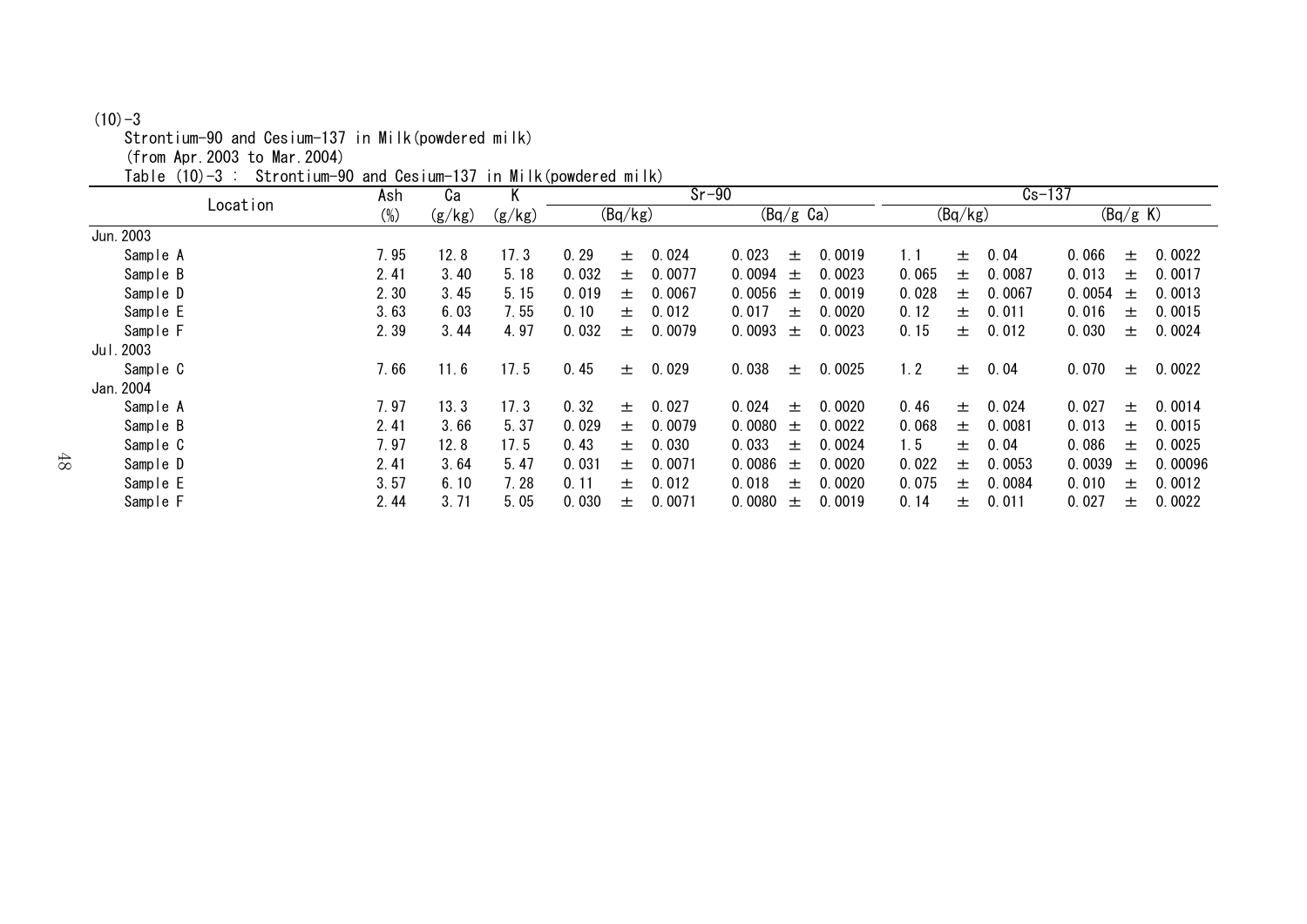## $(11)-1$

Strontium-90 and Cesium-137 in Vegetables(producing districts)

(from Apr.2003 to Mar.2004)

Table (11)-1 : Strontium-90 and Cesium-137 in Vegetables(producing districts)

|                          | and vooram<br>Ash | .<br>Ca | Κ                         | $111.799$ curive<br>V<br>$Sr-90$ |               |        |                     |       |        | $Cs-137$        |        |                 |         |
|--------------------------|-------------------|---------|---------------------------|----------------------------------|---------------|--------|---------------------|-------|--------|-----------------|--------|-----------------|---------|
| Location                 | $(\%)$            |         | $(g/kg$ wet) $(g/kg$ wet) |                                  | $(Bq/kg$ wet) |        | $(Bq/g \text{ Ca})$ |       |        | (Bq/kg wet)     |        | (Bq/g K)        |         |
| (Leafy vegetables)       |                   |         |                           |                                  |               |        |                     |       |        |                 |        |                 |         |
| May 2003                 |                   |         |                           |                                  |               |        |                     |       |        |                 |        |                 |         |
| Tahara-machi, AICHI      | 1.44              | 0.340   | 6.41                      | 0.040                            | 土             | 0.0078 | 0.12                | 土     | 0.023  | 0.0000<br>土     | 0.0032 | 0.00000 $\pm$   | 0.00050 |
| Koshi-machi, KUMAMOTO    | 2.40              | 1.05    | 9.10                      | 0.20                             | 土             | 0.016  | 0.19                | 士     | 0.015  | 0.0000<br>士     | 0.0037 | 0.00000 $\pm$   | 0.00041 |
| Jul. 2003                |                   |         |                           |                                  |               |        |                     |       |        |                 |        |                 |         |
| Oda, SHIMANE             | 0.823             | 0.708   | 2.78                      | 0.36                             | 土             | 0.021  | 0.51                | 土     | 0.030  | 0.31<br>土       | 0.015  | 0.11<br>土       | 0.006   |
| Aug. 2003                |                   |         |                           |                                  |               |        |                     |       |        |                 |        |                 |         |
| Eniwa, HOKKAIDO          | 1.55              | 0.381   | 6.98                      | 0.023                            | 土             | 0.0085 | 0.060               | 土     | 0.022  | 0.0072<br>土     | 0.0044 | 0.0010<br>士     | 0.00063 |
| 0ct. 2003                |                   |         |                           |                                  |               |        |                     |       |        |                 |        |                 |         |
| Mutsu, AOMORI            | 0.520             | 0.275   | 2.09                      | 0.14                             | 土             | 0.015  | 0.51                | 土     | 0.053  | 0.0000<br>士     | 0.0027 | 0.0000<br>士     | 0.0013  |
| Tamayama-mura, IWATE     | 0.519             | 0.406   | 2.22                      | 0.12                             | 土             | 0.014  | 0.29                | 土     | 0.035  | 0.025<br>土      | 0.0063 | 0.011<br>土      | 0.0028  |
| Utsunomiya, TOCHIGI      | 0.647             | 0.458   | 2.51                      | 0.28                             | 土             | 0.019  | 0.60                | 土     | 0.041  | 0.010<br>土      | 0.0044 | 0.0041<br>土     | 0.0017  |
| Toyama, TOYAMA           | 1.30              | 0.533   | 5.67                      | 0.096                            | 土             | 0.012  | 0.18                | 土     | 0.023  | 0.024<br>土      | 0.0058 | 0.0042 $\pm$    | 0.0010  |
| Saku, NAGANO             | 1.84              | 0.422   | 8.26                      | 0.037                            | 士             | 0.010  | 0.087               | $\pm$ | 0.024  | 0.0000<br>士     | 0.0029 | 0.00000 $\pm$   | 0.00036 |
| Nov. 2003                |                   |         |                           |                                  |               |        |                     |       |        |                 |        |                 |         |
| Sannohe-machi, AOMORI    | 0.531             | 0.385   | 2.04                      | 0.11                             | 土             | 0.013  | 0.28                | 土     | 0.034  | 0.039<br>土      | 0.0065 | 0.019<br>士      | 0.0032  |
| Fukushima, FUKUSHIMA     | 1.70              | 0.784   | 6.64                      | 0.070                            | 土             | 0.012  | 0.089               | 土     | 0.015  | 0.0042<br>土     | 0.0048 | 0.00064 $\pm$   | 0.00072 |
| Mito, IBARAKI            | 1.46              | 0.797   | 6.39                      | 0.076                            | 土             | 0.012  | 0.095               | 土     | 0.015  | 0.044<br>土      | 0.0067 | 0.0069 $\pm$    | 0.0011  |
| Chiba, CHIBA             | 1.59              | 0.929   | 6.53                      | 0.029                            | 土             | 0.0076 | 0.031               | $\pm$ | 0.0082 | 0.0000<br>$\pm$ | 0.0038 | 0.00000 $\pm$   | 0.00059 |
| Fukui, FUKUI             | 2.00              | 0.436   | 8.89                      | 0.065                            | 士             | 0.011  | 0.15                | 土     | 0.024  | 0.0030<br>$\pm$ | 0.0044 | 0.00033 $\pm$   | 0.00049 |
| Gotenba, SHIZUOKA        | 1.65              | 0.647   | 7.16                      | 0.043                            | 士             | 0.0090 | 0.067               | 土     | 0.014  | 0.021<br>士      | 0.0058 | 0.0029<br>$\pm$ | 0.00081 |
| Kusu-machi, MIE          | 1.20              | 1.19    | 4.30                      | 0.086                            | 土             | 0.012  | 0.072               | $\pm$ | 0.010  | 0.029<br>士      | 0.0063 | 0.0067<br>$\pm$ | 0.0015  |
| Kasai, HYOGO             | 1.73              | 0.499   | 7.38                      | 0.051                            | 土             | 0.011  | 0.10                | 土     | 0.021  | 0.011<br>士      | 0.0049 | 0.0015<br>土     | 0.00067 |
| Kurayoshi, TOTTORI       | 1.38              | 0.473   | 4.77                      | 0.084                            | 土             | 0.011  | 0.18                | 土     | 0.024  | 0.051<br>士      | 0.0075 | 0.011<br>土      | 0.0016  |
| Takamatsu, KAGAWA        | 1.64              | 0.473   | 6.71                      | 0.023                            | 土             | 0.0088 | 0.048               | $\pm$ | 0.019  | 0.012<br>士      | 0.0044 | 0.0018<br>$\pm$ | 0.00066 |
| Matsuyama, EHIME         | 1.53              | 0.502   | 6.62                      | 0.12                             | 土             | 0.014  | 0.23                | 土     | 0.029  | 0.0074<br>土     | 0.0040 | $0.0011 \pm$    | 0.00061 |
| Shime-machi, FUKUOKA     | 1.31              | 0.603   | 5.41                      | 0.057                            | 士             | 0.011  | 0.094               | $\pm$ | 0.019  | 0.0000<br>$+$   | 0.0038 | 0.00000 $\pm$   | 0.00070 |
| Usa, OITA                | 2.15              | 0.413   | 9.52                      | 0.052                            | 土             | 0.011  | 0.13                | 土     | 0.026  | 0.0027<br>土     | 0.0036 | 0.00029 $\pm$   | 0.00037 |
| Takanabe-machi, MIYAZAKI | 1.50              | 0.329   | 6.45                      | 0.054                            | 士             | 0.010  | 0.17                | 士     | 0.031  | 0.0062<br>土     | 0.0043 | 0.00097 $\pm$   | 0.00066 |
| Dec. 2003                |                   |         |                           |                                  |               |        |                     |       |        |                 |        |                 |         |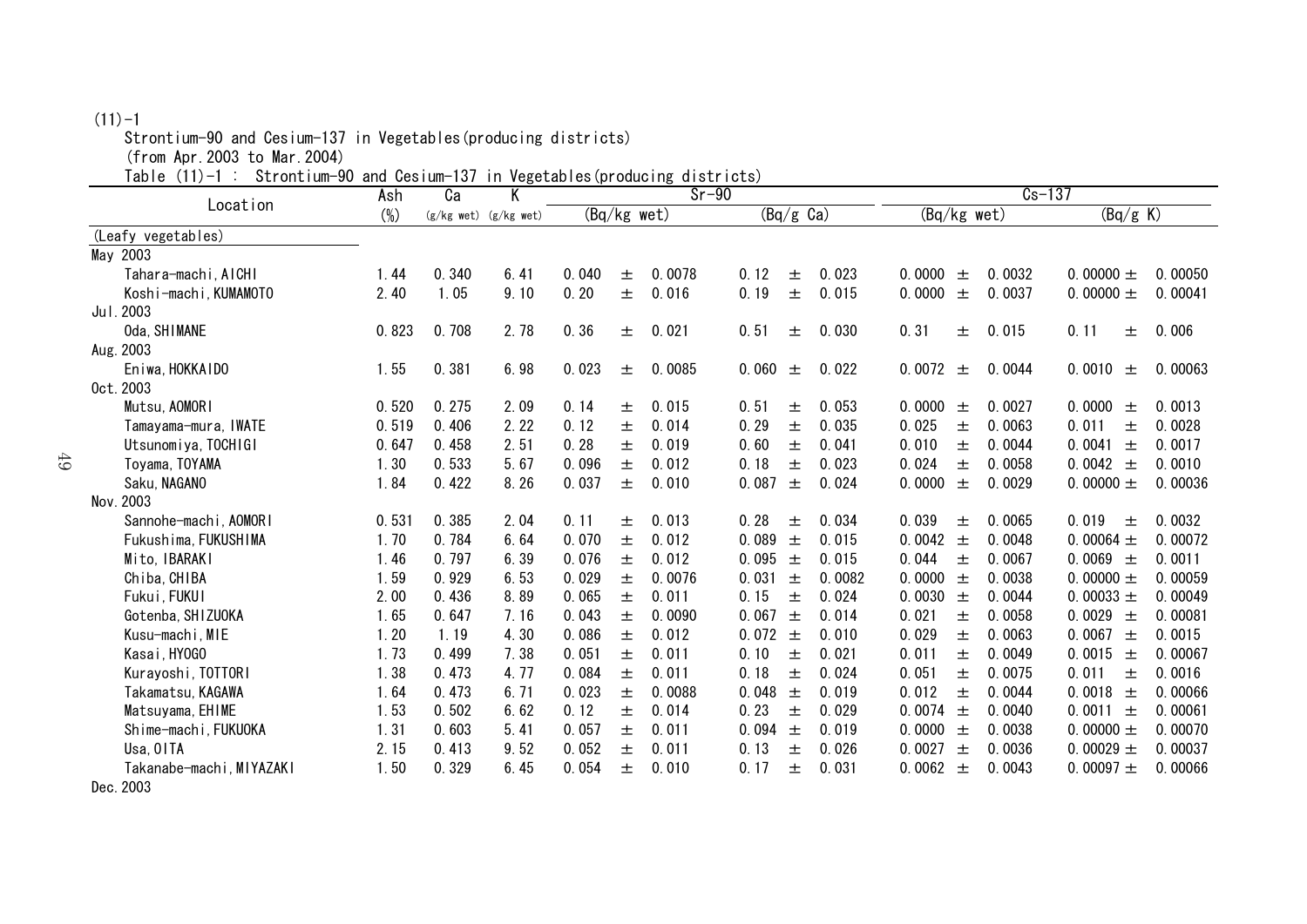|                |                            | Ash    | $\overline{Ca}$ | Κ                         | $Sr-90$<br>(Bq/kg wet) |       |        |                                |        | $Cs-137$        |        |                 |         |
|----------------|----------------------------|--------|-----------------|---------------------------|------------------------|-------|--------|--------------------------------|--------|-----------------|--------|-----------------|---------|
|                | Location                   | $(\%)$ |                 | $(g/kg$ wet) $(g/kg$ wet) |                        |       |        | $\overline{(Bq/g \text{ Ca})}$ |        | (Bq/kg wet)     |        | (Bq/g K)        |         |
|                | Maebashi, GUNMA            | 2.05   | 0.968           | 8.73                      | 0.013                  | $\pm$ | 0.0069 | 0.013 $\pm$                    | 0.0072 | 0.0051 $\pm$    | 0.0044 | 0.00058 $\pm$   | 0.00051 |
|                | Takane-machi, YAMANASHI    | 1.94   | 0.803           | 7.42                      | 0.25                   | $\pm$ | 0.021  | 0.31<br>士                      | 0.026  | 0.0048<br>$\pm$ | 0.0046 | 0.00065 $\pm$   | 0.00062 |
|                | Kakamigahara, GIFU         | 0.992  | 1.22            | 3.02                      | 0.0061                 | $\pm$ | 0.0063 | 0.0050 $\pm$                   | 0.0052 | 0.013<br>$\pm$  | 0.0048 | 0.0042 $\pm$    | 0.0016  |
|                | Azuchi-machi, SHIGA        | 1.19   | 0.470           | 4.91                      | 0.038                  | 土     | 0.0089 | 0.081<br>土                     | 0.019  | 0.0004<br>$\pm$ | 0.0040 | 0.00008 $\pm$   | 0.00082 |
|                | Haibara-machi, NARA        | 0.917  | 0.161           | 3.63                      | 0.015                  | 土     | 0.0067 | 0.091<br>土                     | 0.042  | 0.0016<br>$\pm$ | 0.0037 | 0.0004 $\pm$    | 0.0010  |
|                | Hiroshima, HIROSHIMA       | 1.71   | 0.335           | 7.60                      | 0.0045                 | 土     | 0.0069 | 0.013<br>土                     | 0.020  | 0.0000<br>$\pm$ | 0.0038 | 0.00000 $\pm$   | 0.00050 |
|                | Nankoku, KOCHI             | 1.71   | 1.48            | 5.76                      | 0.11                   | 士     | 0.013  | 0.074<br>$\pm$                 | 0.0089 | 0.0070<br>$\pm$ | 0.0047 | 0.0012 $\pm$    | 0.00081 |
|                | Saga, SAGA                 | 1.43   | 1.18            | 5.62                      | 0.017                  | 士     | 0.0071 | 0.015 $\pm$                    | 0.0060 | 0.0098<br>$\pm$ | 0.0043 | 0.0017<br>$\pm$ | 0.00077 |
|                | Matsumoto-machi, KAGOSHIMA | 1.68   | 0.857           | 4.82                      | 0.049                  | 士     | 0.0095 | 0.057<br>$\pm$                 | 0.011  | 0.15<br>士       | 0.012  | 0.032<br>士      | 0.0025  |
|                | Jan. 2004                  |        |                 |                           |                        |       |        |                                |        |                 |        |                 |         |
|                | Kumatori-machi, OSAKA      | 0.665  | 0.378           | 2.59                      | 0.044                  | 土     | 0.0089 | 0.12<br>土                      | 0.024  | 0.0004<br>士     | 0.0039 | 0.0001<br>士     | 0.0015  |
|                | Yuya-machi, YAMAGUCHI      | 1.91   | 0.695           | 6.72                      | 0.22                   | 土     | 0.017  | 0.31<br>士                      | 0.024  | 0.0082<br>$\pm$ | 0.0043 | 0.0012 $\pm$    | 0.00065 |
|                | Ishii-machi, TOKUSHIMA     | 1.61   | 0.562           | 6.24                      | 0.020                  | 士     | 0.0072 | 0.036 $\pm$                    | 0.013  | 0.0066 $\pm$    | 0.0048 | 0.0011<br>$\pm$ | 0.00077 |
|                | Feb. 2004                  |        |                 |                           |                        |       |        |                                |        |                 |        |                 |         |
|                | Shingu, WAKAYAMA           | 0.636  | 0.385           | 2.54                      | 0.27                   | 士     | 0.021  | 0.70<br>土                      | 0.054  | 0.0008<br>$\pm$ | 0.0042 | 0.0003<br>士     | 0.0016  |
|                | (Root vegetables)          |        |                 |                           |                        |       |        |                                |        |                 |        |                 |         |
| $\overline{S}$ | May 2003                   |        |                 |                           |                        |       |        |                                |        |                 |        |                 |         |
|                | Tahara-machi, AICHI        | 0.755  | 0.150           | 3.41                      | 0.026                  | 土     | 0.0068 | 0.18<br>$\pm$                  | 0.045  | 0.0000<br>士     | 0.0031 | 0.00000 $\pm$   | 0.00092 |
|                | Koshi-machi, KUMAMOTO      | 0.703  | 0.220           | 2.82                      | 0.068                  | $\pm$ | 0.0094 | 0.31<br>士                      | 0.043  | 0.0041<br>$\pm$ | 0.0037 | 0.0015 $\pm$    | 0.0013  |
|                | Jul. 2003                  |        |                 |                           |                        |       |        |                                |        |                 |        |                 |         |
|                | Kumator i-machi, OSAKA     | 0.353  | 0.131           | 1.42                      | 0.033                  | 土     | 0.0077 | 0.25<br>土                      | 0.059  | 0.0031<br>$\pm$ | 0.0034 | 0.0022<br>$\pm$ | 0.0024  |
|                | Oda, SHIMANE               | 0.655  | 0.157           | 2.73                      | 0.37                   | 土     | 0.020  | 2.4<br>士                       | 0.13   | 0.010<br>$\pm$  | 0.0036 | 0.0037<br>$\pm$ | 0.0013  |
|                | Aug. 2003                  |        |                 |                           |                        |       |        |                                |        |                 |        |                 |         |
|                | Eniwa, HOKKAIDO            | 0.544  | 0.140           | 2.42                      | 0.066                  | 土     | 0.010  | 0.47<br>土                      | 0.074  | 0.0032<br>$\pm$ | 0.0034 | 0.0013 $\pm$    | 0.0014  |
|                | Mutsu, AOMORI              | 0.860  | 0.0465          | 4.00                      | 0.0088                 | $\pm$ | 0.0064 | 0.19<br>士                      | 0.14   | 0.011<br>土      | 0.0045 | 0.0028<br>$\pm$ | 0.0011  |
|                | 0ct. 2003                  |        |                 |                           |                        |       |        |                                |        |                 |        |                 |         |
|                | Tamayama-mura, IWATE       | 0.386  | 0.180           | 1.59                      | 0.047                  | 土     | 0.0070 | 0.26<br>士                      | 0.039  | 0.0089<br>$\pm$ | 0.0030 | 0.0056<br>土     | 0.0019  |
|                | Utsunomiya, TOCHIGI        | 0.406  | 0.191           | 1.68                      | 0.089                  | 土     | 0.011  | 0.47<br>士                      | 0.056  | 0.0077<br>士     | 0.0038 | 0.0046<br>$\pm$ | 0.0022  |
|                | Saku, NAGANO               | 0.547  | 0.178           | 2.32                      | 0.039                  | $\pm$ | 0.010  | 0.22<br>士                      | 0.057  | 0.018<br>$\pm$  | 0.0050 | 0.0078 $\pm$    | 0.0021  |
|                | Nov. 2003                  |        |                 |                           |                        |       |        |                                |        |                 |        |                 |         |
|                | Sannohe-machi, AOMORI      | 0.468  | 0.211           | 1.96                      | 0.091                  | 土     | 0.012  | 0.43<br>土                      | 0.059  | 0.028<br>土      | 0.0060 | 0.014<br>士      | 0.0031  |
|                | Fukushima, FUKUSHIMA       | 0.498  | 0.209           | 1.99                      | 0.039                  | 土     | 0.0095 | 0.19<br>土                      | 0.045  | 0.0000<br>$\pm$ | 0.0038 | 0.0000<br>$\pm$ | 0.0019  |
|                | Mito, IBARAKI              | 0.695  | 0.532           | 2.40                      | 0.074                  | 土     | 0.011  | 0.14<br>土                      | 0.021  | 0.011<br>土      | 0.0042 | 0.0045<br>$\pm$ | 0.0017  |
|                | Chiba, CHIBA               | 0.615  | 0.339           | 2.58                      | 0.12                   | 土     | 0.014  | 0.36<br>土                      | 0.041  | 0.0051<br>士     | 0.0044 | 0.0020 $\pm$    | 0.0017  |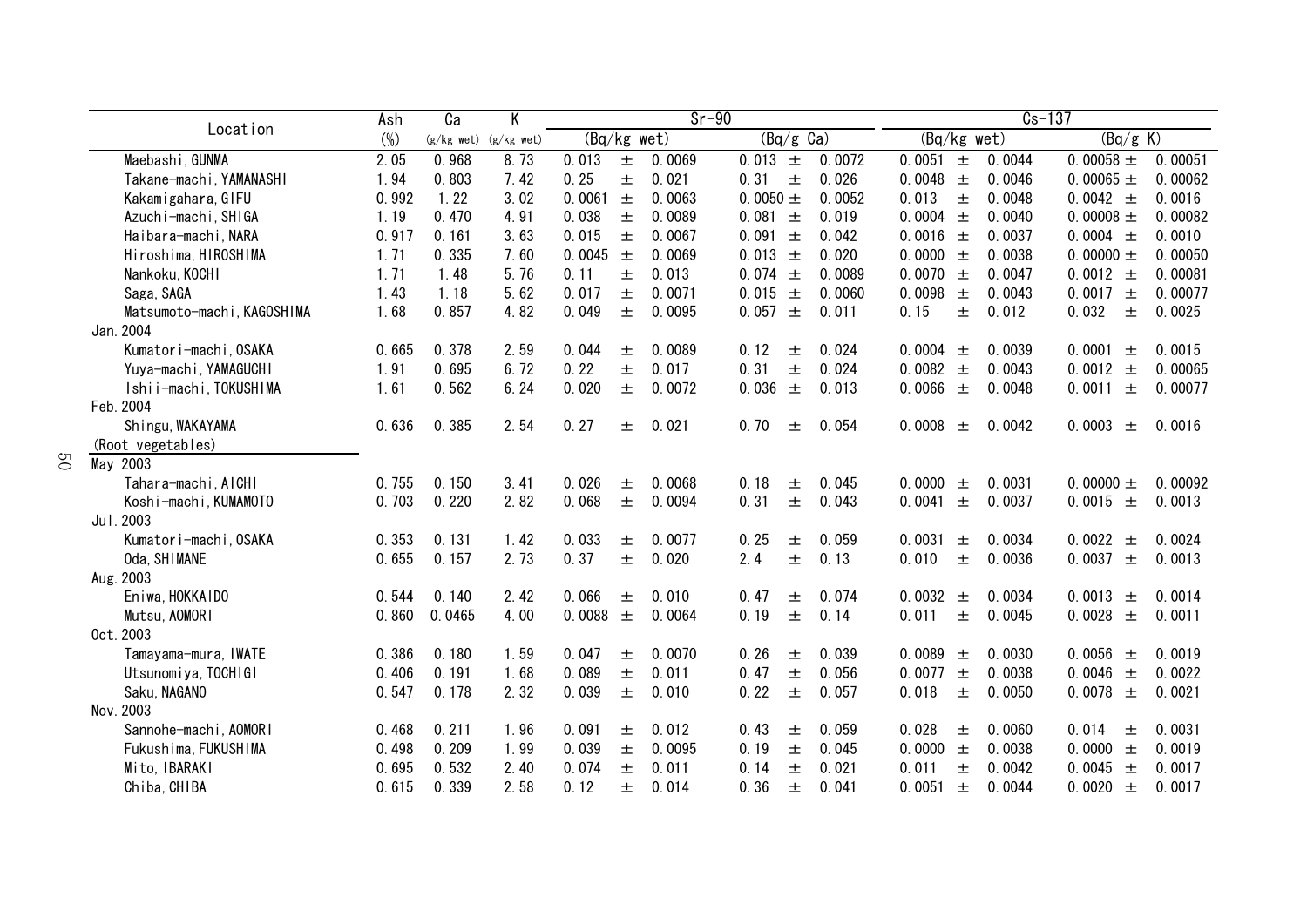|                          | Ash    | Ca           | $\overline{\mathsf{K}}$ | $Sr-90$       |   |        |                     |       | $Cs-137$                   |                           |  |  |
|--------------------------|--------|--------------|-------------------------|---------------|---|--------|---------------------|-------|----------------------------|---------------------------|--|--|
| Location                 | $(\%)$ | $(g/kg$ wet) | $(g/kg$ wet)            | $(Bq/kg$ wet) |   |        | $(Bq/g \text{ Ca})$ |       | (Bq/kg wet)                | (Bq/g K)                  |  |  |
| Kosugi-machi, TOYAMA     | 0.392  | 0.147        | 1.64                    | 0.024         | 土 | 0.0072 | 0.17<br>土           | 0.049 | 0.0042<br>0.0037<br>土      | 0.0025<br>0.0023<br>土     |  |  |
| Mikuni-machi, FUKUI      | 0.462  | 0.177        | 1.99                    | 0.024         | 士 | 0.0071 | 0.14<br>土           | 0.040 | 0.0034<br>0.0040<br>士      | 0.0017<br>0.0020<br>士     |  |  |
| Gotenba, SHIZUOKA        | 0.487  | 0.222        | 1.91                    | 0.047         | 士 | 0.0093 | 0.21<br>士           | 0.042 | 0.053<br>0.0075<br>士       | 0.028<br>0.0039<br>士      |  |  |
| Hamamatsu, SHIZUOKA      | 0.604  | 0.182        | 2.63                    | 0.036         | 土 | 0.0096 | 0.20<br>土           | 0.053 | 0.0000<br>0.0036<br>士      | 0.0014<br>0.0000<br>土     |  |  |
| Meiwa-machi, MIE         | 0.503  | 0.320        | 2.12                    | 0.051         | 士 | 0.010  | 0.16<br>士           | 0.032 | 0.0043<br>0.0055<br>士      | 0.0020<br>0.0026<br>土     |  |  |
| Azuchi-machi, SHIGA      | 0.465  | 0.133        | 2.19                    | 0.16          | 士 | 0.016  | 1.2<br>土            | 0.12  | 0.0000<br>0.0036<br>士      | 0.0000<br>0.0017<br>土     |  |  |
| Kasai, HY0GO             | 0.500  | 0.148        | 2.19                    | 0.029         | 士 | 0.0079 | 0.19<br>土           | 0.053 | 0.0000<br>0.0032<br>$\pm$  | 0.0000<br>0.0014<br>$\pm$ |  |  |
| Kokufu-machi, TOTTORI    | 0.589  | 0.242        | 2.50                    | 0.087         | 士 | 0.011  | 0.36<br>土           | 0.045 | 0.0017<br>0.0034<br>士      | 0.0013<br>0.0007<br>土     |  |  |
| Hiroshima, HIROSHIMA     | 0.597  | 0.234        | 2.61                    | 0.064         | 土 | 0.011  | 0.27<br>土           | 0.049 | 0.0034<br>0.0000<br>士      | 0.0000<br>0.0013<br>土     |  |  |
| Takamatsu, KAGAWA        | 0.543  | 0.207        | 2.48                    | 0.015         | 士 | 0.0076 | 0.071<br>士          | 0.037 | 0.0027<br>0.0000<br>$^{+}$ | 0.0011<br>0.0000<br>土     |  |  |
| Shime-machi, FUKUOKA     | 0.494  | 0.238        | 1.93                    | 0.061         | 士 | 0.012  | 0.26<br>土           | 0.050 | 0.027<br>0.0060<br>士       | 0.014<br>0.0031<br>土      |  |  |
| Saga, SAGA               | 0.607  | 0.222        | 2.71                    | 0.041         | 土 | 0.0090 | 0.19<br>土           | 0.040 | 0.0000<br>0.0038<br>士      | 0.0000<br>0.0014<br>土     |  |  |
| Usa, OITA                | 0.792  | 0.208        | 3.40                    | 0.040         | 士 | 0.0087 | 0.19<br>士           | 0.042 | 0.0034<br>0.0008<br>士      | 0.0010<br>0.0002<br>土     |  |  |
| Takanabe-machi, MIYAZAKI | 0.696  | 0.193        | 3.14                    | 0.094         | 土 | 0.013  | 0.48<br>土           | 0.065 | 0.0036<br>0.0038<br>土      | 0.0011<br>0.0012<br>士     |  |  |
| Dec. 2003                |        |              |                         |               |   |        |                     |       |                            |                           |  |  |
| Maebashi, GUNMA          | 0.488  | 0.431        | 1.93                    | 0.019         | 士 | 0.0074 | 0.044<br>$\pm$      | 0.017 | 0.0055<br>0.0041<br>士      | 0.0028<br>0.0021<br>$\pm$ |  |  |
| Takane-machi, YAMANASHI  | 0.698  | 0.505        | 2.66                    | 0.11          | 士 | 0.014  | 0.22<br>土           | 0.028 | 0.0034<br>0.0000<br>$^{+}$ | 0.0013<br>0.0000<br>土     |  |  |
| Kakamigahara, GIFU       | 0.440  | 0.218        | 1.74                    | 0.025         | 士 | 0.0083 | 0.11<br>土           | 0.038 | 0.0023<br>0.0038<br>士      | 0.0022<br>0.0013<br>土     |  |  |
| Haibara-machi, NARA      | 0.536  | 0.209        | 2.36                    | 0.041         | 土 | 0.0081 | 0.20<br>土           | 0.039 | 0.0032<br>0.0014<br>土      | 0.0014<br>0.0006<br>士     |  |  |
| Nankoku, KOCHI           | 0.524  | 0.354        | 2.15                    | 0.047         | 士 | 0.0097 | 0.13<br>士           | 0.027 | 0.0058<br>0.0046<br>$^{+}$ | 0.0027<br>0.0022<br>士     |  |  |
| Kaimon-machi, KAGOSHIMA  | 0.609  | 0.234        | 2.39                    | 0.076         | 士 | 0.010  | 0.32<br>士           | 0.043 | 0.018<br>0.0047<br>土       | 0.0074<br>0.0020<br>士     |  |  |
| Jan. 2004                |        |              |                         |               |   |        |                     |       |                            |                           |  |  |
| Yuya-machi, YAMAGUCHI    | 0.671  | 0.294        | 2.36                    | 0.056         | 土 | 0.0082 | 0.19<br>土           | 0.028 | 0.011<br>0.0037<br>土       | 0.0049<br>0.0016<br>士     |  |  |
| Ishii-machi, TOKUSHIMA   | 0.470  | 0.204        | 1.73                    | 0.018         | 土 | 0.0070 | 0.088<br>土          | 0.034 | 0.0030<br>0.0041<br>土      | 0.0024<br>0.0017<br>士     |  |  |
| Feb. 2004                |        |              |                         |               |   |        |                     |       |                            |                           |  |  |
| Shingu, WAKAYAMA         | 0.427  | 0.267        | 1.64                    | 0.041         | 土 | 0.010  | 0.15<br>土           | 0.037 | 0.0037<br>0.0004<br>土      | 0.0023<br>0.0002<br>土     |  |  |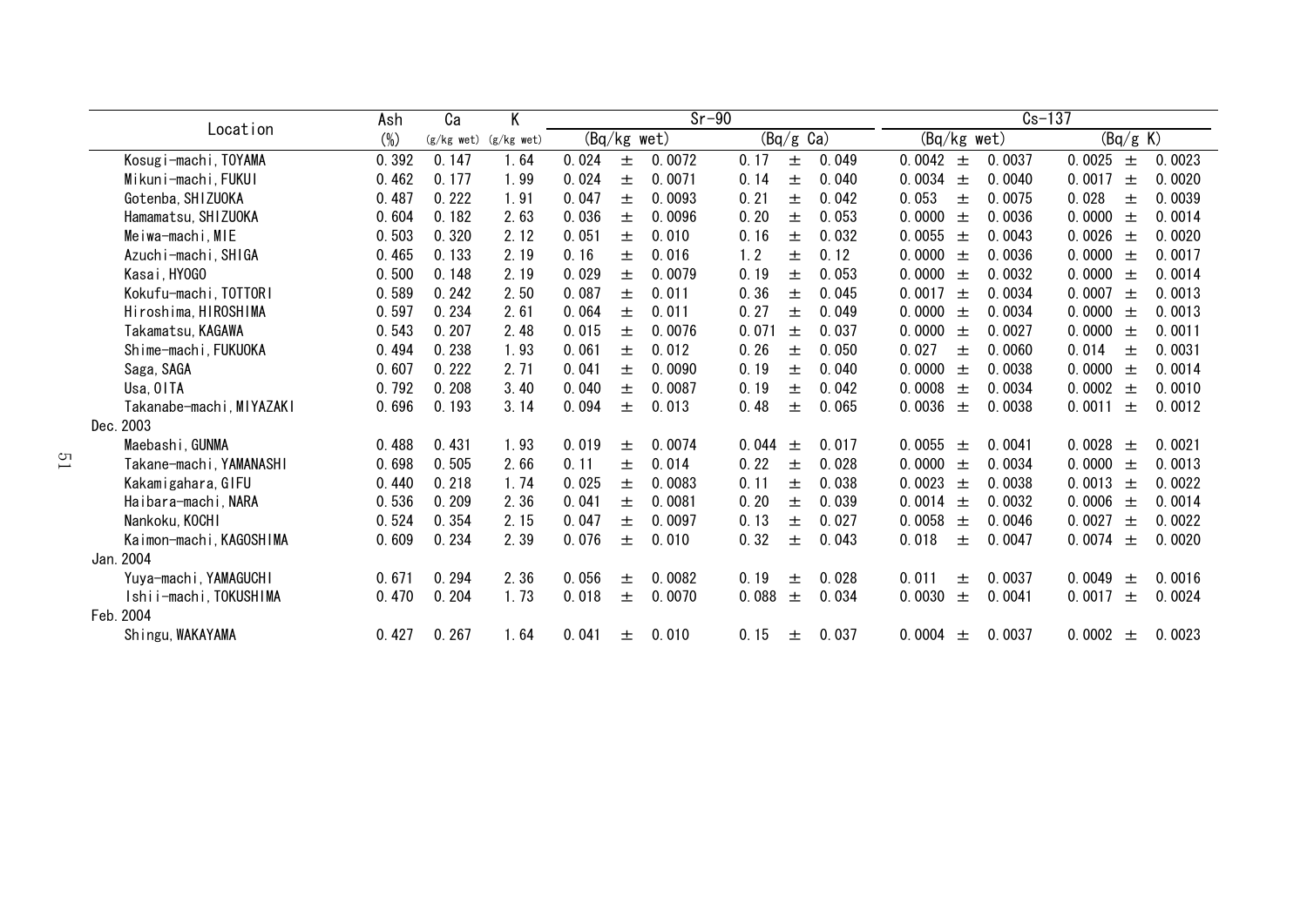## $(11)-2$

Strontium-90 and Cesium-137 in Vegetable(consuming districts)

(from Apr.2003 to Mar.2004)

Table (11)-2 : Strontium-90 and Cesium-137 in Vegetable(consuming districts)

| Location                 | Ash    | Ca    | $111.1959$ curve<br>K     |        | $\sqrt{2}$    | <u>uiveriver</u><br>$Sr-90$ |       |                     |        |             |       | $Cs-137$ |                 |         |
|--------------------------|--------|-------|---------------------------|--------|---------------|-----------------------------|-------|---------------------|--------|-------------|-------|----------|-----------------|---------|
|                          | $(\%)$ |       | $(g/kg$ wet) $(g/kg$ wet) |        | $(Bq/kg$ wet) |                             |       | $(Bq/g \text{ Ca})$ |        | (Bq/kg wet) |       |          | (Bq/g K)        |         |
| (Leafy vegetables)       |        |       |                           |        |               |                             |       |                     |        |             |       |          |                 |         |
| Jun. 2003                |        |       |                           |        |               |                             |       |                     |        |             |       |          |                 |         |
| Niigata, NIIGATA         | 2.36   | 1.00  | 10.1                      | 0.019  | 土             | 0.0083                      | 0.019 | 土                   | 0.0083 | 0.0000      | 土     | 0.0031   | 0.00000 $\pm$   | 0.00031 |
| Jul. 2003                |        |       |                           |        |               |                             |       |                     |        |             |       |          |                 |         |
| Rifu-machi, MIYAGI       | 1.65   | 0.656 | 6.56                      | 0.11   | 士             | 0.013                       | 0.17  | 士                   | 0.020  | 0.0008      | 士     | 0.0039   | 0.00012 $\pm$   | 0.00060 |
| Sep. 2003                |        |       |                           |        |               |                             |       |                     |        |             |       |          |                 |         |
| Saitama, SAITAMA         | 1.95   | 0.580 | 8.53                      | 0.026  | 土             | 0.0080                      | 0.045 | 士                   | 0.014  | 0.050       | 士     | 0.0073   | 0.0058<br>$\pm$ | 0.00086 |
| Kanazawa, ISHIKAWA       | 1.66   | 0.252 | 7.43                      | 0.028  | $\pm$         | 0.0079                      | 0.11  | 士                   | 0.031  | 0.0077      | $\pm$ | 0.0043   | 0.0010<br>$\pm$ | 0.00058 |
| 0ct. 2003                |        |       |                           |        |               |                             |       |                     |        |             |       |          |                 |         |
| Akita, AKITA             | 0.614  | 0.528 | 2.29                      | 0.028  | 土             | 0.0078                      | 0.052 | 土                   | 0.015  | 0.0097      | 土     | 0.0040   | 0.0042 $\pm$    | 0.0017  |
| Yamagata, YAMAGATA       | 1.95   | 0.541 | 8.87                      | 0.025  | $\pm$         | 0.0080                      | 0.047 | 王                   | 0.015  | 0.0000      | $\pm$ | 0.0035   | 0.00000 $\pm$   | 0.00040 |
| Shinjuku, TOKYO          | 1.58   | 0.473 | 7.36                      | 0.052  | $\pm$         | 0.0094                      | 0.11  | 士                   | 0.020  | 0.0055      | $\pm$ | 0.0043   | 0.00075 $\pm$   | 0.00058 |
| Nov. 2003                |        |       |                           |        |               |                             |       |                     |        |             |       |          |                 |         |
| Kyoto, KYOTO             | 1.50   | 0.717 | 5.95                      | 0.044  | 士             | 0.0091                      | 0.061 | 土                   | 0.013  | 0.0000      | 土     | 0.0038   | 0.00000 $\pm$   | 0.00063 |
| Osaka, OSAKA             | 1.68   | 0.525 | 7.37                      | 0.039  | 土             | 0.0097                      | 0.075 | $\pm$               | 0.019  | 0.0000      | $\pm$ | 0.0038   | 0.00000 $\pm$   | 0.00052 |
| Matsuyama, EHIME         | 1.82   | 0.465 | 7.96                      | 0.034  | 士             | 0.010                       | 0.074 | 土                   | 0.022  | 0.012       | $\pm$ | 0.0045   | 0.0015 $\pm$    | 0.00057 |
| Yonashiro-machi, OKINAWA | 0.954  | 0.484 | 3.48                      | 0.0092 | $\pm$         | 0.0066                      | 0.019 | 土                   | 0.014  | 0.0000      | 士     | 0.0032   | 0.00000 $\pm$   | 0.00091 |
| Dec. 2003                |        |       |                           |        |               |                             |       |                     |        |             |       |          |                 |         |
| Okayama, OKAYAMA         | 1.55   | 0.649 | 6.51                      | 0.027  | 土             | 0.0083                      | 0.042 | 土                   | 0.013  | 0.0072      | $\pm$ | 0.0047   | 0.0011<br>士     | 0.00072 |
| Jan. 2004                |        |       |                           |        |               |                             |       |                     |        |             |       |          |                 |         |
| Chigasaki, KANAGAWA      | 1.84   | 0.433 | 7.99                      | 0.054  | 土             | 0.011                       | 0.13  | 士                   | 0.025  | 0.015       | 士     | 0.0054   | 0.0018 $\pm$    | 0.00067 |
| Nagasaki, NAGASAKI       | 1.68   | 0.718 | 6.42                      | 0.043  | 士             | 0.0099                      | 0.059 | 土                   | 0.014  | 0.018       | 士     | 0.0059   | 0.0028<br>$\pm$ | 0.00093 |
| (Root vegetables)        |        |       |                           |        |               |                             |       |                     |        |             |       |          |                 |         |
| Sep. 2003                |        |       |                           |        |               |                             |       |                     |        |             |       |          |                 |         |
| Rifu-machi, MIYAGI       | 0.561  | 0.149 | 2.43                      | 3.3    | 土             | 0.06                        | 22    | 土                   | 0.4    | 0.016       | 士     | 0.0042   | 0.0065<br>土     | 0.0017  |
| Saitama, SAITAMA         | 0.367  | 0.337 | 1.01                      | 0.34   | 士             | 0.021                       | 1.0   | 士                   | 0.06   | 0.091       | 士     | 0.0087   | 0.090<br>土      | 0.0086  |
| Kanazawa, ISHIKAWA       | 0.467  | 0.155 | 1.91                      | 0.10   | 士             | 0.012                       | 0.66  | 士                   | 0.080  | 0.013       | 士     | 0.0044   | 0.0070<br>士     | 0.0023  |
| 0ct. 2003                |        |       |                           |        |               |                             |       |                     |        |             |       |          |                 |         |
| Akita, AKITA             | 0.524  | 0.221 | 2.19                      | 0.10   | 士             | 0.012                       | 0.47  | 士                   | 0.053  | 0.0081      | 土     | 0.0040   | 0.0037<br>士     | 0.0018  |
| Yamagata, YAMAGATA       | 0.511  | 0.163 | 2.06                      | 0.028  | 士             | 0.0084                      | 0.17  | 士                   | 0.051  | 0.019       | 士     | 0.0050   | 0.0094<br>土     | 0.0024  |
| Shinjuku, TOKYO          | 0.408  | 0.147 | 1.63                      | 0.076  | 土             | 0.010                       | 0.52  | 士                   | 0.070  | 0.0017      | 土     | 0.0029   | 0.0011<br>土     | 0.0018  |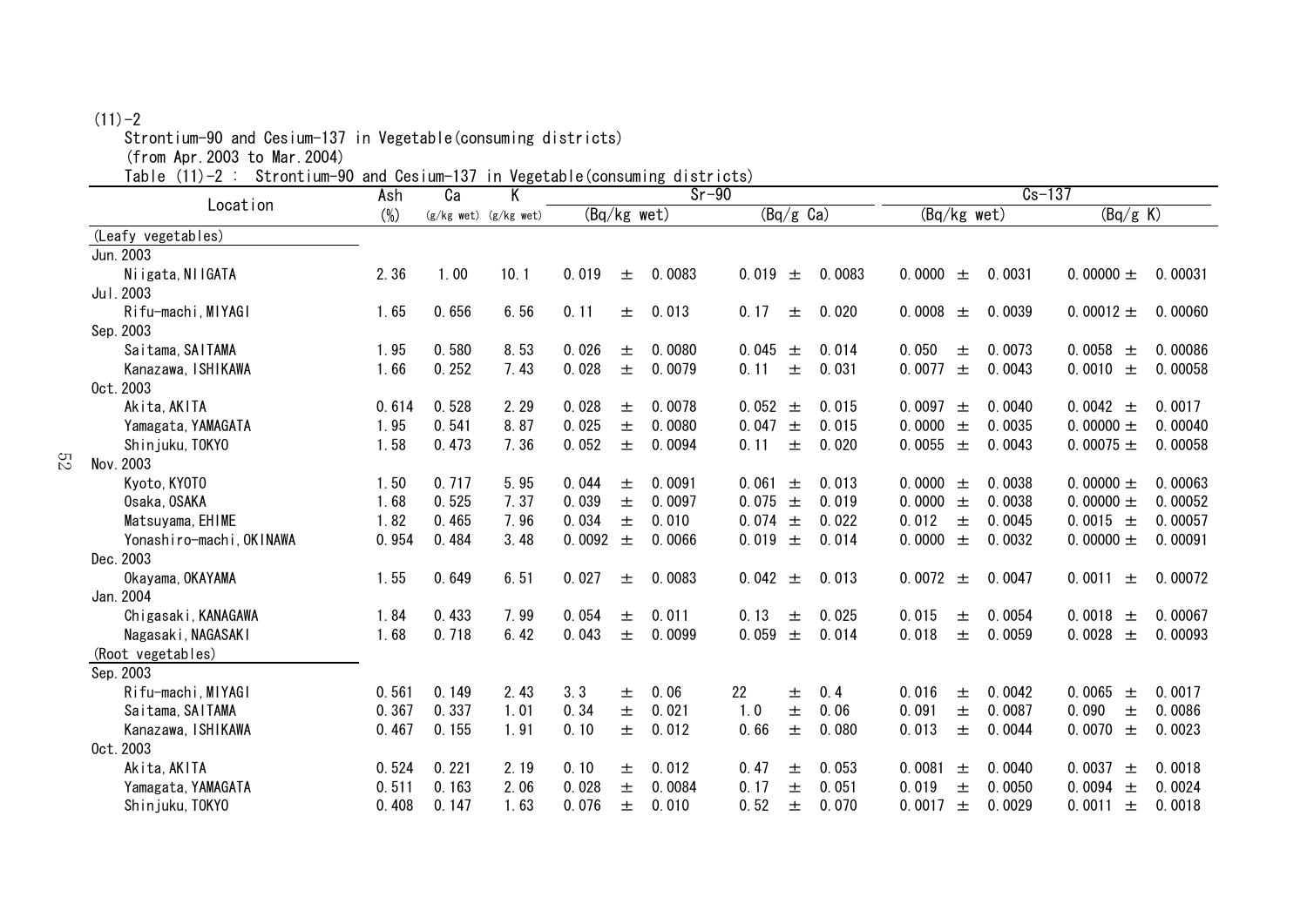|                          | Ash    | Cа    |                           | $Sr-90$                    |                          | $Cs - 137$                 |                            |
|--------------------------|--------|-------|---------------------------|----------------------------|--------------------------|----------------------------|----------------------------|
| Location                 | $(\%)$ |       | $(g/kg$ wet) $(g/kg$ wet) | (Bq/kg wet)                | $(Bq/g \text{ Ca})$      | $(Bq/kg$ wet)              | (Bq/g K)                   |
| Nov. 2003                |        |       |                           |                            |                          |                            |                            |
| Niigata, NIIGATA         | 0.455  | 0.194 | 1.70                      | 0.0044<br>0.0000<br>$+$    | 0.000<br>0.023<br>$^{+}$ | 0.017<br>0.0051<br>$+$     | 0.010<br>0.0030<br>$+$     |
| Kyoto, KYOTO             | 0.529  | 0.171 | 2.18                      | 0.022<br>0.0073<br>$\pm$   | 0.13<br>0.043<br>$\pm$   | 0.021<br>0.0061<br>$+$     | 0.0096<br>0.0028<br>$\pm$  |
| Osaka, OSAKA             | 0.498  | 0.147 | 2.16                      | 0.0072<br>0.012<br>$+$     | 0.078<br>0.049<br>$^{+}$ | 0.0000<br>0.0037<br>$^{+}$ | 0.0000<br>0.0017<br>$+$    |
| Dec. 2003                |        |       |                           |                            |                          |                            |                            |
| Okayama, OKAYAMA         | 0.533  | 0.209 | 2.20                      | 0.061<br>0.012<br>$\pm$    | 0.29<br>0.057<br>$\pm$   | 0.0035<br>0.0000<br>$\pm$  | $0.0000 \pm$<br>0.0016     |
| Jan. 2004                |        |       |                           |                            |                          |                            |                            |
| Chigasaki, KANAGAWA      | 0.601  | 0.191 | 2.57                      | 0.049<br>0.010<br>$+$      | 0.26<br>0.054<br>$^{+}$  | 0.0031<br>0.0000<br>$+$    | 0.0000<br>0.0012<br>$+$    |
| Nagasaki, NAGASAKI       | 0.415  | 0.184 | 1.61                      | 0.075<br>0.013<br>$+$      | 0.069<br>0.41<br>$\pm$   | 0.0043<br>0.0016 $\pm$     | $0.0010 \pm$<br>0.0026     |
| Feb. 2004                |        |       |                           |                            |                          |                            |                            |
| Yonashiro-machi, OKINAWA | 0.556  | 0.361 | 2.31                      | 0.0058<br>0.0000<br>$^{+}$ | 0.000<br>0.016<br>$\pm$  | 0.0035<br>0.0000<br>$^{+}$ | 0.0000<br>0.0015<br>$^{+}$ |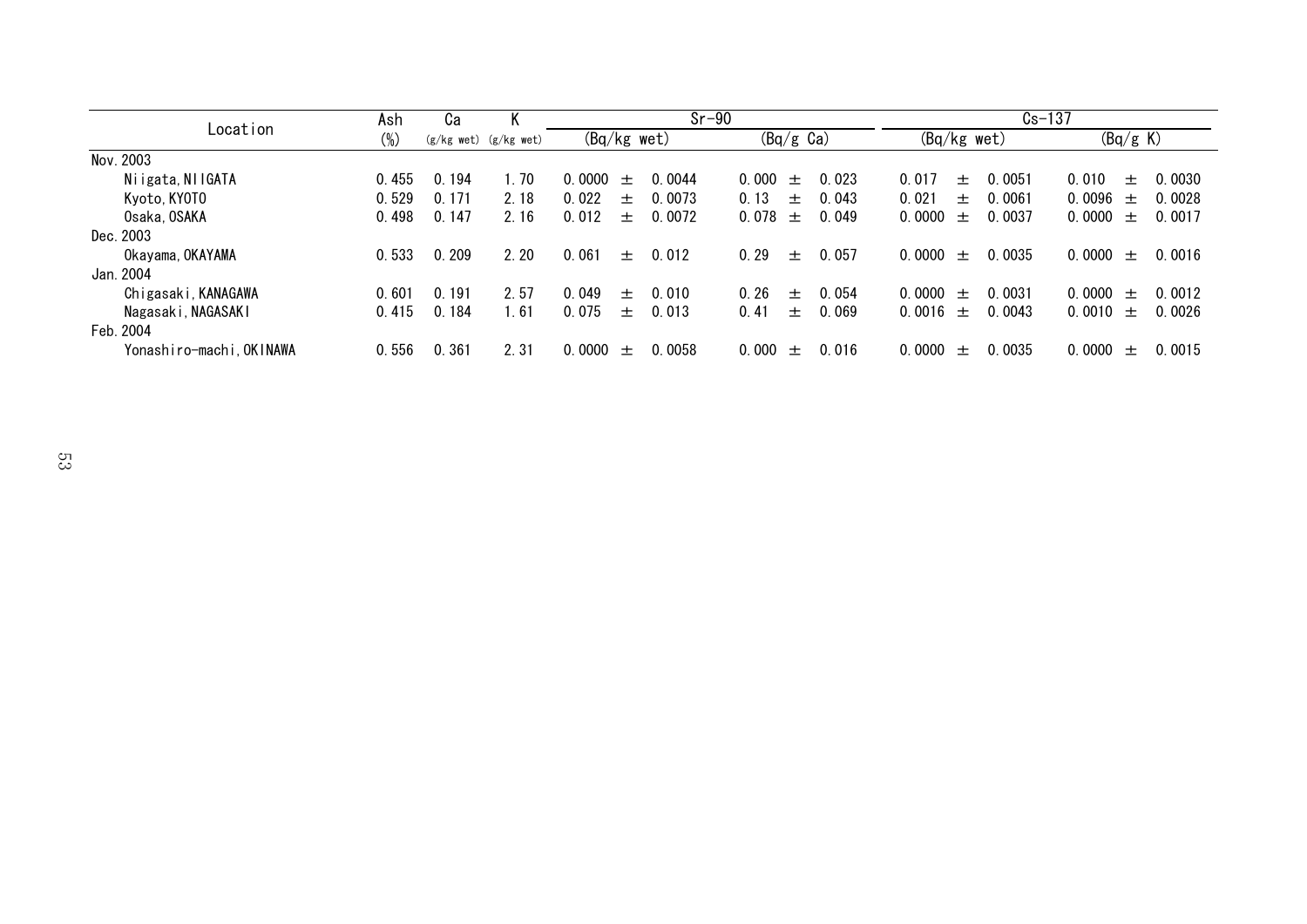#### (12)Strontium-90 and Cesium-137 in Tea (Japanese tea)

(from Apr.2003 to Mar.2004)

Table (12) : Strontium-90 and Cesium-137 in Tea (Japanese tea)

|     | . uv . v<br>OCTORICIANI OU GRIG OUDTANI TUT | Ash    | Сa     | $111$ Tod (odparious cod)<br>K |       |         | $Sr-90$ |       |                                |       |        |         | $Cs-137$ |               |         |
|-----|---------------------------------------------|--------|--------|--------------------------------|-------|---------|---------|-------|--------------------------------|-------|--------|---------|----------|---------------|---------|
|     | Location                                    | $(\%)$ | (g/kg) | (g/kg)                         |       | (Bq/kg) |         |       | $\overline{(Bq/g \text{ Ca})}$ |       |        | (Bq/kg) |          | (Bq/g K)      |         |
|     | Apr. 2003                                   |        |        |                                |       |         |         |       |                                |       |        |         |          |               |         |
|     | Mifune-machi, KUMAMOTO                      | 4.92   | 2.08   | 17.8                           | 0.12  | 土       | 0.029   | 0.058 | 土                              | 0.014 | 0.038  | 土       | 0.017    | 0.0022<br>土   | 0.00095 |
|     | Miyakonojo, MIYAZAKI                        | 5.30   | 2.19   | 18.2                           | 0.091 | 士       | 0.028   | 0.042 | 土                              | 0.013 | 0.87   | 土       | 0.052    | 0.048<br>土    | 0.0028  |
|     | Kawaminami-machi, MIYAZAKI                  | 5.25   | 1.74   | 18.1                           | 0.19  | 土       | 0.038   | 0.11  | 土                              | 0.022 | 1.4    | 土       | 0.06     | 0.079<br>土    | 0.0036  |
| May | 2003                                        |        |        |                                |       |         |         |       |                                |       |        |         |          |               |         |
|     | Shirakawa-machi, GIFU                       | 4.48   | 2.04   | 17.0                           | 0.29  | 土       | 0.042   | 0.14  | 土                              | 0.021 | 0.075  | 土       | 0.020    | 0.0044<br>士   | 0.0012  |
|     | Ikeda-machi,GIFU                            | 4.48   | 2.28   | 16.6                           | 0.24  | 土       | 0.040   | 0.10  | 土                              | 0.017 | 0.13   | 土       | 0.023    | 0.0081<br>土   | 0.0014  |
|     | Syuzenji-machi, SHIZUOKA*                   | 1.36   | 0.622  | 5.03                           | 0.27  | 士       | 0.019   | 0.43  | 土                              | 0.031 | 0.055  | 士       | 0.0077   | 0.011<br>土    | 0.0015  |
|     | Iwata, SHIZUOKA*                            | 1.28   | 0.528  | 4.74                           | 0.046 | 土       | 0.0088  | 0.088 | 土                              | 0.017 | 0.0091 | 土       | 0.0043   | 0.0019<br>土   | 0.00091 |
|     | Kameyama, MIE                               | 5.21   | 2.63   | 18.8                           | 0.83  | 土       | 0.064   | 0.32  | 土                              | 0.024 | 0.068  | 士       | 0.019    | 0.0036<br>士   | 0.00099 |
|     | Odai-machi, MIE                             | 5.06   | 2.17   | 17.9                           | 0.27  | 土       | 0.040   | 0.13  | 土                              | 0.018 | 0.093  | 土       | 0.021    | 0.0052<br>土   | 0.0012  |
|     | Uji, KYOTO                                  | 5.43   | 2.77   | 20.6                           | 0.42  | 土       | 0.047   | 0.15  | 土                              | 0.017 | 0.000  | 土       | 0.012    | 0.00000 $\pm$ | 0.00060 |
|     | Kaya-machi, KYOTO                           | 4.81   | 2.87   | 17.6                           | 0.68  | 土       | 0.059   | 0.24  | 土                              | 0.020 | 0.12   | 土       | 0.022    | 0.0069<br>士   | 0.0013  |
|     | Asagiri-machi, KUMAMOTO                     | 4.88   | 2.79   | 16.7                           | 0.33  | 土       | 0.043   | 0.12  | 士                              | 0.015 | 0.15   | 士       | 0.024    | 0.0089<br>土   | 0.0014  |
|     | Chiran-machi, KAGOSHIMA                     | 5.62   | 2.19   | 19.8                           | 0.12  | 士       | 0.033   | 0.053 | 士                              | 0.015 | 1.4    | 士       | 0.07     | 0.070<br>士    | 0.0034  |
|     | Jun. 2003                                   |        |        |                                |       |         |         |       |                                |       |        |         |          |               |         |
|     | Iruma, SAITAMA                              | 5.11   | 2.11   | 18.3                           | 0.20  | 土       | 0.033   | 0.096 | 土                              | 0.016 | 0.21   | 土       | 0.027    | 0.011<br>土    | 0.0015  |
|     | Tokorozawa, SAITAMA                         | 5.48   | 2.36   | 18.9                           | 0.16  | 土       | 0.033   | 0.067 | 土                              | 0.014 | 0.23   | 土       | 0.029    | 0.012<br>土    | 0.0016  |
|     | Nara, NARA                                  | 4.71   | 2.14   | 17.1                           | 0.30  | 土       | 0.037   | 0.14  | 土                              | 0.017 | 0.29   | 土       | 0.030    | 0.017<br>土    | 0.0018  |
|     | Nara, NARA                                  | 5.36   | 2.40   | 18.9                           | 0.32  | 土       | 0.044   | 0.13  | 士                              | 0.018 | 0.063  | 土       | 0.020    | 0.0033<br>土   | 0.0010  |
|     | Nachikatsuura-machi, WAKAYAMA               | 5.33   | 2.45   | 18.7                           | 1.4   | 土       | 0.08    | 0.56  | 土                              | 0.035 | 0.48   | 土       | 0.040    | 0.025<br>士    | 0.0021  |
|     | Miyanojo-machi, KAGOSHIMA                   | 5.48   | 2.48   | 19.3                           | 0.33  | 土       | 0.046   | 0.13  | 士                              | 0.019 | 0.50   | 土       | 0.042    | 0.026<br>$^+$ | 0.0022  |

\* g/kg wet : Ca,K

Bq/kg wet : Sr-90, Cs-137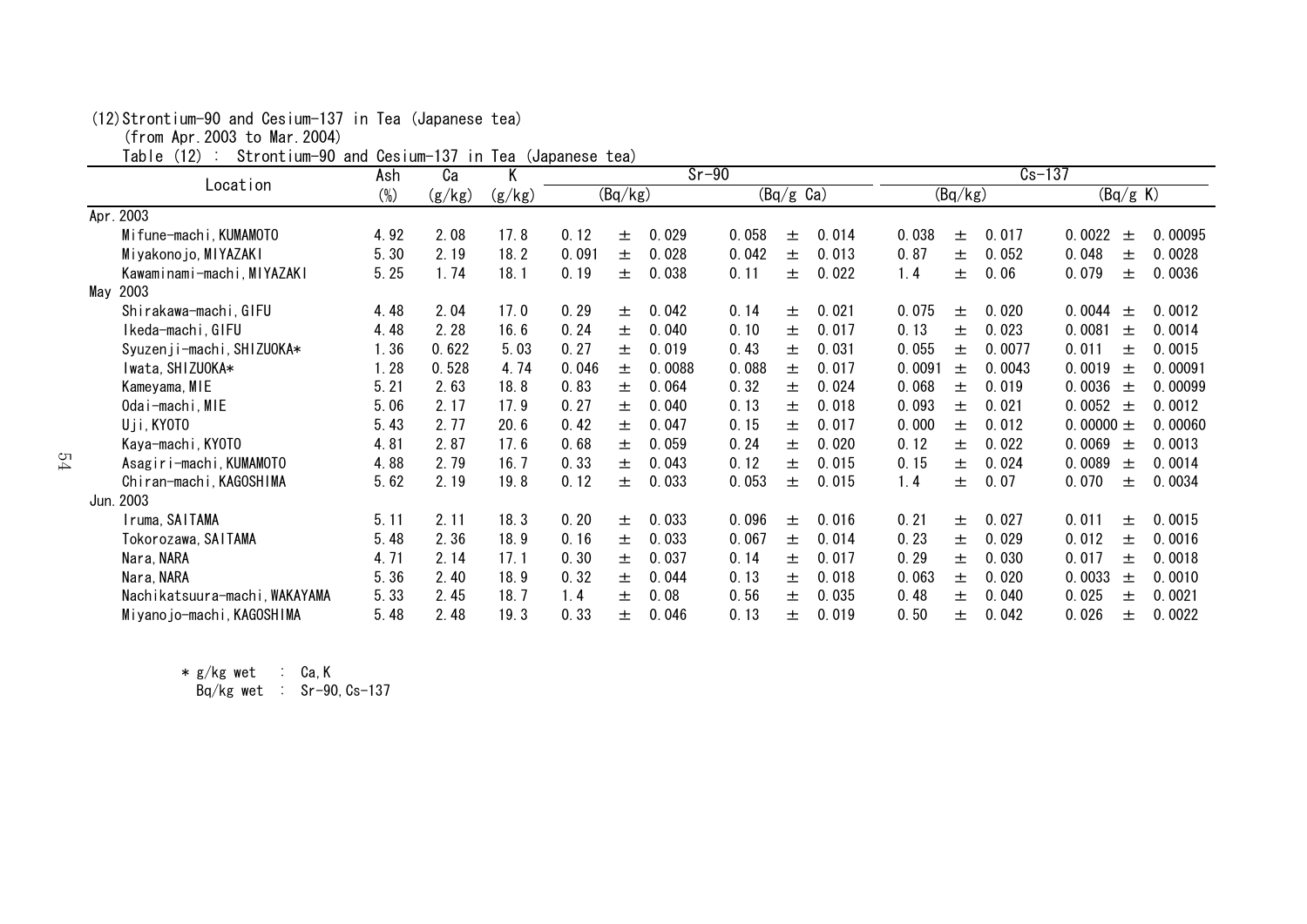| Location                  | Ash    | Сa    |                           |                 | $Sr-90$ |                     |         |             |       | $Cs-137$ |        |          |        |
|---------------------------|--------|-------|---------------------------|-----------------|---------|---------------------|---------|-------------|-------|----------|--------|----------|--------|
|                           | $(\%)$ |       | $(g/kg$ wet) $(g/kg$ wet) | $(Bq/kg$ wet)   |         | $(Bq/g \text{ Ca})$ |         | (Bq/kg wet) |       |          |        | (Bq/g K) |        |
| (Ammodytes personatus)    |        |       |                           |                 |         |                     |         |             |       |          |        |          |        |
| Apr. 2003                 |        |       |                           |                 |         |                     |         |             |       |          |        |          |        |
| Kobe, HY0GO               | 2.28   | 2.93  | 3.85                      | 0.0000<br>士     | 0.0058  | 0.0000<br>土         | 0.0020  | 0.041       | 土     | 0.0067   | 0.011  | 士        | 0.0017 |
| (Branchiostegus sp.)      |        |       |                           |                 |         |                     |         |             |       |          |        |          |        |
| Nov. 2003                 |        |       |                           |                 |         |                     |         |             |       |          |        |          |        |
| Nagasaki, NAGASAKI        | 1.02   | 0.242 | 3.27                      | 0.0007<br>$\pm$ | 0.0055  | 0.003<br>土          | 0.023   | 0.11        | 土     | 0.010    | 0.033  | 土        | 0.0030 |
| (Hexagrammos otakii)      |        |       |                           |                 |         |                     |         |             |       |          |        |          |        |
| Sep. 2003                 |        |       |                           |                 |         |                     |         |             |       |          |        |          |        |
| Soma, FUKUSHIMA           | 1.35   | 0.616 | 3.74                      | 0.0019<br>士     | 0.0052  | 0.0030<br>土         | 0.0084  | 0.13        | 士     | 0.011    | 0.034  | 士        | 0.0029 |
| (Katsuwonus pelamis)      |        |       |                           |                 |         |                     |         |             |       |          |        |          |        |
| May 2003                  |        |       |                           |                 |         |                     |         |             |       |          |        |          |        |
| Tosa, KOCHI               | 1.26   | 0.102 | 3.94                      | 0.0000<br>土     | 0.0062  | 0.000<br>土          | 0.060   | 0.23        | 土     | 0.014    | 0.059  | 土        | 0.0035 |
| (Mugil cephalus cephalus) |        |       |                           |                 |         |                     |         |             |       |          |        |          |        |
| Aug. 2003                 |        |       |                           |                 |         |                     |         |             |       |          |        |          |        |
| Morodomi-machi, SAGA      | 1.36   | 0.530 | 4.20                      | 0.0090<br>土     | 0.0060  | 0.017<br>土          | 0.011   | 0.059       | 士     | 0.0079   | 0.014  | 土        | 0.0019 |
| Dec. 2003                 |        |       |                           |                 |         |                     |         |             |       |          |        |          |        |
| Ushimado-machi, OKAYAMA   | 1.48   | 0.707 | 3.55                      | 0.028<br>士      | 0.011   | 0.039<br>土          | 0.015   | 0.058       | 土     | 0.0093   | 0.016  | 土        | 0.0026 |
| (Oncorhynchus keta)       |        |       |                           |                 |         |                     |         |             |       |          |        |          |        |
| Sep. 2003                 |        |       |                           |                 |         |                     |         |             |       |          |        |          |        |
| Urakawa-machi, HOKKAIDO   | 1.39   | 0.667 | 3.96                      | 0.0052 $\pm$    | 0.0057  | 0.0079<br>土         | 0.0086  | 0.081       | 土     | 0.0090   | 0.020  | 土        | 0.0023 |
| (Pleuronectidae)          |        |       |                           |                 |         |                     |         |             |       |          |        |          |        |
| Jul. 2003                 |        |       |                           |                 |         |                     |         |             |       |          |        |          |        |
| Rifu-machi, MIYAGI        | 3.76   | 9.24  | 2.82                      | 0.0086<br>$\pm$ | 0.0075  | 0.00093 $\pm$       | 0.00081 | 0.068       | $\pm$ | 0.0081   | 0.024  | 土        | 0.0029 |
| Nov. 2003                 |        |       |                           |                 |         |                     |         |             |       |          |        |          |        |
| Mutsu-bay, AOMORI         | 1.25   | 0.341 | 3.60                      | 0.0021<br>土     | 0.0058  | 0.006<br>土          | 0.017   | 0.082       | 土     | 0.0088   | 0.023  | 土        | 0.0024 |
| Niigata, NIIGATA          | 1.32   | 0.880 | 3.43                      | 0.0000<br>$\pm$ | 0.0043  | 0.0000<br>$\pm$     | 0.0048  | 0.077       | 士     | 0.0086   | 0.022  | 士        | 0.0025 |
| Fukui, FUKUI              | 1.21   | 0.914 | 2.88                      | 0.0027<br>土     | 0.0057  | 0.0029<br>土         | 0.0063  | 0.094       | 士     | 0.0094   | 0.033  | 士        | 0.0033 |
| Aji-machi, KAGAWA         | 2.08   | 3.14  | 4.49                      | 0.0034 $\pm$    | 0.0051  | 0.0011<br>士         | 0.0016  | 0.038       | 土     | 0.0064   | 0.0086 | 士        | 0.0014 |
| Feb. 2004                 |        |       |                           |                 |         |                     |         |             |       |          |        |          |        |
| Otake, HIROSHIMA          | 3.25   | 8.07  | 3.01                      | 0.010<br>土      | 0.0065  | 0.0013<br>土         | 0.00080 | 0.047       | 土     | 0.0073   | 0.016  | 土        | 0.0024 |

(13)Strontium-90 and Cesium-137 in Sea fish

55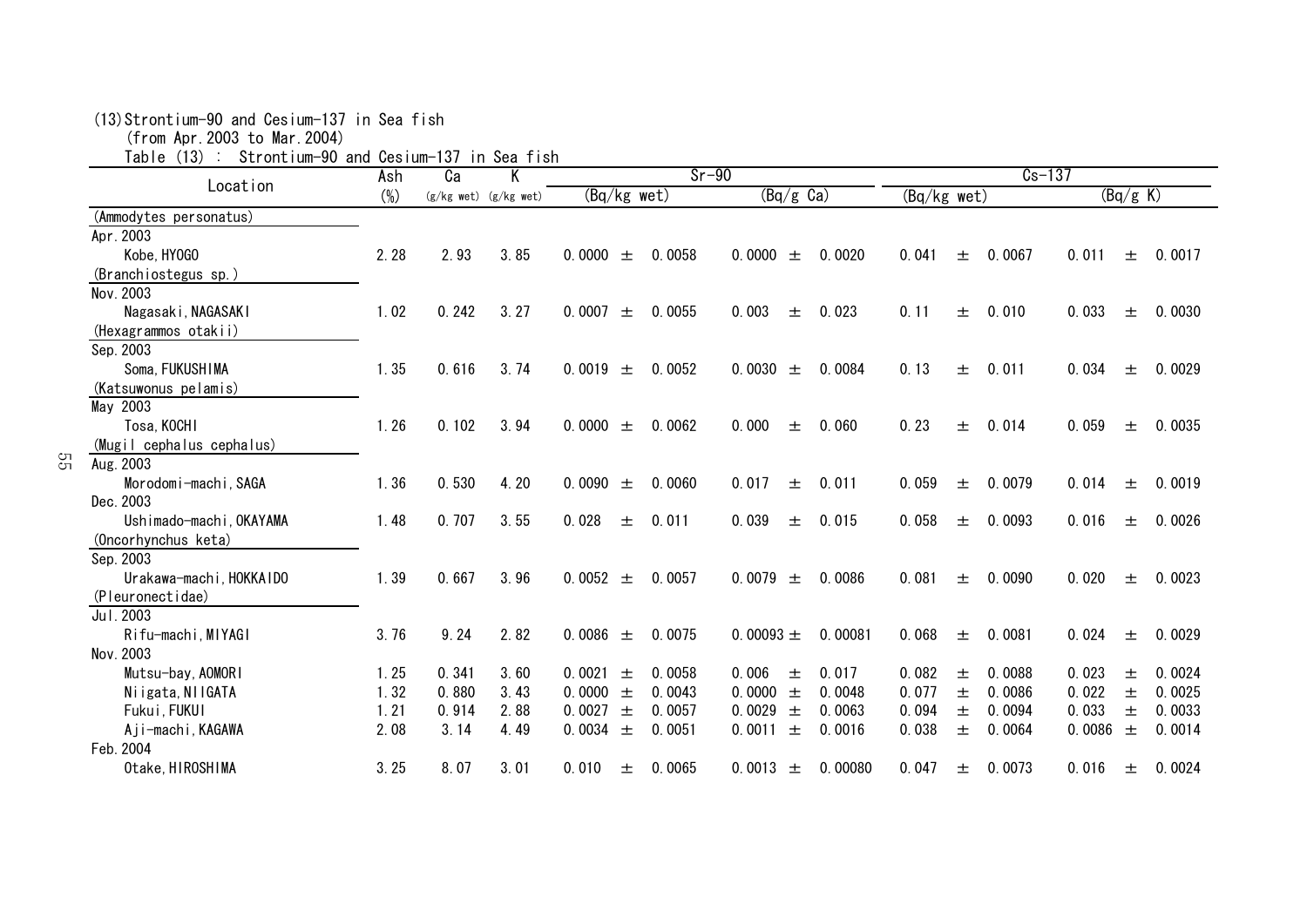|                                  | Ash    | Ca    | Κ                         |               |       | $Sr-90$ |                          |       |         |             |   | $Cs-137$ |       |          |        |
|----------------------------------|--------|-------|---------------------------|---------------|-------|---------|--------------------------|-------|---------|-------------|---|----------|-------|----------|--------|
| Location                         | $(\%)$ |       | $(g/kg$ wet) $(g/kg$ wet) | $(Bq/kg$ wet) |       |         | $\overline{(Bq/g\, Ga)}$ |       |         | (Bq/kg wet) |   |          |       | (Bq/g K) |        |
| (Pterocaesio diagramma)          |        |       |                           |               |       |         |                          |       |         |             |   |          |       |          |        |
| Nov. 2003                        |        |       |                           |               |       |         |                          |       |         |             |   |          |       |          |        |
| Yonashiro-machi, OKINAWA         | 4.76   | 12.2  | 4.06                      | 0.019         | 士     | 0.0070  | 0.0016                   | $\pm$ | 0.00057 | 0.092       | 士 | 0.0093   | 0.023 | 士        | 0.0023 |
| (Sardinops sp.)                  |        |       |                           |               |       |         |                          |       |         |             |   |          |       |          |        |
| Aug. 2003                        |        |       |                           |               |       |         |                          |       |         |             |   |          |       |          |        |
| Yamagata, YAMAGATA               | 2.47   | 5.59  | 1.92                      | 0.0076        | $\pm$ | 0.0061  | 0.0014                   | 土     | 0.0011  | 0.053       | 士 | 0.0071   | 0.027 | 土        | 0.0037 |
| Jan. 2004                        |        |       |                           |               |       |         |                          |       |         |             |   |          |       |          |        |
| Nagano, NAGANO                   | 3.16   | 6.03  | 2.51                      | 0.0000        | $\pm$ | 0.0048  | 0.00000 $\pm$            |       | 0.00080 | 0.080       | 士 | 0.0086   | 0.032 | 土        | 0.0034 |
| (Scomber australasicus)          |        |       |                           |               |       |         |                          |       |         |             |   |          |       |          |        |
| Feb. 2004                        |        |       |                           |               |       |         |                          |       |         |             |   |          |       |          |        |
| Chikura-machi, CHIBA             | 1.51   | 0.129 | 4.08                      | 0.0076        | 土     | 0.0054  | 0.059                    | 土     | 0.042   | 0.11        | 土 | 0.010    | 0.027 | 土        | 0.0025 |
| (Scomber sp.)                    |        |       |                           |               |       |         |                          |       |         |             |   |          |       |          |        |
| Aug. 2003                        |        |       |                           |               |       |         |                          |       |         |             |   |          |       |          |        |
| Iyonada, EHIME                   | 1.21   | 0.448 | 4.01                      | 0.0060        | 士     | 0.0063  | 0.013                    | 土     | 0.014   | 0.080       | 土 | 0.0088   | 0.020 | 土        | 0.0022 |
| Nov. 2003                        |        |       |                           |               |       |         |                          |       |         |             |   |          |       |          |        |
| Kyoto, KYOTO                     | 1.01   | 0.199 | 1.81                      | 0.017         | 土     | 0.0073  | 0.084                    | 土     | 0.036   | 0.077       | 土 | 0.0084   | 0.042 | 土        | 0.0047 |
| Osaka, OSAKA                     | 1.27   | 0.172 | 2.41                      | 0.0000        | 土     | 0.0051  | 0.000                    | 士     | 0.030   | 0.080       | 士 | 0.0086   | 0.033 | $\pm$    | 0.0036 |
| Feb. 2004                        |        |       |                           |               |       |         |                          |       |         |             |   |          |       |          |        |
| Sakaiminato, TOTTORI             | 1.79   | 1.71  | 3.42                      | 0.011         | 土     | 0.0066  | 0.0066                   | 土     | 0.0038  | 0.10        | 土 | 0.010    | 0.031 | 士        | 0.0029 |
| (Sebastes inermis)               |        |       |                           |               |       |         |                          |       |         |             |   |          |       |          |        |
| Mar. 2004                        |        |       |                           |               |       |         |                          |       |         |             |   |          |       |          |        |
| Yamaguchi, YAMAGUCHI             | 3.82   | 9.97  | 3.02                      | 0.018         | 土     | 0.0063  | 0.0018                   | $\pm$ | 0.00063 | 0.15        | 土 | 0.012    | 0.048 | 土        | 0.0039 |
| (Sebastiscus marmoratus)         |        |       |                           |               |       |         |                          |       |         |             |   |          |       |          |        |
| May 2003                         |        |       |                           |               |       |         |                          |       |         |             |   |          |       |          |        |
| Hamada, SHIMANE                  | 5.89   | 18.0  | 2.67                      | 0.019         | 土     | 0.0069  | 0.0010                   | 土     | 0.00038 | 0.089       | 土 | 0.0094   | 0.033 | 土        | 0.0035 |
| (Seriola quinqueradiata)         |        |       |                           |               |       |         |                          |       |         |             |   |          |       |          |        |
| Sep. 2003                        |        |       |                           |               |       |         |                          |       |         |             |   |          |       |          |        |
| Monzen-machi, ISHIKAWA           | 1.55   | 0.818 | 5.12                      | 0.0006        | $\pm$ | 0.0052  | 0.0007                   | 土     | 0.0063  | 0.12        | 士 | 0.010    | 0.023 | 土        | 0.0020 |
| (Sillago sp.)                    |        |       |                           |               |       |         |                          |       |         |             |   |          |       |          |        |
| Jun. 2003                        |        |       |                           |               |       |         |                          |       |         |             |   |          |       |          |        |
| Minamichita-machi, AICHI         | 3.21   | 7.70  | 2.59                      | 0.0095        | 土     | 0.0057  | 0.0012                   | 土     | 0.00074 | 0.053       | 土 | 0.0075   | 0.020 | 士        | 0.0029 |
| (Sparidae)<br>$M_{\odot}$ , 0000 |        |       |                           |               |       |         |                          |       |         |             |   |          |       |          |        |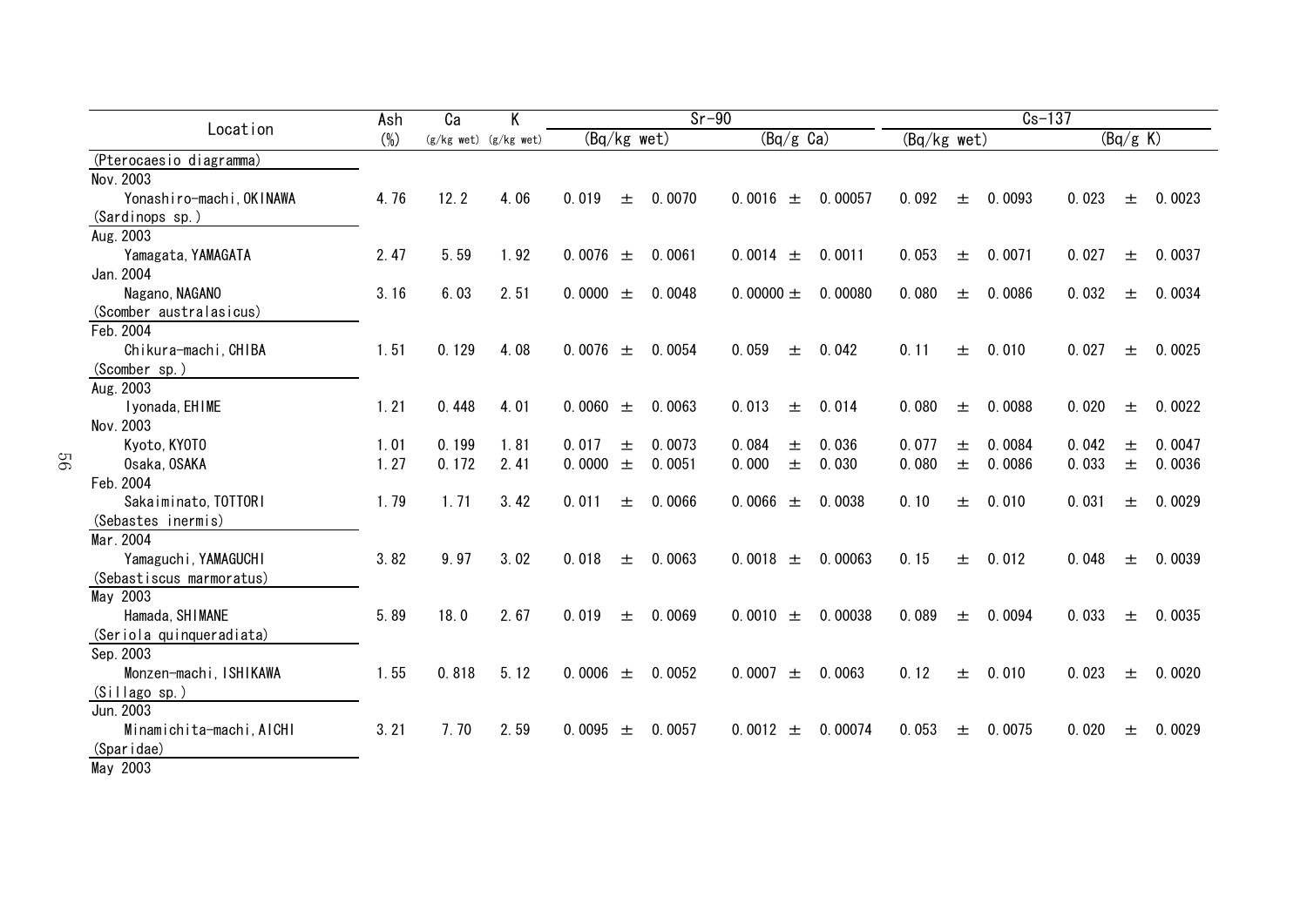|                          | Ash    | Сa                        | Κ    |             |       | $Sr-90$ |                     |         |                                  |    | $Cs - 137$ |       |          |        |
|--------------------------|--------|---------------------------|------|-------------|-------|---------|---------------------|---------|----------------------------------|----|------------|-------|----------|--------|
| Location                 | $(\%)$ | $(g/kg$ wet) $(g/kg$ wet) |      | (Bq/kg wet) |       |         | $(Bq/g \text{ Ca})$ |         | $\overline{(Bq/kg \text{ wet})}$ |    |            |       | (Bq/g K) |        |
| Kiinagashima-machi, MIE  | 1.51   | 0.293                     | 4.70 | 0.0041      | 士     | 0.0065  | 0.014<br>土          | 0.022   | 0.14                             | 土  | 0.011      | 0.030 | 士        | 0.0023 |
| Jul. 2003                |        |                           |      |             |       |         |                     |         |                                  |    |            |       |          |        |
| Fukuoka, FUKUOKA         | 1.37   | 0.499                     | 4.38 | 0.0021      | $\pm$ | 0.0050  | 0.004<br>士          | 0.010   | 0.16                             | 土  | 0.012      | 0.037 | 士        | 0.0027 |
| Sep. 2003                |        |                           |      |             |       |         |                     |         |                                  |    |            |       |          |        |
| Oga, AKITA               | 1.38   | 1.12                      | 3.72 | 0.0000      | $\pm$ | 0.0046  | 0.0000<br>土         | 0.0041  | 0.11                             | 土  | 0.010      | 0.030 | 土        | 0.0027 |
| (Spratelloides gracilis) |        |                           |      |             |       |         |                     |         |                                  |    |            |       |          |        |
| Nov. 2003                |        |                           |      |             |       |         |                     |         |                                  |    |            |       |          |        |
| Akune, KAGOSHIMA         | 2.95   | 5.85                      | 3.59 | 0.0055      | $\pm$ | 0.0055  | 0.00094 $\pm$       | 0.00094 | 0.11                             | 土  | 0.010      | 0.029 | 土        | 0.0028 |
| (Trachurus japonicus)    |        |                           |      |             |       |         |                     |         |                                  |    |            |       |          |        |
| 0ct. 2003                |        |                           |      |             |       |         |                     |         |                                  |    |            |       |          |        |
| Odawara, KANAGAWA        | 1.26   | 0.177                     | 4.06 | 0.0000      | $\pm$ | 0.0049  | 0.000<br>士          | 0.028   | 0.15                             | 士  | 0.011      | 0.036 | 士        | 0.0028 |
| (Trachurus sp.)          |        |                           |      |             |       |         |                     |         |                                  |    |            |       |          |        |
| Hachi jo-machi, TOKYO    | 1.82   | .93                       | 4.33 | 0.0053      | $\pm$ | 0.0053  | 0.0028<br>$\pm$     | 0.0028  | 0.15                             | 土  | 0.011      | 0.034 | 士        | 0.0026 |
| Nov. 2003                |        |                           |      |             |       |         |                     |         |                                  |    |            |       |          |        |
| Shizuoka, SHIZUOKA       | 3.31   | 7.53                      | 2.50 | 0.0032      | $\pm$ | 0.0052  | 0.00042 $\pm$       | 0.00069 | 0.10                             | 士。 | 0.010      | 0.041 | 士        | 0.0039 |
| Shingu, WAKAYAMA         | 1.19   | 0.704                     | 3.32 | 0.0037      | $\pm$ | 0.0065  | 0.0052<br>$\pm$     | 0.0092  | 0.11                             | 土  | 0.010      | 0.035 | 士        | 0.0031 |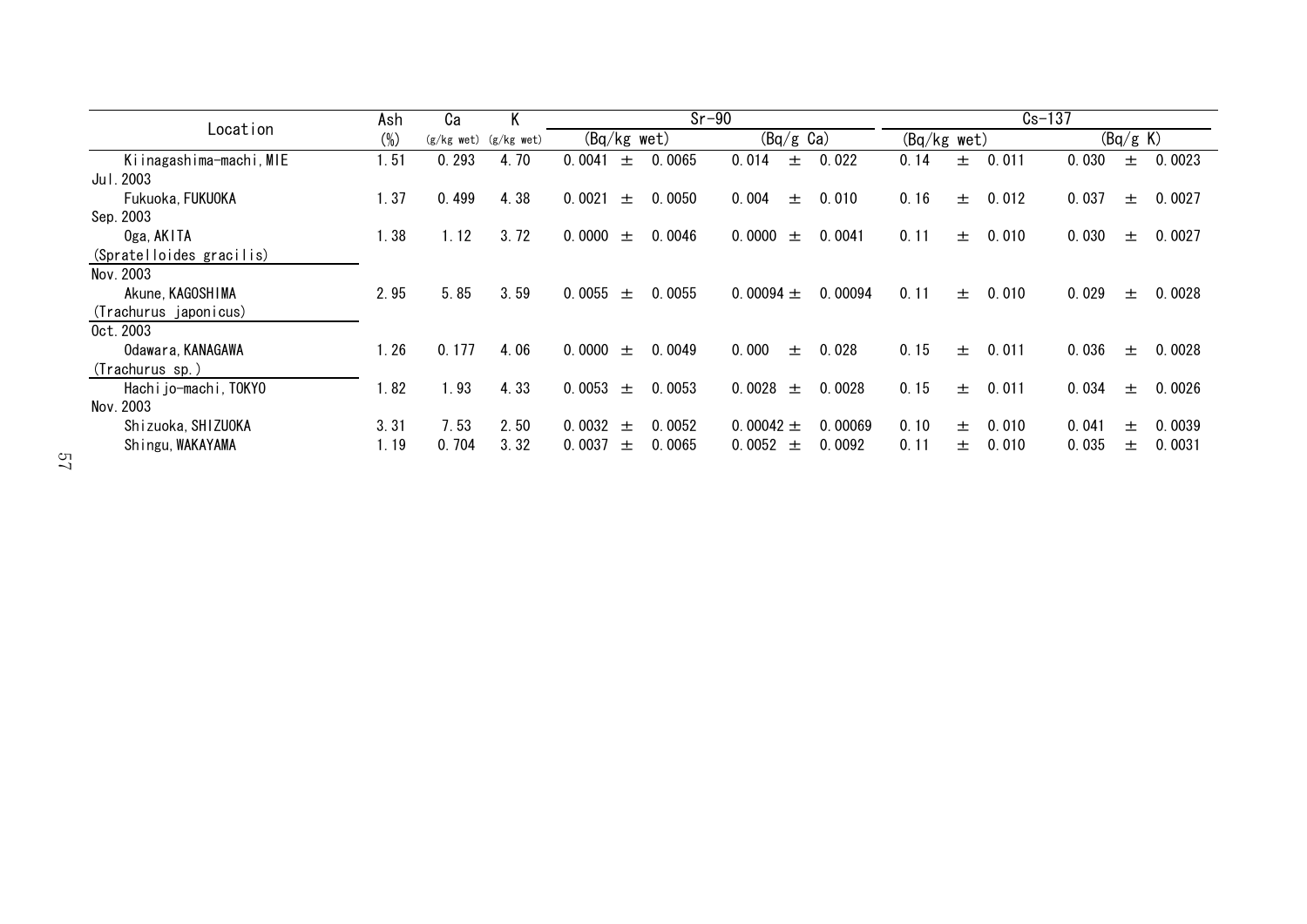| Strontium-90 and Cesium-137<br>「able (14) |        |       | in Freshwater fish        |               |   |         |       |                     |        |             |   |            |        |          |        |
|-------------------------------------------|--------|-------|---------------------------|---------------|---|---------|-------|---------------------|--------|-------------|---|------------|--------|----------|--------|
| Location                                  | Ash    | Ca    | Κ                         |               |   | $Sr-90$ |       |                     |        |             |   | $Cs - 137$ |        |          |        |
|                                           | $(\%)$ |       | $(g/kg$ wet) $(g/kg$ wet) | $(Bq/kg$ wet) |   |         |       | $(Bq/g \text{ Ca})$ |        | (Bq/kg wet) |   |            |        | (Bq/g K) |        |
| (Carassius sp.)                           |        |       |                           |               |   |         |       |                     |        |             |   |            |        |          |        |
| Jul. 2003                                 |        |       |                           |               |   |         |       |                     |        |             |   |            |        |          |        |
| Barato-lake, HOKKAIDO                     | 4.21   | 12.4  | 2.08                      | 0.40          | 士 | 0.026   | 0.032 | 士                   | 0.0021 | 0.037       | 士 | 0.0065     | 0.018  | 土        | 0.0031 |
| Nov. 2003                                 |        |       |                           |               |   |         |       |                     |        |             |   |            |        |          |        |
| Niigata, NIIGATA                          | 1.14   | 0.774 | 3.11                      | 0.055         | 土 | 0.010   | 0.071 | 土                   | 0.013  | 0.11        | 士 | 0.010      | 0.037  | 土        | 0.0033 |
| Dec. 2003                                 |        |       |                           |               |   |         |       |                     |        |             |   |            |        |          |        |
| Mikata-machi, FUKUI                       | 2.02   | 3.39  | 3.19                      | 0.17          | 土 | 0.016   | 0.051 | 土                   | 0.0046 | 0.12        | 土 | 0.011      | 0.038  | 士        | 0.0034 |
| Uji, KYOTO                                | 4.41   | 12.7  | 2.62                      | 0.50          | 士 | 0.030   | 0.039 | 士                   | 0.0023 | 0.016       | 士 | 0.0050     | 0.0061 | 士        | 0.0019 |
| (Cyprinus carpio)                         |        |       |                           |               |   |         |       |                     |        |             |   |            |        |          |        |
| May 2003                                  |        |       |                           |               |   |         |       |                     |        |             |   |            |        |          |        |
| Kasumigaura-lake, IBARAKI                 | 1.09   | 0.196 | 3.94                      | 0.0000        | 土 | 0.0053  | 0.000 | 士                   | 0.027  | 0.20        | 土 | 0.013      | 0.050  | 土        | 0.0033 |
| Aug. 2003                                 |        |       |                           |               |   |         |       |                     |        |             |   |            |        |          |        |
| Hachirogata-machi, AKITA                  | 3.75   | 11.2  | 2.17                      | 0.75          | 士 | 0.033   | 0.066 | 土                   | 0.0030 | 0.076       | 士 | 0.0085     | 0.035  | 土        | 0.0039 |
| 89<br>0ct. 2003                           |        |       |                           |               |   |         |       |                     |        |             |   |            |        |          |        |
| Syobara, HIROSHIMA                        | 1.04   | 0.373 | 3.49                      | 0.021         | 土 | 0.0075  | 0.057 | 士                   | 0.020  | 0.095       | 土 | 0.0094     | 0.027  | 土        | 0.0027 |
| (Hypomesus nipponensis)                   |        |       |                           |               |   |         |       |                     |        |             |   |            |        |          |        |
| Dec. 2003                                 |        |       |                           |               |   |         |       |                     |        |             |   |            |        |          |        |
| Suwa-lake, NAGANO                         | 2.72   | 7.27  | 2.15                      | 0.099         | 土 | 0.012   | 0.014 | 士                   | 0.0017 | 0.080       | 土 | 0.0085     | 0.037  | 土        | 0.0039 |
| (Salmo gairdneri)                         |        |       |                           |               |   |         |       |                     |        |             |   |            |        |          |        |
| 0ct. 2003                                 |        |       |                           |               |   |         |       |                     |        |             |   |            |        |          |        |
| Kumagaya, SAITAMA                         | 1.16   | 0.124 | 4.13                      | 0.0000        | 士 | 0.0051  | 0.000 | 士                   | 0.041  | 0.30        | 士 | 0.016      | 0.074  | 士        | 0.0038 |
| (Salvelinus leucomaenis)                  |        |       |                           |               |   |         |       |                     |        |             |   |            |        |          |        |
| Sep. 2003                                 |        |       |                           |               |   |         |       |                     |        |             |   |            |        |          |        |
| Fukushima, FUKUSHIMA                      | 1.26   | 0.454 | 4.24                      | 0.011         | 土 | 0.0069  | 0.025 | 土                   | 0.015  | 0.12        | 士 | 0.011      | 0.029  | 土        | 0.0025 |

(14)Strontium-90 and Cesium-137 in Freshwater fish

(from Apr.2003 to Mar.2004)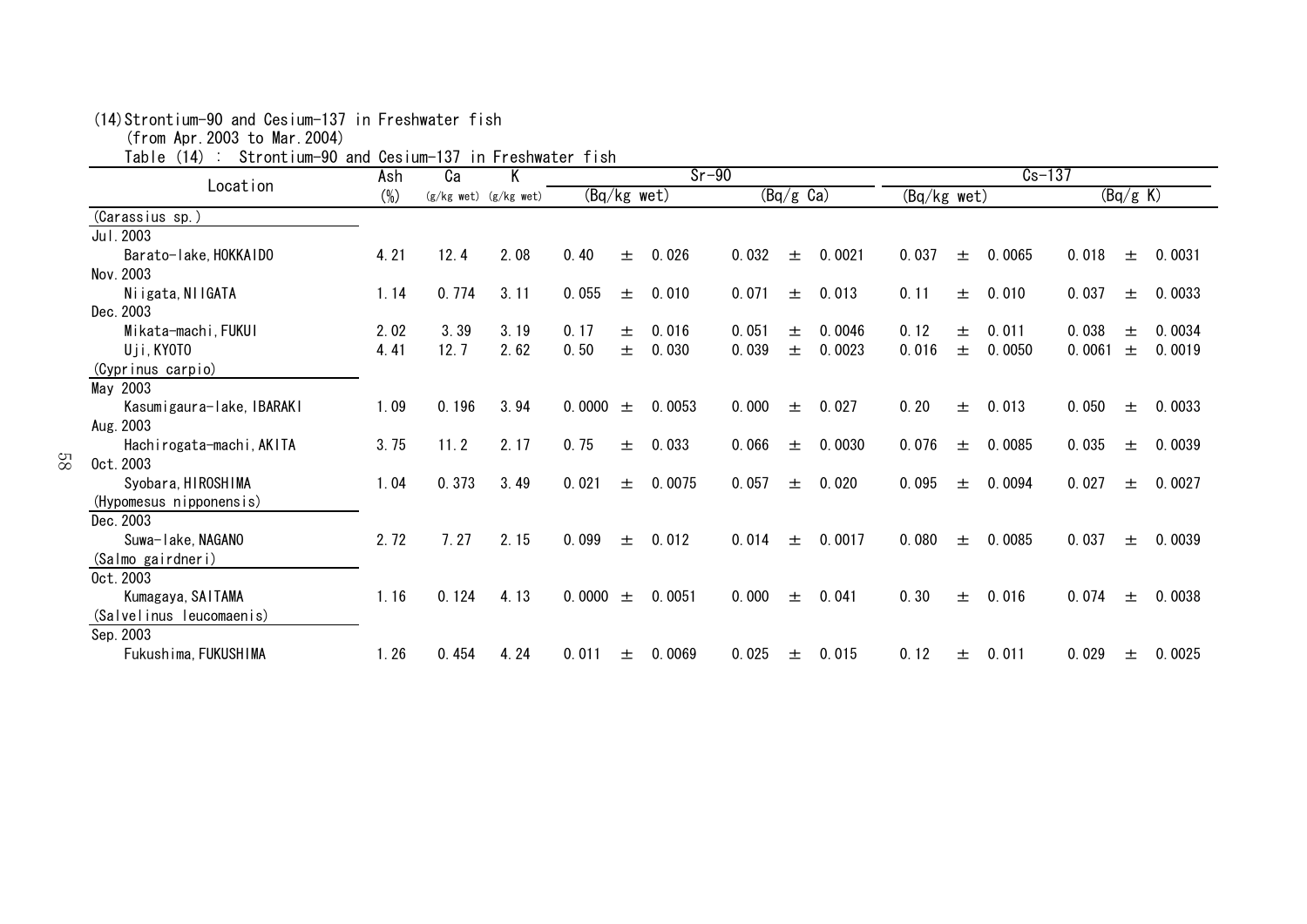| (15) Strontium-90 and Cesium-137 in Shellfish |  |  |
|-----------------------------------------------|--|--|
|-----------------------------------------------|--|--|

(from Apr.2003 to Mar.2004)

Table (15) : Strontium-90 and Cesium-137 in Shellfish

| $\sim$ $\sim$<br>.          | Ash    | Ca    | ----------<br>Κ           |                           | $Sr-90$                   | $Cs - 137$               |                           |
|-----------------------------|--------|-------|---------------------------|---------------------------|---------------------------|--------------------------|---------------------------|
| Location                    | $(\%)$ |       | $(g/kg$ wet) $(g/kg$ wet) | $(Bq/kg$ wet)             | $(Bq/g \text{ Ca})$       | (Bq/kg wet)              | (Bq/g K)                  |
| (Crassostrea gigas)         |        |       |                           |                           |                           |                          |                           |
| Feb. 2004                   |        |       |                           |                           |                           |                          |                           |
| Hatsukaichi, HIROSHIMA      | 2.11   | 0.843 | 2.53                      | 0.0045<br>0.0066<br>$\pm$ | 0.0053<br>0.0078<br>士     | 0.013<br>0.0049<br>$\pm$ | 0.0051<br>0.0019<br>土     |
| (Mytilus edulis)            |        |       |                           |                           |                           |                          |                           |
| Jun. 2003                   |        |       |                           |                           |                           |                          |                           |
| Mutsu, AOMORI               | 2.05   | 0.385 | 1.11                      | 0.0054<br>0.0044<br>$\pm$ | 0.011<br>0.014<br>士       | 0.017<br>0.0047<br>$\pm$ | 0.016<br>0.0043<br>土      |
| (Patinopecten yessoensis)   |        |       |                           |                           |                           |                          |                           |
| Nov. 2003                   |        |       |                           |                           |                           |                          |                           |
| Mutsu-bay, AOMORI           | 2.14   | 0.265 | 2.78                      | 0.0083<br>0.0069<br>士     | 0.031<br>0.026<br>土       | 0.024<br>0.0055<br>土     | 0.0086<br>0.0020<br>$\pm$ |
| Feb. 2004                   |        |       |                           |                           |                           |                          |                           |
| Yamada-machi, IWATE         | 2.27   | 0.448 | 3.62                      | 0.0035 $\pm$<br>0.0059    | 0.008<br>0.013<br>土       | 0.018<br>0.0049<br>土     | 0.0051<br>0.0013<br>土     |
| (Tapes philippinarum)       |        |       |                           |                           |                           |                          |                           |
| Apr. 2003                   |        |       |                           |                           |                           |                          |                           |
| Ise, MIE                    | 1.52   | 0.604 | 1.88                      | 0.0000<br>0.0049<br>士     | 0.0081<br>0.0000<br>士     | 0.0047<br>0.015<br>士     | 0.0080<br>0.0025<br>$\pm$ |
| Konagai-machi, NAGASAKI     | 2.10   | 0.653 | 1.81                      | 0.0050<br>0.0066<br>土     | 0.008<br>0.010<br>土       | 0.012<br>0.0045<br>土     | 0.0065<br>0.0025<br>土     |
| Jun. 2003                   |        |       |                           |                           |                           |                          |                           |
| Minamichita-machi, AICHI    | 2.01   | 0.640 | 3.22                      | 0.018<br>0.011<br>土       | 0.028<br>0.017<br>士       | 0.020<br>0.0052<br>$\pm$ | 0.0061<br>0.0016<br>土     |
| (Turbo (Batillus) cornutus) |        |       |                           |                           |                           |                          |                           |
| Apr. 2003                   |        |       |                           |                           |                           |                          |                           |
| Ryotsu, NIIGATA             | 4.04   | 0.529 | 2.81                      | 0.0040<br>0.0086<br>士     | 0.008<br>0.016<br>士       | 0.037<br>0.0083<br>士     | 0.013<br>0.0030<br>土      |
| Jun. 2003                   |        |       |                           |                           |                           |                          |                           |
| Sakata, YAMAGATA            | 2.60   | 1.17  | 2.19                      | 0.0070<br>0.0067<br>$\pm$ | 0.0057<br>0.0060<br>$\pm$ | 0.032<br>0.0058<br>士     | 0.015<br>0.0027<br>土      |
| Monzen-machi, ISHIKAWA      | 3.12   | 2.02  | 2.18                      | 0.0000<br>0.0092<br>土     | 0.0000<br>0.0045<br>土     | 0.028<br>0.0050<br>土     | 0.013<br>0.0023<br>士      |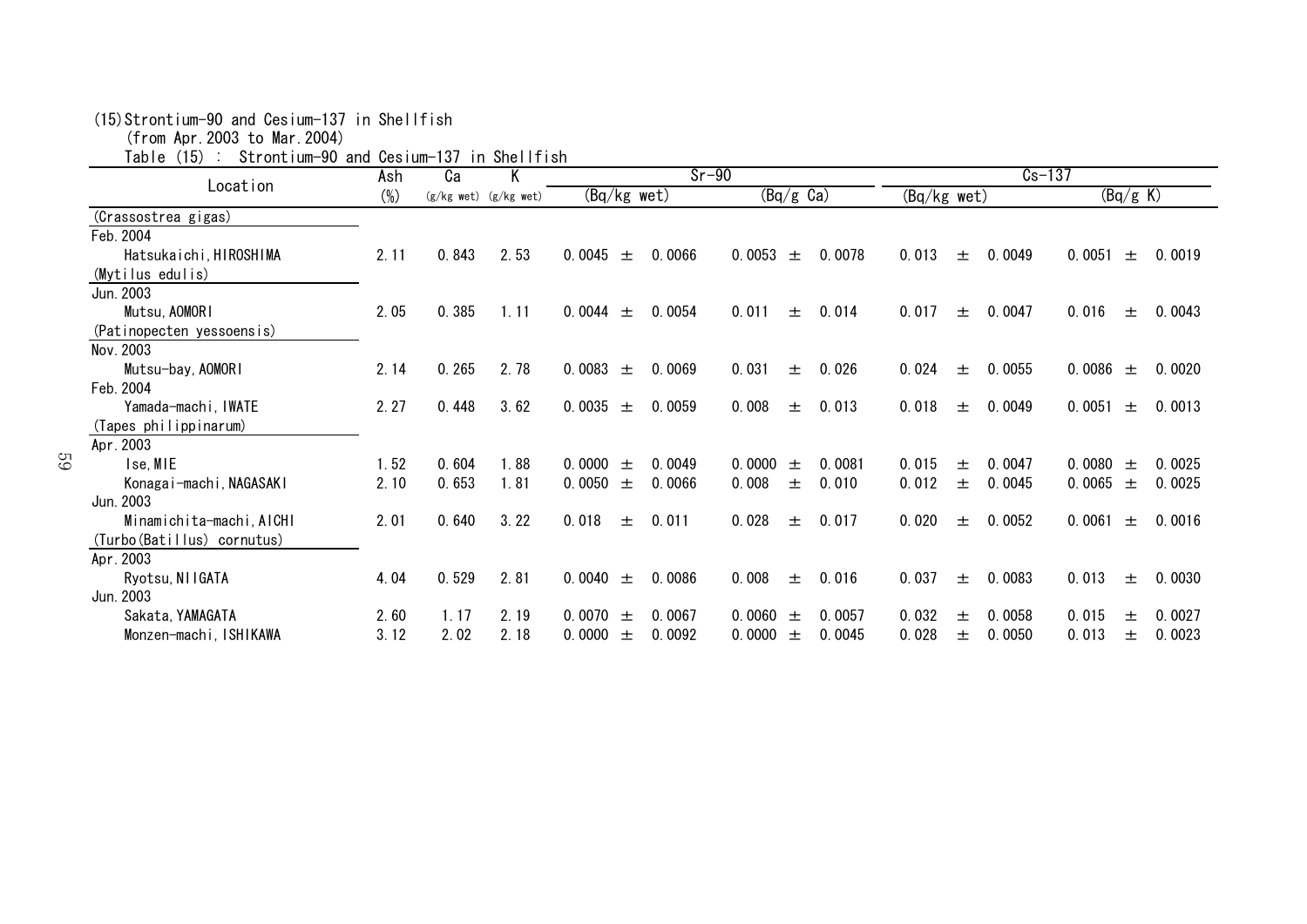|                          | Ash    | Ca    | K                         |               |       | $Sr-90$ |              |                     |        |               |       | $Cs - 137$ |        |          |         |
|--------------------------|--------|-------|---------------------------|---------------|-------|---------|--------------|---------------------|--------|---------------|-------|------------|--------|----------|---------|
| Location                 | $(\%)$ |       | $(g/kg$ wet) $(g/kg$ wet) | $(Bq/kg$ wet) |       |         |              | $(Bq/g \text{ Ca})$ |        | $(Bq/kg$ wet) |       |            |        | (Bq/g K) |         |
| (Undaria pinnatifida)    |        |       |                           |               |       |         |              |                     |        |               |       |            |        |          |         |
| Apr. 2003                |        |       |                           |               |       |         |              |                     |        |               |       |            |        |          |         |
| Ryotsu, NI IGATA         | 2.75   | 0.651 | 7.92                      | 0.021         | $+$   | 0.0074  | 0.032        | $\pm$               | 0.011  | 0.016         | 土     | 0.0051     | 0.0021 | 士        | 0.00065 |
| Monzen-machi, ISHIKAWA   | 3.92   | 0.854 | 6.39                      | 0.0029        | $\pm$ | 0.0068  | 0.0034 $\pm$ |                     | 0.0079 | 0.017         | 土     | 0.0048     | 0.0027 | $\pm$    | 0.00074 |
| May 2003                 |        |       |                           |               |       |         |              |                     |        |               |       |            |        |          |         |
| Fukaura-machi, AOMORI    | 2.70   | 0.809 | 7.34                      | 0.021         | $^+$  | 0.0075  | 0.026        | $^{+}$              | 0.0093 | 0.025         | $+$   | 0.0052     | 0.0034 | 土        | 0.00071 |
| Mutsu, AOMORI            | 3.21   | 0.791 | 8.08                      | 0.025         | 土     | 0.0078  | 0.032        | 土                   | 0.0099 | 0.032         | 土     | 0.0058     | 0.0040 | $\pm$    | 0.00071 |
| Jun. 2003                |        |       |                           |               |       |         |              |                     |        |               |       |            |        |          |         |
| Sakata, YAMAGATA         | 3.06   | 1.21  | 6.05                      | 0.028         | $+$   | 0.0089  | 0.023        | $\pm$               | 0.0074 | 0.026         | $\pm$ | 0.0054     | 0.0042 | $\pm$    | 0.00090 |
| Feb. 2004                |        |       |                           |               |       |         |              |                     |        |               |       |            |        |          |         |
| Minamichita-machi, AICHI | 2.63   | 0.806 | 7.79                      | 0.026         | 士     | 0.0079  | 0.033        | $\pm$               | 0.0098 | 0.021         | 士。    | 0.0052     | 0.0027 | 士        | 0.00066 |
| Toba, MIE                | 1.89   | 0.682 | 5.36                      | 0.036         | $+$   | 0.0080  | 0.053        | $+$                 | 0.012  | 0.014         | $+$   | 0.0047     | 0.0026 | 土        | 0.00088 |
| Hiroshima, HIROSHIMA     | 1.79   | 0.581 | 4.54                      | 0.024         | $+$   | 0.0070  | 0.042        | $^{+}$              | 0.012  | 0.0087        | 土     | 0.0044     | 0.0019 | 土        | 0.00096 |
| Shimabara, NAGASAKI      | 1.87   | 0.575 | 4.17                      | 0.021         | 土     | 0.0074  | 0.036        | 土                   | 0.013  | 0.024         | 土     | 0.0051     | 0.0057 | 土        | 0.0012  |

#### (16)Strontium-90 and Cesium-137 in Seaweeds

(from Apr.2003 to Mar.2004)

Table (16) : Strontium-90 and Cesium-137 in Seaweeds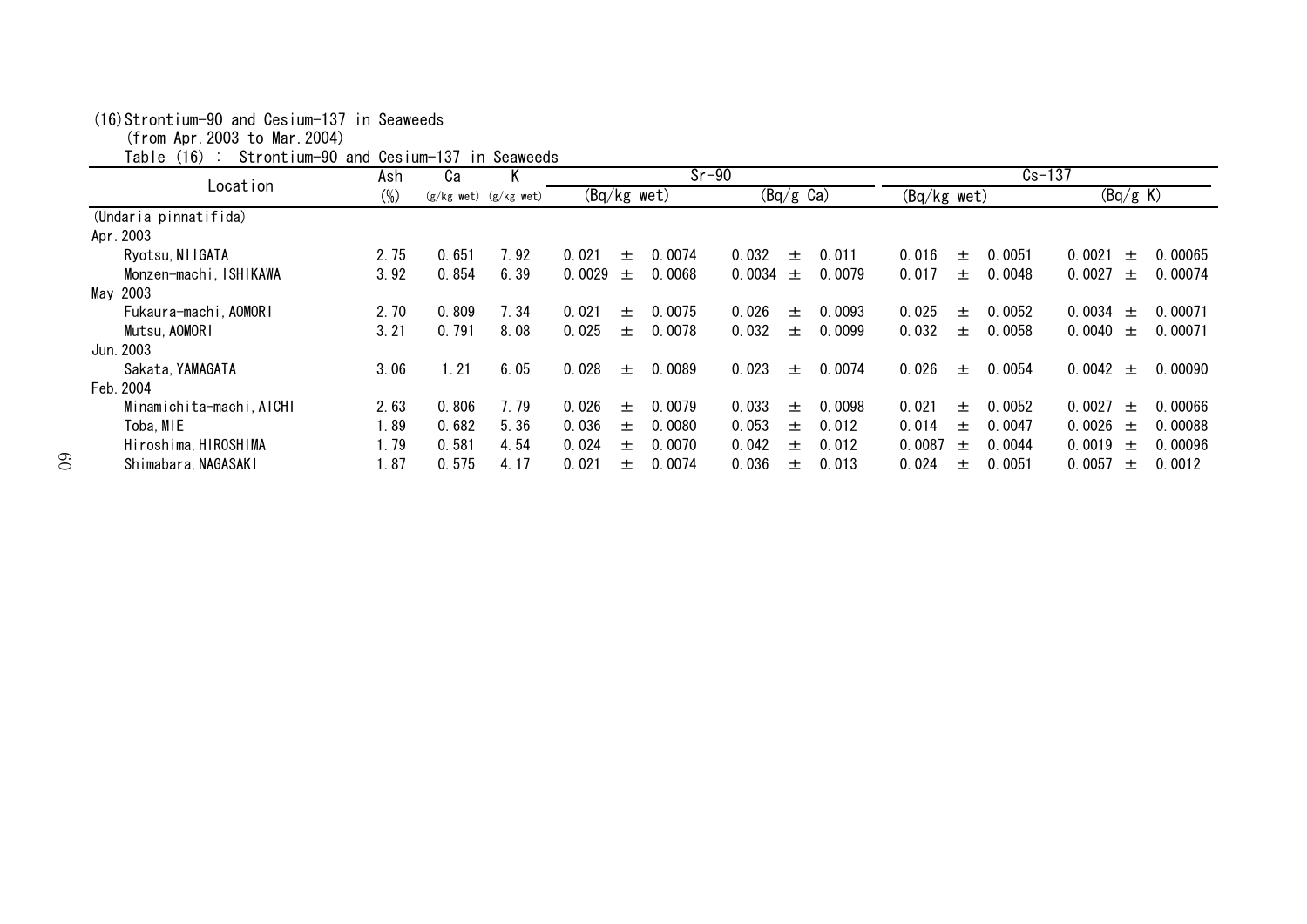| Sea fish |  |
|----------|--|
|          |  |

| Japanease name | English name             | Scientific name         |
|----------------|--------------------------|-------------------------|
| Ainame         | Fat greenling            | Hexagrammos otakii      |
| Aji            | Horse mackerel           | Trachurus sp.           |
| Amadai         | Tilefish                 | Branchiostegus sp.      |
| Bora           | Striped mullet           | Mugil cephalus cephalus |
| Fukuragi       | Japanese amberjack       | Seriola quinqueradiata  |
| Gomasaba       | Spotted chub mackerel    | Scomber australasicus   |
| Ikanago        | Japanese sand lance      | Ammodytes personatus    |
| Iwashi         | Sardine                  | Sardinops sp.           |
| Karei          | Righteye flounders       | Pleuronectidae          |
| Kasago         | Marbled rockfish         | Sebastiscus marmoratus  |
| Katsuo         | Skipjack                 | Katsuwonus pelamis      |
| Kibinago       | Banded blue sprat        | Spratelloides gracilis  |
| Kisu           | Smelt-whitings           | Sillago sp.             |
| Maaji          | Yellowfin horse mackerel | Trachurus japonicus     |
| Mebaru         | Darkbanded rockfish      | Sebastes inermis        |
| Saba           | Mackerel                 | Scomber sp.             |
| Sake           | Salmon                   | Oncorhynchus keta       |
| Tai            | Sea bream                | Sparidae                |
| Takasago       | Goldenbanded fusilier    | Pterocaesio diagramma   |

#### Fresh water fish

| Japanease name | English name  | Scientific name        |
|----------------|---------------|------------------------|
| Funa           | Crucian carp  | Carassius sp.          |
| Iwana          | Japanese char | Salvelinus leucomaenis |
| Koi            | Carp          | Cyprinus carpio        |
| Nijimasu       | Rainbow trout | Salmo gairdneri        |
| Wakasagi       | Pond smelt    | Hypomesus nipponensis  |